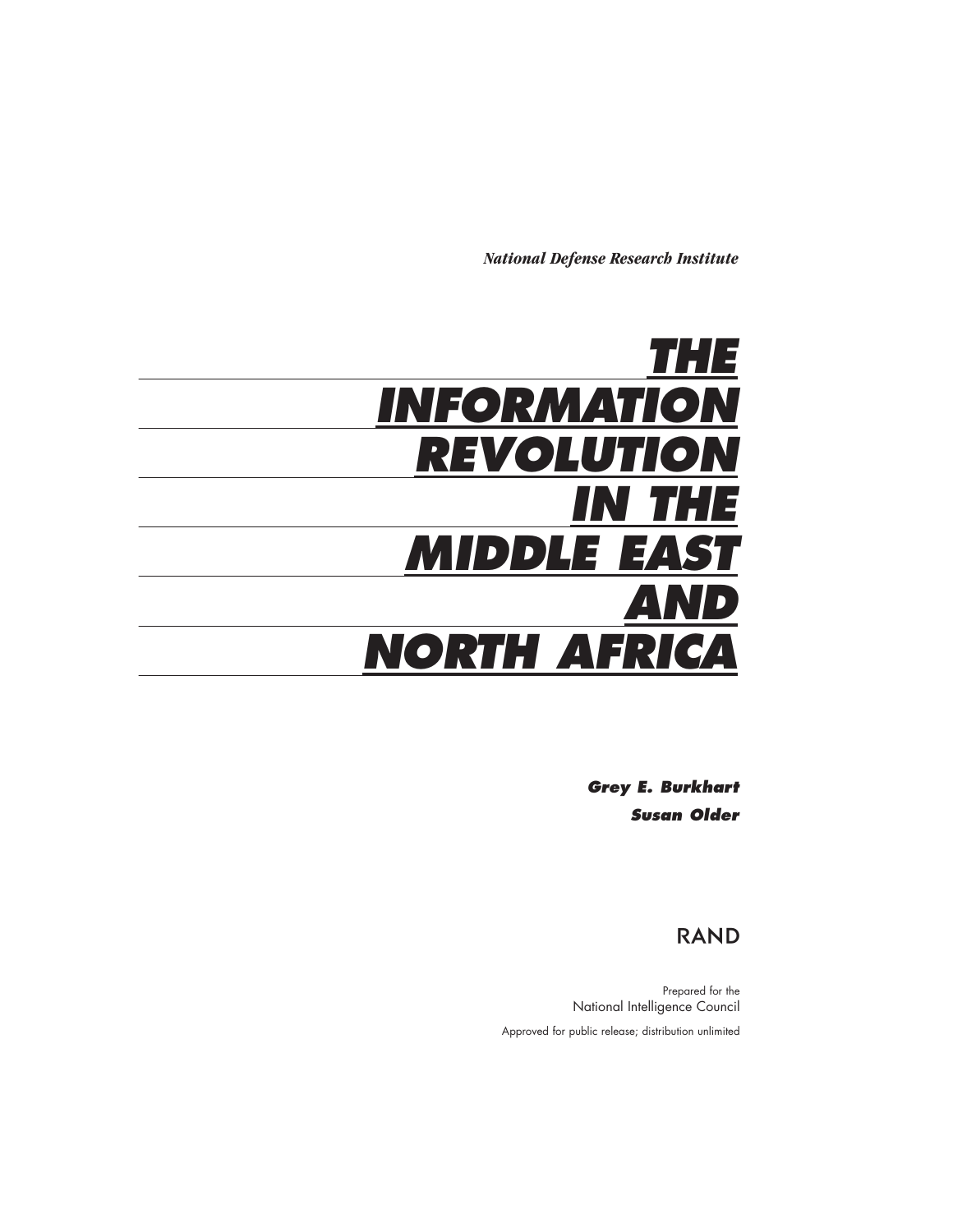The research described in this report was sponsored by the Office of the Secretary of Defense (OSD). The research was conducted in RAND's National Defense Research Institute, a federally funded research and development center supported by the OSD, the Joint Staff, the unified commands, and the defense agencies under Contract DASW01-01-C-0004.

#### **Library of Congress Cataloging-in-Publication Data**

```
Burkhart, Grey E.
     The information revolution in the Middle East and North Africa : MR-1653 / 
  Grey E. Burkhart, Susan Older.
      p. cm.
     Includes bibliographical references.
     ISBN 0-8330-3323-9 (pbk.)
     1. Information technology—Economic aspects—Middle East. 2. Information 
  technology—Economic aspects—Africa, North. 3. Information technology—Social 
  aspects—Middle East. 4. Information technology—Social aspects—Africa, North. 
  5. Information technology—Government policy—Middle East. 6. Information 
  technology—Government policy—Africa, North. 7. Globalization. I. Older, Susan. 
  II.Title.
```

```
HC415.15.Z9I552 2003
303.48'33'0956—dc21
```
2002154572

RAND is a nonprofit institution that helps improve policy and decisionmaking through research and analysis. RAND® is a registered trademark. RAND's publications do not necessarily reflect the opinions or policies of its research sponsors.

#### © Copyright 2003 RAND

All rights reserved. No part of this book may be reproduced in any form by any electronic or mechanical means (including photocopying, recording, or information storage and retrieval) without permission in writing from RAND.

Published 2003 by RAND 1700 Main Street, P.O. Box 2138, Santa Monica, CA 90407-2138 1200 South Hayes Street, Arlington, VA 22202-5050 201 North Craig Street, Suite 202, Pittsburgh, PA 15213-1516 RAND URL: http://www.rand.org/ To order RAND documents or to obtain additional information, contact Distribution Services: Telephone: (310) 451-7002; Fax: (310) 451-6915; Email: order@rand.org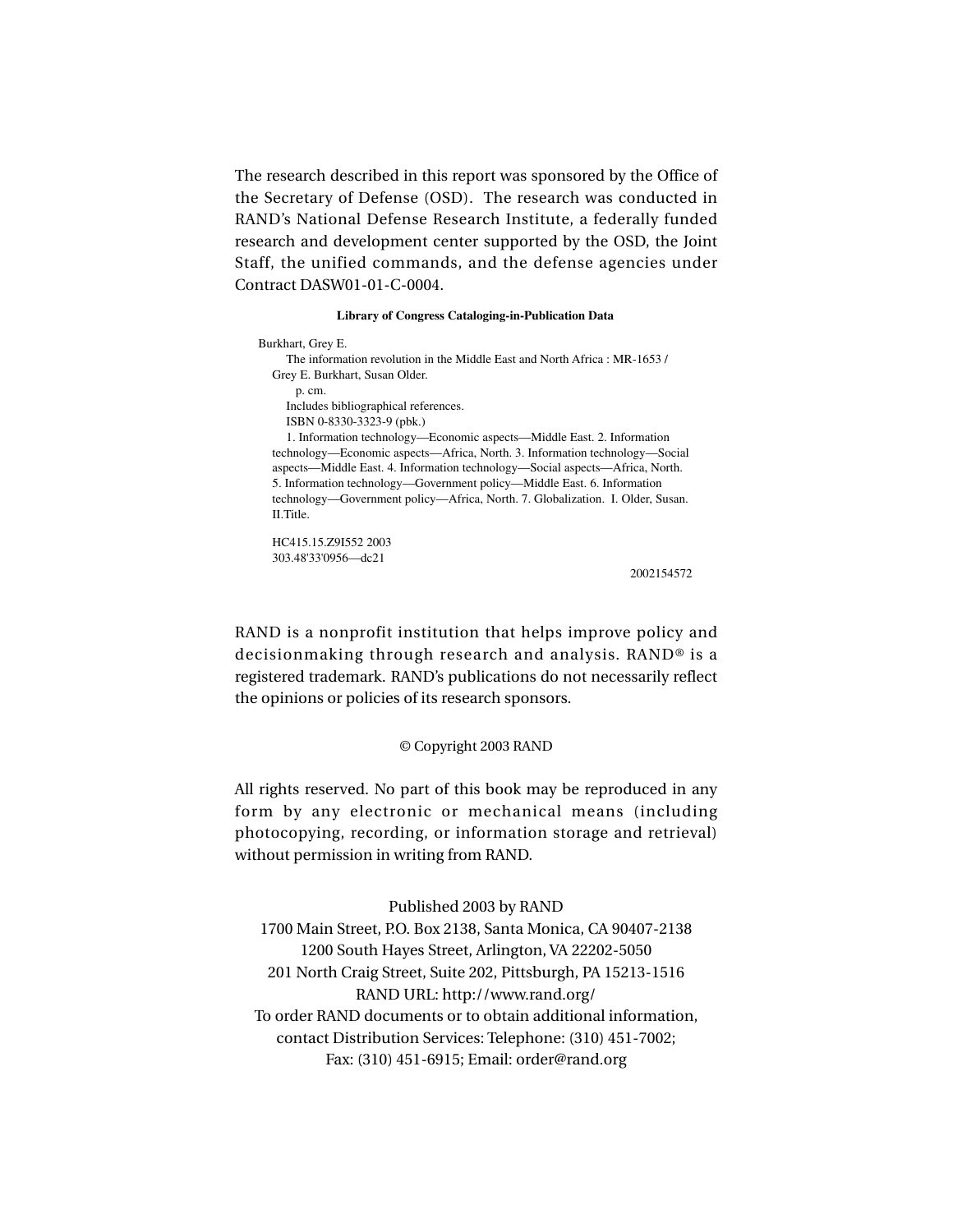# **PREFACE**

RAND is conducting a multiyear effort, sponsored by the National Intelligence Council (NIC), to explore the future of the information revolution throughout the world.<sup>1</sup> This is a multidisciplinary effort with a broad range of participants from both inside and outside of RAND, with an overarching goal of mapping the likely future of the global information revolution over the next one to two decades.

This effort has included a series of international conferences on specific aspects of the information revolution, involving experts in various relevant areas. The proceedings of these conferences have been documented in the following RAND publications:

- Richard O. Hundley, Robert H. Anderson, Tora K. Bikson, James A. Dewar, Jerrold Green, Martin Libicki, and C. Richard Neu, *The Global Course of the Information Revolution: Political, Economic, and Social Consequences: Proceedings of an International Conference,* Santa Monica, Calif.: RAND, CF-154-NIC, 2000.
- Robert H. Anderson, Philip S. Anton, Steven K. Bankes, Tora K. Bikson, Jonathan Caulkins, Peter J. Denning, James A. Dewar, Richard O. Hundley, and C. Richard Neu, *The Global Course of the Information Revolution: Technology Trends: Proceedings of an International Conference,* Santa Monica, Calif.: RAND, CF-157-NIC, 2000.

\_\_\_\_\_\_\_\_\_\_\_\_\_\_

 $1$ This effort is being carried out in support of the Information Revolution initiative of the DCI's Strategic Estimates Program.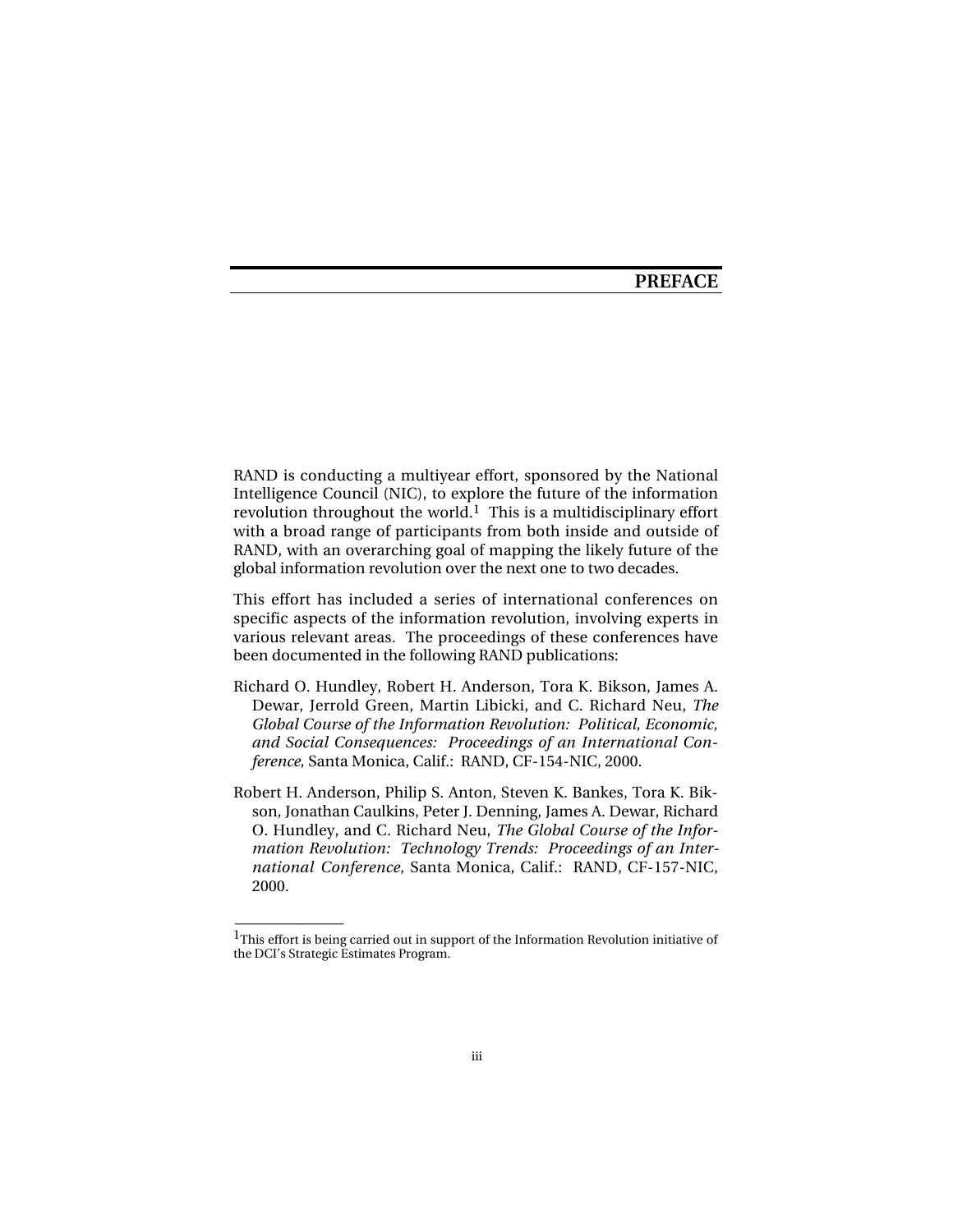- Gregory F. Treverton and Lee Mizell, *The Future of the Information Revolution in Latin America: Proceedings of an International Conference,* Santa Monica, Calif.: RAND, CF-166-1-NIC, 2001.
- Richard O. Hundley, Robert H. Anderson, Tora K. Bikson, Maarten Botterman, Jonathan Cave, C. Richard Neu, Michelle Norgat,e and Renée Cordes, *The Future of the Information Revolution in Europe: Proceedings of an International Conference,* Santa Monica, Calif.: RAND, CF-172-NIC, 2001.

In addition to these international conferences, in-depth studies have been conducted on selected subjects. This publication reports the results of one of those studies, on the likely course of the information revolution in the Middle East and North Africa over the next five to 10 years. Key questions addressed in this report include the extent to which the information revolution has taken hold in this region in general, the variations between individual countries, and prospects for further information technology (IT)-related developments in the region.

Regarding the authors: Grey Burkhart is an analyst based in Washington, D.C., and Susan Older is a journalist and president of Real World Media, based in New York City. They both have extensive experience in the Middle East. They carried out this study while working under contract to RAND.

This research was sponsored by the National Intelligence Council and monitored by the National Intelligence Officer (NIO) for Science and Technology. It was conducted by the Acquisition and Technology Policy Center of RAND's National Defense Research Institute (NDRI). NDRI is a federally funded research and development center sponsored by the Office of the Secretary of Defense, the Joint Staff, the defense agencies, and the unified commands.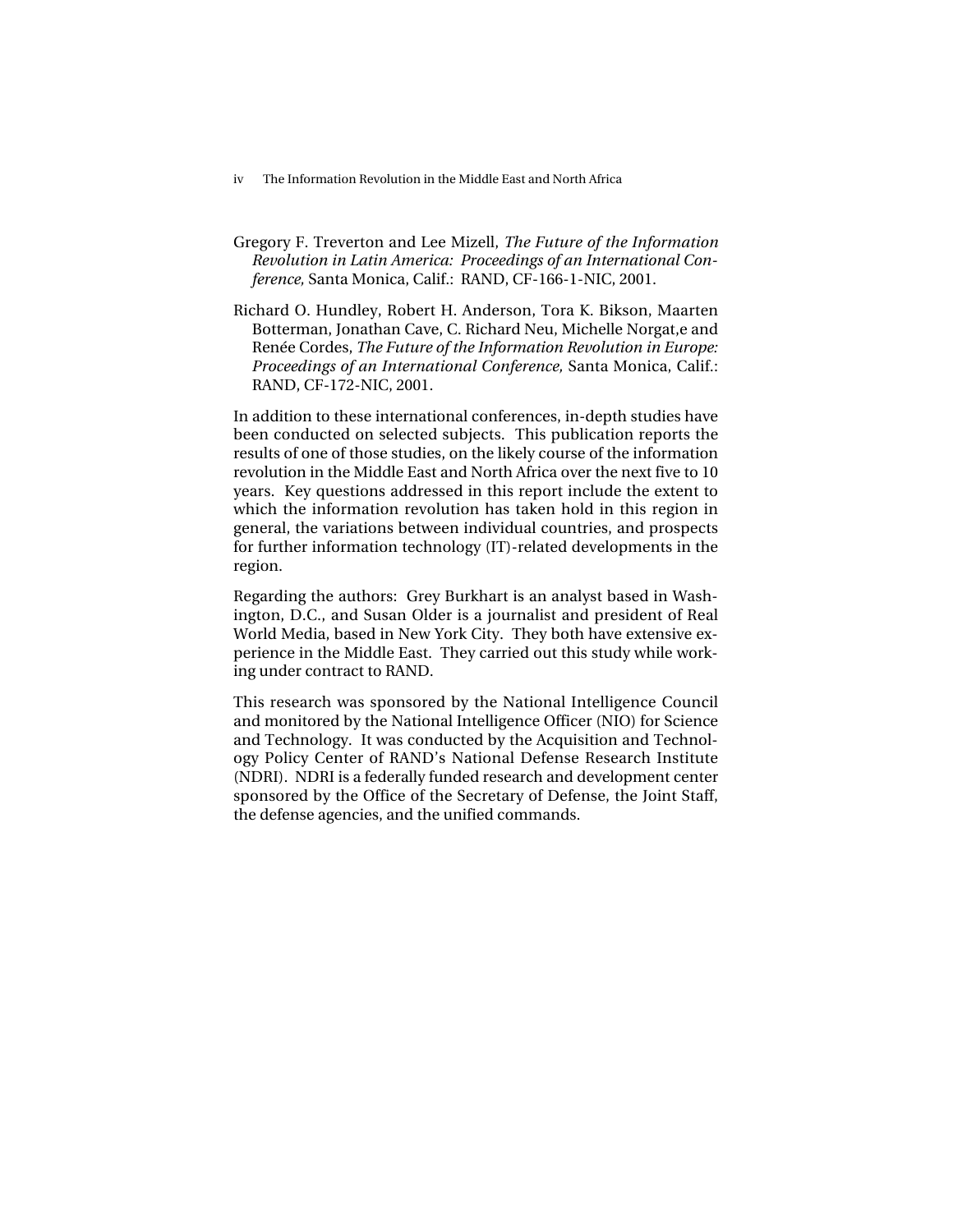# **CONTENTS**

|                                                      | iii            |
|------------------------------------------------------|----------------|
|                                                      | vii            |
|                                                      | ix             |
|                                                      | <b>XV</b>      |
| <b>Chapter One</b><br>INTRODUCTION                   | 1              |
| Chapter Two<br><b>INFORMATION INFRASTRUCTURE AND</b> |                |
| TECHNOLOGY                                           | $\overline{7}$ |
| Physical Infrastructure                              | $\overline{7}$ |
|                                                      | 10             |
|                                                      | 12             |
| Alternative Futures                                  | 13             |
| <b>Chapter Three</b>                                 |                |
| ECONOMIC AND BUSINESS DIMENSIONS                     | 15             |
| The Heavy Hand of the State                          | 16             |
| The Business of Media                                | 17             |
| ICT Trade Is Booming                                 | 18             |
|                                                      | 19             |
| <b>Chapter Four</b>                                  |                |
| Arab Women and Their Role in the Information         | 21             |
|                                                      | 21             |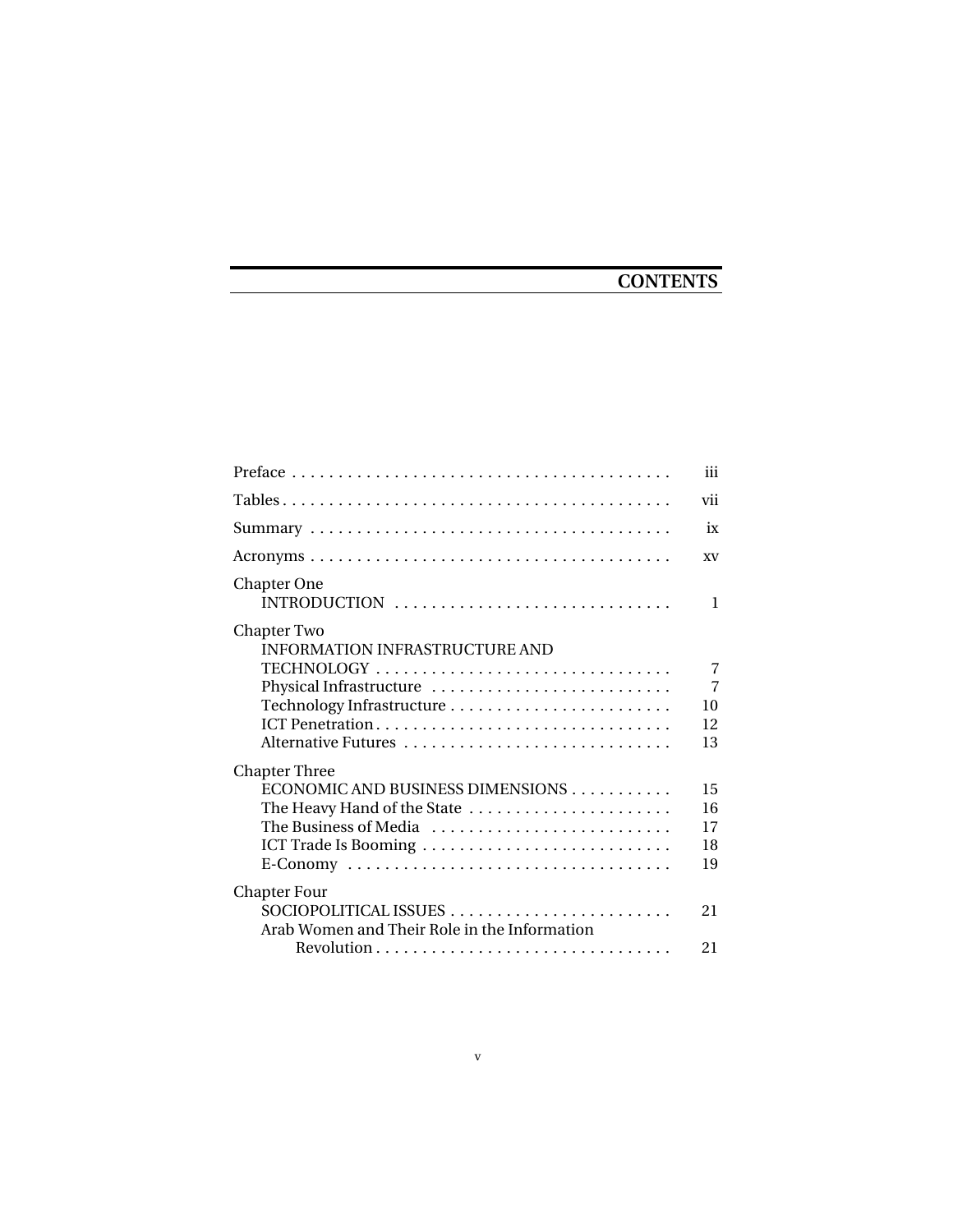| Remedies in the Face of Gender Bias and Other                    |    |
|------------------------------------------------------------------|----|
|                                                                  | 24 |
| ICT as a Tool for Women's Economic Empowerment                   | 25 |
|                                                                  | 26 |
|                                                                  | 27 |
|                                                                  | 27 |
|                                                                  | 28 |
| Accelerating Technological Change                                | 29 |
| <b>Chapter Five</b>                                              |    |
| GOVERNMENTS AND THEIR OPPONENTS                                  | 31 |
| Knowledge Is Power                                               | 31 |
| The "Dictator's Dilemma"                                         | 32 |
|                                                                  | 35 |
| Progress Without Change-E-Govern-Not                             | 36 |
| Enemies at the (Virtual) Gates                                   | 37 |
| Enemies (Not) Online                                             | 38 |
|                                                                  |    |
| <b>Chapter Six</b>                                               |    |
| SECURITY CHALLENGES                                              | 41 |
|                                                                  | 42 |
| See No Evil                                                      | 43 |
| When Is the "Free Zone" Un-Free?                                 | 44 |
|                                                                  | 45 |
| <b>Chapter Seven</b>                                             |    |
| VARIATIONS IN THE INFORMATION REVOLUTION                         |    |
| ACROSS THE MIDDLE EAST AND NORTH AFRICA                          | 47 |
| Centrality of the Internet—and Money                             | 48 |
|                                                                  | 48 |
| "Best of Both"                                                   | 50 |
|                                                                  | 50 |
|                                                                  |    |
| <b>Chapter Eight</b><br>WILL SOME COUNTRIES MISS THE INFORMATION |    |
|                                                                  |    |
|                                                                  | 53 |
| <b>Chapter Nine</b>                                              |    |
| POLICY IMPLICATIONS FOR THE UNITED STATES                        | 57 |
| Policy Conundrum or Opportunity? Al-Qaeda Online                 | 59 |
|                                                                  | 63 |
|                                                                  |    |

vi The Information Revolution in the Middle East and North Africa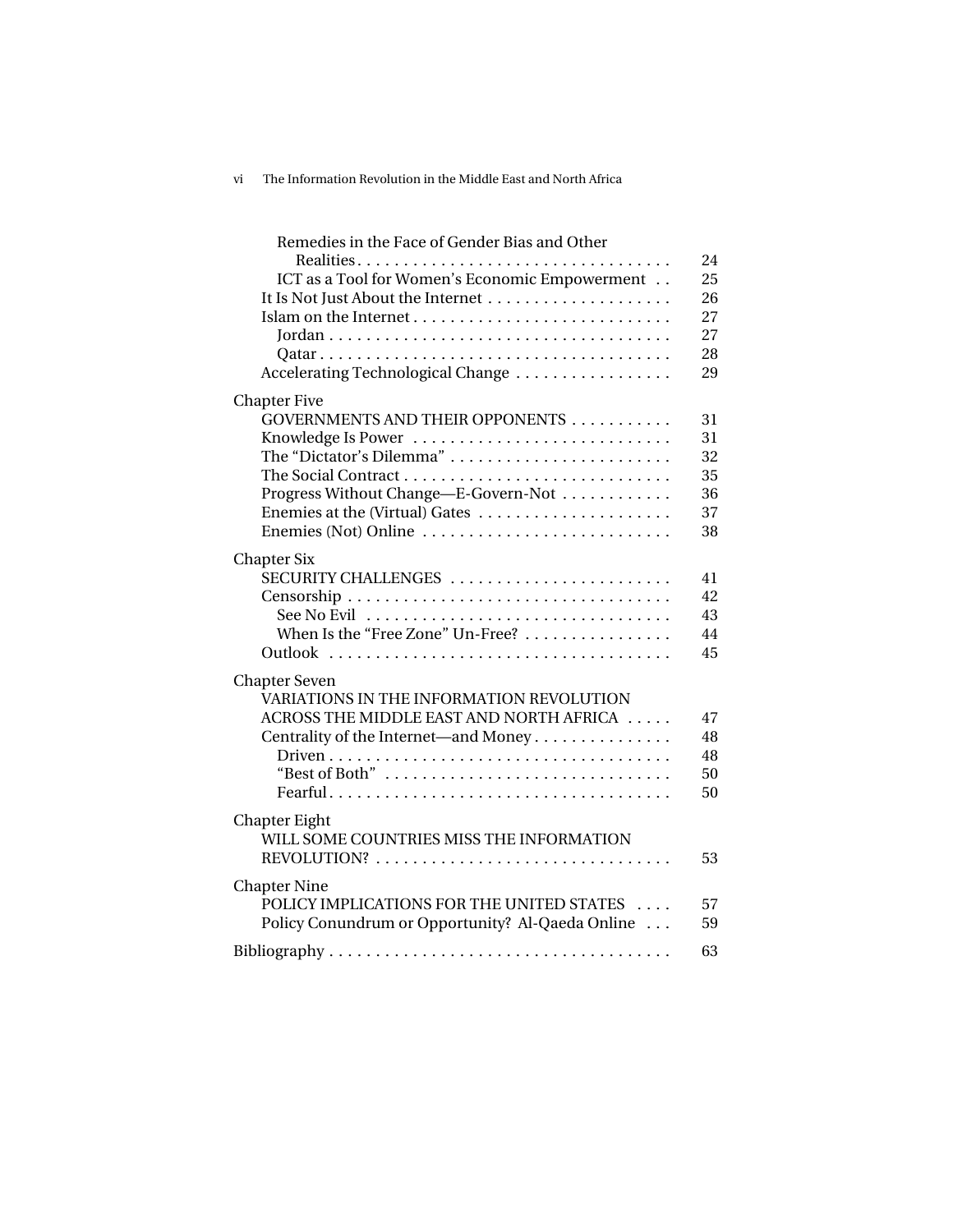# **TABLES**

| 1.1. The Countries of the Middle East and North Africa |    |
|--------------------------------------------------------|----|
| 1.2. Causative Factors Shaping a Nation's IR Posture   | 4  |
| 1.3. Resultant Factors Characterizing a Nation's IR    |    |
|                                                        | 4  |
|                                                        | -8 |
| 3.1. Telecommunications Liberalization in Egypt, 2001  | 17 |
| 3.2. MENA E-Readiness Rankings, 2002                   | 19 |
| 5.1. Freedom and the Information Revolution            | 33 |
| 5.2. Electronic Correlation of Forces                  | 39 |
| 7.1. Wealth and Disposition Versus Development         | 48 |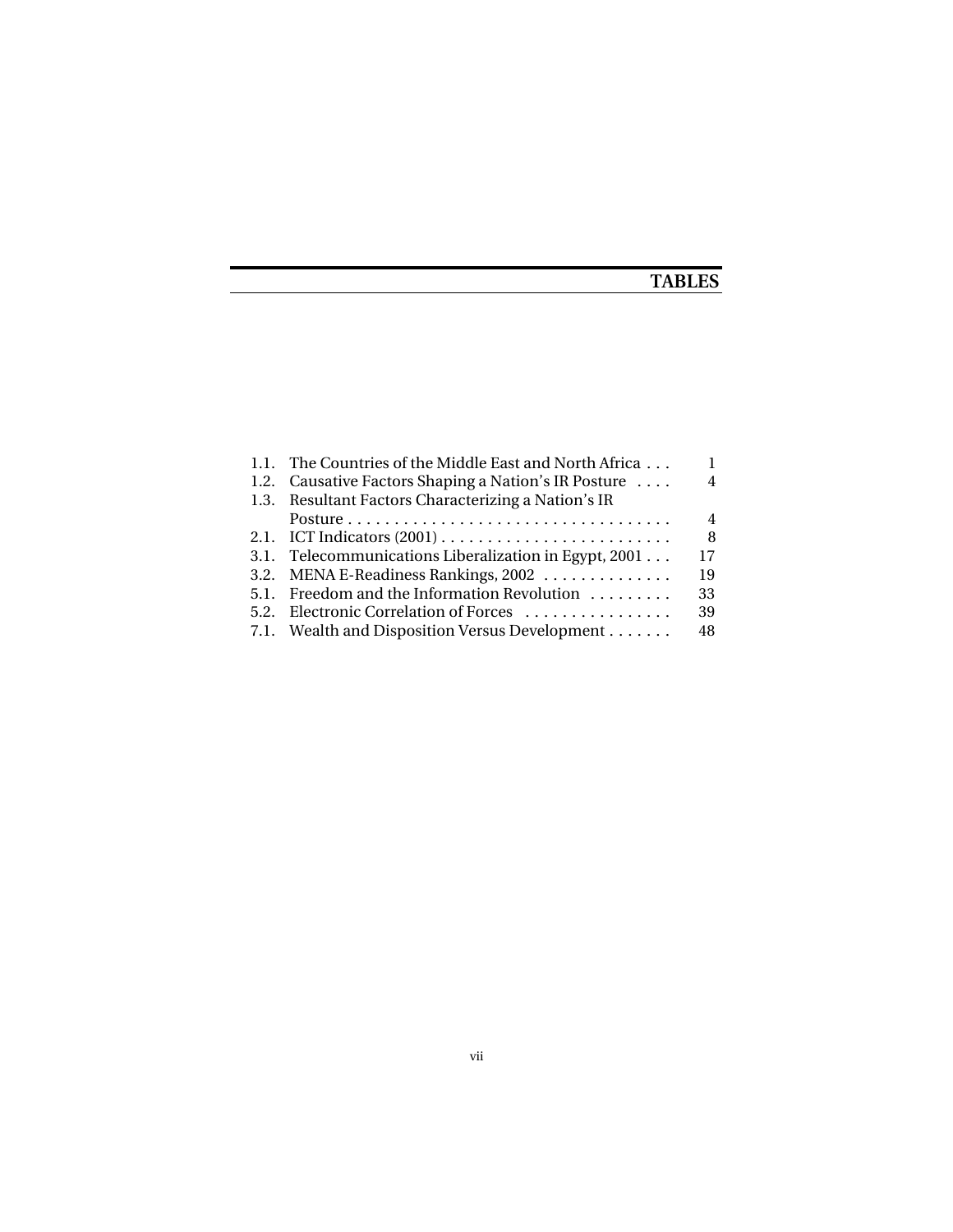### **SUMMARY**

Most of the countries of the Middle East and North Africa (MENA) show no signs of impending information revolutions (IRs). The exceptions are the only democracies in the region: Israel and Turkey.<sup>2</sup> The proliferation and ever-more-sophisticated employment of information and communication technologies (ICTs) are critically dependent upon economic factors and the nature of the government and its role in ICT development. Except for Israel and Turkey, every other country in the region is deficient in necessary economic factors or government participation; several, such as Algeria and Yemen, are deficient in both.

While the factors underpinning an information revolution are many, complex, and interrelated, three aspects are cause for immediate concern with respect to MENA countries:

• The likelihood that most of the region's countries will miss the information revolution altogether, while others experience a belated "information evolution." This will increase the development gap between MENA and Organization of Economic Cooperation and Development (OECD) countries.

\_\_\_\_\_\_\_\_\_\_\_\_\_\_

 $^2$ Israel and Turkey will not be examined in detail in this report, and are mentioned generally as exceptions to regional norms. Israel can almost be said not to be a Middle Eastern country except for geography, which creates other problems for that state. Although a country of Muslims, Turkey is not an Islamic state by any metric; it is officially and aggressively secular. While Turkey shares in some of the informationrevolution concerns of the region, its development process and prospects are unique and merit detailed examination elsewhere.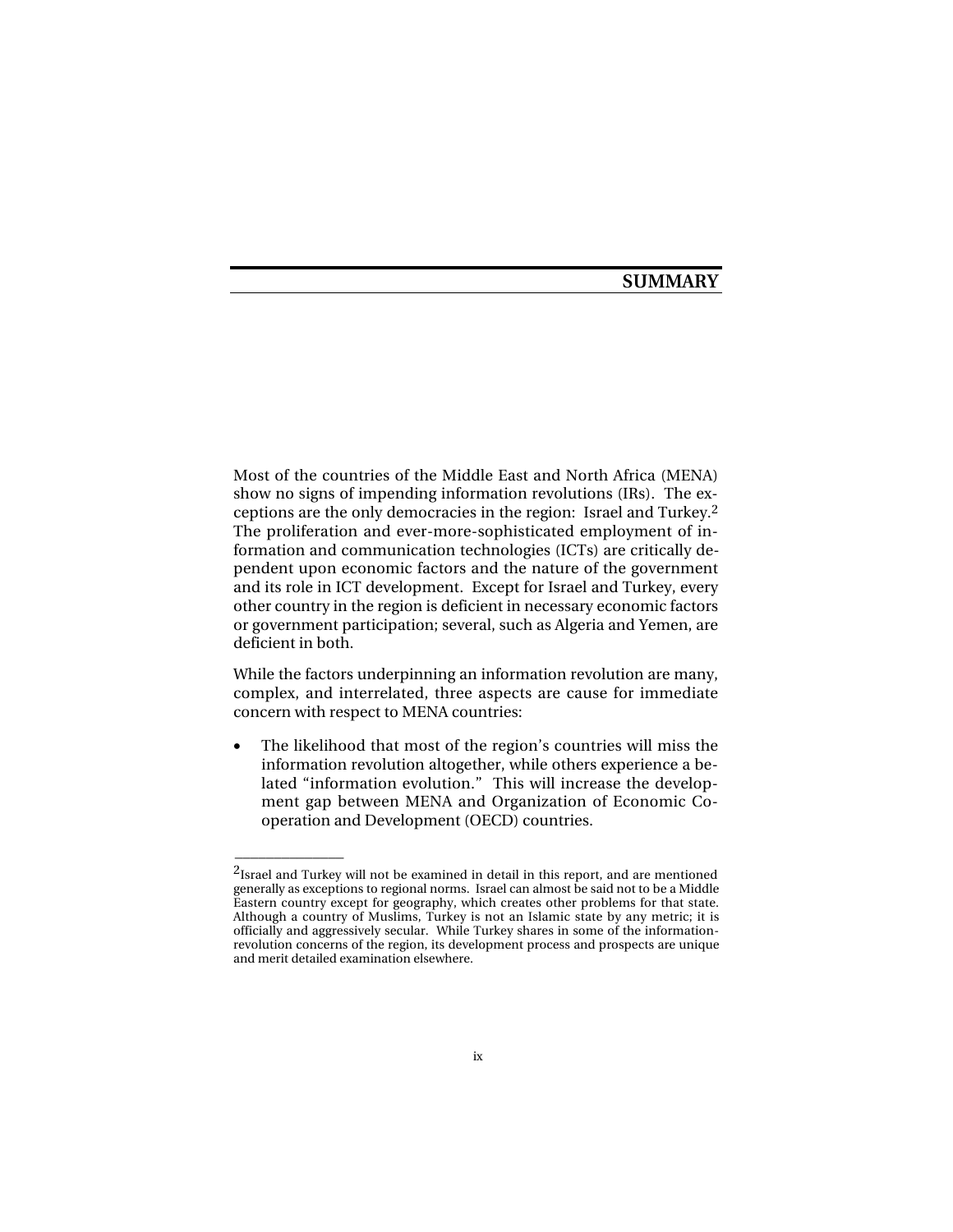- x The Information Revolution in the Middle East and North Africa
- The generally low level of ICT penetration in most of the region's countries, independent of any consideration of an information revolution. This, too, will exacerbate the gap between MENA countries and the modern world.
- The irregular pattern of ICT diffusion and use, irrespective of the magnitude of ICT, favoring the wealthy and privileged. This pattern will increase the standard of living and opportunity gaps between the richest and poorest sectors of MENA societies, resulting in continued unrest—including armed rebellion and the export of terrorism—and justification for a government's strict controls, which contributed to the problem in the first place.

Furthermore, the development of a technical industrial or service sector in particular and ICT issues in general are not front-burner issues in most MENA countries; the United Arab Emirates (UAE) may be the only exception. More basic infrastructure issues—particularly ground-transport networks, electrical-power generation and distribution, and the availability, extent, and exploitability of water supplies—occupy the time, attention, and funds of all MENA countries, even the wealthiest. Unlike in other developing regions, hunger and disease are not major problems in MENA. However, these countries are experiencing the same population pressures arising from high birth rates, decreasing infant mortality, and extended life expectancy.

# **GLOBALIZATION**

Global economic integration is happening, whether developing countries are ready for it or not. This alone represents an information revolution of sorts in countries with closed and tightly controlled financial systems, most notably Syria and pre-war Iraq. (The latter is in no danger from globalization or an information revolution in the foreseeable future.) All MENA countries rely heavily on exports for their national budgets, and most import food and manufactured goods extensively, especially industrial and consumer durables. Trade today is facilitated by electronic ordering and funds transfers, both of which are difficult—in some cases illegal—in the face of ICT underdevelopment. Most central banks in the region are connected via the SWIFT financial settlement network, but actual inbound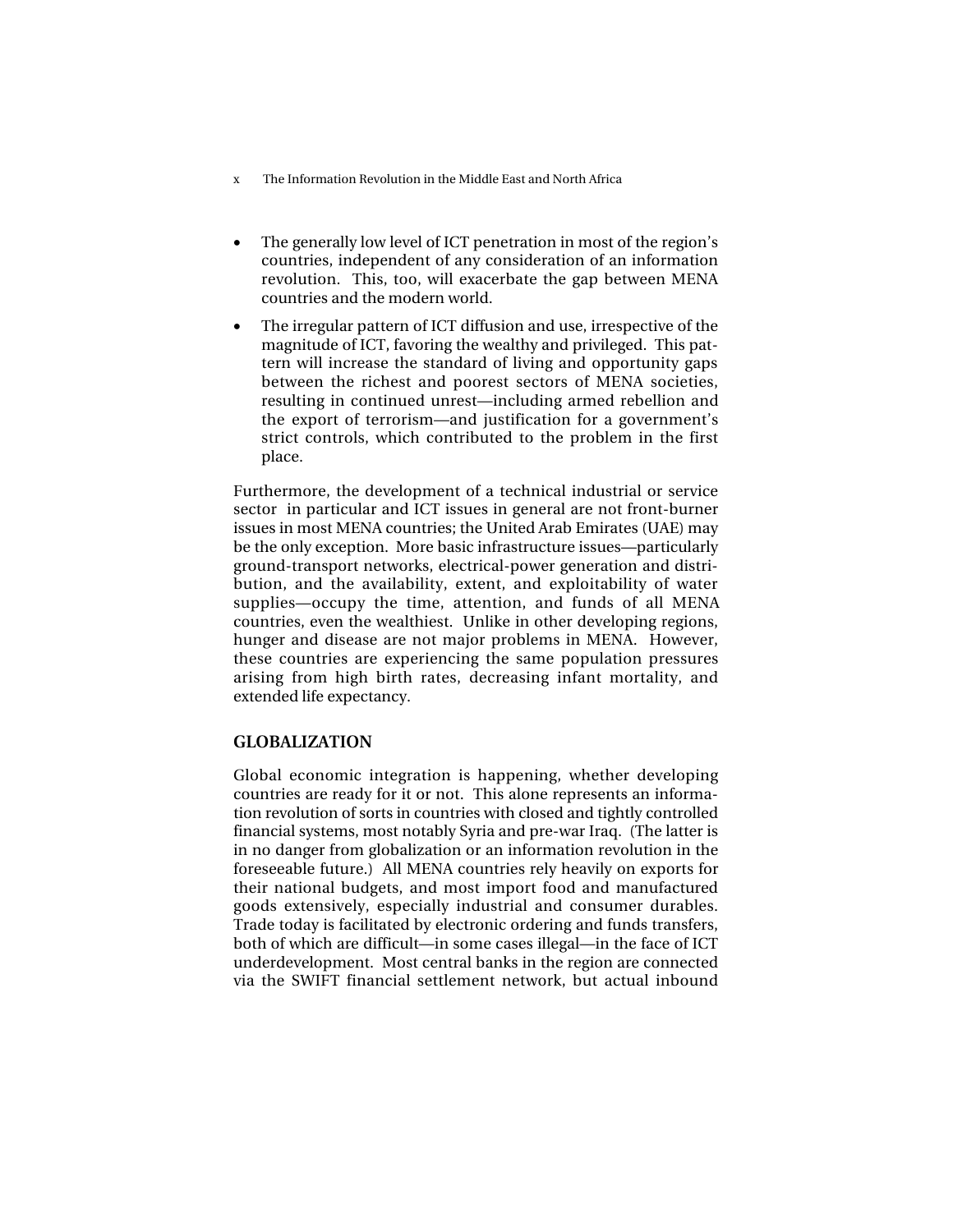Summary xi

funds transfers to individuals and businesses can still take weeks and be essentially untrackable while in progress. E-mail is proliferating, but Telex remains an important means of communication.

Global social familiarization, if not integration, is also proceeding apace. It is based on the rapid proliferation over the past decade of satellite television distribution. In countries with poor IT development, extensive dispersed rural populations, and notable illiteracy levels, the television set is the preferred tool for sharing information. Regional governments have tightly controlled television broadcasting since its inception, using this tool to attract viewers through entertainment and to shape their thinking through news and information programming. They have not been particularly successful on either score. Entertainment-seeking people risked arrest and fines to erect satellite television dishes. With the advent of broadcasting in the Ku-band, which allows the use of a significantly smaller antenna dish, satellite antennas sprouted from roofs like mushrooms, a phenomenon that was more pronounced in the poorer districts. People thus got their first extensive look at Western culture and had several sources of news to choose from. In both cases, this was not seen as a universal good, even by the viewing population. BBC was interesting when it was new, but over time MENA populations have begun to wonder whether it was any more free from distortions than their local news. The Discovery Channel is one of the few enduring hits.

Religious, cultural, and, especially, security authorities viewed the proliferation of satellite television as cultural competition, a competition that they dare not lose. Some governments retreated into their preferred mode and prohibited the reception of satellite television except by permit (usually reserved for government information agencies and the elite). None was successful. Every country in the region, however, launched its own satellite television broadcasts in an attempt at cultural "co-opetition." The Iranian authorities went so far as to lease transponder bandwidth for broadcasts to Europe in the stated belief that Persian culture would be seen by Europeans to be superior to their own. That did not work. But what has happened is that the population of the region is now routinely exposed to the propaganda and interpretations of all regional governments. The most noted example is Qatar's controversial Al-Jazeera network, only one of more than twenty "local" channels that have more subtle social effects.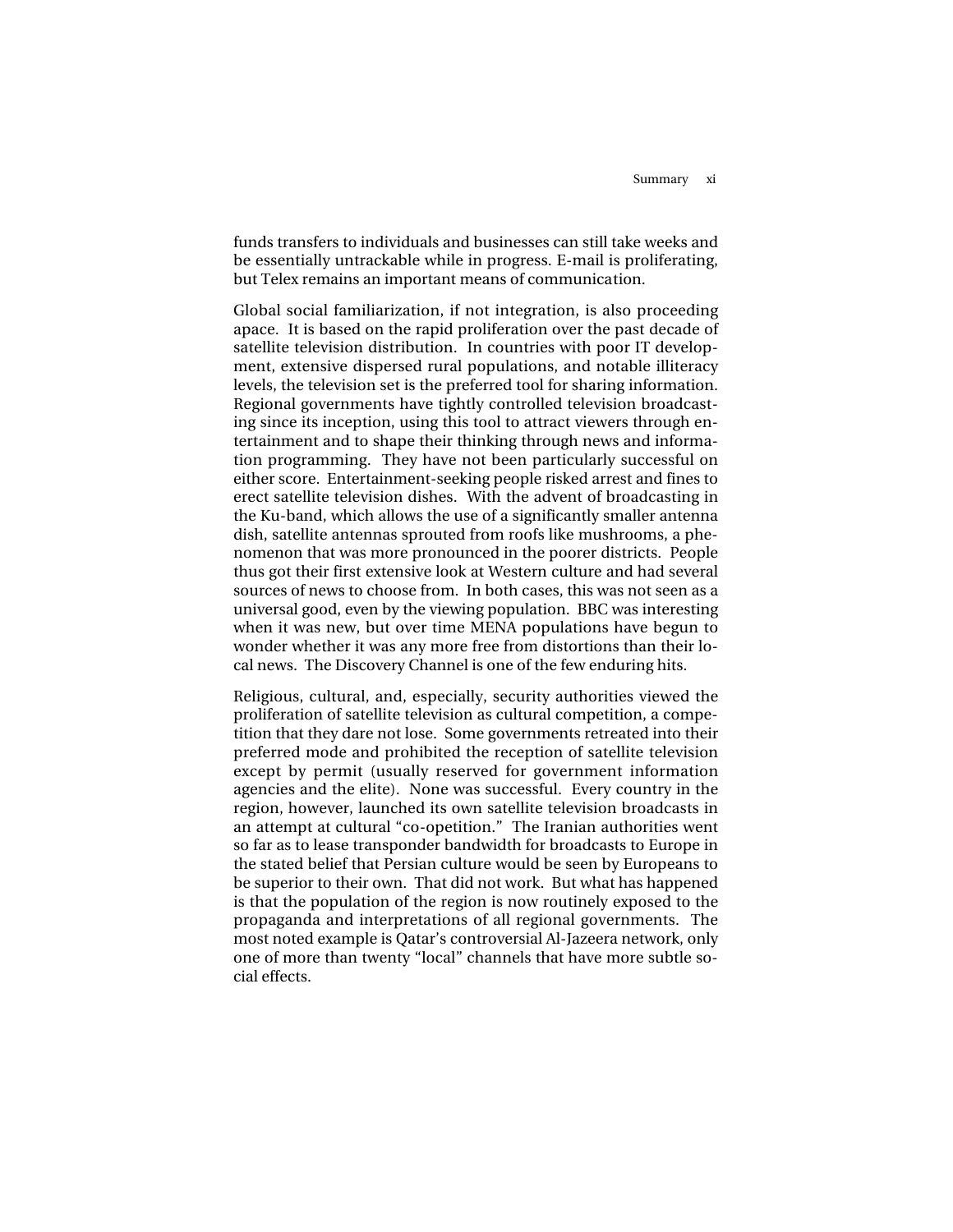#### **GOVERNANCE**

\_\_\_\_\_\_\_\_\_\_\_\_\_\_

None of the region's governments, excepting Israel and Turkey, has been installed as the result of what the United States considers "free and fair" elections. To the extent that they lack legitimacy to varying degrees, these governments maintain strong central control over most aspects of life and commerce. Besides being necessary, from the government's point of view, rule by a strong central leader or group is a cultural norm in most of these societies.

Control of information flows is central to maintaining control over the populace, and is also central to commercial practices. So, technology that speeds and broadens the dissemination of information can counter the government's needs. As each new technology appeared (e.g., the telephone, radio, television, and now the Internet), the authorities came to terms with it and adapted the technology to their own purposes. Telephones not only allowed people to talk to one another at a distance, but provided the government the potential to listen in on conversations that otherwise might have taken place in person and been less susceptible to eavesdropping. Radio and television became propaganda and socialization tools.<sup>3</sup> So, too, are the governments coming to terms with the Internet. But just as the tool is more complicated than its predecessors, so, too, is it more difficult to harness effectively. But that has not stopped any government in the region from trying.

With respect to the information revolution in general, and the Internet in particular, MENA countries can be grouped into three categories: Fearful, desiring the "Best of Both," or Driven.

The Fearful countries include Algeria, Iraq, Libya, and Syria, countries that have limited Internet connectivity or that have prohibited it altogether. They would rather forgo the potential benefits in order to ensure they avoid any negative consequences of joining the networked world. Syria recently made some cautious steps, and Libya is testing the waters also.

 $3$ To this day, Iraqis without access to outside information believe that Iraq won the 1991 war with the U.S.–led coalition.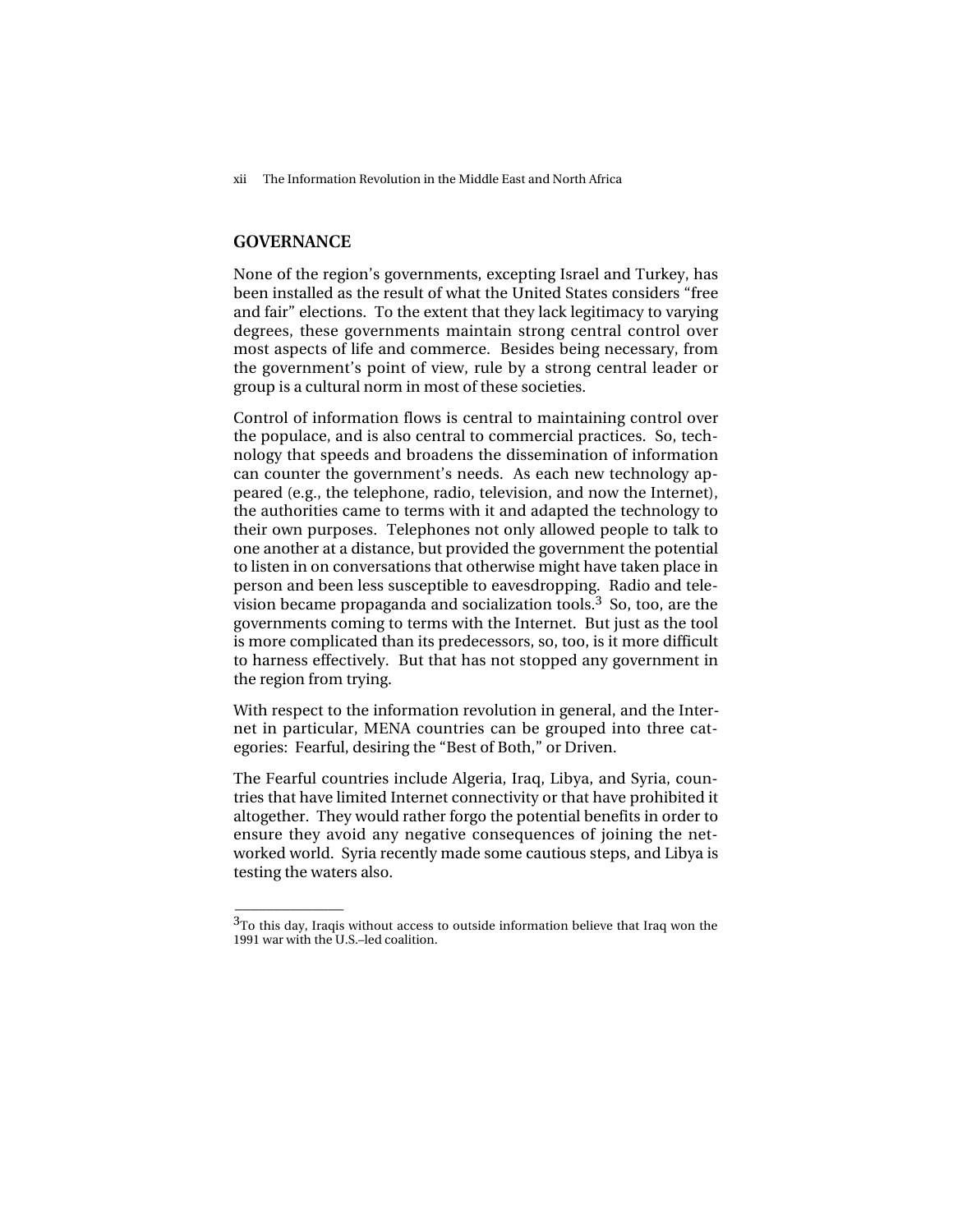The "Best of Both" countries are Iran, Saudi Arabia, Tunisia, and the UAE, each of which has tried to develop a tightly controlled domestic Internet network that will enable them to reap benefits in commerce, academia, and government while keeping a close watch of and maintaining strict limits on what can and cannot be done and what kinds of information are available. Iran and Tunisia rely largely on regulatory measures; Saudi Arabia and the UAE have, predictably, spent vast fortunes on technical solutions. No solution is foolproof, but the governments seem satisfied that their respective solutions ameliorate the dangers acceptably.

The rest of the MENA countries can be characterized as Driven: They want what the information revolution offers, and want it badly enough to be willing to risk some disbenefits that may arise from more open and possibly "unacceptable" communications. Those that have, get. The wealthy countries, including Bahrain, Kuwait, and Qatar, have well-developed information infrastructures. The poorest country, Yemen, has achieved very little. The middle-tier countries, Egypt, Jordan, Lebanon, Morocco, and Oman, have made interesting but unexceptional progress. Commercial relationships and personal influence are as important in these countries as is the availability of investment funds.

#### **SOCIETY**

The social implications of these developments are potentially wideranging. The information revolution is attempting to occur at a time when these countries are already suffering from rapid population growth, economic stagnation, and increasing demands for women to be more openly integrated into public life.

The potential for ICT to empower women through better education and less-constrained communications and to generate their own incomes should not be underestimated. Traditional mores are being challenged in all of these countries, and the Internet especially is making a large contribution. One Saudi prince opined several years ago (Goodman et al., 1998) that his wife's evening AOL (America Online) sessions made up to some extent for the restrictions on her ability to meet people—male and female—in person, but he failed to sense that this situation would not satisfy her for very long.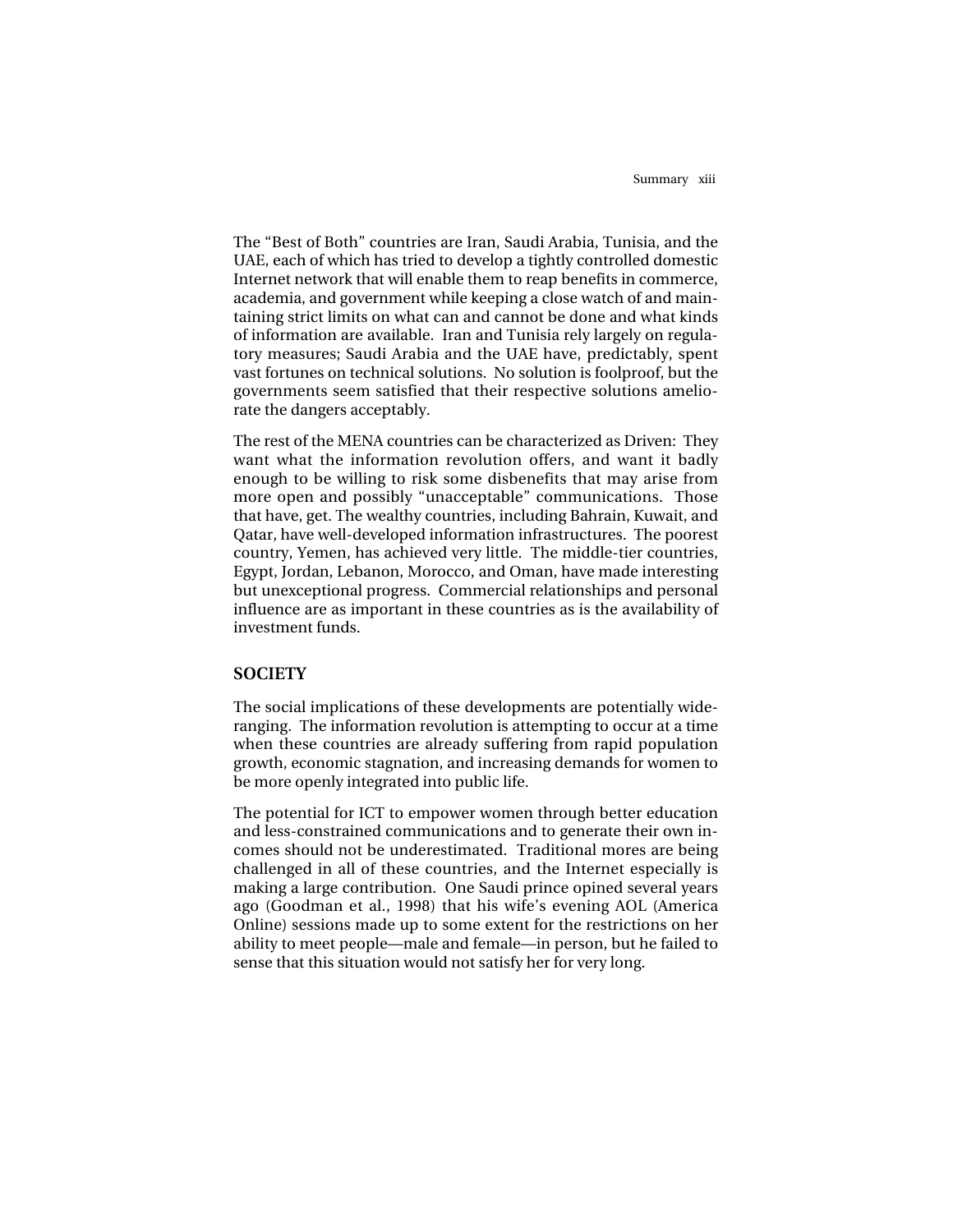xiv The Information Revolution in the Middle East and North Africa

The governments and commercial sectors of the Driven countries understand that the information revolution can create jobs and revive local economies. The job markets have not kept pace at all with the increasing numbers of young people entering them; this situation has been exacerbated to the extent that women are now going to work, too. A new class of "information workers," likely to be largely female, may be emerging.

#### **OUTLOOK**

It is unlikely that any country in the Middle East or North Africa, including Turkey but possibly with the exception of Israel, will fully enjoy an information revolution during the next decade. There are too many impediments and too few champions, and—in most countries—too few resources.

Fewer than three people in 10 even has a telephone line, much less access to and interest in the Internet. Forecasts suggest that five in 10 people will have telephones by 2012, but other newly developed countries such as Korea and Singapore already have teledensities in excess of 100 percent.

The smaller, wealthier states have made the most progress toward information-centric futures, seeking to replace oil revenues that will diminish over time with other intangible products befitting their small sizes and lack of industrial base. The others will continue to muddle along, excepting Algeria and Iraq, which will have to solve domestic security issues before they can think much about the future.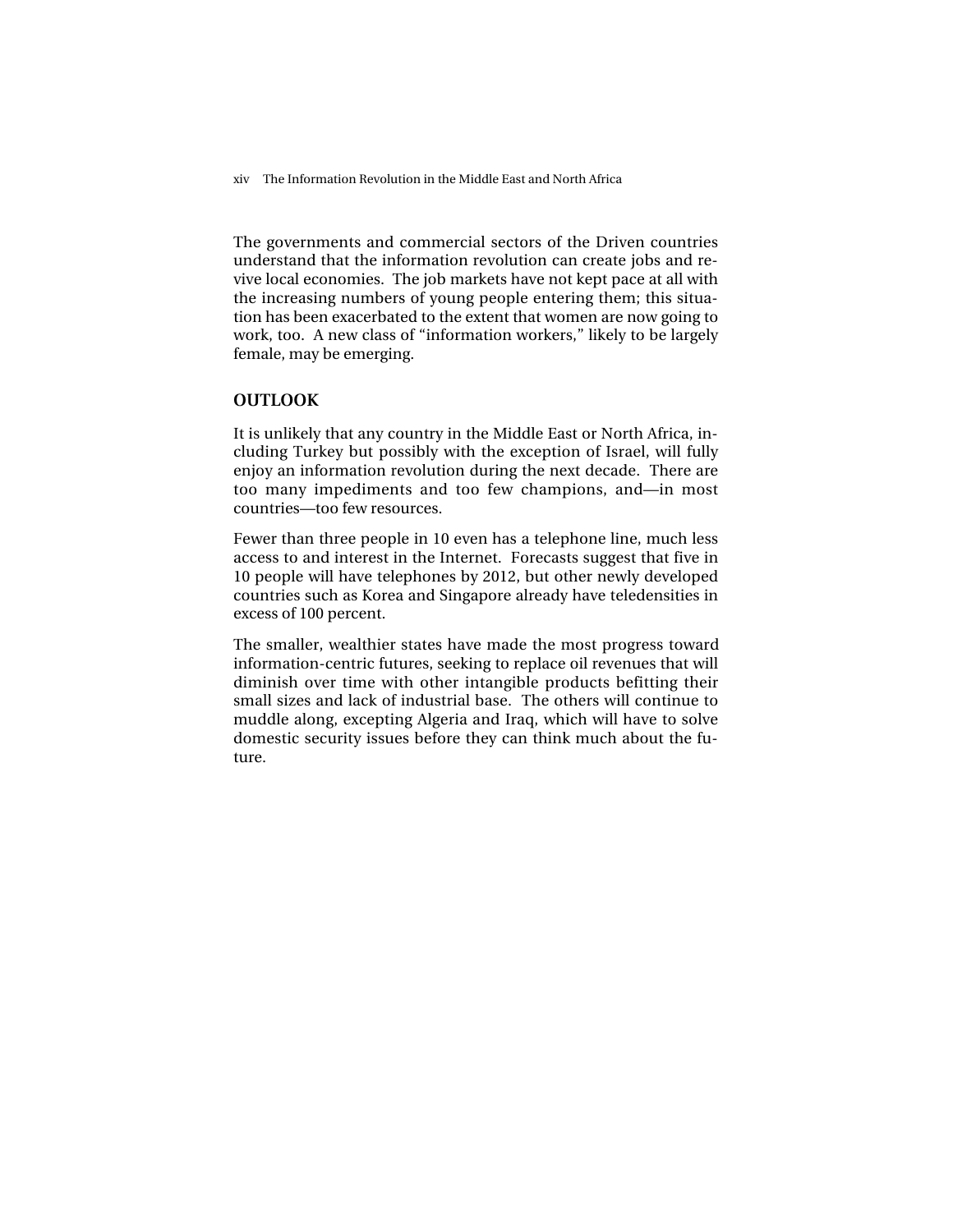# **ACRONYMS**

| AFP          | <b>Agence France-Presse</b>                                       |
|--------------|-------------------------------------------------------------------|
| <b>AHDI</b>  | Alternative Human Development Index                               |
| <b>AHDR</b>  | Arab Human Development Report                                     |
| <b>AIS</b>   | Armé Islamique du Salut (Armed Islamic Front)<br>(Algeria)        |
| AOL          | America Online                                                    |
| ART          | Arab Radio and Television (Egypt)                                 |
| <b>BGP</b>   | <b>Border Gateway Protocol</b>                                    |
| <b>CAIDA</b> | Cooperative Association for Internet Data Analysis                |
| <b>CDLR</b>  | Committee for Defense of Legitimate Rights (UK, anti-<br>Saudi)   |
| EIU          | Economist Intelligence Unit                                       |
| <b>ESCWA</b> | United Nations Economic and Social Commission for<br>Western Asia |
| <b>ESIS</b>  | European Survey on the Information Society                        |
| <b>FBI</b>   | Federal Bureau of Investigation (U.S.)                            |
| <b>FBIS</b>  | Foreign Broadcast Information Service (U.S.)                      |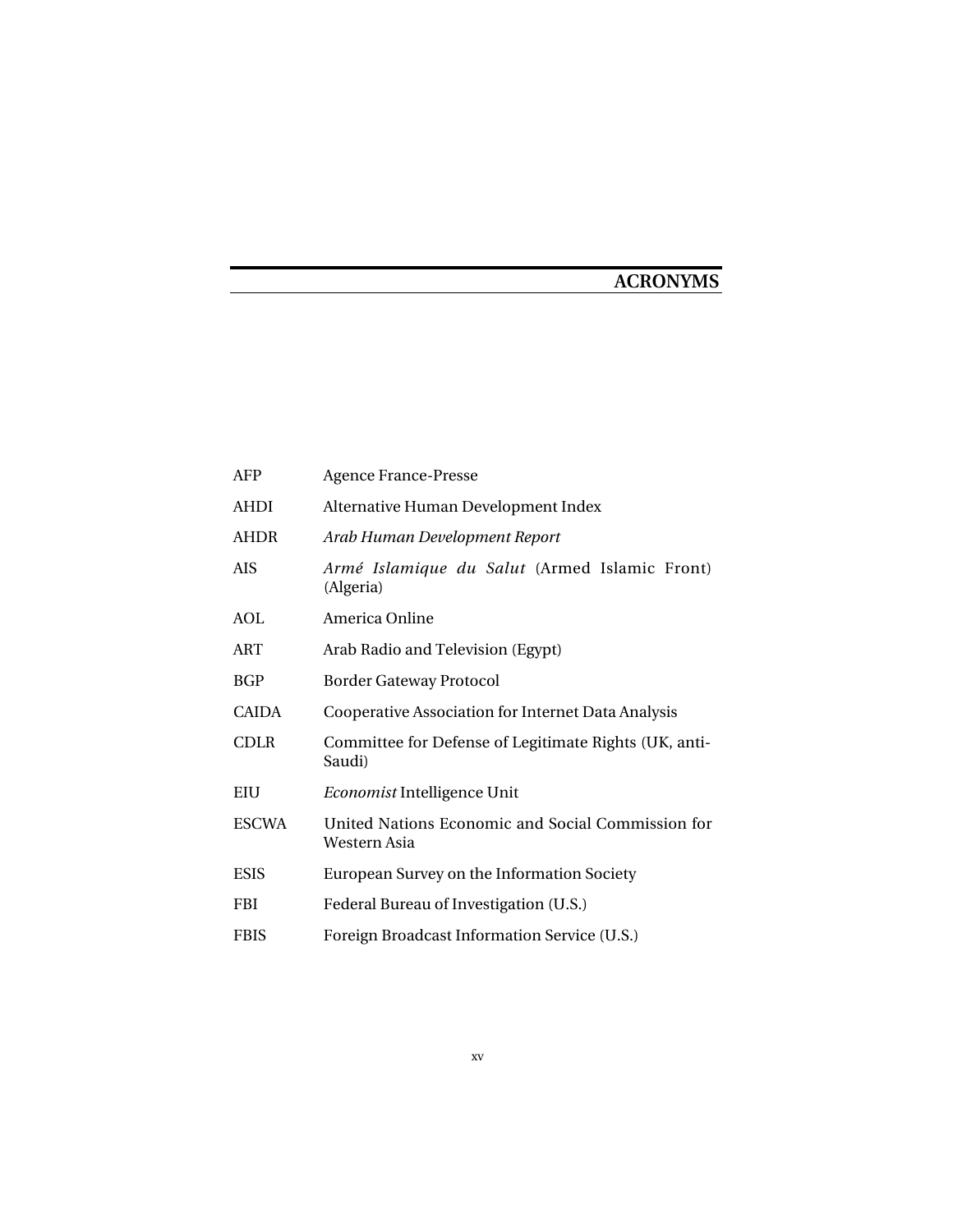| <b>FIS</b>   | Front Islamique du Salut (Islamic Salvation Front)<br>(Algeria)  |
|--------------|------------------------------------------------------------------|
| GDP          | Gross Domestic Product                                           |
| <b>GEM</b>   | <b>Gender Empowerment Measure</b>                                |
| <b>GIA</b>   | Group Islamique Armé (Armed Islamic Group) (Algeria)             |
| <b>GPRS</b>  | Generalized Packet Radio System                                  |
| <b>HDI</b>   | Human Development Index                                          |
| <b>ICT</b>   | Information and communication technology                         |
| InfoDev      | <b>Information for Development Program</b>                       |
| <b>IR</b>    | <b>Information revolution</b>                                    |
| <b>IRNA</b>  | Islamic Republic [of Iran] News Agency                           |
| <b>ISP</b>   | <b>Internet Service Provider</b>                                 |
| <b>ISU</b>   | Internet Service Unit (Saudi Arabia)                             |
| <b>IT</b>    | Information technology                                           |
| <b>ITU</b>   | <b>International Telecommunications Union</b>                    |
| <b>KACST</b> | King Abdulaziz City for Science and Technology (Saudi<br>Arabia) |
| <b>MBC</b>   | Middle East Broadcasting Centre (UK)                             |
| MEM          | Microelectronic machines                                         |
| <b>MEMS</b>  | Microelectronic Mechanical Systems                               |
| <b>MENA</b>  | Middle East and North Africa                                     |
| NGO          | Non-Governmental Organization                                    |
| NIC          | National Intelligence Council                                    |
| <b>NIO</b>   | National Intelligence Officer                                    |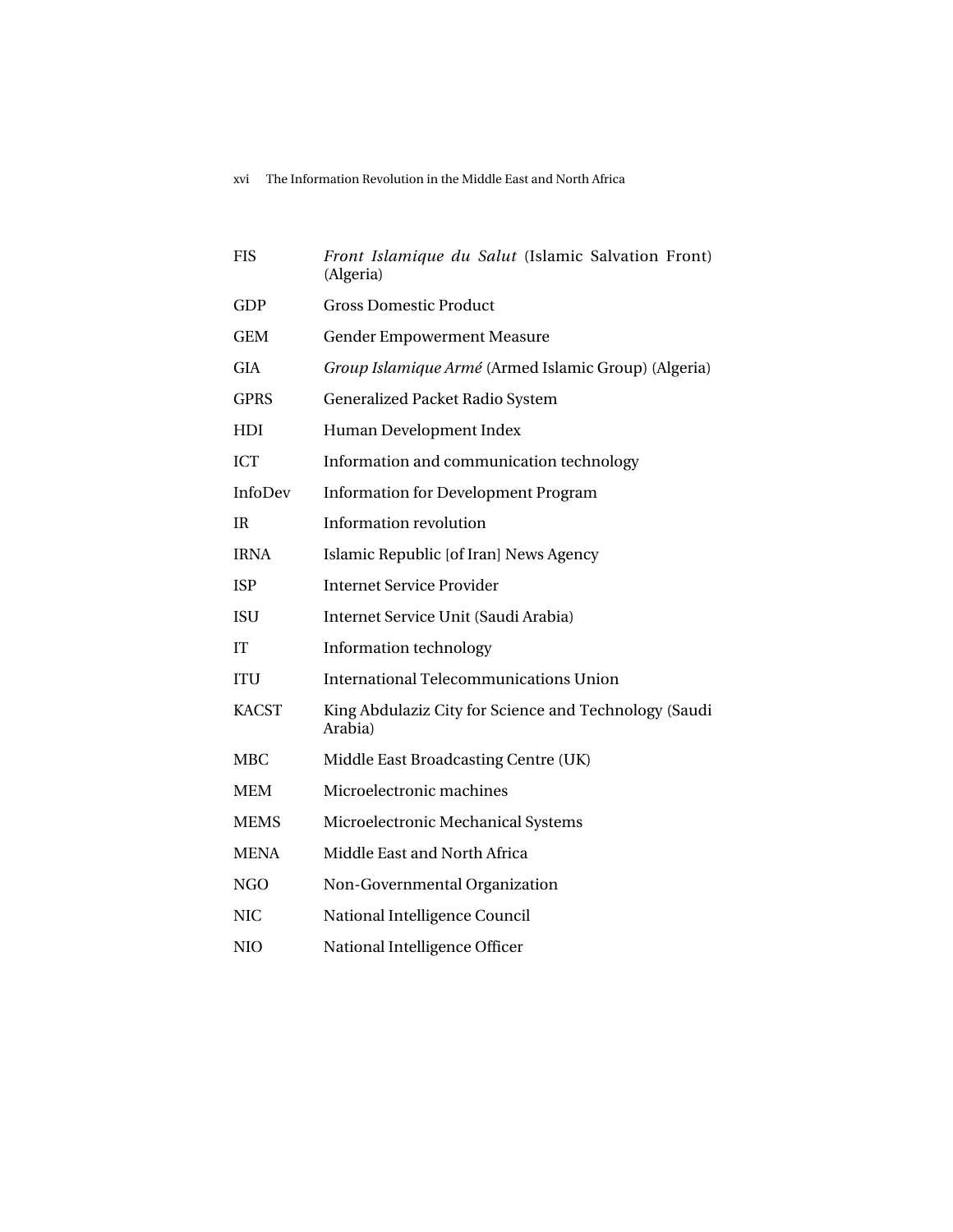# Acronyms xvii

| <b>OECD</b>   | Organization for/of Economic Cooperation and Devel-<br>opment |
|---------------|---------------------------------------------------------------|
| <sub>PC</sub> | Personal computer                                             |
| <b>SDNP</b>   | Sustainable Development Network Programme (UN)                |
| telecom       | Telecommunications company                                    |
| U.S.          | <b>United States</b>                                          |
| <b>UAE</b>    | <b>United Arab Emirates</b>                                   |
| <b>UAEnic</b> | <b>UAE Network Information Center (World Bank)</b>            |
| UK            | <b>United Kingdom</b>                                         |
| UN            | <b>United Nations</b>                                         |
| <b>UNDP</b>   | <b>UN Development Programme</b>                               |
| <b>UPI</b>    | <b>United Press International</b>                             |
| URL           | Uniform Resource Locator                                      |
| VOA           | Voice of America                                              |
| <b>WTO</b>    | <b>World Trade Organization</b>                               |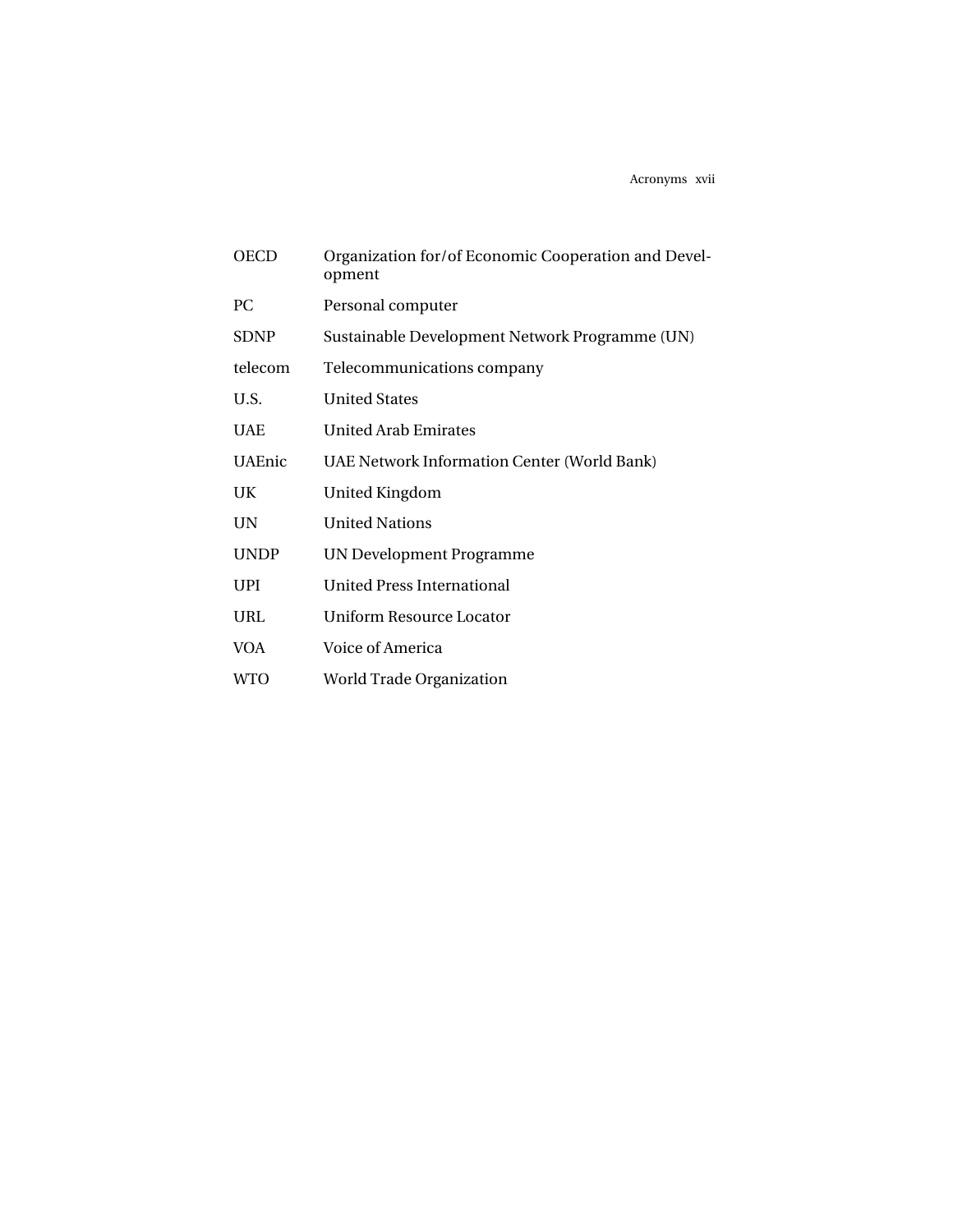#### Chapter One

# **INTRODUCTION**

The Middle East was once home to the world's most advanced societies, its people skilled at mathematics, astronomy, science, and medicine, and renowned for their poetry and arts. That epoch coincided roughly with the maximum extent of the Islamic empire, the remnants of which today are lumped together as "the Middle East and North Africa" (MENA), as listed in Table 1.1. The region is again becoming more closely integrated with the global economy, its people are traveling more widely and continuing to emigrate to the West

# **Table 1.1**

#### **The Countries of the Middle East and North Africa**

| <b>The Middle East</b>      |                                                           |  |  |  |
|-----------------------------|-----------------------------------------------------------|--|--|--|
| Arabian Peninsula<br>Levant |                                                           |  |  |  |
| Israel                      | Bahrain                                                   |  |  |  |
| Jordan                      | Kuwait                                                    |  |  |  |
| Lebanon                     | Oman                                                      |  |  |  |
| Syria                       | Oatar                                                     |  |  |  |
|                             | Saudi Arabia                                              |  |  |  |
|                             | United Arab Emirates                                      |  |  |  |
|                             | Yemen                                                     |  |  |  |
|                             | The Persian Gulf                                          |  |  |  |
|                             | Iran, Iraq, and six Arabian Peninsula countries bordering |  |  |  |
| the Gulf                    |                                                           |  |  |  |
| North Africa                |                                                           |  |  |  |
| Maghreb                     | Mashriq                                                   |  |  |  |
| Algeria                     | Egypt                                                     |  |  |  |
| Morocco                     | Libya                                                     |  |  |  |
| Tunisia                     |                                                           |  |  |  |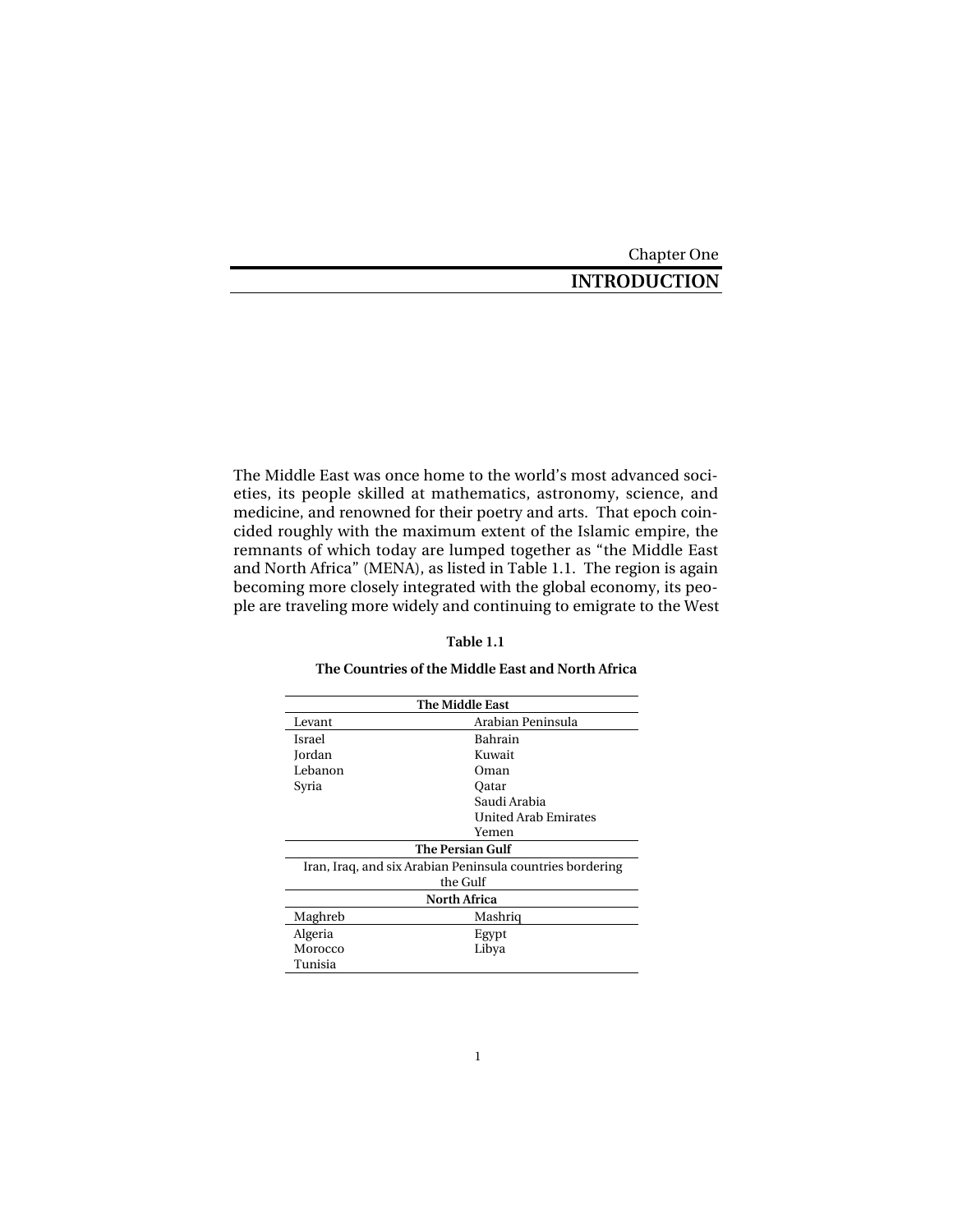#### 2 The Information Revolution in the Middle East and North Africa

in record numbers, social unrest brought about in large part by poverty continues, and the spread of information and communication technology (ICT) continues to spur economic development. The ability and willingness of these countries to allow, encourage, and invest in their own information revolutions may have serious consequences for the foreign policy, affairs, and trade of the United States. This report summarizes the state of information and communication technology in the MENA region, with a view toward understanding the implications for the region's further economic development.

At least the technical elites of the countries of the MENA region have been aware of and discussing the imperatives of the information revolution for more than a decade. According to a Syrian academic, Dr. Sami Khiyami (1994), there was broad recognition even in the early 1990s of the dangers of being "left behind again," as the region had been following the Industrial Revolution. But recognition of the potential problem did not lead quickly to action. With the exception of (obviously non-Islamic) Israel, the countries of this region are what Hundley et al. (2001) refers to as "IR Conflicted Societies," populations that have been experiencing various levels of conflict between their traditional cultures and aspects of the new information society.

Most governments in the region had issues more important than the information revolution to tackle. For the richest governments, trade expansion and infrastructure investment were top priorities. Development of the ICT sector occurred principally as an adjunct to economic expansion, although the propensity for the elites of these countries to educate their children in the West provided a base of potential users of high technology who had both the skills and the expectations to spur ICT development. For the poorest governments, feeding the population, maintaining and occasionally improving the most basic elements of the infrastructure, and keeping the domestic peace consumed the governments' attention.

ICT development followed a typical Third World pattern: Deployment lagged behind need, and effective employment lagged behind deployment. No national policies were set for the development or use of information technology, although some efforts were made to improve and expand computer science education at the secondaryschool and university levels (Burkhart, 1994). A pioneering role for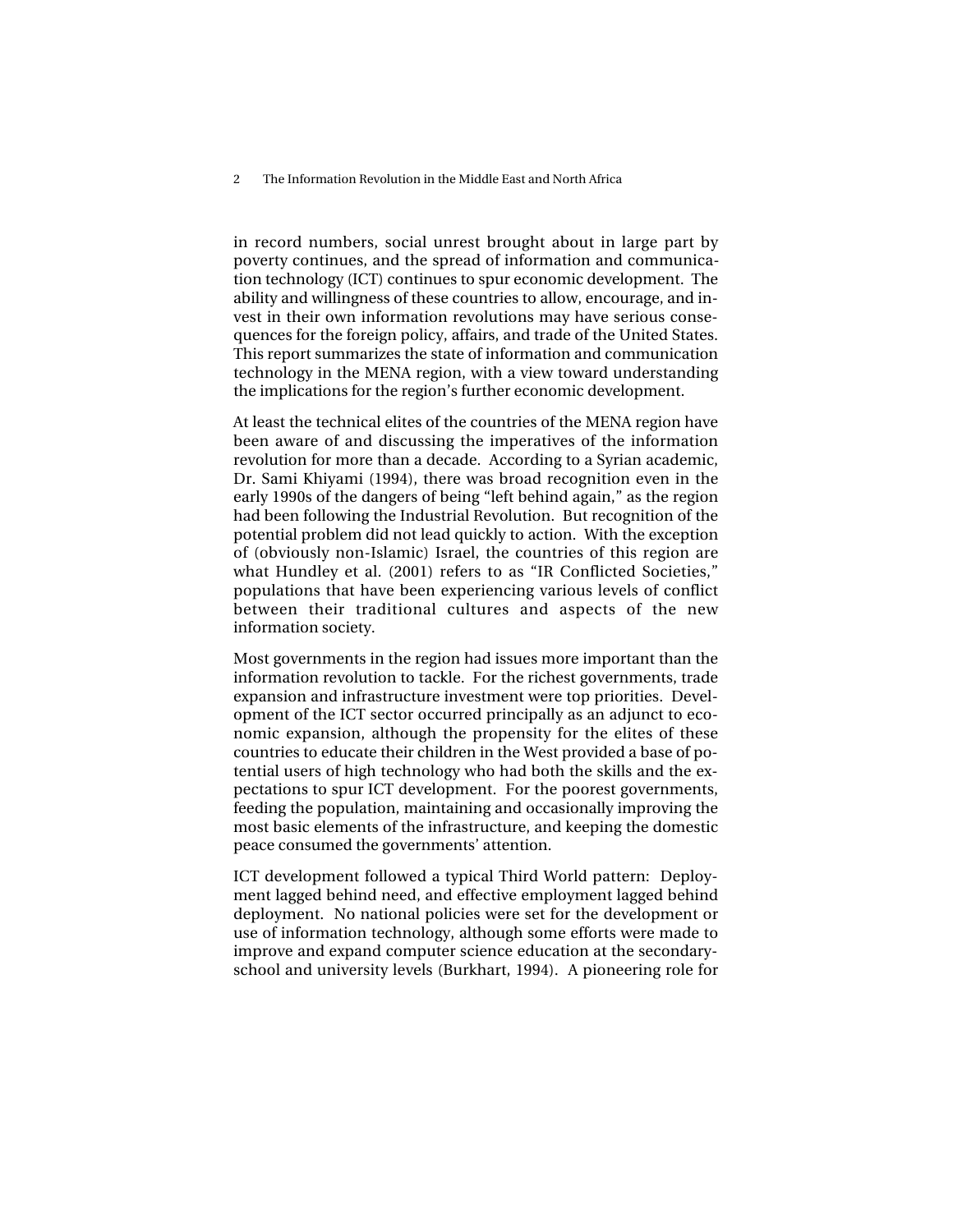the academic sector was typical of all MENA countries (Goodman et al., 1998), especially during the early days of the Internet.

While the proliferation of conventional voice telecommunications, i.e., the telephone, has been almost universally seen as having large benefits to society and few or no disbenefits, the development of the media—television, radio, and newspapers and other periodicals has been controlled by regional governments. The arrival of the Internet has caused a great deal of concern. Governments and religious authorities were concerned lest the Internet be used "inappropriately";<sup>1</sup> academics were concerned lest they miss an opportunity to become more closely integrated with the major seats of learning and invention; and businessmen were concerned that they would at least miss out on the benefits of being wired to broader markets and possibly get left out of the "new economy" altogether. Security services were universally opposed even as the state-owned telecommunications companies viewed the Internet as a potentially bottomless well of new income. In Chapter Two, we briefly characterize the ICT infrastructure in the Middle East and North Africa, establishing the physical baseline, and take a look at technology.

Building on the research already conducted in this informationrevolution project, we next explore the various dimensions of the MENA information revolution—economic and business, sociopolitical, political/governmental, and security—in Chapters Three through Six, using the set of causative and resultant factors that Hundley (n.d.) postulated to distinguish one nation's progress toward an information revolution from the others. *Causative factors* enable or retard the information revolution; *resultant factors* are the effects of the information revolution (IR) that can be used to characterize the nation's IR posture. Tables 1.2 and 1.3 recap Hundley's dimensions.

Continuing the analysis of the IR dimensions, we examine the economic and business dimensions for evidence of the spread of the "new economy," especially e-commerce, as well as the ways in which

\_\_\_\_\_\_\_\_\_\_\_\_\_\_

<sup>&</sup>lt;sup>1</sup>The definition of *inappropriate* has usually included anti-government and pornographic information. Countries with strong Islamic leadership, such as Saudi Arabia, also prohibit access to information denigrating Islam or extolling or proselytizing for other religions.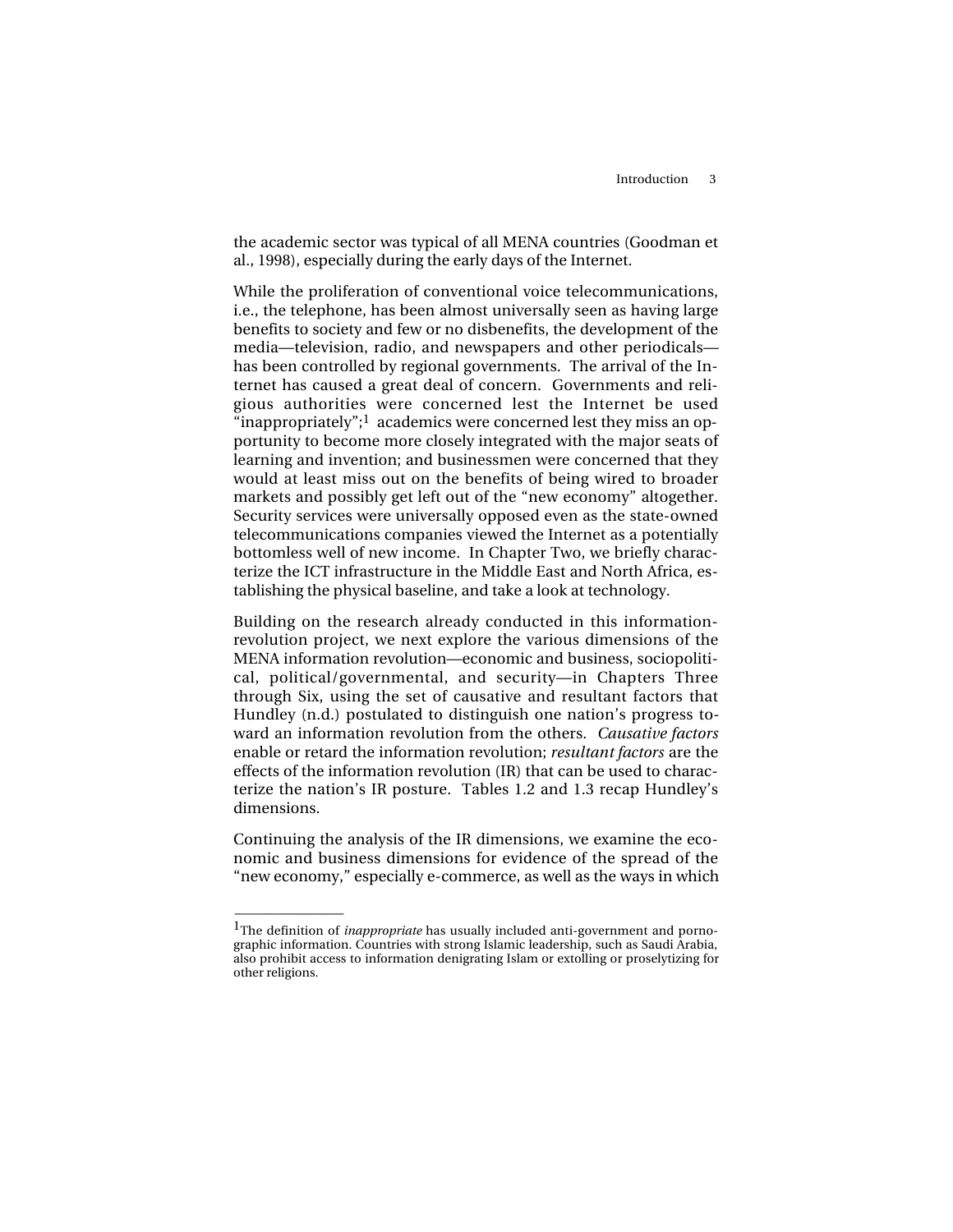4 The Information Revolution in the Middle East and North Africa

# **Table 1.2**

#### **Causative Factors Shaping a Nation's IR Posture**

|                                                                |                 | Political/                            | Business/        |  |
|----------------------------------------------------------------|-----------------|---------------------------------------|------------------|--|
| Technology                                                     | Social/Cultural | Governmental                          | Financial        |  |
| Dimension                                                      | Dimension       | Dimension                             | Dimension        |  |
| Amount and quality                                             | How the         | The nature of                         | Degree of        |  |
| of research in in-                                             | society deals   | the legal regime                      | risk-taking      |  |
| formation science                                              | with change     |                                       | mentality and    |  |
| and technology                                                 |                 | Degree and nature                     | entrepreneurship |  |
|                                                                | • Reaction to   | of governmental                       |                  |  |
|                                                                | change          | control                               | Structure of     |  |
|                                                                | • Mechanisms    |                                       | capital markets  |  |
|                                                                | for change      |                                       |                  |  |
|                                                                |                 | Degree of financial and institutional |                  |  |
| support for IT research                                        |                 |                                       |                  |  |
| Status of underlying physical infrastructure and human capital |                 |                                       |                  |  |
| $COTIDCD.$ ILugallers (m. d.)                                  |                 |                                       |                  |  |

SOURCE: Hundley (n.d.).

#### **Table 1.3**

#### **Resultant Factors Characterizing a Nation's IR Posture**

|                                                                   | Business/         | Political/       | Social/          |
|-------------------------------------------------------------------|-------------------|------------------|------------------|
| Technology                                                        | Financial         | Governmental     | Cultural         |
| Dimension                                                         | Dimension         | Dimension        | Dimension        |
| Degree and                                                        | Amount of         | Presence (and    | Degree of        |
| nature of IT                                                      | information work  | number) of new   | societal tension |
| penetration                                                       | and number of in- | political actors | created because  |
| into society                                                      | formation workers | (e.g., NGOs)     | of IR develop-   |
|                                                                   |                   |                  | ments            |
| Distribution of                                                   | Amount and        | Degree to which  |                  |
| IT activity                                                       | nature of         | the role and     |                  |
| across technology,                                                | e-commerce        | manner of        |                  |
| artifact, and                                                     |                   | governance       |                  |
| service spectrum                                                  | Presence          | has changed      |                  |
|                                                                   | (and number) of   |                  |                  |
|                                                                   | IT business       |                  |                  |
|                                                                   | clusters          |                  |                  |
| Amount of "creative destruction"                                  |                   |                  |                  |
| Movement of talented, IT-trained people (into and out of country) |                   |                  |                  |

SOURCE: Hundley (n.d.).

ICT is changing age-old work methods. Next to national security, this is one area that can be particularly affected by the uptake of technologies that make information, a critical source of power in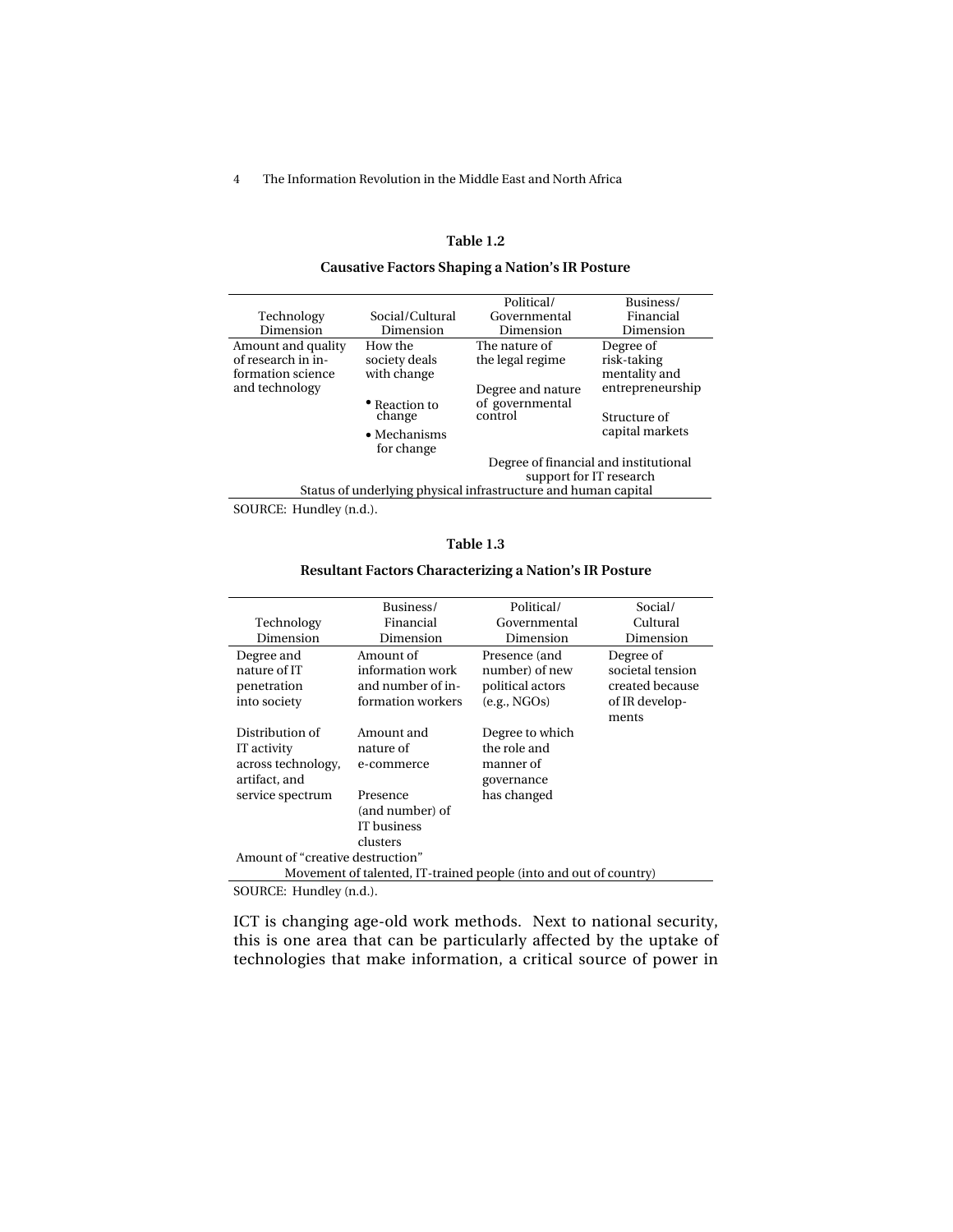these traditional societies, more widely and rapidly available and useful than before.

The social dimensions are equally important, given the economic roots of the antisocial phenomena that lure young people into terrorism. Is the "digital divide" closing or growing? The role of women in society is also being profoundly affected by modern communications, and e-learning is spreading literacy and, once again, information. Have these modern technologies altered in any fundamental way the social compact between the governors and the governed?

The next chapter takes a look at "e-government" and how some early initiatives have fared. The last dimension examined is security. The proliferation of modern ICT has spurred advances in both the maintenance of and opposition to domestic security.

We then take a deeper look at the differences between the ways the information revolution has affected the various subregions and countries, in Chapter Seven, and consider what countries might be "left behind" and what the implications might be for those that are, in Chapter Eight. If the digital divide continues to grow, what will be the impact of further marginalizing society's poorest members? Will some countries "miss" the revolution and be irrevocably left behind? Finally, in Chapter Nine, we review the dimensions and variations previously discussed for their policy implications for the United States. The diffusion of modern ICT will have profound affects on MENA countries. Opportunities will abound for the United States to influence and enhance this diffusion.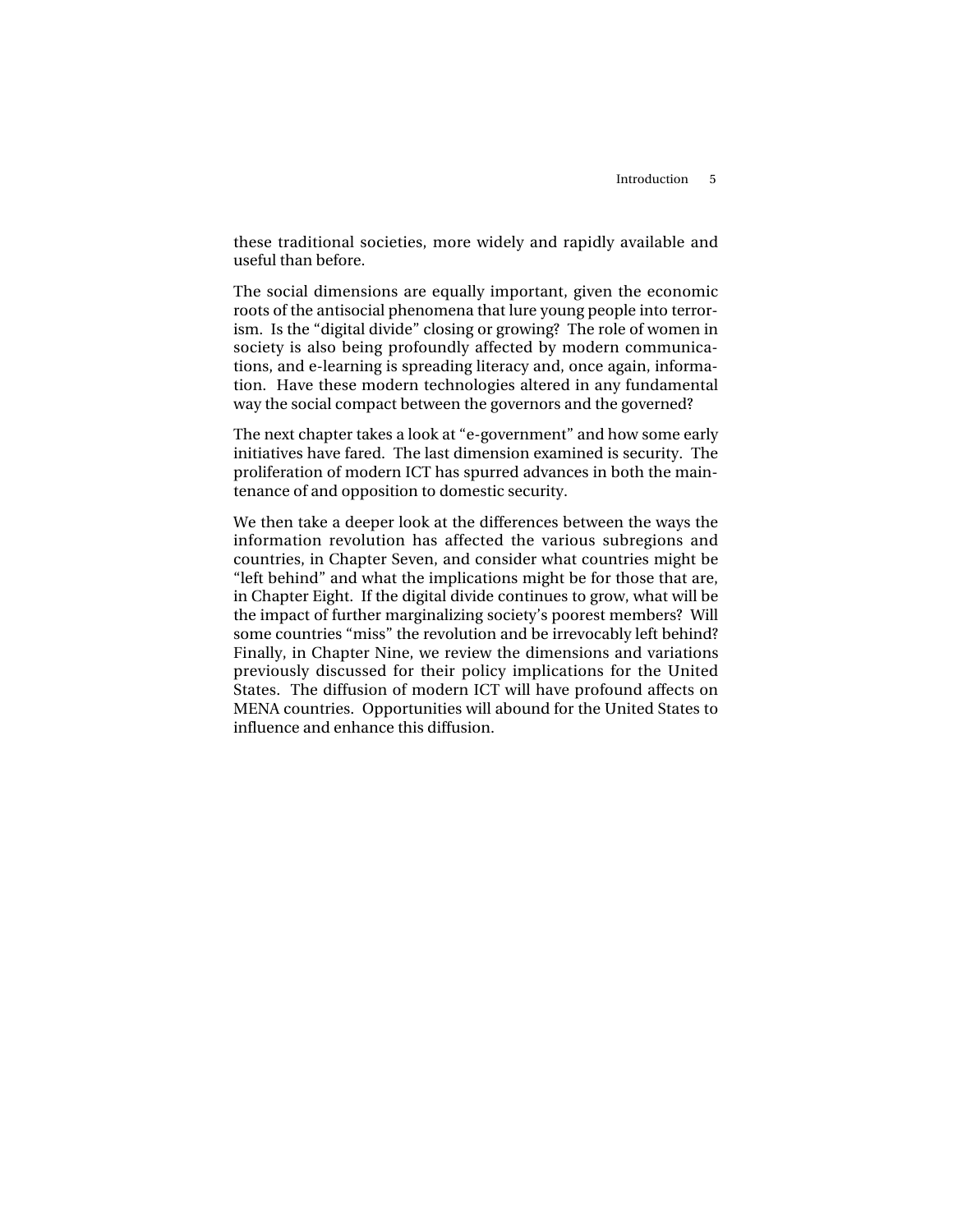#### Chapter Two

# **INFORMATION INFRASTRUCTURE AND TECHNOLOGY**

Every type of physical infrastructure, including, for example, surface and air transport and electrical power, is required for social and economic progress, including an information revolution. But the ICT infrastructures are the most directly relevant and often the only infrastructural elements that can be affected by ICT-related industries, organizations, and government agencies. The ICT physical infrastructure is made up of the fixed and mobile telephone networks, installed base of computing hardware and software, computer networks (some of which are carried, however, by a telephone network), and an international telecommunications bandwidth. The Internet and its associated international connectivity are the most relevant computer network and the core of the information revolution.

### **PHYSICAL INFRASTRUCTURE**

In an earlier study in this series, Hundley (n.d.) classed the underlying physical infrastructure as a "causative factor in shaping a nation's information revolution posture." But the revolutionary process is cyclical, and today's infrastructure is the result of earlier ICT development efforts (which, in turn, were based on the then-existing infrastructure).

Telecommunications have been greatly improved throughout the MENA region over the past 10 years, but most countries remain well below world averages for number of telephone lines, international links, and, especially, Internet connectivity and services. Table 2.1 provides the International Telecommunication Union's (ITU's) 2001 compilation of basic ICT indicators. Although the Gross Domestic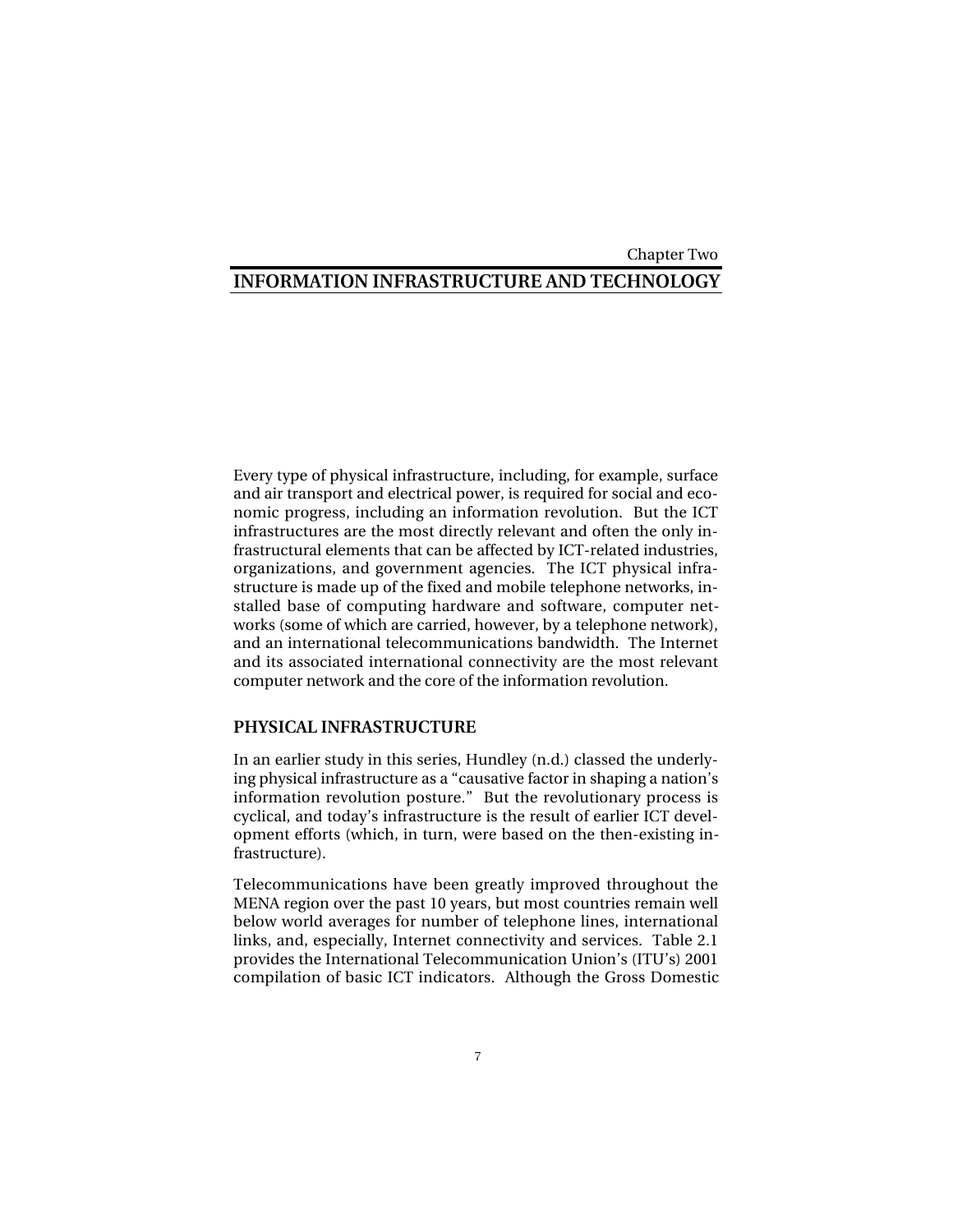#### 8 The Information Revolution in the Middle East and North Africa

#### **Table 2.1**

#### **ICT Indicators (2001)**

|                             |             | Personal          |                       |
|-----------------------------|-------------|-------------------|-----------------------|
|                             | Telephones  | Computers         | <b>Internet Users</b> |
|                             | per 100     | $(PCs)$ per $100$ | per 10,000            |
| <b>MENA Country</b>         | Inhabitants | Inhabitants       | Inhabitants           |
| Algeria                     | 6.36        | 0.71              | 19.27                 |
| Bahrain                     | 67.15       | 14.18             | 1,988.65              |
| Egypt                       | 14.63       | 1.55              | 92.95                 |
| Iran                        | 18.70       | 6.97              | 62.29                 |
| Iraq                        | na          | na                | na                    |
| Israel                      | 128.46      | 24.59             | 2,304.86              |
| Jordan                      | 27.12       | 3.28              | 409.11                |
| Kuwait                      | 48.79       | 13.19             | 1,014.71              |
| Lebanon                     | 40.74       | 5.62              | 858.00                |
| Libya                       | 11.83       | na                | 35.84                 |
| Morocco                     | 19.60       | 1.31              | 131.45                |
| Oman                        | 21.34       | 3.24              | 457.49                |
| Palestine                   | 16.82       | na                | 181.21                |
| Qatar                       | 56.76       | 16.39             | 655.74                |
| Saudi Arabia                | 25.81       | 6.27              | 134.40                |
| Syria                       | 12.09       | 1.63              | 36.12                 |
| Tunisia                     | 14.90       | 2.37              | 412.37                |
| <b>United Arab Emirates</b> | 111.66      | 15.83             | 3,392.39              |
| Yemen                       | 3.01        | 0.19              | 8.89                  |
| <b>United States</b>        | 110.87      | 62.25             | 4,995.10              |
| <b>World Averages</b>       | 32.77       | 8.42              | 823.24                |

NOTE: na = not available.

Product (GDP) per capita of Israel is less than half that of the United States, Israel has a higher telephone penetration rate. In contrast, Israel's information-technology penetration is roughly proportional to its relative GDP. The region's wealthiest country (per capita) is tiny Qatar, with only about 600,000 inhabitants, of which only about 150,000 are citizens. But the telephone penetration in Qatar is only half that of the United States, and the country is seriously lagging behind in computer ownership and Internet users. Yemen is the only country in the region classified as one of the world's "Least Developed Countries" by the United Nations and World Bank, and the paucity of ICT in the country reflects that status. In fact, the infrastructure in Yemen in general is so poorly developed and unreliable that the late editor of the *Yemen Times* speculated that the principal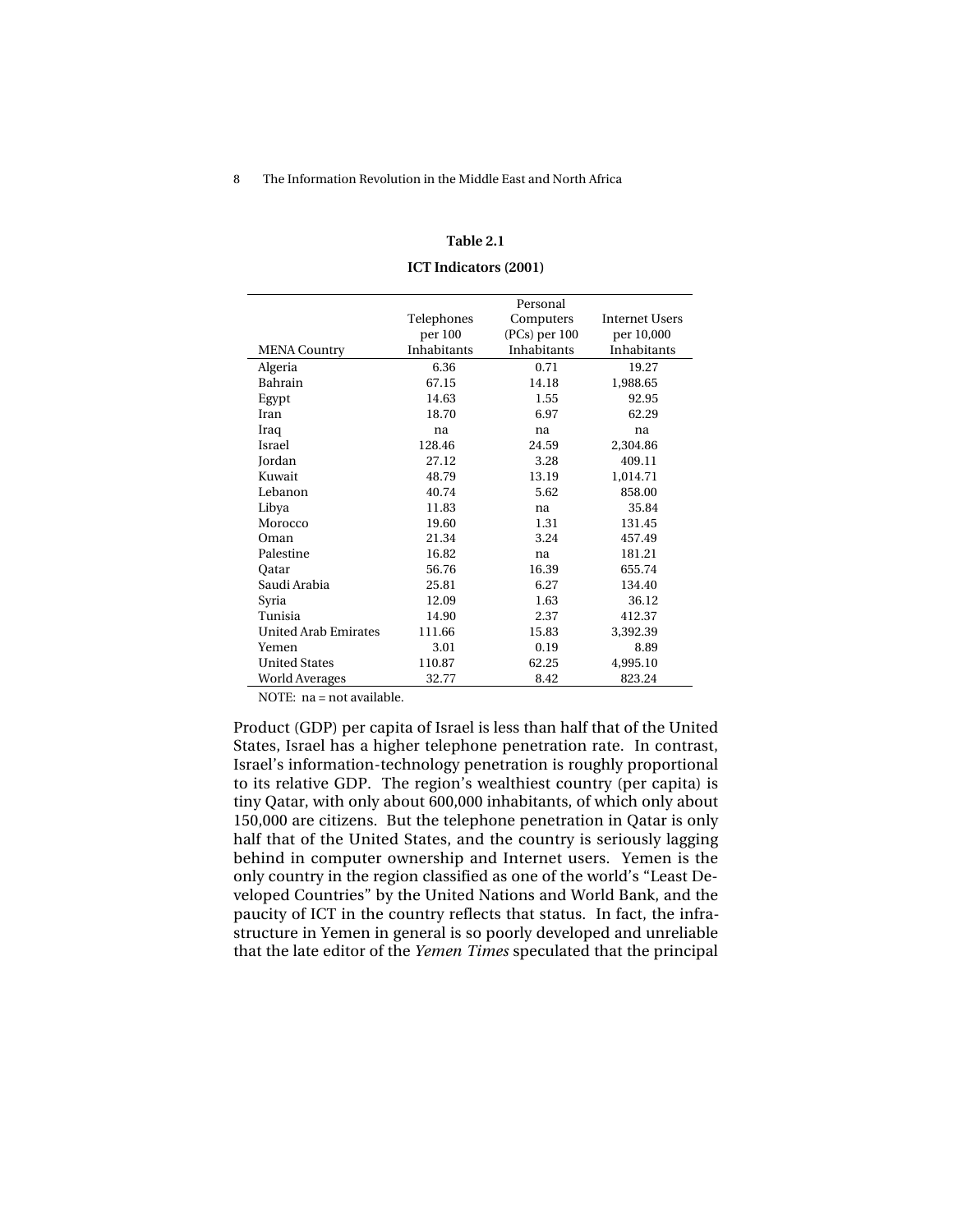impediment to the spread of information technology was the lack of reliable electrical power (Goodman et al., 1998).

The United Arab Emirates (UAE) was not the first MENA country to connect to the Internet; even Iran was online earlier. But the perceived potential economic benefits were so great that the UAE government invested heavily in Internet infrastructure and service and continues to do so. The UAE Network Information Center (UAEnic) recently confirmed (Emirates, 2002) that the country had the highest Internet penetration of all the Arab countries, with more than 30 percent of households and almost half of all businesses online.

As in other underdeveloped countries, mobile telephones are not only a supplement for the well-to-do, but also a substitute for a landline, the waiting list for which is many years long in all MENA countries. During the Lebanese civil war, for example, a privately owned mobile telephone network that routed calls through New York City was one of the only reliable communications channels in the country, particularly for international connections.

The proliferation of telephone service has been greatly enhanced by the continuing cost reductions in installing mobile (cellular) telephone lines. Thus, cellular service has been the main driver of teledensity increases in most countries, MENA countries included. But, thus far, this proliferation has had little effect on the diffusion or use of the Internet. New, broadband wireless technologies notwithstanding, computer networking is still accomplished mainly through the fixed telecommunications network. The explosion in wireless communications and predicted ubiquity of computers forecast in Anderson et al. (2000) has not reached the MENA region and is unlikely to have a major influence in most of those countries over the next ten years. Possible exceptions include Jordan and Egypt, which have in fact enjoyed explosive subscriber growth over the past two years. Azzam (2002) reports that mobile-telephone penetration varies from a high of 68 percent in the UAE to a mere 5.7 percent in Egypt, despite the rapid growth in the latter country. Only 12 percent of the residents of wealthy Saudi Arabia have mobile telephones, and the penetration is about 20 percent in both Lebanon, which has had competing private operators for many years, and Jordan, where mobile telephony has only recently taken off. Although Jordan's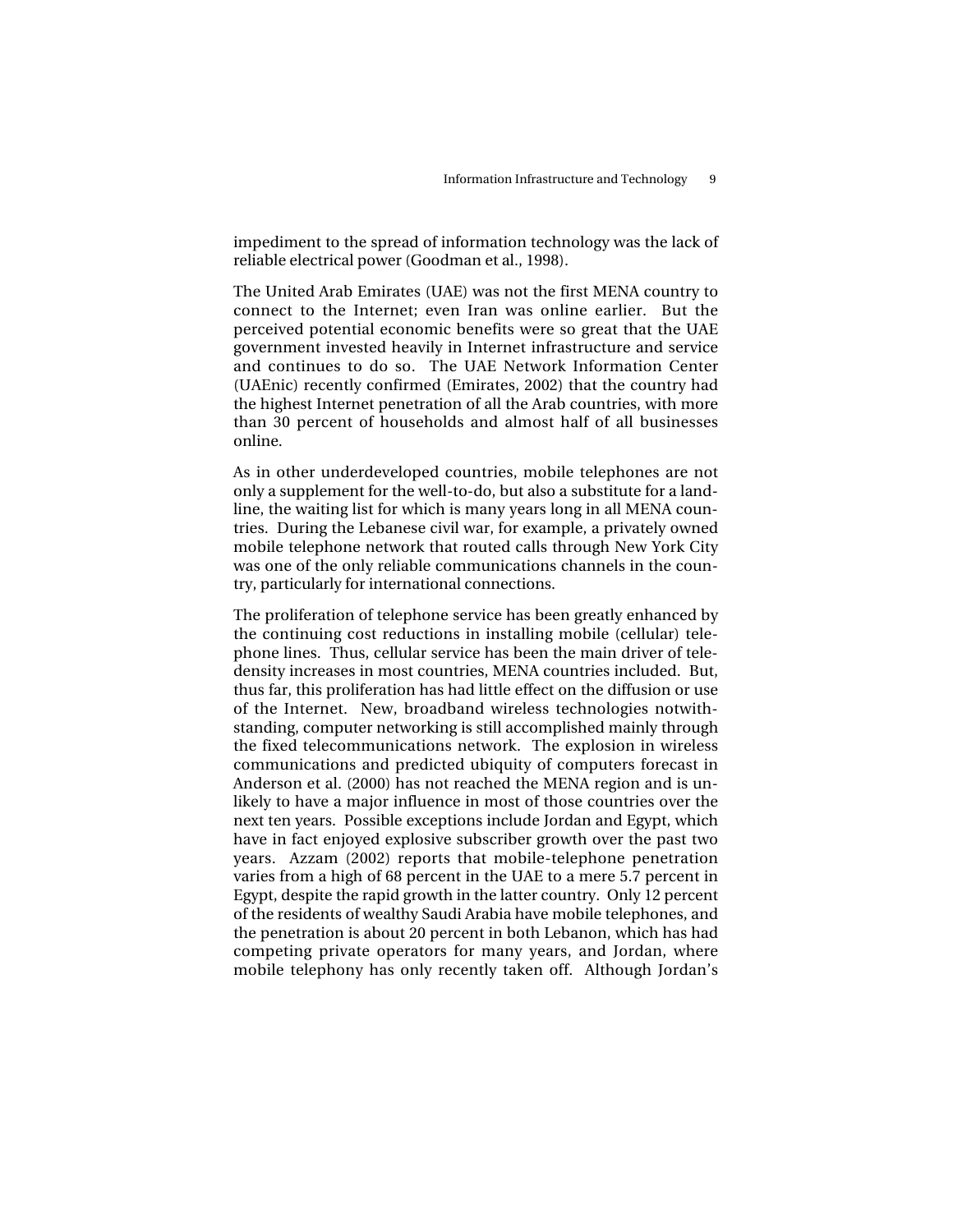MobilCom does offer mobile Internet access via 2.5G technology (Generalized Packet Radio System, GPRS), the service is not common in the MENA region. Upgrades to 3G technology, truly wideband mobile data networking, will lag well behind world averages.

Even in the poorest countries, the telephone companies are profitable. Over the next 10 years, both the fixed and mobile telephone networks in most MENA countries will continue to grow, based principally on reinvestment of profits. With the exception of Iran, which has developed a significant manufacturing capability, MENA networks will continue to be installed and often operated by foreign companies. Increasingly, today's favored Western vendors will be replaced by lower-cost suppliers from the Far East. Just as the Taiwanese PC manufacturer Acer has established a significant market presence based principally on pricing, other Asian ICT manufacturers will establish a bridgehead. The mainland Chinese have been especially aggressive over the past five years and have made some headway in the poorer countries. The Chinese government has learned from the West to offer subsidized financing tied to local vendors and is expected to continue a multi-market push into the region, selling everything from diapers (nappies) to cordless phones to surface-to-surface missiles, ostensibly as a lower cost and politically neutral alternative to Western suppliers.

#### **TECHNOLOGY INFRASTRUCTURE**

\_\_\_\_\_\_\_\_\_\_\_\_\_\_

There continues to be relatively little independent research and development in the MENA countries.<sup>1</sup> Wealthy countries have no incentive; poor countries have no ability. However, in the middle ground, some impressive developments have taken place, albeit spurred by foreign investment, training, and know-how.

Residual hard feelings following Napoleon's withdrawal almost two hundred years ago notwithstanding, a strong link endures between Egypt and France, and the French have a long history of investment in Egyptian infrastructure and manufacturing. Today, the French are investing in such high-tech industries as microelectronic machines

 $^{\rm 1}$ For example, "There is no R&D culture in Dubai," says the UAE's Abdel Qader Kamili (2002).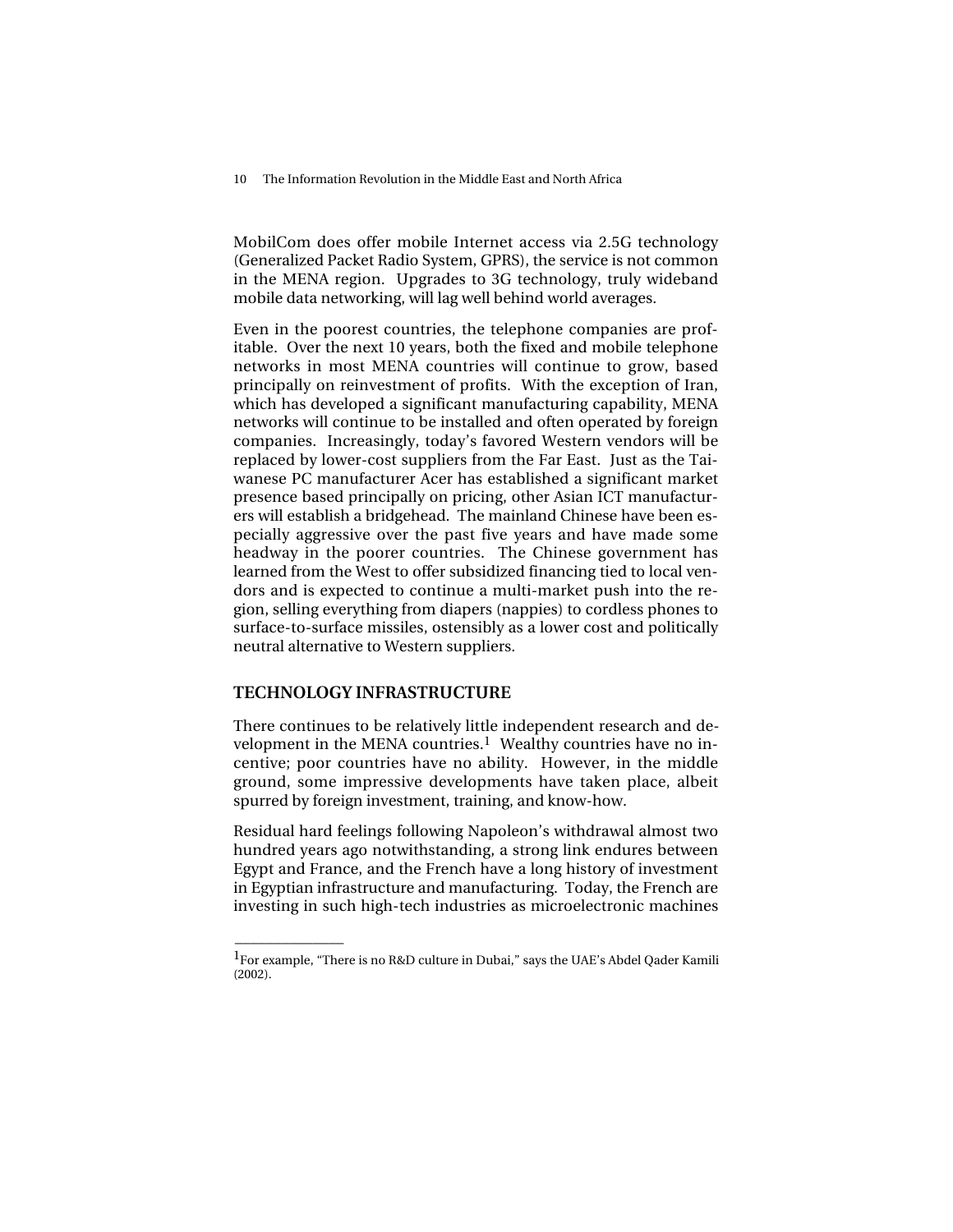(MEM) and telecommunications (Bernard, 2002). Such investment benefits both parties: Egypt gains new industries, facilities, and trained staff—an updated industrial infrastructure; the French gain cheap labor. There is an increasing awareness that the growth in the number of Western-educated cadres and the improving education in some MENA countries are producing a ready source of highly educated, if poorly experienced, labor. Add experience and *voilá*: an annual personnel savings of more than 90 percent. Alcatel, the French telecommunications giant, has translated its investment in Egypt into a regional hub serving 28 countries. The open question is whether and how local elites and/or governments will translate these gains into long-term, systemic development.

Technical education, especially computer literacy, has received increased attention in the past 10 years and has improved, albeit slowly and unevenly. Almost all of the countries, with the probable exception of Libya, have established computer science and related curricula, beginning in the elementary schools. In the wealthiest countries, computer literacy has been supported by an extensive deployment of PCs throughout the educational system. At the higher grade levels and the universities, Internet connections are common. Although the local universities continue to grow, a degree from a Western higher-learning institution is still a coveted prize. On the Arabian Peninsula, American universities are favored, followed by British schools. In most of North Africa and the Levant, a French education is the first choice. An increasing number of students head for Canada and Australia, which are viewed as "good values," with fewer bureaucratic impediments.

A salutary development was the implementation in late 2000 of an Arabic-character-set URL (Uniform Resource Locator) system under the auspices of the Arabic Internet Consortium in Dubai, UAE. This development was said by Simon (2001) to ensure the growth of the "Arabic Internet" to more than 30 million users by 2005. (Today, Arabic and Farsi combined make up less than 1 percent of Internet language use, whereas Dutch accounts for 2 percent and Korean almost 4 percent.)

The intentions, but not the capabilities, have been mirrored in the less-wealthy countries, many of which are still not able to provide a basic education for every child. In Syria, for instance, a computer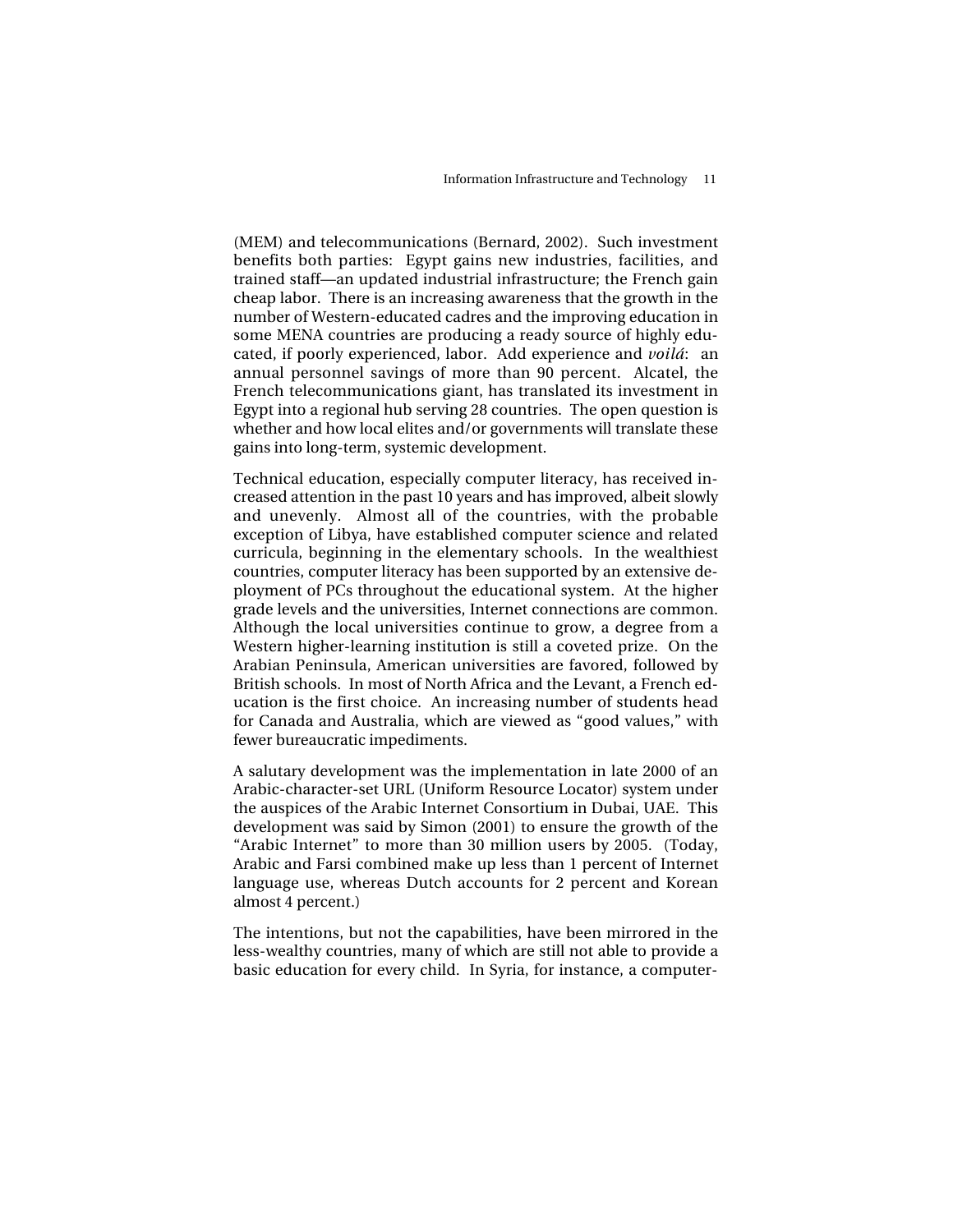12 The Information Revolution in the Middle East and North Africa

literacy implementation developed by a national society with the education ministries has been hampered by the inability of the government to buy more than a few thousand PCs each year and by the lack of qualified teachers. The result is continued uneven development in the region and another obvious widening of the gap between the haves and have-nots.

#### **ICT PENETRATION**

Touring the region's capitals, it is easy to get the impression that PCs are ubiquitous. A closer look, however, reveals that, while almost every vendor's stall has a computer, the computers are generally decades old and are used for simple accounting and stock management. They have not changed the way business is conducted, but have only replaced manual tools. Telephones are everywhere, too, especially cheap Asian cordless phones, and almost every country has a reasonably robust cellular network in its capital city. But far more people can be seen walking around with a cell phone plugged into their ears in the UAE than in Damascus or even Beirut, where having at least one cell phone is considered *de rigueur*.

Once off the beaten path, computers and telephones disappear, and it is easy to get the completely opposite impression. And the beaten path is much narrower in the poorer nations than in the Gulf. The most widespread ICT presence is television, spurred by the proliferation of Ku-band satellite television channels, which can be received by small and relatively inexpensive—even in the poorest countries—antennas. Every government in the region has established at least one national satellite television channel, in part to spread its message throughout its own population, but also to compete with neighboring countries. As the number and variety of Arabic-language television channels have increased, so too has the production quality—because of the competition. The result is that a larger portion of the viewing population today prefers regional television to Western programming than it did 10 years ago (Maurice, 2002; Mulhem, 2002). While the West's attention has been focused on Al-Jazeera, people in the region have been tuning in Egypt's Nilesat and Dubai has been beaming its satellite programming to Diaspora audiences in Europe and South America. Thus far, the proliferation of satellite television has been made possible by government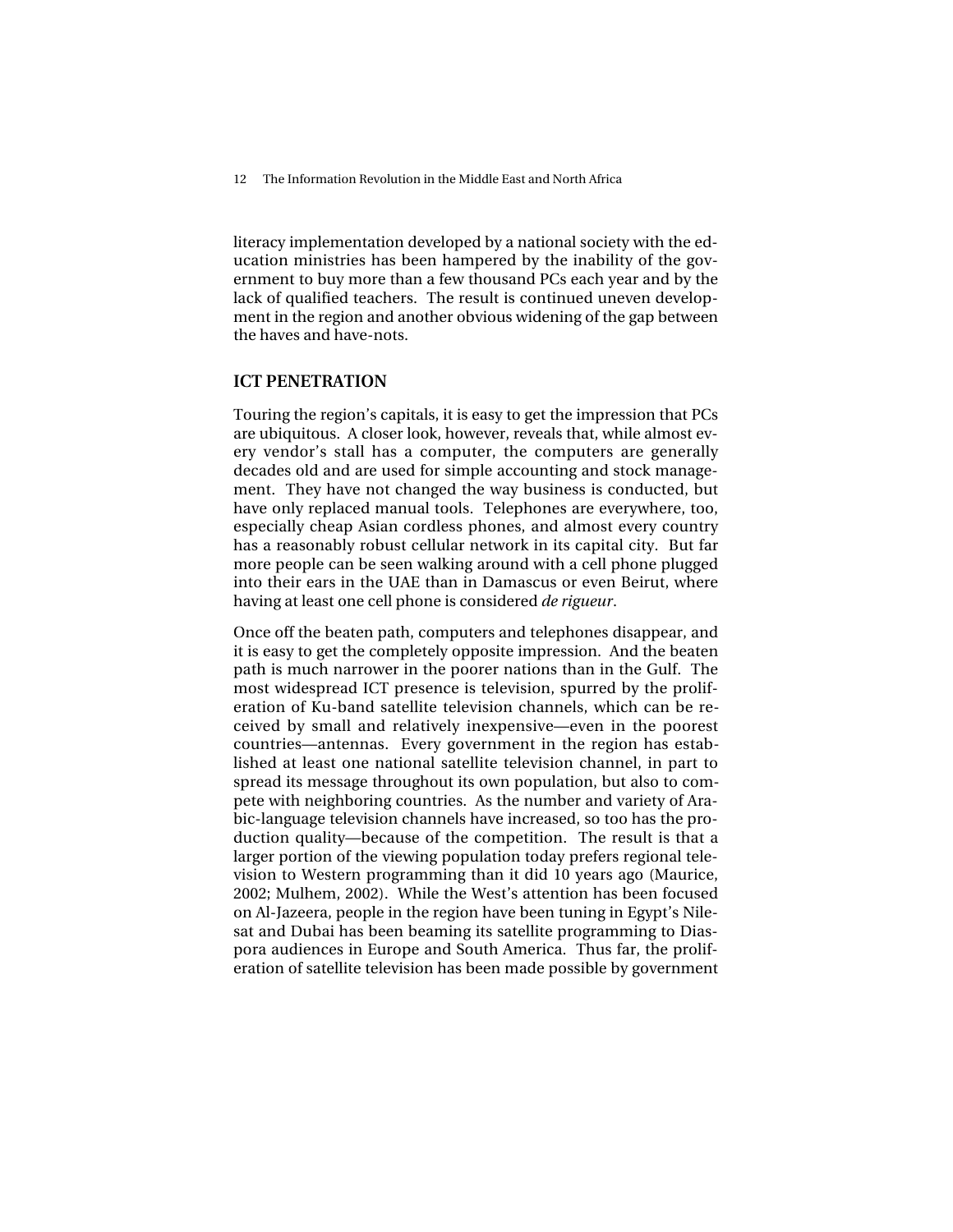investments, including seed funding for Al-Jazeera, which runs out this year. To the extent that they are government organs relying on government funding, the further expansion of these networks will depend upon their marginal utility to the government. Moves have been made to privatize a couple of the networks, but governments are reluctant to give up their total control of programming, and alternative funding is uncertain. Subscription services have limited audiences, especially in the poorer countries, and the advertising markets in the region are not well developed.

# **ALTERNATIVE FUTURES**

The wealthiest countries in the region will continue to expand their already-substantial networks and offer a greater variety of valueadded services in order to continue to increase their profitability. Unconstrained by finances, the ultimate shapes and uses of these networks will depend almost entirely upon the governments' continued efforts to control information access. In countries such as Bahrain, Kuwait, Qatar, and the UAE, government will likely limit its control to pornography and other illegal activity (e.g., fraud, gambling). Besides wealth, these countries have in common reasonably stable and secure governments.

The big exception is Saudi Arabia, where the long-established social contract will continue to be renegotiated with an increasingly restive polity. The House of Ibn Sa'ud is in little danger of being overthrown. However, the combination of relative economic hardship (i.e., because of the reduction or elimination of personal subsidies due to lower oil earnings), increased exposure to foreign (not just Western) cultures, and an increasingly cosmopolitan, Westerneducated and information technology (IT)-savvy middle class will put pressure on the government's paternalism. In both Saudi Arabia and Iran, the religious elites supported by, supporting, and controlling these governments will be forced to choose between their particularly austere visions of Islamic piety and peaceful streets. The choice will be all the more important as the economies come under increasing pressure to gainfully employ and offer a future to their growing youth populations. Economic development also will rely increasingly on being able to participate in the Information Age.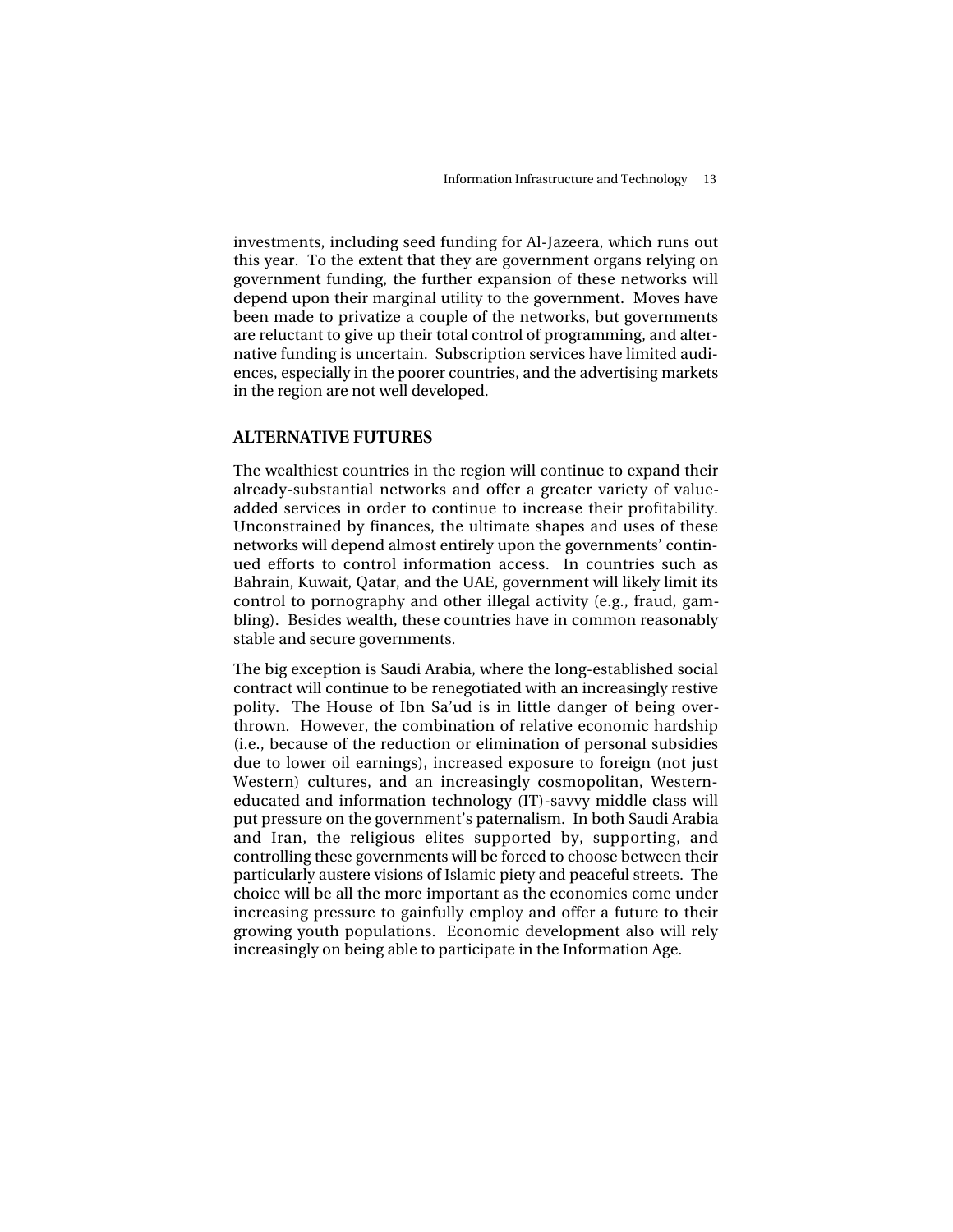#### 14 The Information Revolution in the Middle East and North Africa

The middle-tier countries, Egypt, Jordan, Lebanon, Syria, and Tunisia, for example, will continue to expand their physical infrastructures, and ICT penetration will continue without any fundamental changes in the societies. The priority in all these countries will be to maintain the peace according to local interpretations of the social contract. The governments of Tunisia and Lebanon, for example, will be fully occupied with economic-development initiatives while the ruling parties attempt to maintain control. Egypt will continue to appear at once as a police state and a burgeoning free-for-all. Whereas the Saudi and Iraqi governments tightly control information dissemination and alternative voices, Egypt and Lebanon will continue to host a cacophony, which the governments rely on in part to disguise their control and to share any blame.

Syria will be an interesting country to watch, with its urgent need for economic growth and international acceptance sought, but curtailed, by the ruling minority and its supporters. Little by little, the government has shown an inclination to join the Information Age, but it is feeling its way cautiously—too cautiously say some leading businessmen, who already feel the future slipping away from them.

Oman is interesting just because it is so boring. The slow, wellconsidered growth that it has enjoyed over the past 30 years will continue in this country, where even the souks are swept at night. Neighboring Yemen, on the other hand, will remain boring despite the pace and variety of activity because of the sheer magnitude of the need for every manifestation of modernity, starting with clean water and stable electrical power. It has been said that Yemen's national heritage can be described as "change without progress," whereas the Kingdom of Saudi Arabia's is "progress without change." The former could be said to be something of a steady state, but the latter cannot continue forever.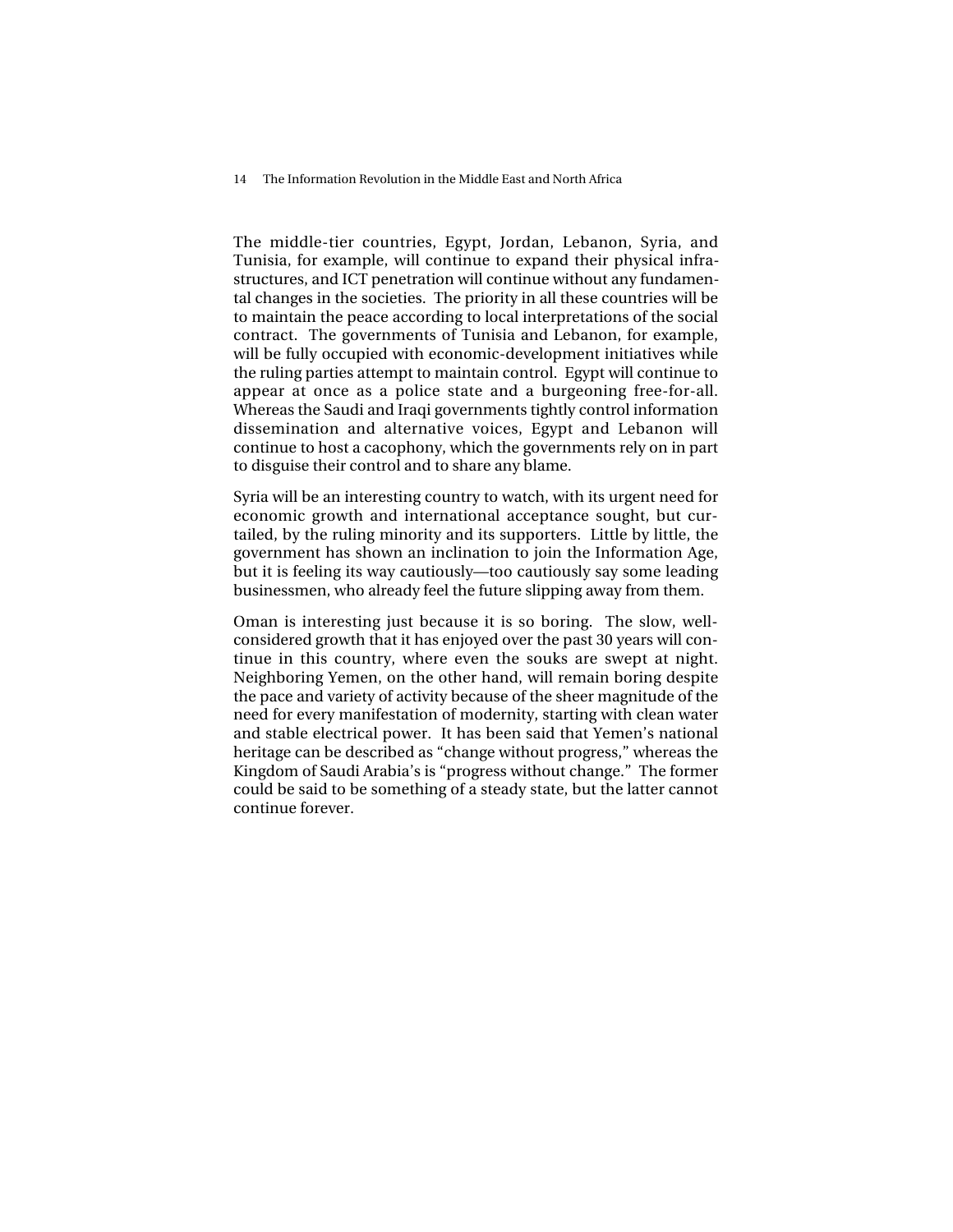#### Chapter Three

# **ECONOMIC AND BUSINESS DIMENSIONS**

The causative factors in MENA countries are not favorable to the information revolution. The societies are generally risk-averse and conservative. Business decisions take time. And while it seems that everyone is "in business," Western-style entrepreneurship has been rare. Capital markets are nonexistent in some countries, such as Libya and Syria, and strongly state-dominated in most of the other countries. Even in countries with a well-developed private financial sector—countries that depend on that sector for a large portion of their earnings—the regulatory environment is strict. Thus, investment funds are very limited. The most significant source of development financing in most of these countries comes from international and regional lenders/grantors, such as the World Bank or Arab Bank for Regional Economic Development.

Similarly, there is relatively little investment in research and development in general, and almost none in information technology. Such efforts as exist seek principally to adapt a foreign technology to local conditions or develop an indigenous production capability, particularly for software development.

A notable exception is the investment being made by the French firm MEMScAP to create an Egyptian subsidiary that will develop and manufacture microelectronic mechanical systems (MEMS) for the European market. The stated reason for locating its subsidiary in Egypt was the availability of highly educated, albeit inexperienced, engineers at one-fourth the cost of their Western counterparts (Bernard, 2002). The French telecommunications giant, Alcatel, is also expanding its operations in Egypt beyond installation and main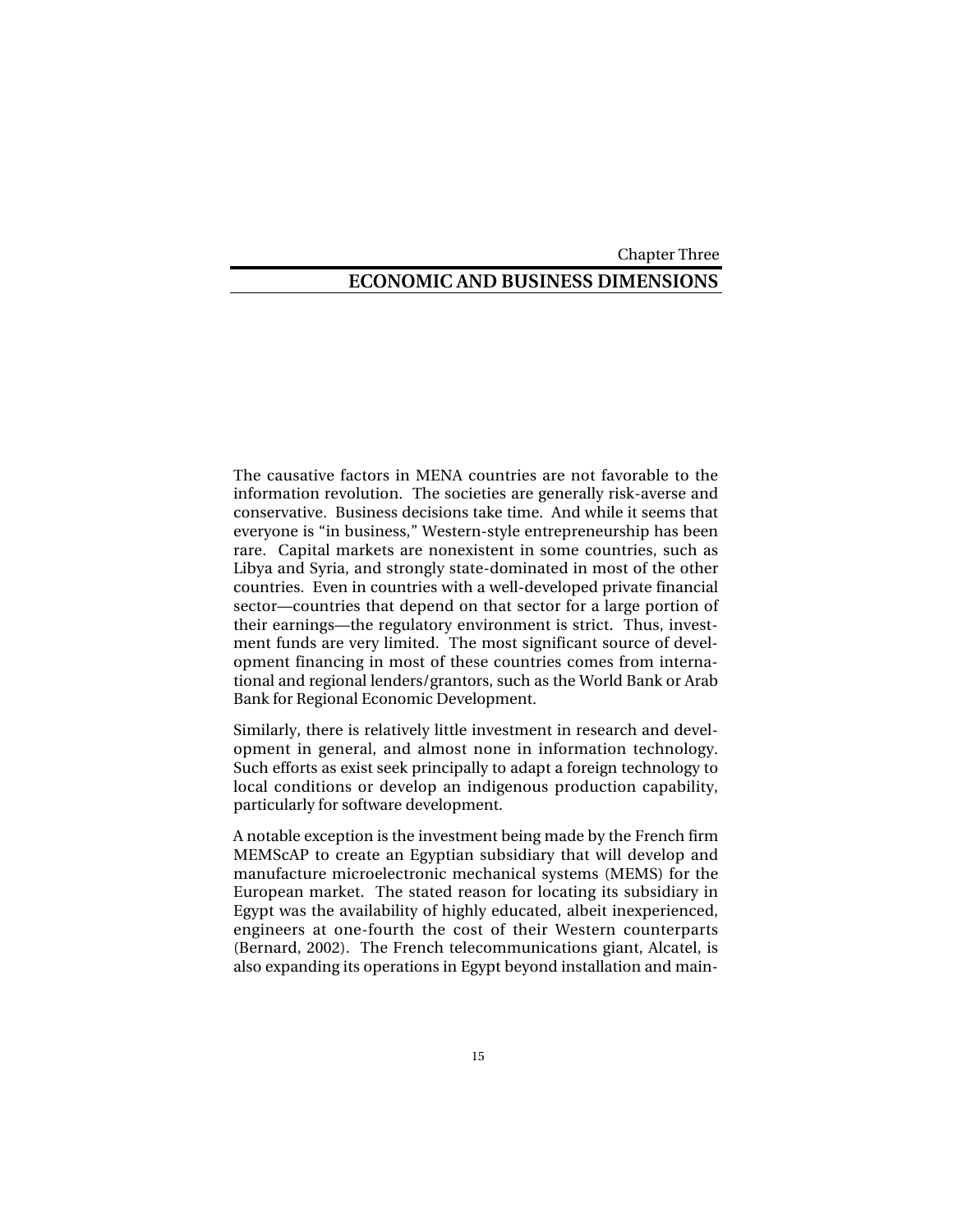16 The Information Revolution in the Middle East and North Africa

tenance of fixed- and mobile-telephone networks. The company has set up a software development house and a training subsidiary for technicians from other African countries. Again, the economics of the ventures were the key interest, and the Egyptian government, recognizing the need for high-tech investment, has stayed out of the way.

By contrast, an attempt by the Information for Development Program (infoDev), a multilateral assistance program sponsored by the World Bank, to conduct a symposium and feasibility and requirements study for setting up a Cyber Park ICT business incubator in Morocco—e-MAROC—stumbled on the ultimate unwillingness of the Moroccan government to commit half of the modest funding required (infoDev, 2002). The e-MAROC effort was subsequently canceled.

The prospects for more entrepreneurial actors on the MENA business landscape are somewhat favorable, although it remains to be seen whether and how they can increase the rate of business creation or transformation.

#### **THE HEAVY HAND OF THE STATE**

Not only are the capital markets generally highly controlled, but the infrastructure in most MENA countries remains in the hands of the state, practically eliminating private capital as a source of development. The trend today is privatization, but it has been far more effective on paper than in fact. The issues for these countries include the incentives for entry into the World Trade Organization (WTO) and prospects for investment on the one hand, but the perceived loss of control on the other hand. Typical of its halfway measures, Saudi Arabia recently "privatized" the national telecommunications carrier, converting it into a private stock company, but one in which the government owns all of the stock. Public sales of shares in the company have been repeatedly delayed. Table 3.1 gives an overview of the privatization of the ICT infrastructure in Egypt, as assessed by a European study group (ESIS, 2001). The Egyptian case is representative of the general state of privatization throughout the region.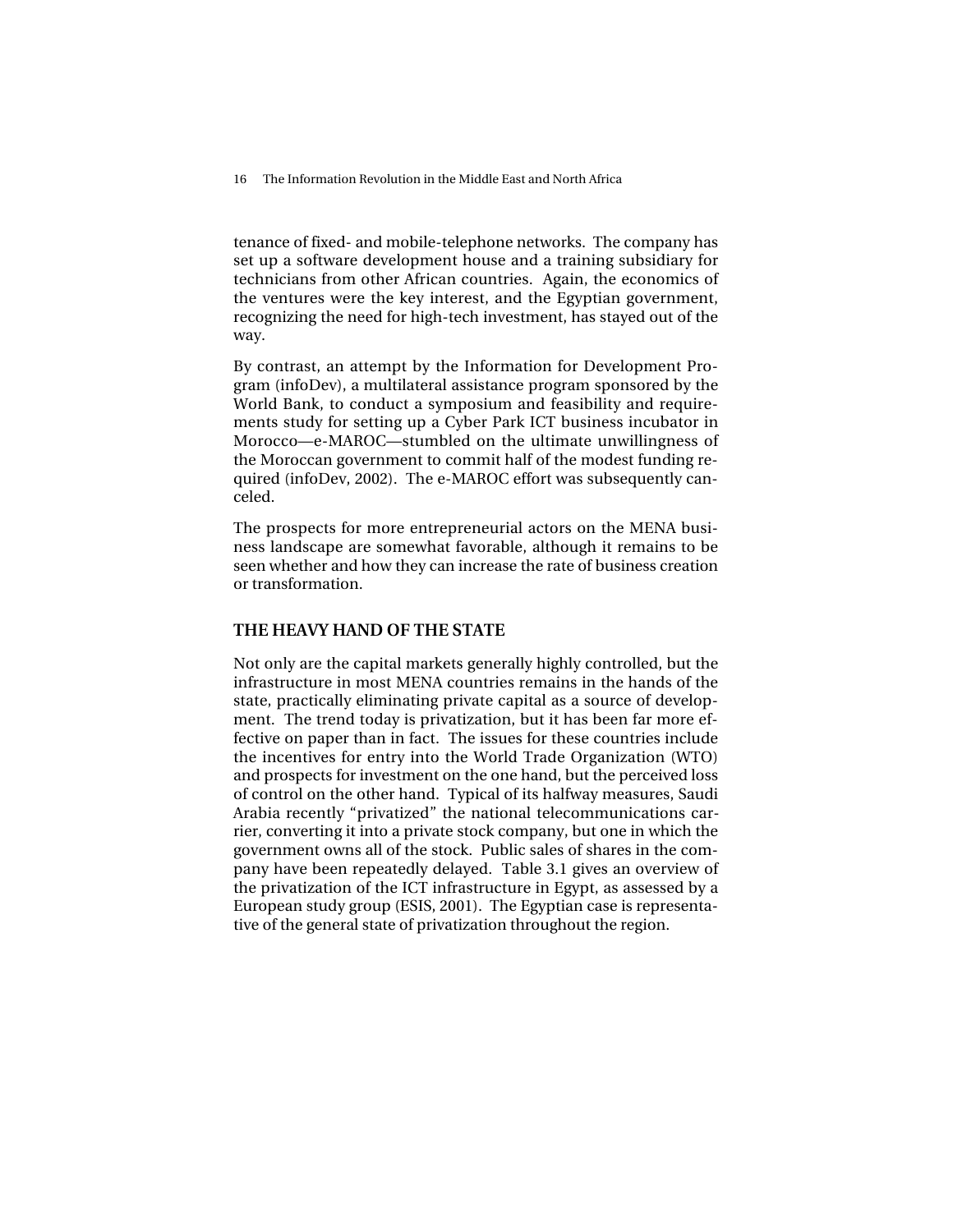# **Table 3.1**

#### **Telecommunications Liberalization in Egypt, 2001**

| <b>Services</b>                            | Status                |
|--------------------------------------------|-----------------------|
| <b>Infrastructures</b>                     |                       |
| Public telecommunications network          | State monopoly        |
| Leased lines                               | State monopoly        |
| Alternative infrastructure                 | Nonexistent           |
| Data transmission                          | State monopoly        |
| Subscriber (pay) television                | State monopoly        |
| Television broadcasting                    | State monopoly        |
| Cable television                           | State monopoly        |
| <b>Voice Telephony</b>                     |                       |
| Local communications                       | State monopoly        |
| Domestic long distance                     | State monopoly        |
| International communications               | State monopoly        |
| Provision of voice services to closed user |                       |
| groups                                     | State monopoly        |
| Pay telephones                             | Private operators     |
| Value-added services                       | State monopoly        |
| <b>Mobile Communications</b>               |                       |
| Analog                                     | Nonexistent           |
| GMS digital                                | Two private operators |
| DCS 1800 digital                           | Nonexistent           |
| Mobile data transmission                   | Private operators     |
| Paging                                     | State monopoly        |
| Satellite communications                   | One private operator  |
| Internet services provision                | 60 private operators  |
| <b>SOURCE: ESIS (2001).</b>                |                       |

#### **THE BUSINESS OF MEDIA**

That the private sector is getting involved at all in the media marks a sea change in the policies of most MENA governments. Privately owned newspapers and magazines are still unknown in some countries and are barely tolerated in others. All the more surprising, then, is the extent to which the private sector has been allowed to offer Internet services.

Computers and communications, the physical infrastructure of the information revolution, are two of the three pillars of IT. The third pillar is content. Anderson et al. (2000) postulated that content is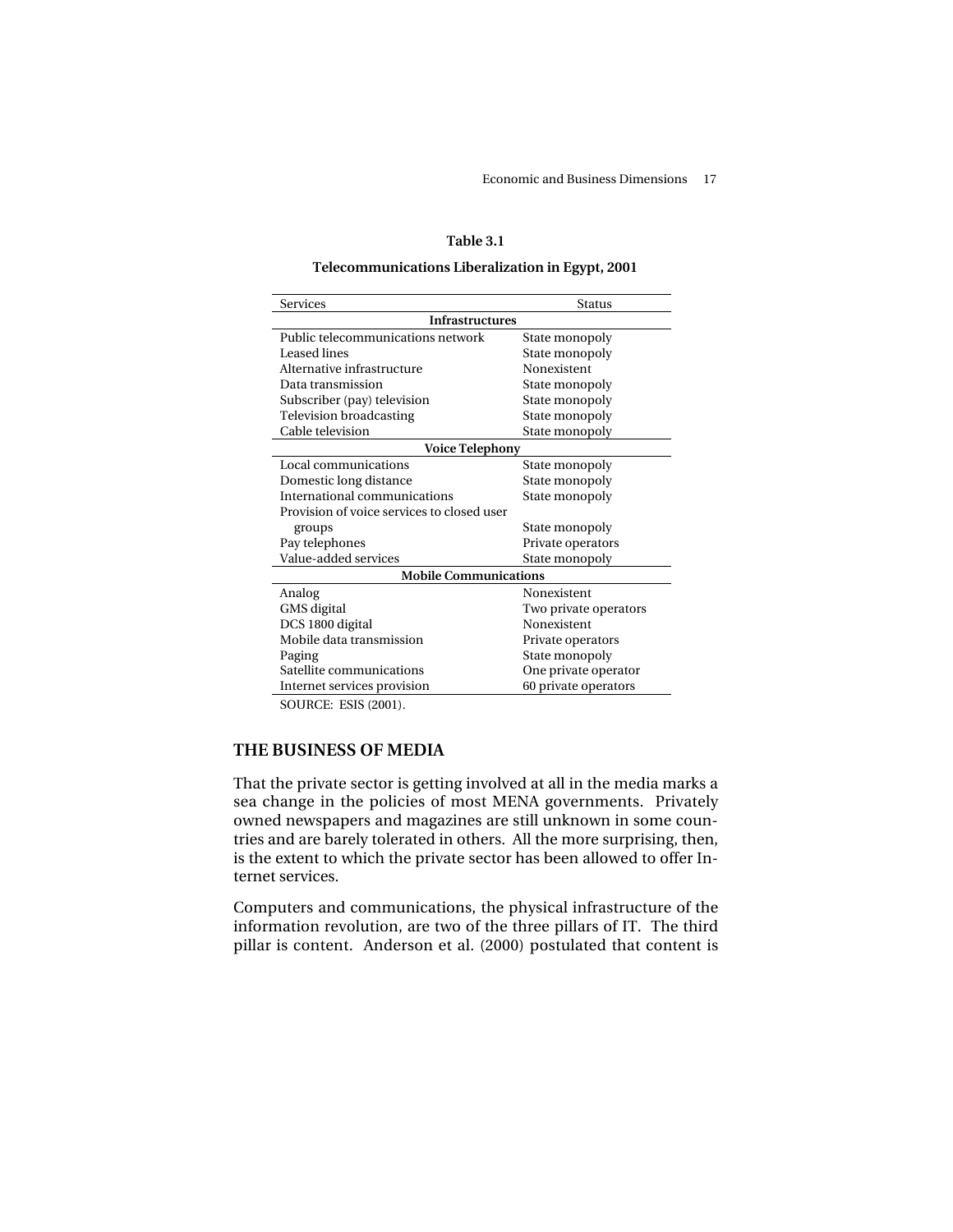used for command, control, and commerce, with the last including entertainment.

According to Mustafa (2002a), political constraints mean that most "private media ventures focus on business," and *media business* in the MENA region means entertainment. This focus has produced an increase in the number of television-production concerns, principally in the free media zones in Amman; Beirut; Cairo, Egypt; and Dubai. The quality and variety of locally produced programming have increased accordingly.

But the media breakthroughs remain the province of offshore satellite television broadcasters, such as London's Middle East Broadcasting Centre (MBC), owned by the wealthy Saudi Shaykh Al-Waleed bin Talal (also formerly the majority shareholder in United Press International [UPI] until its divestiture in 2000), the Cairo-based-but-Saudi-owned Arab Radio and Television (ART), or the Rome-based Orbit network. The only exception is Al-Jazeera, the much-writtenabout satellite station of the Qatari government, and the motives and modalities of Al-Jazeera's breakthroughs remain moot.

#### **ICT TRADE IS BOOMING**

The lack of investment notwithstanding, the regional market for ICT goods and services remains vibrant and continues to grow (Niewiaroski, 2002). This growth is fueled by vendors of Western high-technology goods and services. The downside, of course, is that this burgeoning sector will continue to put pressure on foreign-trade deficits in the countries less well endowed with oil wealth, given the paltry level of local research, development, and production, and does little to raise the overall contribution of the MENA region to global development.

Western (American) vendors, such as Microsoft, IBM, and US Robotics, report sales increases ranging from a mere 26 percent to nearly 200 percent for Internet infrastructure equipment. And personal computer sales continue to grow, although they are mostly a case of "them that has, get," with the poorest countries recording almost no gains in private PC ownership. The worldwide slowdown in the IT sector has not hit the MENA region, because the regional market is not anywhere near saturation and oil prices have profited from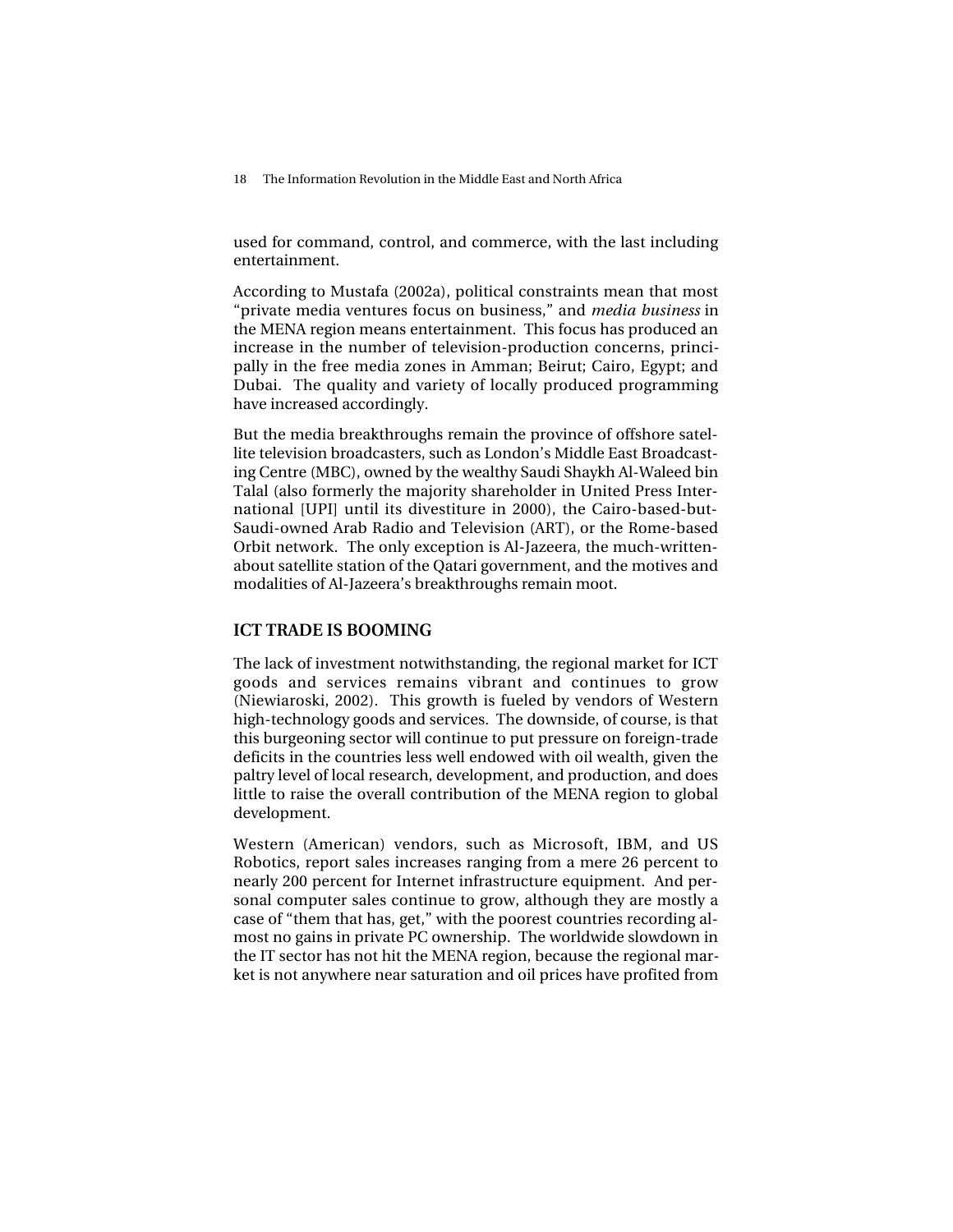the post-9/11 supply jitters. The forecast is for continued growth over at least the next five years (Niewiaroski, 2002). While the current market is estimated to be about \$4.6 billion, the Aberdeen Group believes that, by 2005, it will have grown to more than \$34 billion, with roughly equal growth in the goods (hardware and software) and services components.

#### **E-CONOMY**

The *Economist* Intelligence Unit (EIU) annually assesses the ereadiness of the world's 60 largest markets, which include Algeria, Egypt, Iran, Israel, and Saudi Arabia. Of these five countries, only Israel is in the upper half of those markets and all five have achieved lower ratings this year than last year (Table 3.2). Three reasons cited by the EIU (2002) for the lower performance of the Arab countries were poor IT infrastructure, lack of financing, and business cultures not conducive to e-business.

One of the more important effects of the Internet on economic activity, the increased availability to producers of current pricing information (Booz Allen, 2002b), is being felt throughout the Gulf and Levant. Even in relatively backward Yemen, construction companies have reduced the cost of their input factors (raw materials) by as much as 30 percent through the smarter tendering and ordering accomplished using the Internet (Goodman et al., 1998). This effect

#### **Table 3.2**

#### **MENA E-Readiness Rankings, 2002**

|              | E-Readiness     | 2001    | E-Readiness                   |
|--------------|-----------------|---------|-------------------------------|
| Country      | Ranking (of 60) | Ranking | Score (of $10$ ) <sup>a</sup> |
| Algeria      | 58 ()           | 54      | 2.70                          |
| Egypt        | 48 ()           | 40      | 3.76                          |
| Iran         | 53()            | 50      | 3.20                          |
| Israel       | 26()            | 23      | 6.79                          |
| Saudi Arabia |                 | 44      | 3.77                          |

SOURCE: EIU (2002).

aThe factors assessed by the EIU include connectivity and technology infrastructure, business environment, consumer and business adoption, social and cultural infrastructure, legal and policy environment, and supporting e-services.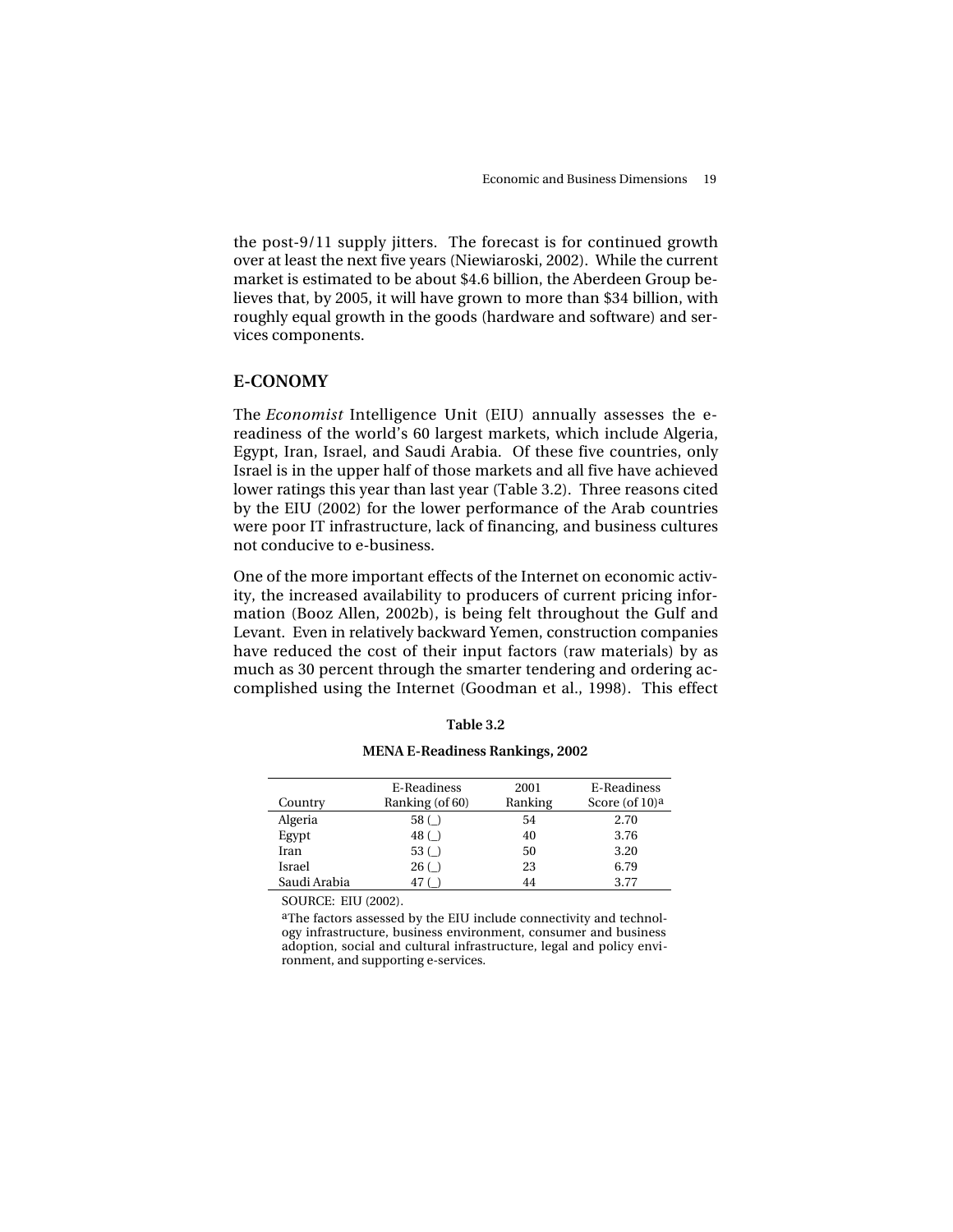has not been universally welcomed, of course: Local vendors used to captive markets have had to reduce their prices and improve services to remain competitive. As discussed elsewhere, transparency is a novelty threatening to many in societies used to carefully controlling the availability of information, however much the economy as a whole benefits.

The government of Italy is sponsoring an e-procurement Internet site for Jordan to provide online trading, auctions, and settlement of bills (AP, 2002b). This will be the first major attempt at online commerce beyond the wealthy UAE and perhaps a useful barometer of how well and quickly regional markets will embrace digital business portals. While such portals have proven over time to have limited utility in the West, they may be of greater importance in a region where business information is hard to come by and often unreliable.

To what extent e-commerce really can take hold in North Africa and the Levant, regions in which hard-currency earnings and foreigntrade reserves are critical to the day-to-day operations of the governments, remain to be seen. As Indonesia discovered to its chagrin several years ago, the near-instantaneous flow of money goes in both directions. How can e-commerce take hold in a country like Syria, where there is no private capital market and the government watches the flow of every dollar, or in Yemen, which, for all practical purposes, is bankrupt? The answer lies in the investment patterns of the elite, and they are unlikely to change in the near term.

While this may be adequate for the elites and major businesses, there is no clear migration path to indigenous online commerce. Tax evasion is a national pastime in most of these countries; governments seeking to increase tax revenues impose usurious rate schedules. The resulting tax revenues remain flat at best, because taxpayers attempt to shield income from the previous round of tax hikes. The result is a huge hard-currency overhang, with literally billions stashed in offshore accounts and business conducted by letters of credit based on these accounts and credit cards issued by Western banks and covered by these same overhanging funds.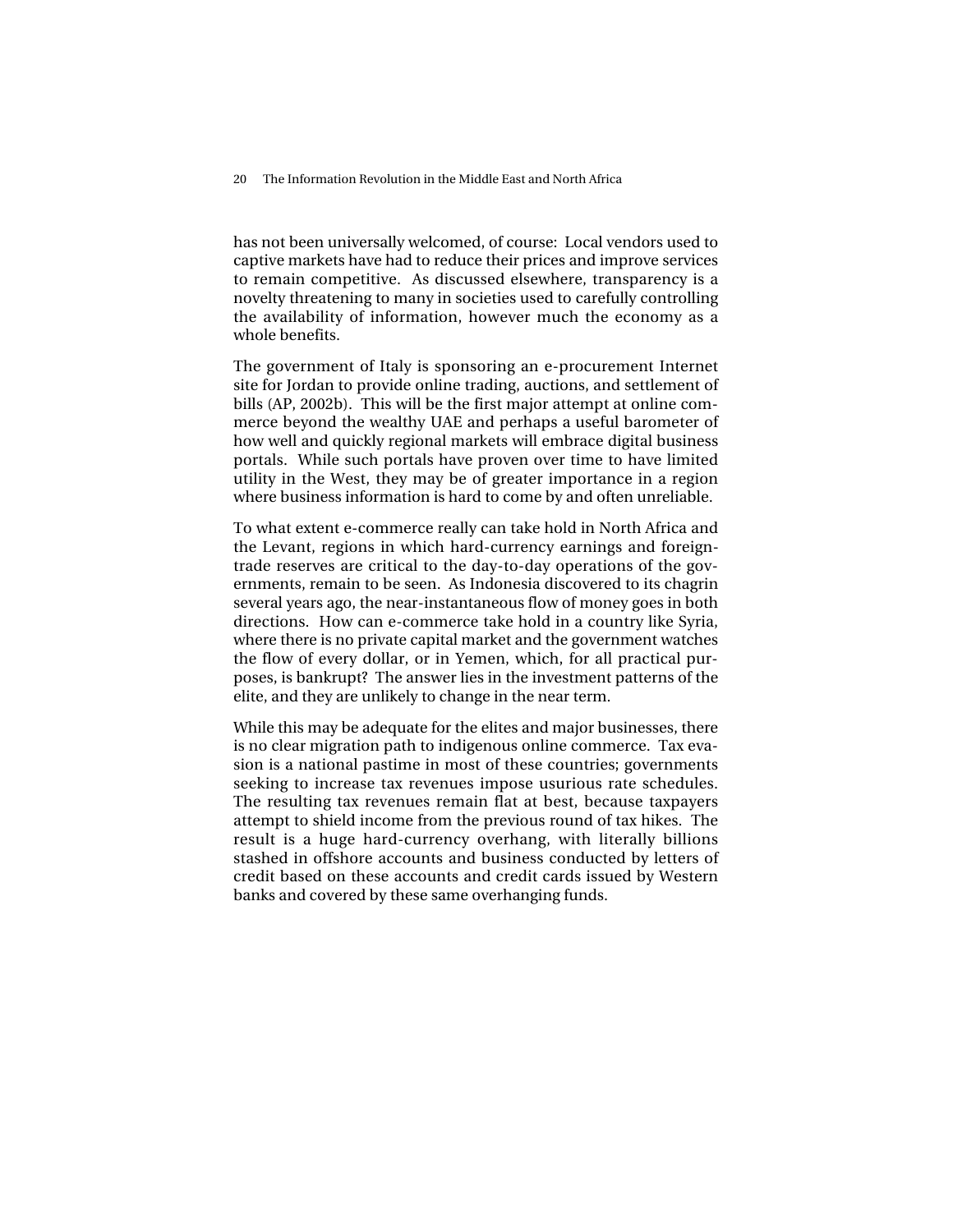Chapter Four

# **SOCIOPOLITICAL ISSUES**

The information revolution is about much more than technology. It would no doubt be helpful if we could place a laptop in the hands of every man, woman, and child in the Arab region. But there would still be issues of cost, access to the Internet, and the freedom for men and women to communicate equally with the outside world. These social and economic issues must be addressed throughout the Middle East if we can expect to see ICT used to achieve broader social and economic goals, such as increased literacy and the eradication of poverty.

# **ARAB WOMEN AND THEIR ROLE IN THE INFORMATION REVOLUTION**

It is interesting, if not heartening, to reflect upon the role women played in science and technology during the course of prehistory and history. Women were the first technologists. They developed tools and devised methods to gather food, plant crops, make clothing, and heal illnesses. Women made everyone's lives easier and more productive—for themselves, their families, their communities, and subsequent generations. Ease and production are what technology provides for us today.

If women were the first technologists, what has happened in the Middle East, a place we think of as the cradle of civilization? More than half of all Arab women cannot read or write.

Most Arab women today are mired in decades upon decades of cultural quicksand layered purposely by male-dominated societies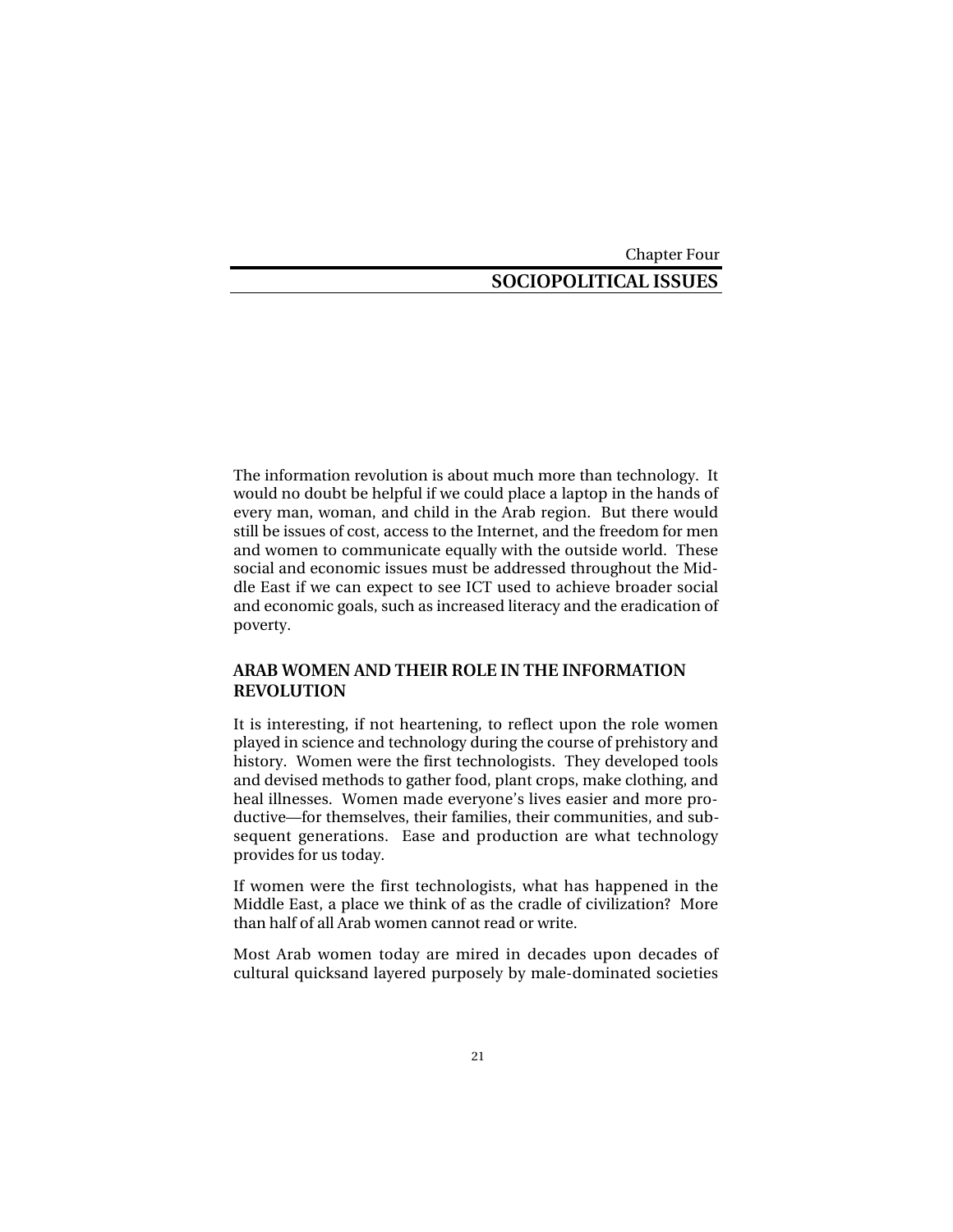that have squelched women's intellectual, innovative, and entrepreneurial abilities and denied them their rightful place in society. This historical gaffe is costing Arab nations dearly today.

"Sadly, the Arab world is largely depriving itself of the creativity and productivity of half its citizens," says the United Nations' first *Arab Human Development Report* (UNDP, 2002), released July 2, 2002, in Cairo. "How can a society compete in an increasingly globalized world if half of its people remain marginalized and disempowered?"

In an overall sense, women have made great strides in Arab countries over the decades, the *Arab Human Development Report* (AHDR; UNDP, 2002) reveals. The region shows the fastest improvement in female education of any region, with female literacy expanding threefold since 1870. And, of course, Arab nations vary with respect to women's rights and ICT accessibility.

But women have a long way to go in the Arab world (UNIFEM, 1995).

It is not acceptable for women to constitute 70 percent of the world's 1.3 billion absolute poor. Nor is it acceptable for women to work two-thirds of the world's working hours, but earn only onetenth of the world's income and own less than one-tenth of the world's property. Many fundamental changes must be made." —Noeleen Heyzer, Director of the United Nations Development Fund for Women.

Male-dominated Islamic cultures often lean on religious traditions as an excuse for the disempowerment of women. However, nothing could be further from the truth. The teachings of the Holy Prophet of Islam emphasize "the acquiring of knowledge as bounden duties of each Muslim from the cradle to the grave" and that "the quest for knowledge and science is obligatory upon every Muslim man and woman" (Hassan, 2000).

So there is no religious or cultural basis for the discrimination against women or the refusal to tear down the social and cultural barriers that deny the female half of the population access to higher education, technology, and political and economic participation.

"The [AHDR] report acknowledges progress made by Arab countries in some areas of development, notably in increasing life expectancy,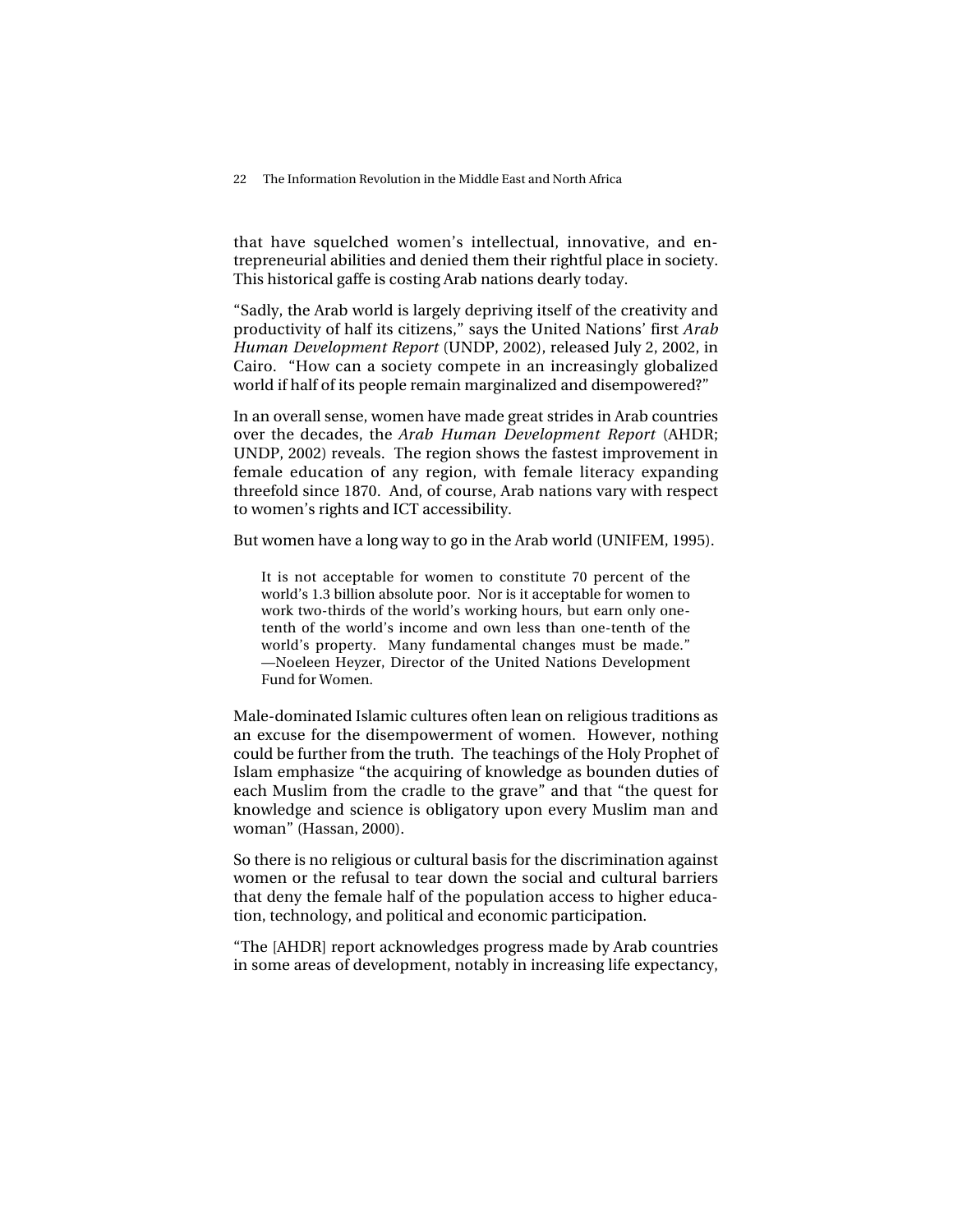at birth, and reducing infant mortality," Dr. Rima Khalaf Hunaidi, assistant secretary general and director of UNDP's Regional Bureau for Arab States, said in testimony before the U.S. Congress on August 24. "Moreover, there is much less dire poverty in Arab states than in any other developing region."

"But the report also flags some warning signs that cannot be ignored," Dr. Hunaidi testified:

Growth over the past two decades has been the lowest in the world, except for Sub-Saharan Africa. Labor productivity has been on the decline since 1960. Sixty-five million people are illiterate. One out of every two women can neither write nor read. Ten million children are out of school. Unemployment has reached 15 percent, with regional hot spots suffering from much higher rates: 50 percent.

Three key deficits showed up as ADHR researchers traced the roots of the crisis:

- A freedom deficit is stifling creativity and true participation.
- A woman's empowerment deficit is depriving societies of half of their productive potential.
- A knowledge deficit is weighing heavily on the ability to grow and compete (Hunaidi, 2002).

In addition, ICT education is lacking, telecom reform is moving slowly, and Internet access is too expensive for many Arab families.

The Arab team at the UN Development Programme (UNDP) has come up with another measure: the Alternative Human Development Index (AHDI). This excludes rankings such as income per capita, but adds measurements to the HDI that take into account a country's record on freedom, use of the Internet, and carbon-dioxide emissions. Predictably, Arab countries do even worse when they are measured this way.

It is bad enough that all aspects of Arab society have been stifled by slow technological growth, but the ADHR reveals that the region's lagging participation in the information revolution is likely to result in a major brain drain: 51 percent of all adolescents and 45 percent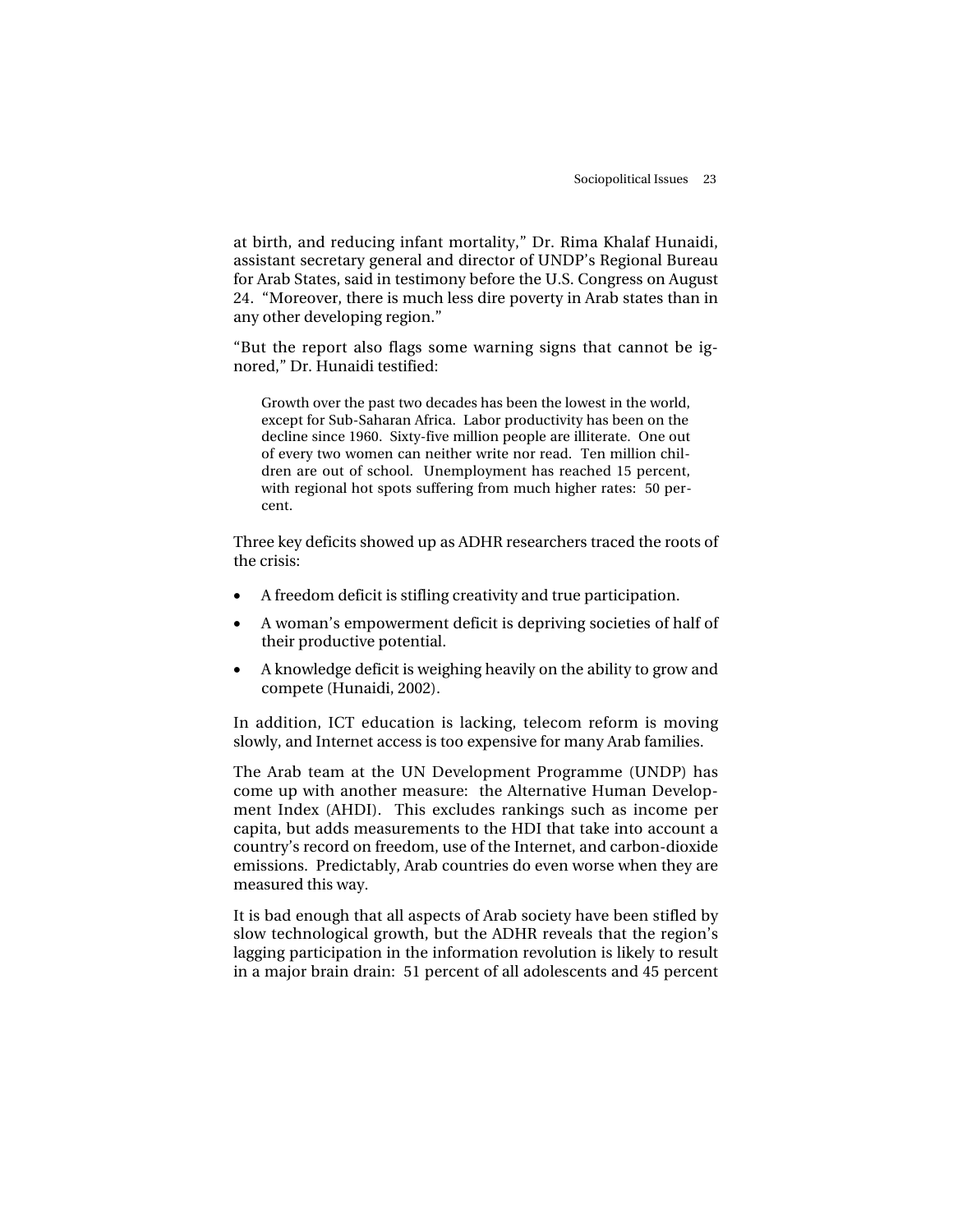of pre-teens expressed a desire to leave the region altogether presumably for the Western world (Hunaidi, 2002).

One clue to viewing the problem realistically may lie in taking a frank look at the "Gender Empowerment Measure" (GEM), established in the UN's 1995 *Global Human Development Report*. The GEM ranking identifies participation of women as reflected by income per person, women's share of professional and technical positions, and women's share of parliamentary seats (UNDP, 2002).

The Arab region had an overall GEM ranking lower than almost anyplace in the world, running a close second to sub-Saharan Africa. Moreover, the GEM scale revealed that Arab countries as a whole had less participation by women in the workplace than anywhere else in the world. And, with only 3.5 percent of parliamentary seats filled by women, the Arab region weighed in with the world's lowest GEM score for political involvement.

## **Remedies in the Face of Gender Bias and Other Realities**

The *Arab Human Development Repor*t concludes that the solution lies in adopting and implementing a three-pronged strategy that simultaneously addresses building human capabilities:

- Implementing quality education, health, and social services, and quality research and development activities, to promote creativity and technological empowerment.
- Using human capabilities through revitalizing the economies and providing equal opportunities to all, especially women.
- Liberating human capabilities through promoting systems of good governance. Good governance would include reforming state institutions and activating the voice of the people (Hunaidi, 2002).

As to ICT, "The region is trying to bridge the digital divide, but it will be a very gradual process," says Arab League Secretary-General Amr Moussa (LaMotte, 2002). And bridging that divide will require an enormous commitment on the part of governments, donors, and the private sector. If successful, such a plan could give people in Arab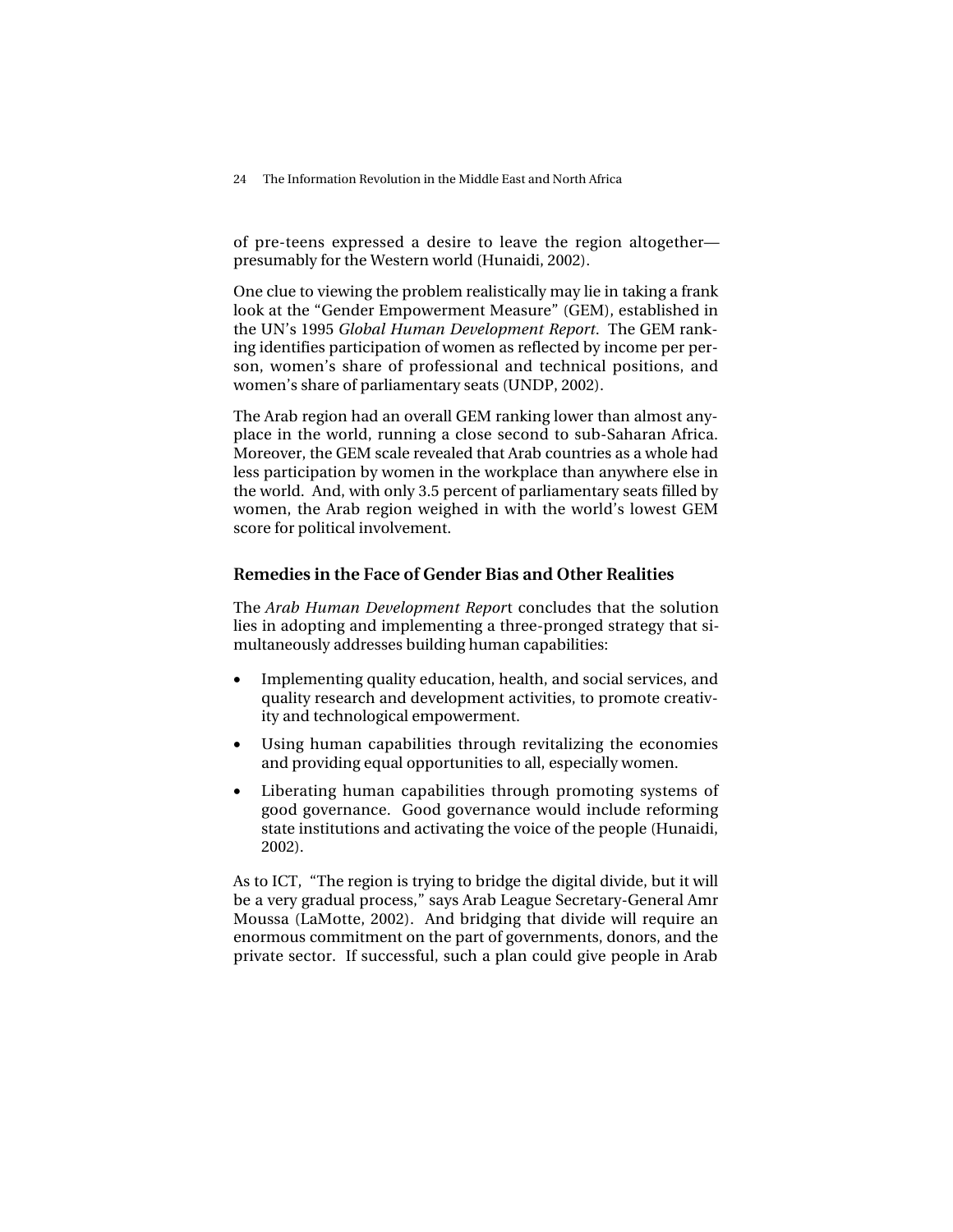countries the tools as well as the hope for a better life. However, if goals are not met on time or as expected, the alienation, apathy, and discontent that often arise in such situations could be damaging. Therefore, plans for growth must be realistic. Any effort to bridge the gap needs to focus on (Hunaidi, 2002)

Simultaneous measures for building, using and liberating human capabilities. Estrangement and frustration arise not only when one is deprived of capabilities such as quality health and education, but also when one is deprived of the opportunity to use such capabilities in productive employment due to economic stagnation or legal biases, or when such capabilities are stifled by lack of freedoms or through systems of government.

#### **ICT as a Tool for Women's Economic Empowerment**

Because the success of ICT-based economies rests heavily on the participation of the entire population, developing such economies to be open to women as well as to men not only provides new opportunities for women but also serves Arab countries in general.

The introduction of new technology into the Arab world provides the perfect vehicle for women to boost their social status in the community and raise their self-esteem by making a much-needed contribution to the workforce.

Although Internet penetration is exceedingly low in the Middle East, many Web sites are available in Arabic as well as in English to women in the Arab world. Some are even specifically designed for women, such as www.arabwomenconnect.org, which is sponsored by the United Nations Development Fund for Women.

But, of course, availability means nothing if the tools and access to the Internet are not present.

The United Nations had two meetings scheduled in 2002 to facilitate women's access to new technology:

"Information and Communication Technologies and Their Impact on and Use as an Instrument for the Advancement and Empowerment of Women," in the Republic of Korea, 11–14 November 2002.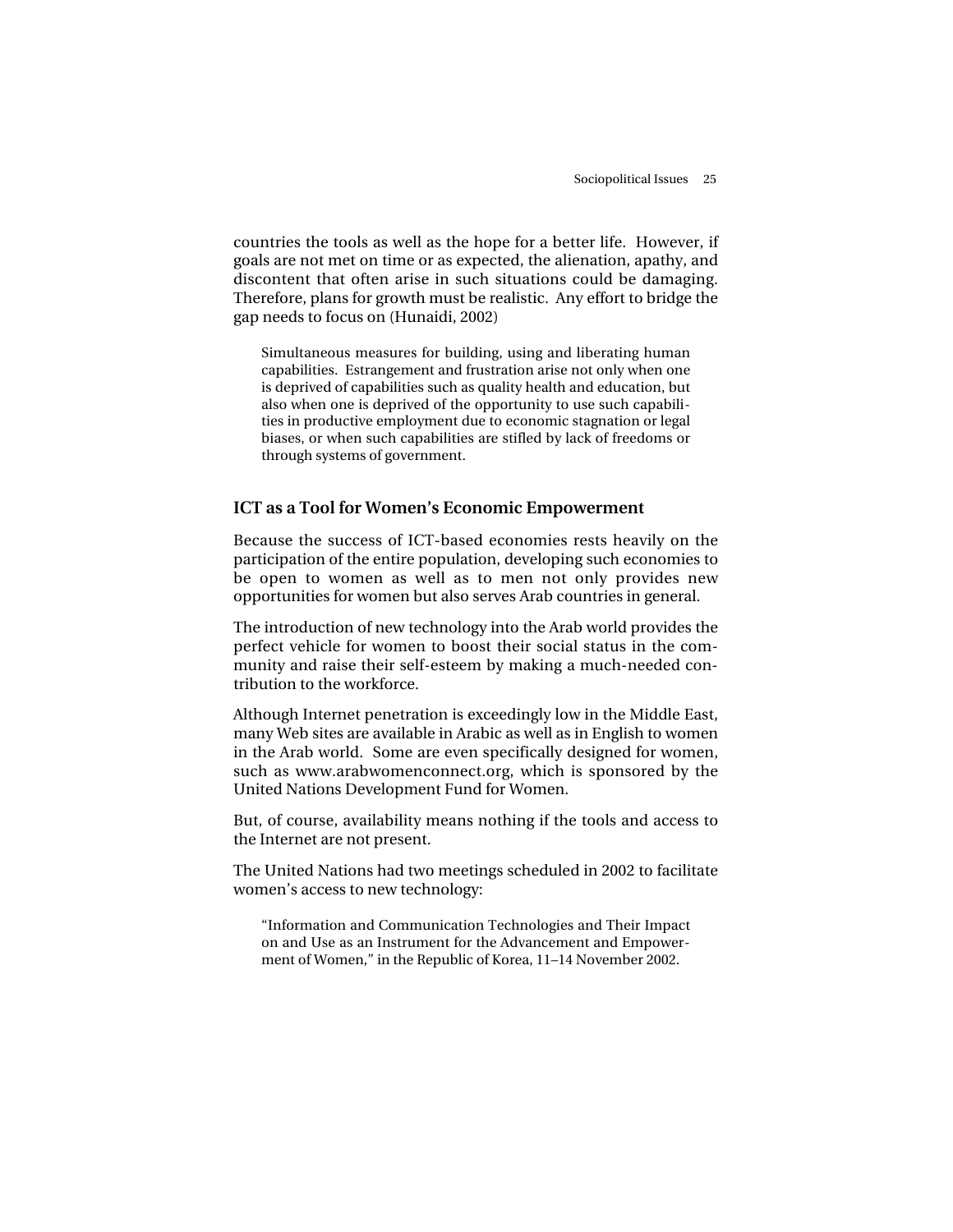"Participation and Access of women to the Media and Its Impact on and Use as an Instrument for the Advancement and Empowerment of Women," at the United Nations Economic and Social Commission for Western Asia (ESCWA) in Beirut, Lebanon, 12–15 November 2002.

In preparation for the meetings, women were invited to join weekly chat sessions to voice their opinions on a broad range of topics related to women's empowerment and ICT (WomenWatch, 2002).

#### **IT IS NOT JUST ABOUT THE INTERNET**

All Arab countries need assistance in building ICT infrastructure and providing tailored technology solutions. *Tailored* is the key word. There is a tendency to look at the Internet as the global solution that can solve all needs. But providing development assistance to facilitate access to the Internet is often too much too soon:

In some cases, Internet use may prove too expensive or too difficult for local people to maintain, and thus be unsustainable. And in others, the Internet is simply not the best medium for supporting local socioeconomic and political progress (Alcántara, 2001).

Another impediment to Internet usage is that most content is still in English. More efforts to create content in Arabic will undoubtedly raise the level of Internet use in Arab countries.

Cynthia Hewitt de Alcántara (2001) addresses the differences among Third World countries in their capacity to use information technologies for development:

The ICT revolution is lending old technologies new relevance. In many parts of the world, mobile telephones are transforming people's quality of life. New digital radio stations are reaching a wide public in an interactive way through call-in programmes.

Furthermore, in the process of designing an appropriate local strategy for using ICT to the benefit of disadvantaged groups, success will depend at least as much on understanding the structure of economic and political constraints affecting people's livelihood as on remedying immediate problems of access to ICT, says Hewitt de Alcántara.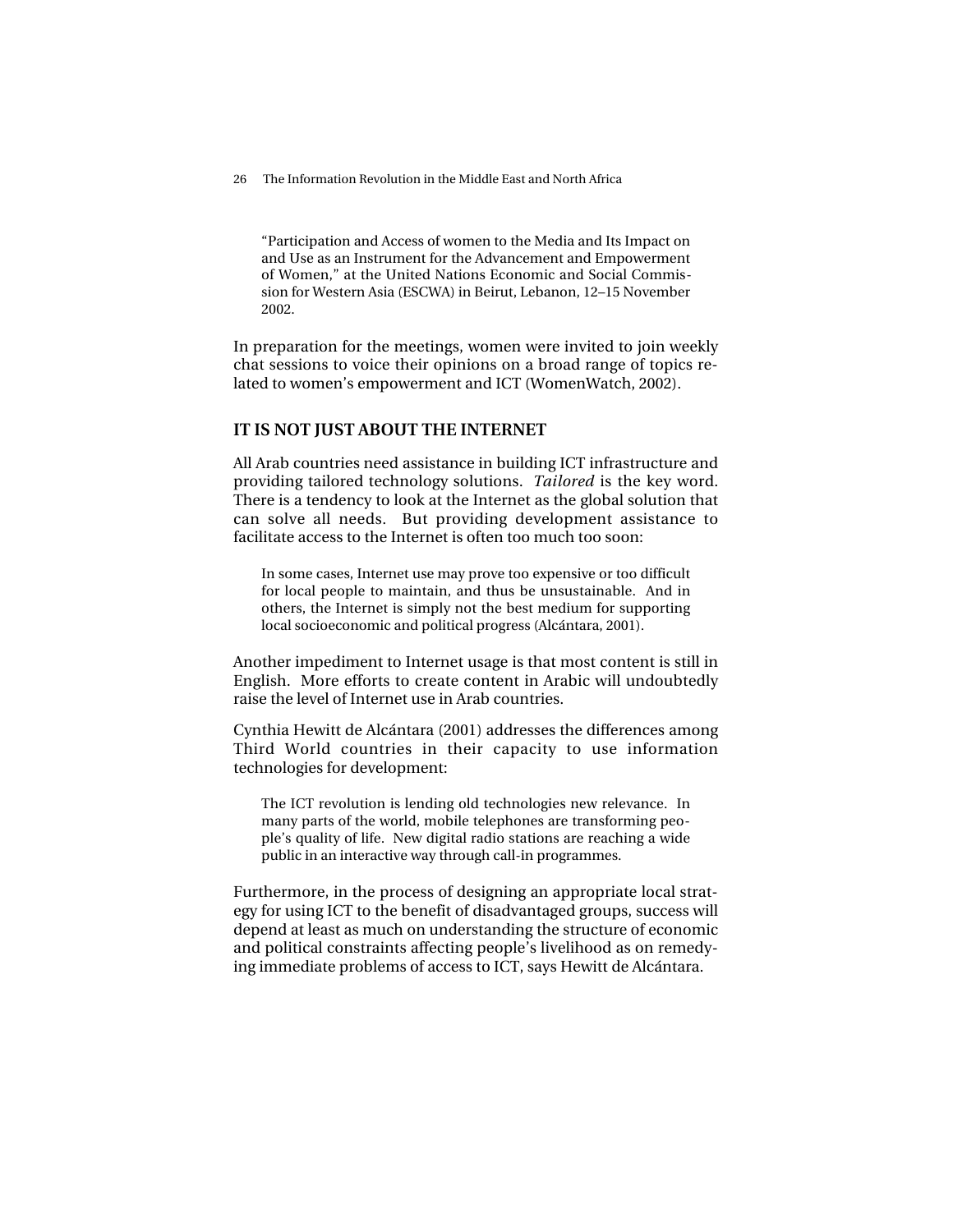# **ISLAM ON THE INTERNET**

Islamic texts and discourse venues have been available on the Internet for about 20 years. Anderson (2001) discerns three phases to the growth of an Islamic presence on the Internet: "technological adepts," people who uploaded scanned texts and added a generally laic discourse; "activists and official voices," individuals at two ends of the ideological spectrum, competing for adherents; and "spokespersons and audiences," people representing the "online advent of moderate Islam." Throughout this maturation process, Anderson notes that the principal actors in each phase used and even furthered the development of the best publicly available technology.

The United Nations Economic and Social Commission for Western Asia (ESCWA, 2002a) has taken a look at several Arab countries. The reports on Jordan and Qatar are of particular relevance.

## **Jordan**

The most recent census, conducted in 1994, indicated that illiteracy rates for adults in Jordan were 9.9 percent for men and 20.6 percent for women. At 10.7 percentage points, the gender gap is significant. However, for those who were enrolled in formal education, the gender gap was minimal in lower grades and practically zero in secondary schools. Moreover, the textbooks used in Jordan's schools portrayed women in highly derogatory terms, ESCWA reports.

Jordan has invested steadily in information and communications technology. The ICT sector is believed to offer better opportunities for enhancing the role of women in the economy than traditional work offers, because as a relatively new sector, gender is less of a problem than elsewhere.

A 2001 study conducted by the National Information Centre in Jordan revealed that the rate of participation of women in ICT at a managerial level was 13 percent for the private sector and 30 percent for the public sector. Women programmers account for 22 percent of all programmers in the private sector and 50 percent of all programmers in the public sector.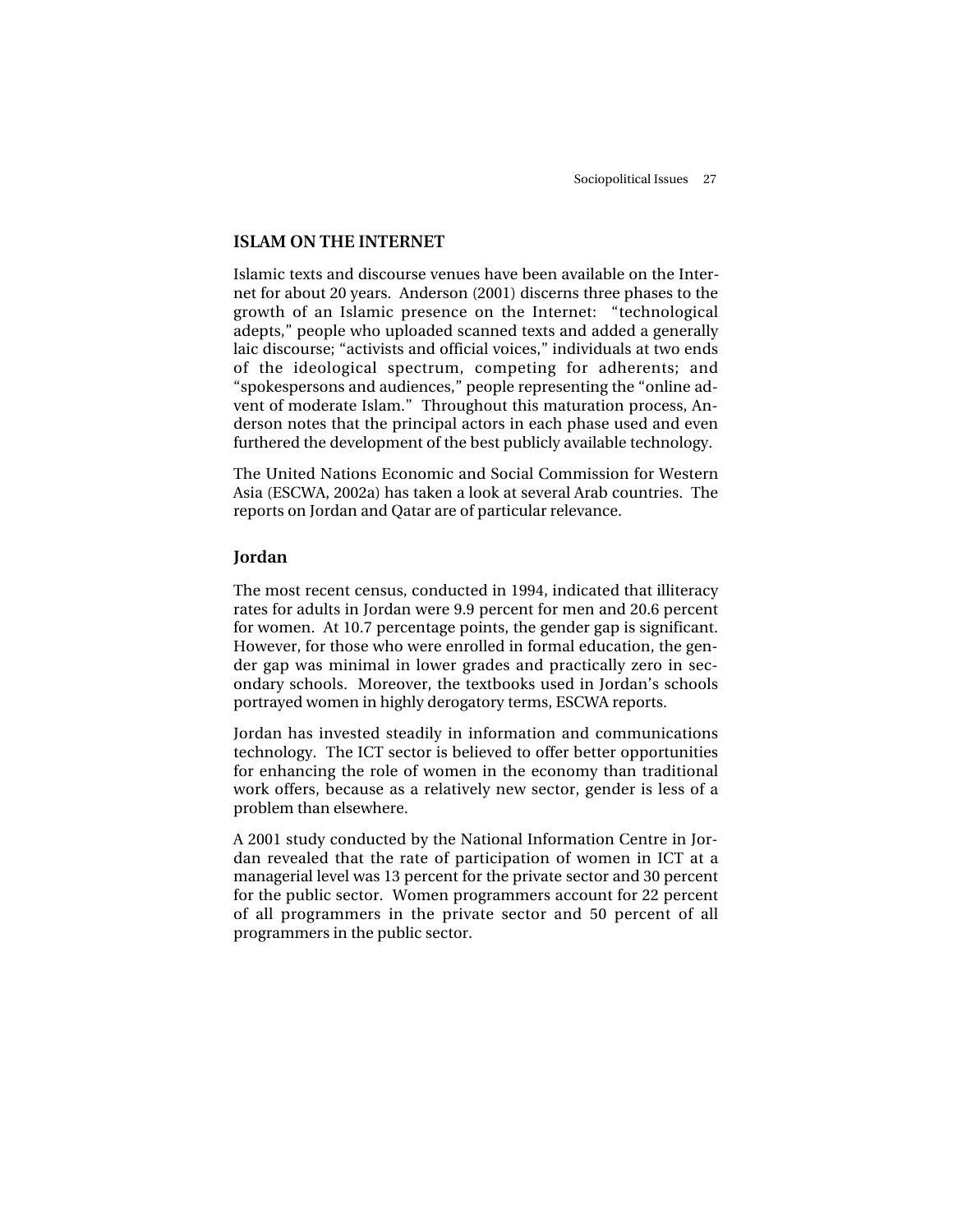Several initiatives have been put forward to narrow the digital divide and to promote "e-quality" in ICT. In July 2001, UNIFEM and Cisco Systems Inc. launched a US\$2-million joint project entitled "Achieving E-Quality in the Information Technology Sector in Jordan." The project intends to establish gender academies with Cisco networking certification and to enable female students to build upon their current technological knowledge with demand-driven networking skills to increase their competitiveness in the labor market.

In October 2001, a workshop entitled "Women in ICT: Reaching for Success" was held in Amman. The gathering of highly influential women in the one-day event hosted by the Information Technology Association in Jordan showcased efforts on behalf of women in the country's IT sector.

Furthermore, the Internet is seen as a powerful tool for raising gender awareness. In 1998, SIGI established a pilot training and technology-based node in Amman in which facilities are available to representatives of Non-Governmental Organizations (NGOs) working on issues pertaining to women. In November 2000, UNIFEM launched an innovative Web site to empower women: http://www. arabwomenconnect.org.

## **Qatar**

The Internet service provider is the satellite-based telecommunications company (telecom) Q-Tel, started by the government of Qatar and now partially privatized. Of Q-Tel's 10,000 subscribers, 30 percent are women. Some 60 percent of those women are thought to be nationals, and it is believed that they are largely decisionmakers.

Qatar is a haven for Arab males who seek a more Western culture. In 2000, non-nationals made up 73.7 percent of the total population in Qatar. And since immigrants there tend to be men in the 25–49 age group, women represented only 35.4 percent of the total population—a disproportionately high ratio of men to women in Qatar.

In 1999, the illiteracy rate was 17 percent for women and 20 percent for men. Women marry later and have a lower birth rate. Life expectancy is 77 years for women and 73 years for men, well above the world average of 67 years.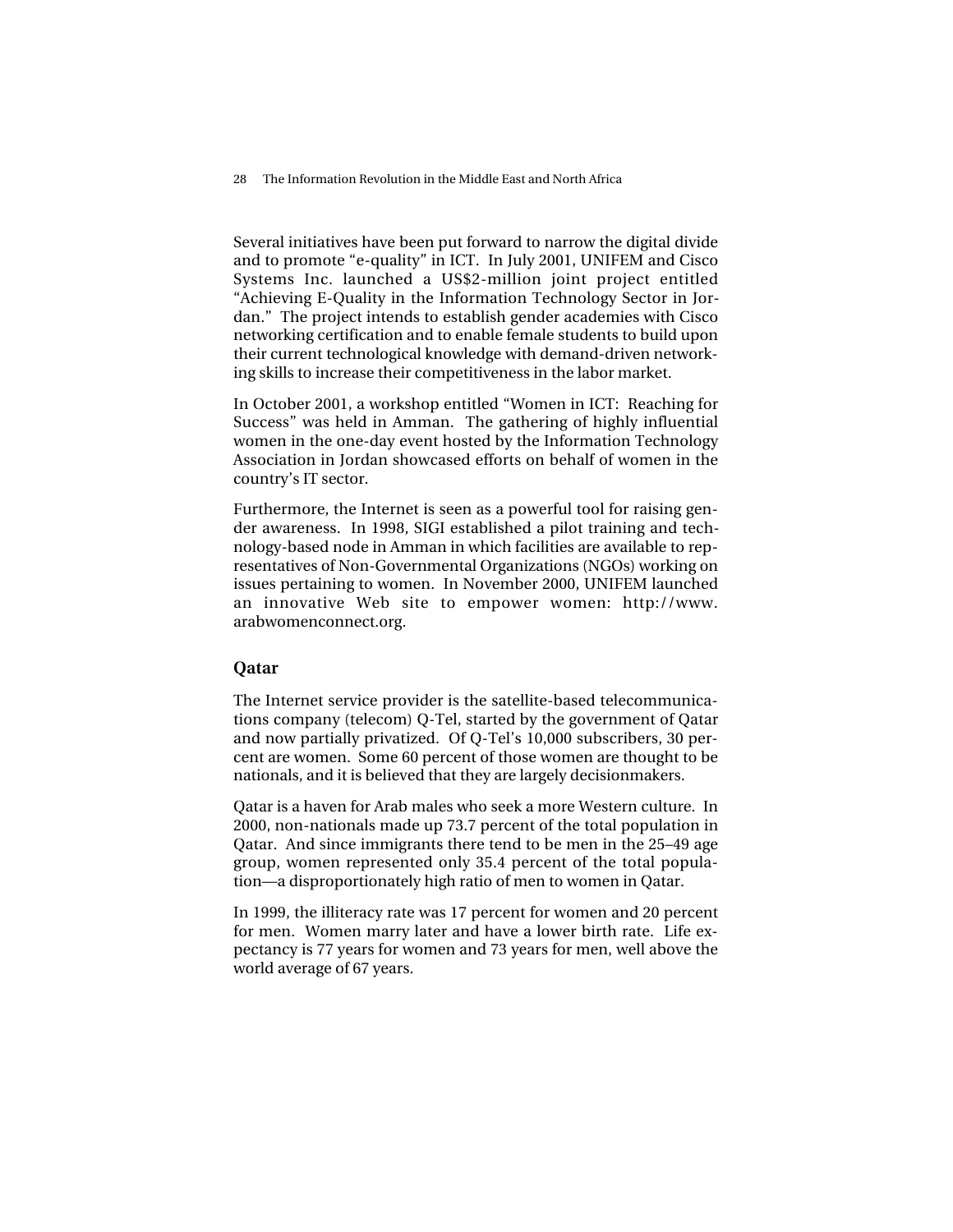Women in Qatar enjoy freedom and opportunities unheard of in most Arab nations. At the University of Qatar, 72 percent of students are women. And in technology, women represent 59 percent of the student population.

There is no question that Qatar is one of the leading nations in the Arab region in access to the Internet. Experts attribute this fact to a relatively free press and an open-door policy toward ICT. The existence of satellite broadcasting has had a major influence, as well.

For women in a male-dominated society, the Internet provides a window onto the world in Qatar. It is thought that women use e-mail and Internet services more than do men because their command of English is generally better. Since the rise of the Internet in 1996, 30 percent more female nationals started taking classes to improve their English-language skills.

Q-Tel, the telecom of which more than half is government owned, leases lines to 11 girls' schools and nine boys' schools. Of the 10 Internet cafes in Doha, three are for the exclusive use of women.

A technology information center has been set up in the Ministry of Foreign Affairs and includes a women's unit, in which some female nationals work.

# **ACCELERATING TECHNOLOGICAL CHANGE**

The current rapid pace of technological change is expected to accelerate over the next 15 years. In addition to increasing the digital divide between the world's richest countries and those that even today cannot keep pace with change, rapidly changing technology and its associated industries will place a premium on education and training. Education and training are already front-burner issues for every government in the region. According to Antón et al. (2000),

Cultural adaptation, economic necessity, social demands, and resource availabilities will affect the scope and pace of technological adoption in each industry and society over the next 15 years. The pace and scope of such change could in turn have profound effects on the economy, society, and politics of most countries.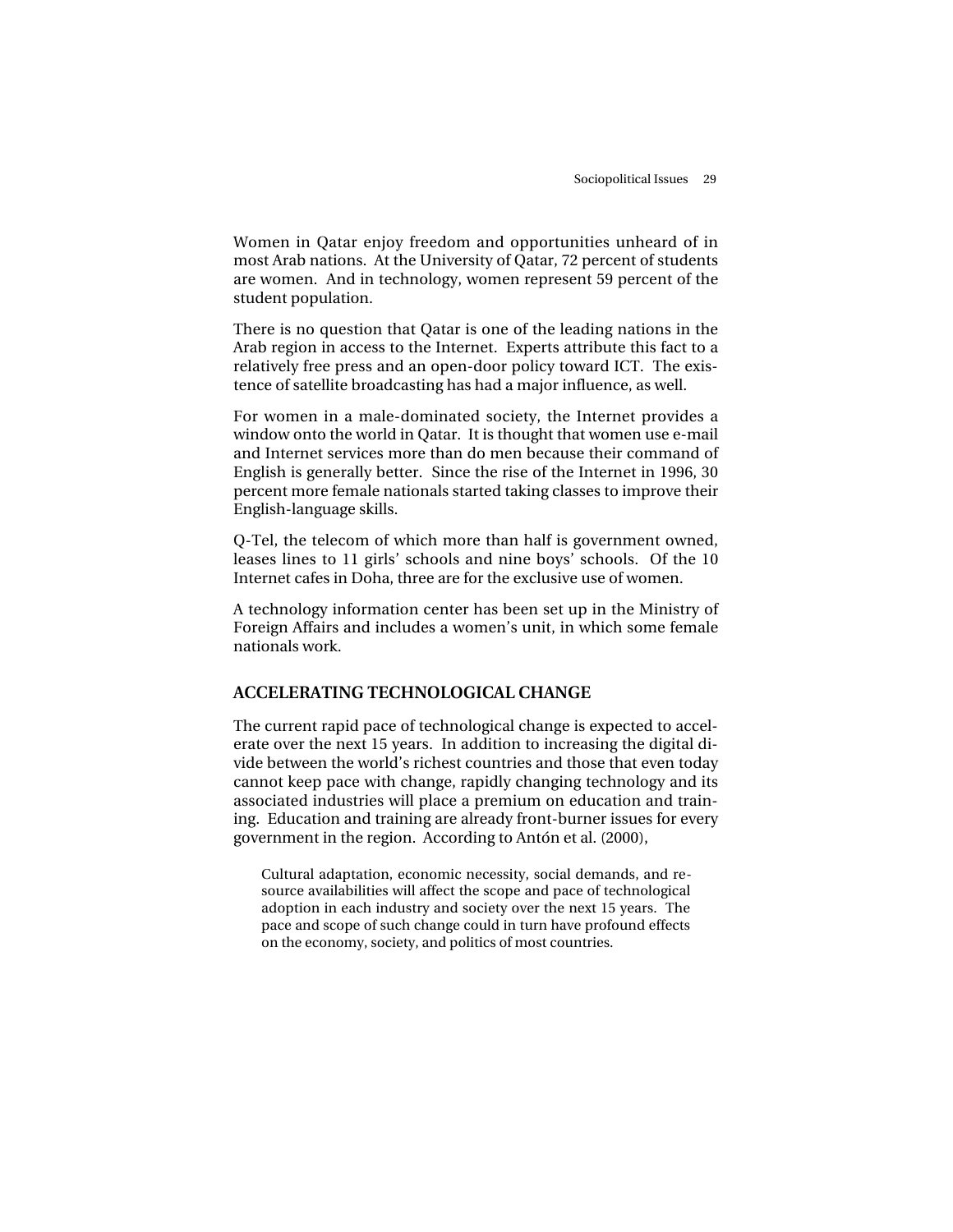This cannot be good news for MENA countries, which have shown a proclivity for resisting any form of cultural adaptation. Furthermore, variations in the degree of economic necessity (e.g., between the richest and the poorest, a divide that is already great), social demands (which are increasing everywhere, but more alarmingly in the most conservative countries), and resource availability will tend to continue the increase in wealth, health, and modernity in general throughout the region.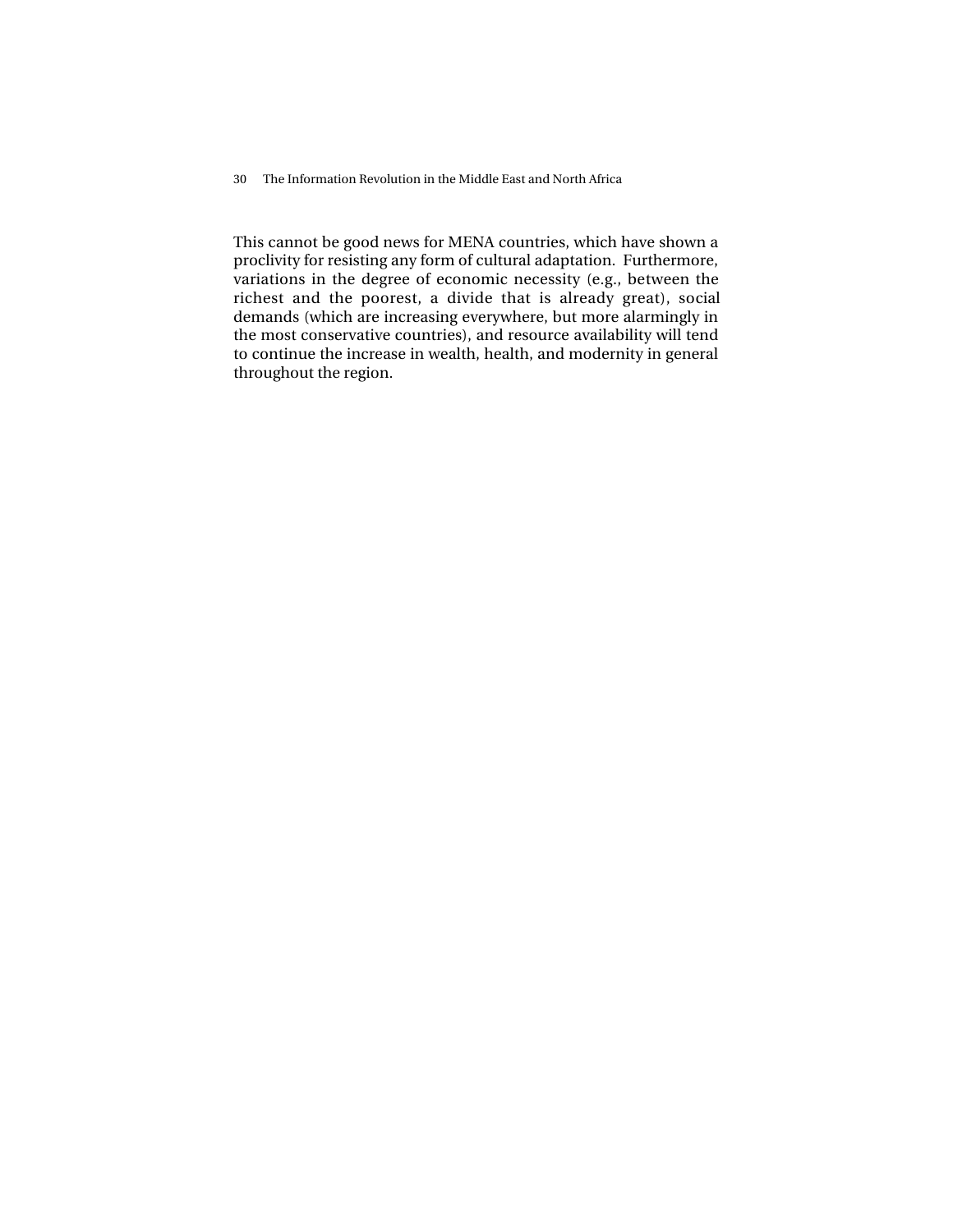Chapter Five

# **GOVERNMENTS AND THEIR OPPONENTS**

Governments throughout the Middle East and North Africa attempt to exercise strong centralized control over commerce, finance, and politics. Many extend their control into the social sphere and people's private lives. None of these governments came to power as a result of what the United States would term a free and fair election. This situation at once reinforces the need for centralized control to retain power while fomenting opposition, and, when coupled with the dire economic straits of many of these countries, greatly enhances the potential for violence. This has spawned and supported such general opposition to central government as the *Ikhwan al-Muslimeen* ("Islamic Brotherhood"), which at one time or another has been opposed to almost every Arab government; local opposition groups, such as the Islamic Salvation Front (*Front Islamique du Salut*, FIS) in Algeria; or some of the mountain tribes in Yemen. Even in countries that have held what were the fairest elections in their histories, such as Iran and Lebanon, a significant portion of the population feels disenfranchised.

Where the social compact between the government and the governed is bankrupt, information and communications technologies become powerful weapons for both sides, but are of limited use to voices of moderation.

# **KNOWLEDGE IS POWER**

A central fact of both commerce and governance in MENA countries is that the powerful have established and maintain their power to a great extent by controlling the dissemination of information. The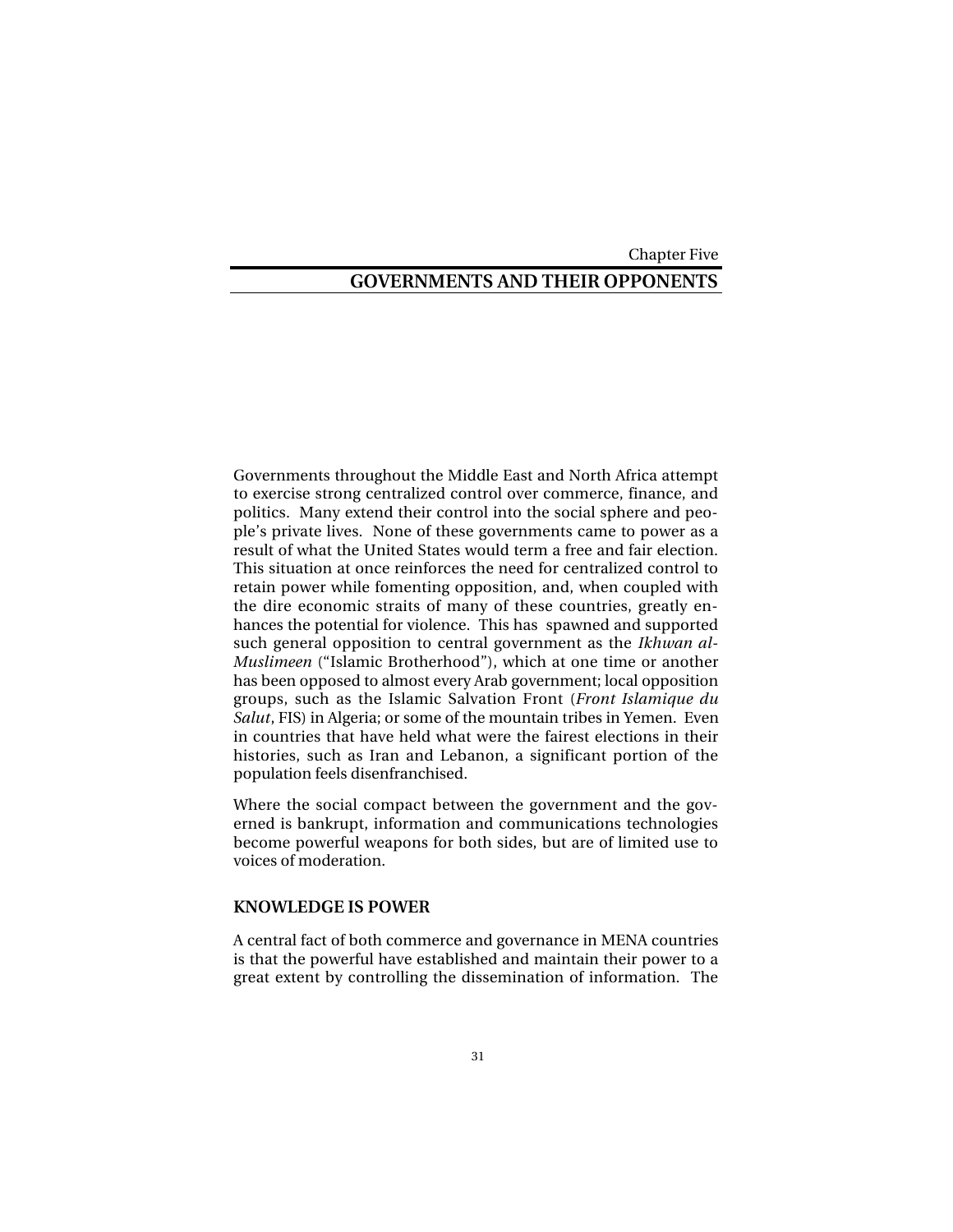Iraqi government to this day has not told its people that their army was crushed by the coalition forces in 1991, and attempts to prevent that information from entering the country through various forms of censorship. Businessmen jealously guard information of every sort about their operations and the market. Seniors hide data from juniors and dole it out only to the degree absolutely necessary or to bestow a favor. The power of ICT to disseminate data more widely and efficiently and to create transparency in government and business operations is inimical to most of the ruling elites.

The regional governments figured out long ago the power of the media to deceive, and many have attempted to harness the power of modern technology, especially the Internet, to increase their control over the populace: "New media in all its channels can be used to disseminate old material and content" (Abu Hijleh, 2002). They have discovered that it is possible to create at least an image of transparency by providing information outlets that appear to answer questions and enlighten while stifling unwelcome inquiries. Such outlets include automated dial-up information and fax-back services, call-in television appearances by government and religious officials, and, especially, government Internet sites. The propensity has thus been to attempt to reap the benefits of the information revolution while avoiding giving up control.

# **THE "DICTATOR'S DILEMMA"**

On the one hand, the information revolution cannot occur in the absence of a reasonably free society, although freedom is not the only prerequisite. On the other hand, implementation of ICT tools for government and commerce introduces the dangers posed by greater access to information, including increasing desires for personal and commercial freedom and improved standards of living. Table 5.1 compares subjective ratings of freedom and the information revolution in the MENA region.

What emerges from the table is the suggestion that a real information revolution will have little chance of occurring in any of these countries except Israel. The corollary is that all the other governments have reasons to be concerned lest the encroaching technologies engender aspirations for greater political freedom and civil liberty. The situation described by then–Secretary of State George Schultz almost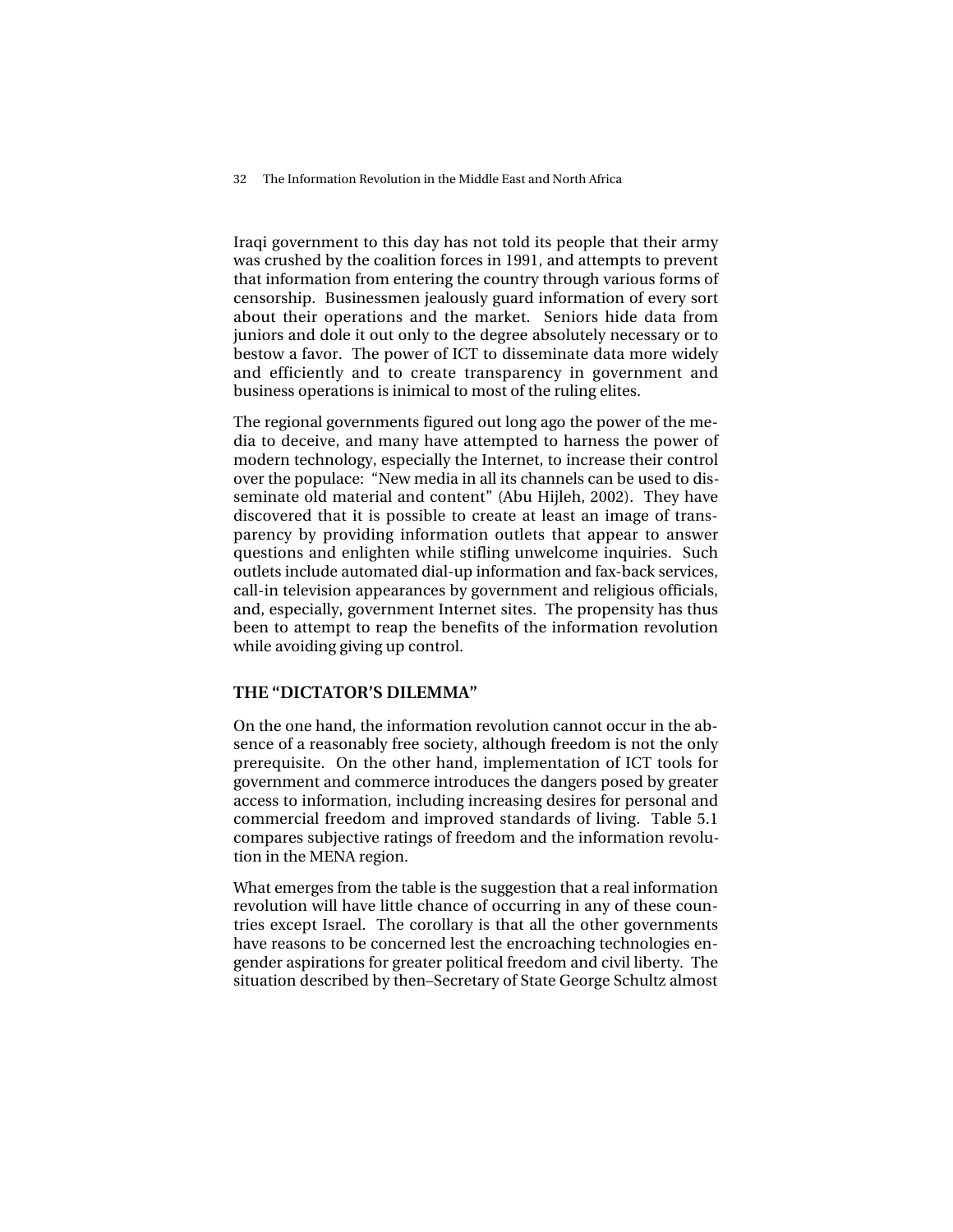|                             | Political | Civil     | Freedom               | How Info-            |
|-----------------------------|-----------|-----------|-----------------------|----------------------|
| Country                     | Rights    | Liberties | Rating                | "Revolutionary"      |
| Algeria                     | 6         | 5         | Not Free              | Not At All           |
| Bahrain                     |           | 6         | Not Free              | Moderately           |
| Egypt                       | 6         | 5         | Not Free              | Trying               |
| Iran                        | 6         | 6         | Not Free              | Cautious             |
| Iraq                        | 7         | 7         | Not Free              | Not At All           |
| <b>Israel</b>               | 1         | 2         | Free                  | Very                 |
| Jordan                      | 4         | 4         | <b>Partially Free</b> | Trying               |
| Kuwait                      | 4         | 5         | <b>Partially Free</b> | Moderately           |
| Lebanon                     | 6         | 5         | Not Free              | Moderately           |
| Libya                       | 7         | 7         | Not Free              | Not At All           |
| Morocco                     | 5         | 4         | <b>Partially Free</b> | Trying               |
| Oman                        | 6         | 6         | Not Free              | Intending            |
| Oatar                       | 6         | 6         | Not Free              | Moderately           |
| Saudi Arabia                | 7         | 7         | Not Free              | <b>Very Cautious</b> |
| Syria                       | 7         | 7         | Not Free              | Desirous             |
| Tunisia                     | 6         | 5         | Not Free              | Trying               |
| <b>United Arab Emirates</b> | 6         | 5         | Not Free              | Trying               |
| Yemen                       | 5         | 6         | Not Free              | Not At All           |

**Table 5.1 Freedom and the Information Revolution**

NOTE: Source for Political Rights, Civil Liberties and overall Freedom Ratings: Freedom House (2002). The higher the numerical score, the less free the attribute. For a detailed explanation of the scores, see http://www.freedomhouse.org/research/ freeworld/2000/methodology5.htm.

two decades ago and subsequently styled the "Dictator's Dilemma" (Kedzie, 1997) is still relevant:

Totalitarian societies face a dilemma: either they try to stifle these [information and communication] technologies and thereby fall further behind in the new industrial revolution, or else they permit these technologies and see their totalitarian control inevitably eroded. In fact, they do not have a choice, because they will never be able entirely to block the tide of technological advance.

But today's tide is not merely one of technological advance, it is accompanied by political, social, and personal aspirations riding in on the tide of wider and richer communications.

In the countries that have invested heavily in ICT, is the adoption of modern information technology driving political change? Have new, IT-enabled actors appeared on the scene? There does not appear to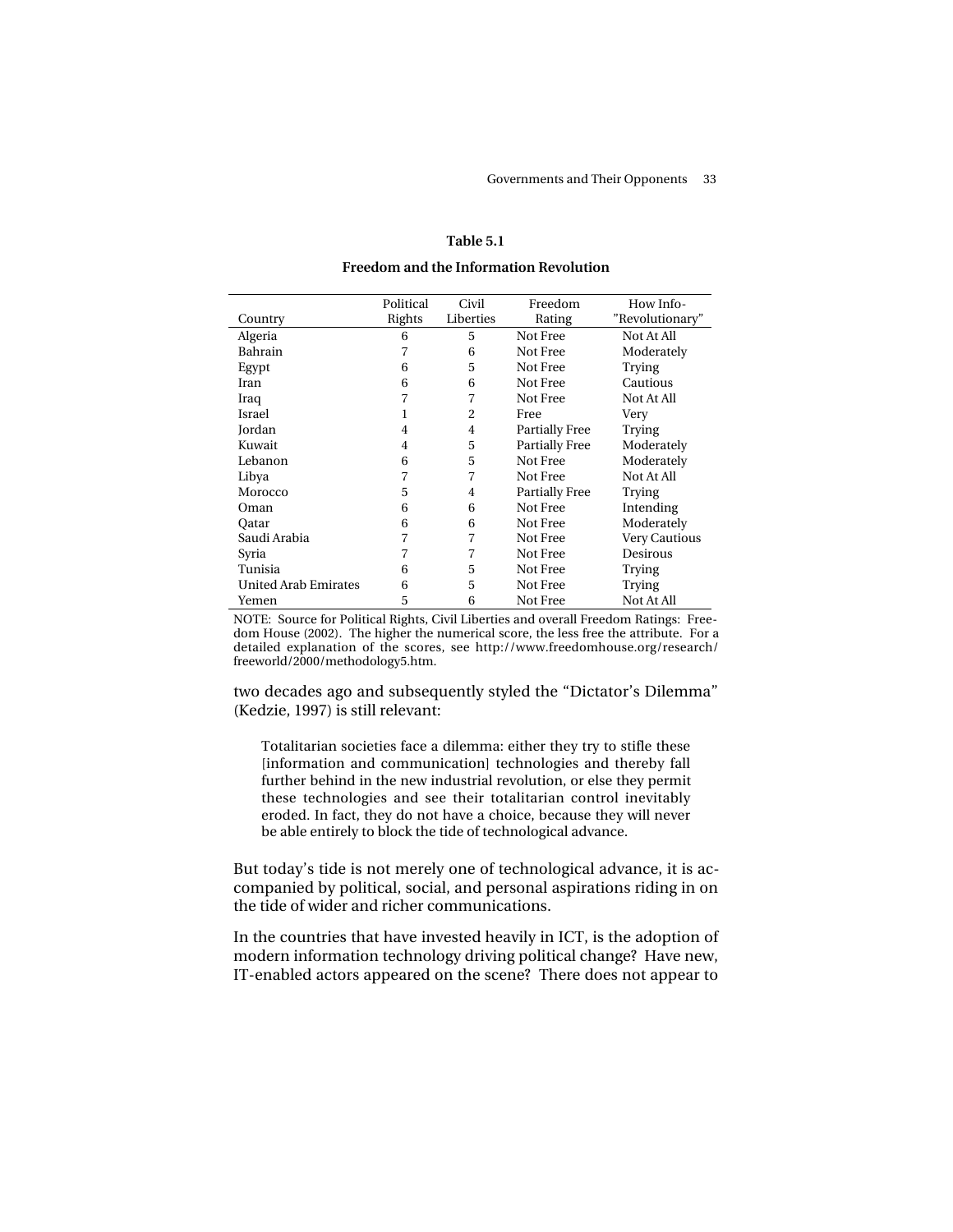be a single instance of a change in the political landscape because of the spread of information technology. Indeed, there has been little political change of any type in this region in two decades. The same combination of strong central control and conservatism that stifles change has prevented any expansion of the political environment or major actors. While the Internet in principle provides NGOs with greater access to the MENA population, there is no evidence that this has had any impact, for two reasons. First, the Internet is principally an "information pull" network: No information is provided that is not sought. While e-mail can be, and is, used by dissident and other organizations outside of the region (e.g., Christian religious organizations, gay rights groups) to inject alternative views into society, email is easily ignored or blocked. Second, the Worldwide Web itself is strictly a pull network. And, again, the regional governments can and do block a wide assortment of Web sites. Those who work to circumvent this blockade are already activists whose political or religious views were formed independent of any information revolution, although some of their activities may be facilitated by Internet links.

Two innovations that do stand out are the extensive use of the Internet by contenders for elective office in Iran and the use of a nationwide network by the ruling party in Yemen to dynamically manage elections (Goodman et al., 1998). In neither case, however, has the range of political actors or the depth of political discourse been increased; the Internet has simply been used as an additional communications channel.

How has the proliferation of ICT changed governance in the region? Is the Internet-fed quest for ever more information creating any demand for transparency? The only effect thus far has been to allow some governments in the region to become more efficient without fundamentally altering the nature of their governance. Such changes as have occurred, notably the establishment of *Shura* ("people's") Councils in several Gulf states, had their genesis in the early 1990s, before the Internet made any significant inroads in the region.

We found no evidence that the pace or nature of political change has been affected at all by any nascent information revolution, although Hudson (2001) proposes that "the evidence is scant," believing that the combination of globalization, driven in part by IT, and the coming of age of a new generation of leaders will engender the develop-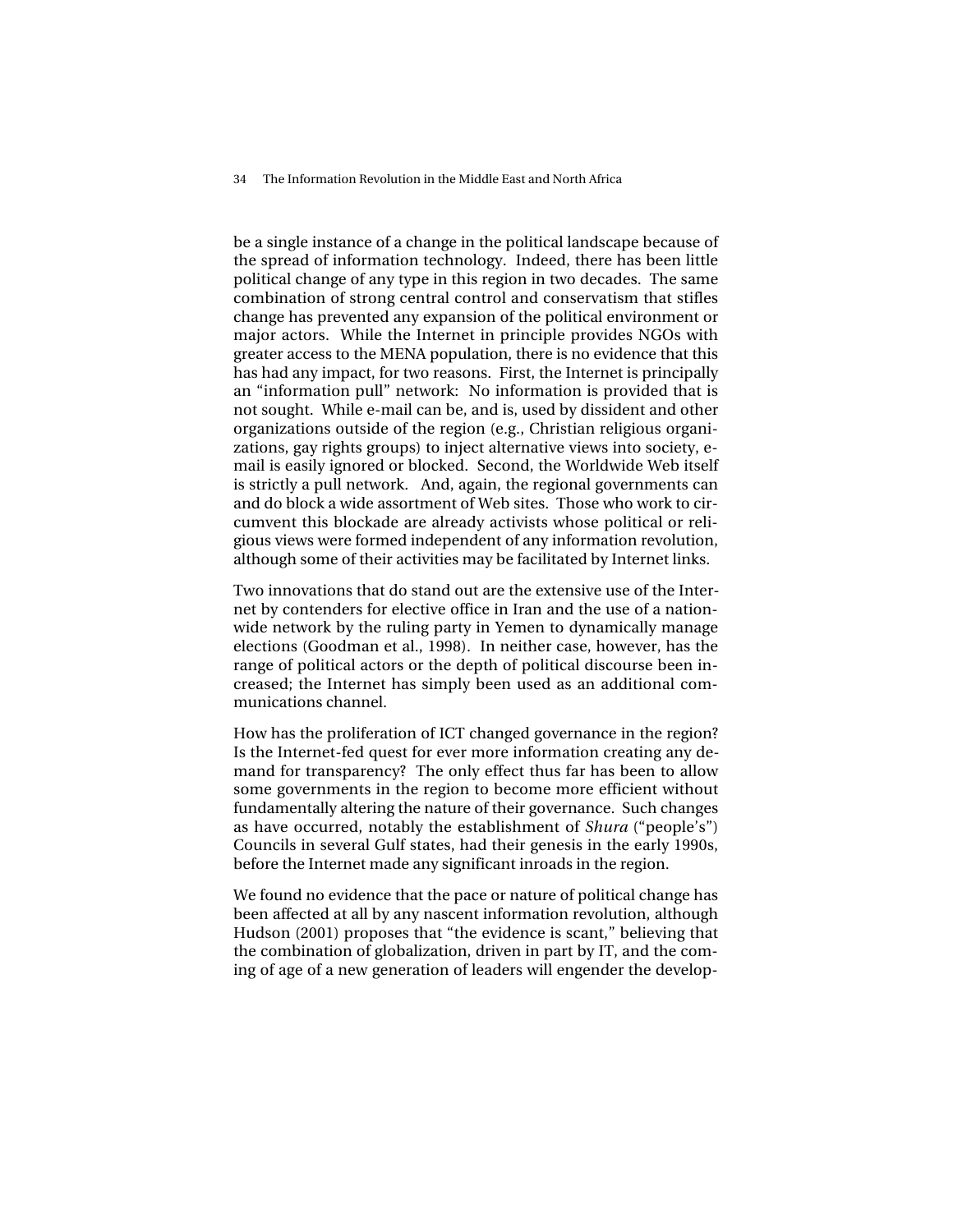ment of a "new Arabism" that will facilitate the redistribution of power and influence. He goes on to suggest that this new racial consciousness will be created in large part by the proliferation of news and information sources, including and especially satellite television broadcasting in Arabic, which makes these alternative views accessible to the common person (bearing in mind the scarcity of computers and high rates of illiteracy).

Therein lies the seed of what Hudson expects to be significant "creative destruction" as the new Arab polity finds its voice. Ultimately, according to Hudson's logic, the states will be unable to keep the information genie in the bottle that has been at least cracked open by the new media.

In our judgment, it will come down to determining whether maintaining the status quo is worth significant repression of new thinking and voices—the path followed in Iraq—or whether power in the modern age is best exercised through economic forces. We have already seen evidence of the latter, particularly in Syria, a relatively freewheeling police state whose masters are busily exchanging guns for hard currency. This does not mean that significant economic liberalization has occurred, only that the masters are using more subtle tools.

#### **THE SOCIAL CONTRACT**

The relationships between the governing and the governed—the *social contracts*—in MENA countries is under stress. Only three of these countries, Iran, Israel, and Lebanon, have reasonably democratically elected governments, but even those are under pressure. However, there is no evidence that any aspects of an information revolution have caused or are even contributing significantly to the pressure. The principal causes of challenges to the social contracts arise from a perceived lack of real pluralism in such countries as Iran and Lebanon, from significant economic changes in such countries as Saudi Arabia, and from other social causes, such as increasingly youthful populations whose ranks are growing faster than the economies can employ them and such repressive regimes as in Algeria, Iraq, and Libya.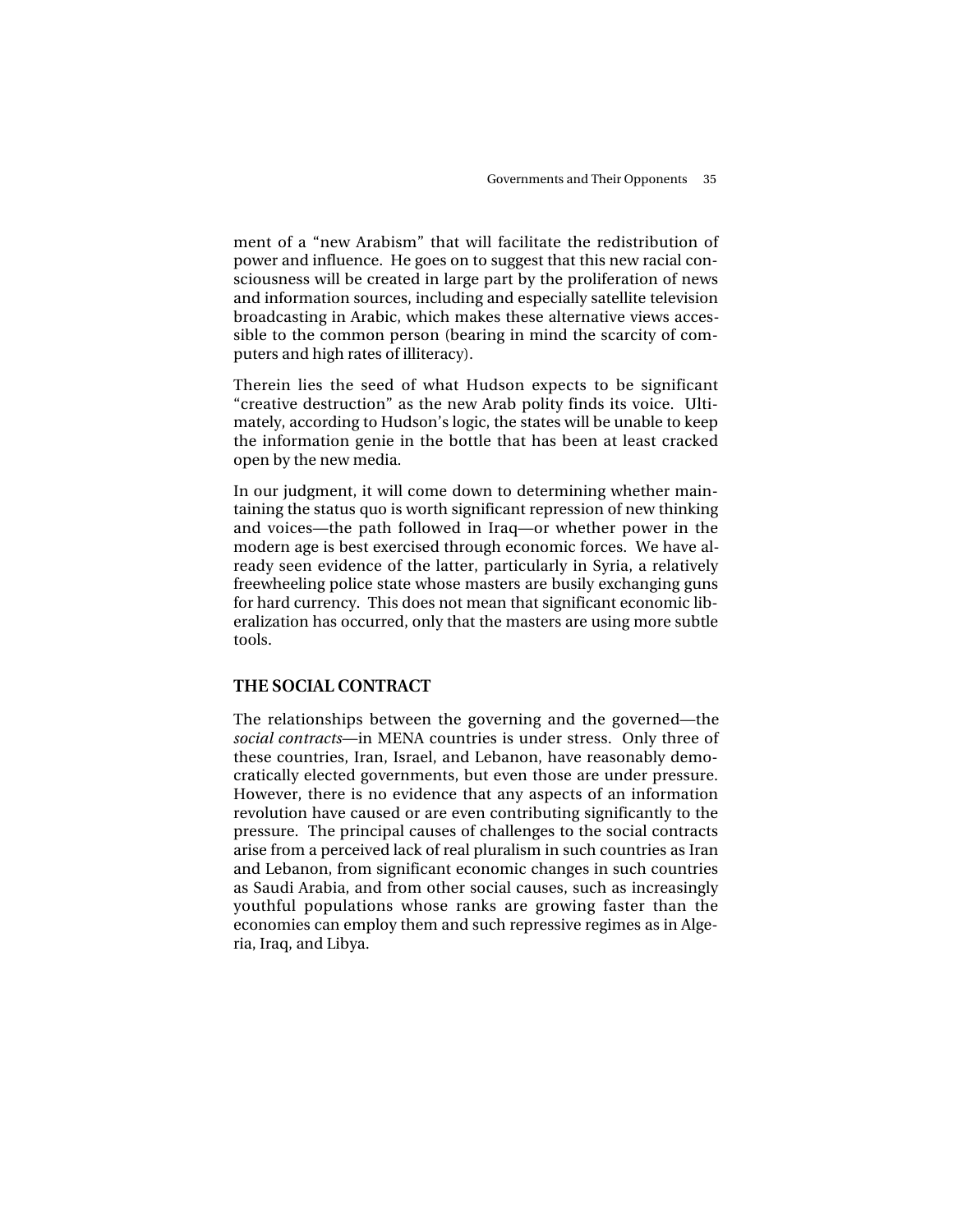## **PROGRESS WITHOUT CHANGE—E-GOVERN-NOT**

The tiny state of Qatar, an innovator in a number of spheres, was the first Arab government to go online, having initiated an e-government pilot project in early 2000 (BBC, 2000a). This project followed early success in the public-works sector, which made online "kiosks" available to the public for obtaining utility work permits and retrieving records. Goodman et al. (1998) reported that, by 1998, all government agencies were online and had access to common databases. The entire country had been rendered digitally, and projects were under way to map public utilities and other infrastructure. Making these data available to contractors and city planners online and via kiosks was a logical and successful next step. The 2000 pilot project, which was to have been completed by late 2002, would provide for electronic processing of all forms and reports, both between government agencies and offices and with the general public. With an Internet penetration of less than 10 percent (see Table 2.1), the deployment of public-access kiosks is the only way to connect electronically with the population.

One of the aims of the e-government pilot was to eliminate the long waiting lines in the various ministries. Whether e-government can significantly reduce those lines or simply move them out of the government's offices onto the sidewalk remains to be seen. And, of course, the prospect for any change in the underlying governance is negligible.

Another example of an e-government initiative that really does not alter the political landscape is ongoing in Tunisia. The same Italian program that is to set up e-commerce services in Jordan (see Chapter Three) is outfitting the Tunisian government's tax collectors with electronic databases to improve their performance and, presumably, increase the government's revenue collection (AP, 2002b).

In Jordan, even the *Mukhabarat* ("secret police") is online (http://www.gid.gov.jo/) in a show of openness that is not backed up by the content or services offered. Note, however, the awareness of intellectual property demonstrated by the up-to-date copyright notice.

In Qatar and the UAE, the leaders have decreed that the ministries and departments will participate in the Internet, so these govern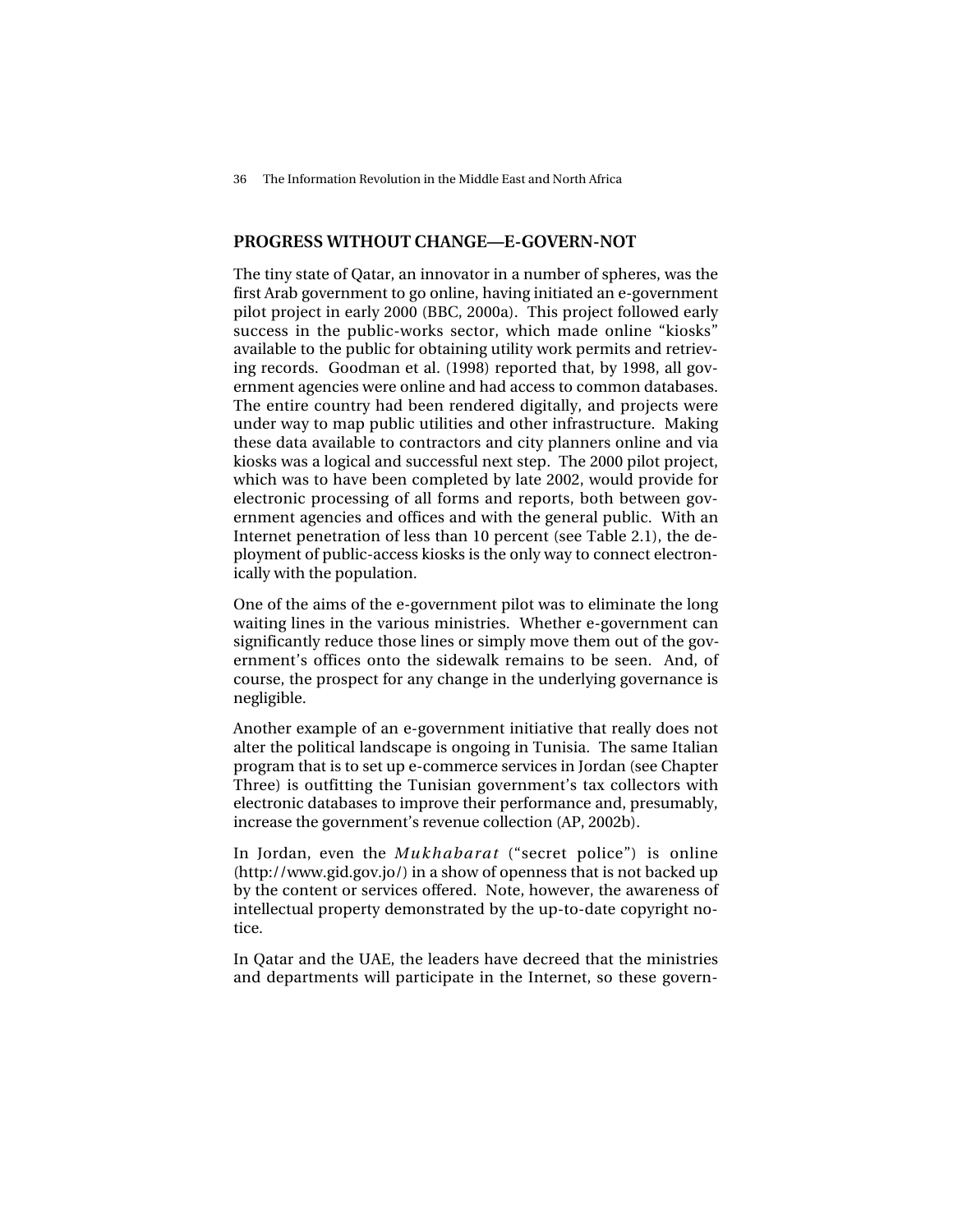ments are well represented online. The principal effect has been to make some of their operations more efficient through speedier communications and sharing of databases, but there still is no suggestion of any e-government initiatives like those unfolding in the West. The e-government initiative of Dubai, for instance, has as its goal "to facilitate the dealings of the public and the business community with the government" by making it as simple as possible to wend one's way—electronically now—through the bureaucracy (Obeidat, 2002). The guiding principle in Dubai is that time is money. Because time saved is money earned, speeding up the bureaucratic processes will have a real economic impact. Equally important is the provision for people and businesses to pay their fees online, i.e., without having to trudge to some ministry or department, thereby, it is hoped, increasing revenues and speeding their collection.

Meanwhile, Saudi Arabia announced that it "tops Middle East nations" in its readiness for e-government (ITP, 2002a). How is it so ready? In mid-2002, the government was "preparing to choose" a vendor for the first phase of its e-government system, which will produce the Saudi Gateway for intragovernmental communications and the Saudi Public Data Site as a gateway for exporting data by the government "to the Internet."

## **ENEMIES AT THE (VIRTUAL) GATES**

MENA governments are beginning to address a new media phenomenon: the virtual proximity that the Internet affords offshore dissident groups and the Diaspora communities in general. The most interesting example is offered by Iraq, which has almost no domestic presence on the Internet.

According to Fattah (2002), essentially no Iraqi presence on the Web originates from within Iraq, and the offshore Web presence can be divided into opposition groups espousing the overthrow of Saddam Hussein and groups seeking an end to international sanctions on Iraq. (It should be noted that these two groups comprise many more constituents than the Iraqi Diaspora.) Fattah goes on to say that the Internet has given "Iraqi cyber communities a stake in the country's future, and allowed them to debate questions they were unaccustomed to raise back home." But who is the audience and what is the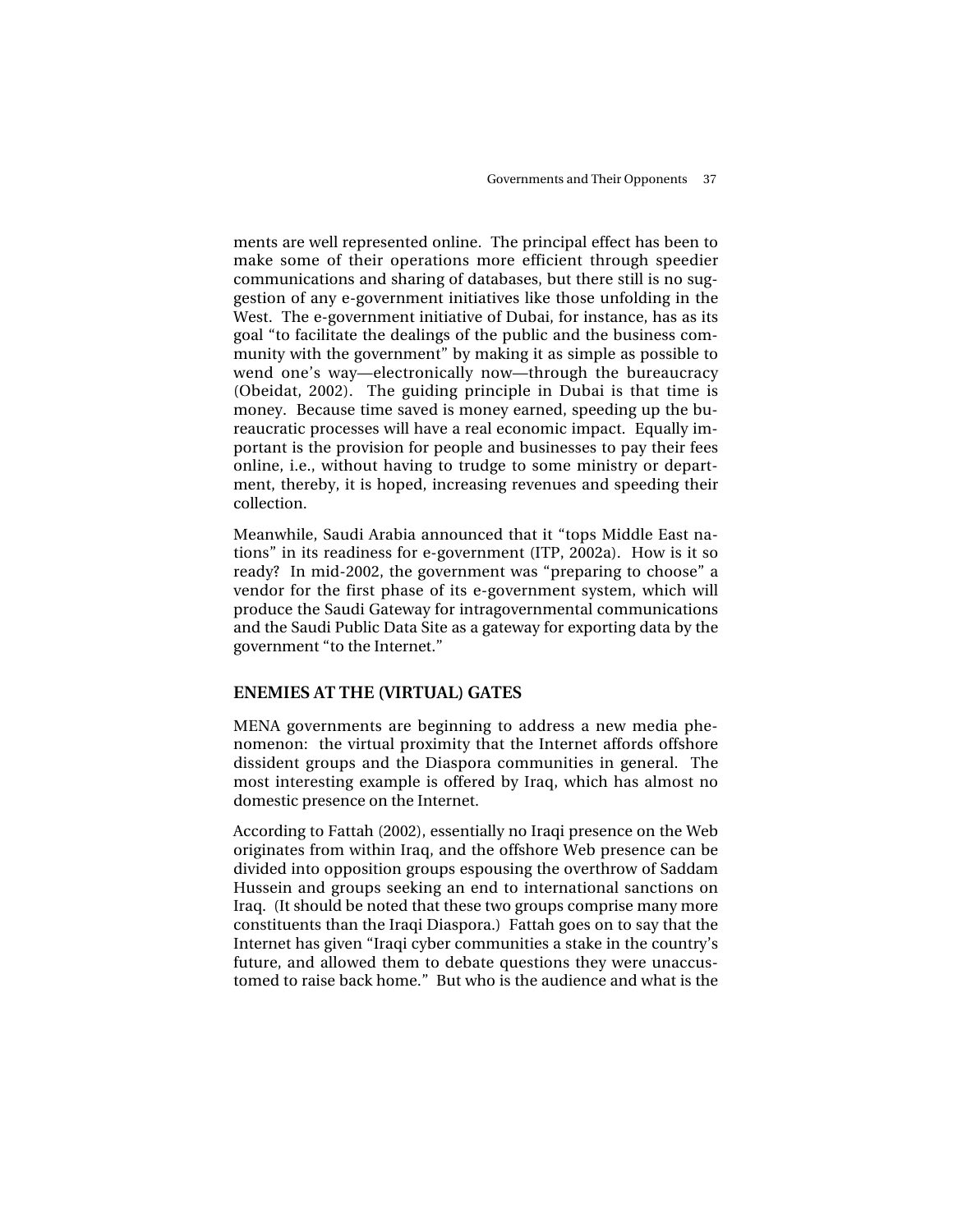potential effect of such debate? For Iraq, it is doubtful that the ongoing Web dialogs have any impact whatsoever in Iraq, if indeed they are even noticed. The proximal targets of the lobbying are the United Nations and Western governments, but the real audience is most likely other expatriate Iraqis—a community talking to itself.

The same cannot be said for some of the most vocal opposition to the Saudi government, although the ultimate impact is probably just as low. By far the most vocal and prolific opponent of the ruling Saudi monarchy is the Committee for Defense of Legitimate Rights (CDLR), a London-based group that has been "broadcasting" its antiregime message into the Kingdom via facsimile ("fax-blasting") for decades. However, the addition of the Internet, both Web and e-mail, to its arsenal has done little to increase its reach into the Kingdom. Arguably, while Internet communications complement CDLR's other activities, they reach a smaller audience in Saudi Arabia than do CDLR's more traditional communications.

## **ENEMIES (NOT) ONLINE**

As poorly as the governments may be doing, they are still light-years ahead of the opposition in most cases. Table 5.2 suggests an "electronic correlation of forces," comparing the "e-ratings" of the governments with those of their opposition. Just as the September 11th hijackers were unsophisticated but highly successful, so too is most of the opposition in the MENA region. With the exception of Jordan, Qatar, and the UAE, there is significant and often violent opposition to every government in the region. With few exceptions, however, the opposition has not taken to the Information Age, and none is more technically savvy or well-wired than the government.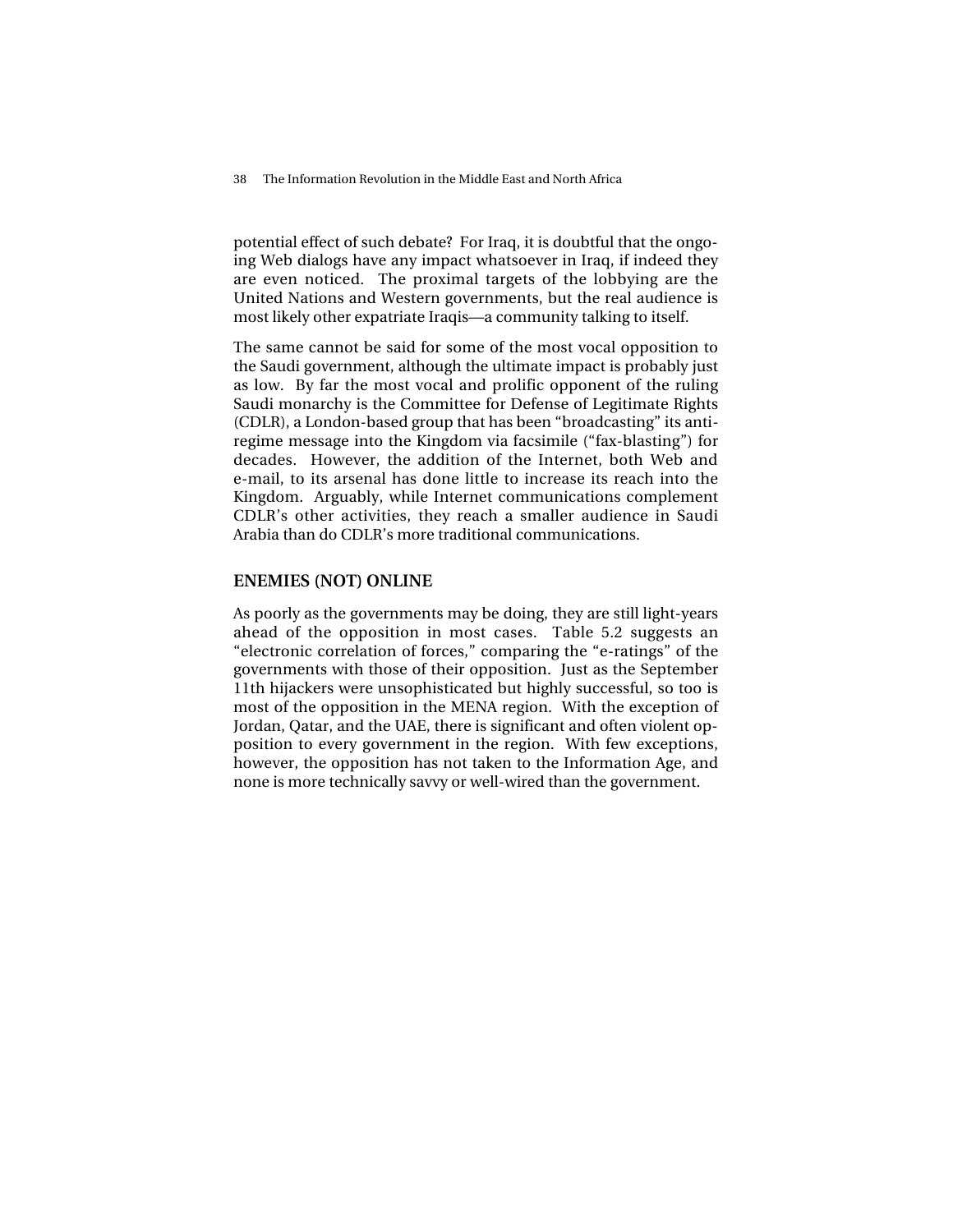## Governments and Their Opponents 39

# **Table 5.2**

#### **Electronic Correlation of Forces**

| E-Opposition |
|--------------|
| Ratingb      |
|              |
|              |
|              |
|              |
|              |
|              |
|              |
| Nonec        |
|              |
|              |
|              |
|              |
|              |
| Very Low     |
|              |
|              |
|              |
|              |
|              |
|              |
|              |
|              |
|              |
|              |
|              |
|              |
|              |

aA factor of the degree of automation and networking internal to the government and externally with the populace.

bA factor of the degree of automation and networking internally and on the Internet. cVarious opposition groups in exile have a limited external Internet presence that is transparent to residents of Iraq. There is limited Internet connectivity between some Kurdish-controlled areas and the outside world, mostly for coordination with and fund-raising by supporters in exile.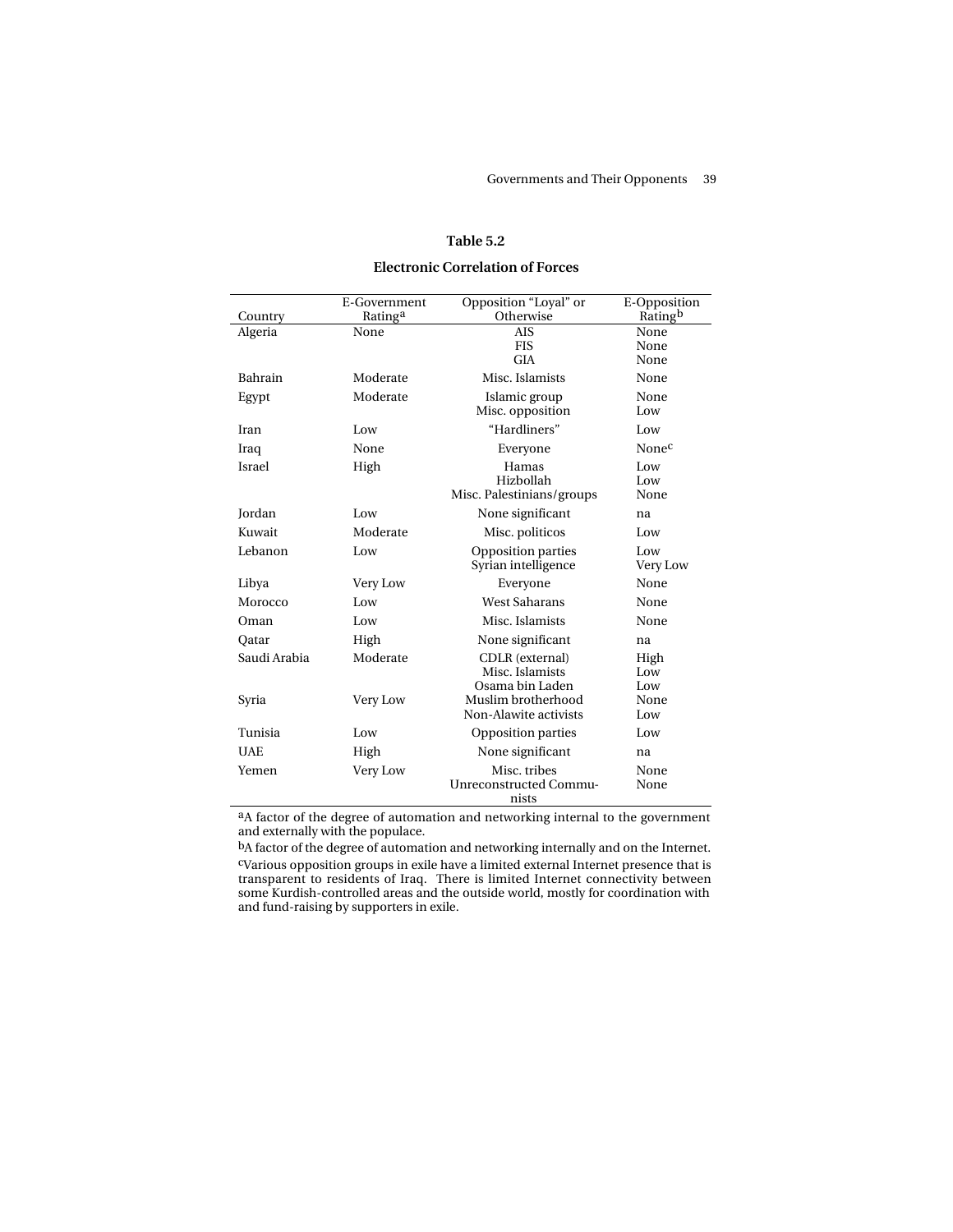#### Chapter Six

## **SECURITY CHALLENGES**

"Security" as understood and practiced by MENA governments is much more all-encompassing than in the West. Several hundred years of authoritarian—or stronger—governments overlay the traditions of tribal societies, leading to a conservative polity that often appears less inclined to question government control than seems reasonable to Western observers. MENA governments' notion of a civil society envisions fewer freedoms than are taken for granted in the United States. Al-Khatib (2002) describes a government with such broad powers as "paternal."

This characterization is changing as globalization brings to the region images and ideas of greater personal freedom and responsibility, especially with the proliferation of television. Television eliminates the literacy barrier and addresses those sectors of society, such as women and the very poor, who have been the least exposed to alternatives to traditional mores. Globalization also provides the potential for the Diaspora to have a greater impact, ideologically and financially, than it has had in the past. While the governments continue to be ruled by the "traditional" generations, the increasing demands for a renegotiation of the social contract will continue the past decade's trend of increasingly vocal and violent opposition.

*National security* is intended to control and/or combat "anything that is a threat to the ruling institutions and their interests" (Goodman et al., 1998). These ruling interests include not only the senior government leaders, but also the Islamic religious authorities and leading commercial houses. The broader the definition of *security* is, the broader is the range of threats to be defended against,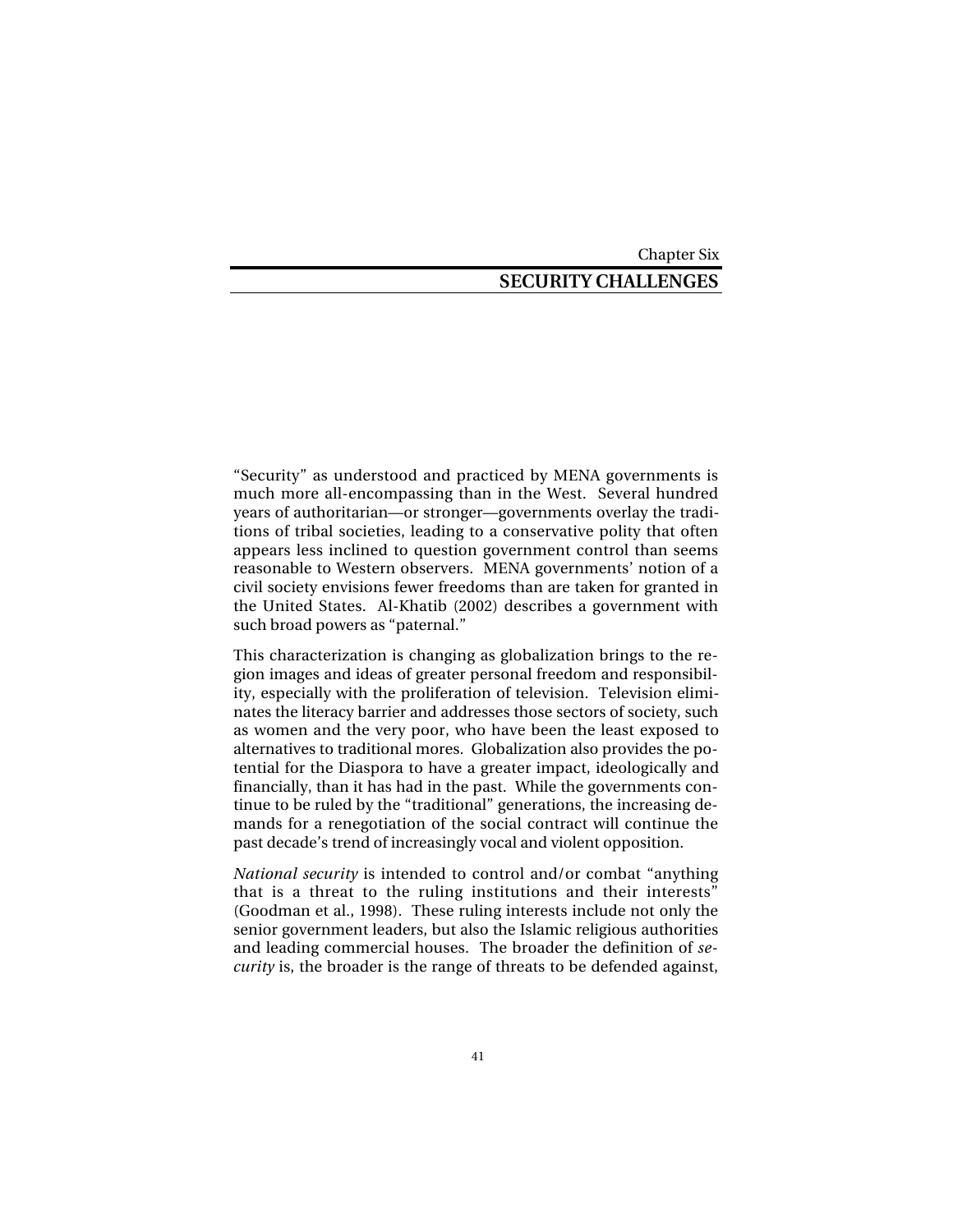providing justification for levels of social control unacceptable in the West and increasingly questioned in the MENA region (Abu Hijleh, 2002):

New media, whether satellite television channels or Internet, has contributed to the opening of passageways for fresh information and analyses that are free of the clout of subordination to governmental inclinations.

## **CENSORSHIP**

 $\overline{\phantom{a}}$ 

Censorship of all media is expected and generally accepted, if not exactly welcomed. Addressing a forum on "New Media and Change in the Arab World" in early 2002, Fuad Abu Hijleh said, "It goes without saying that censorship of the media exists in all its forms in Jordan. . . ." He divided censorship not only into governmental and religious, which Western observers consider the norm, but also into "societal, . . . direct, indirect, institutional and auto-censorship," suggesting a much more pervasive intrusion into private life than one might expect.1 Bear in mind, too, that Abu Hijleh is talking about one of the most ideologically progressive countries in the region. Michael Knights (2001) states that "the Gulf States have always recognized the unrestricted cross-border flow of information as a potential security threat."

Radio and television are identified by Abu Hijleh and others as the most important media institutions, $2$  because they reach into every level of society and every corner of the country. The Internet gets most of the attention from students of globalization, but it is the unwritten word that remains of most concern to MENA governments.

<sup>1</sup>According to Abu Hijleh, *societal censorship* is the result of an inherently conservative society, while *institutional censorship* reflects the risk aversion of any bureaucracy. These are in addition to the explicit effects of overt governmental and religious censorship. *Direct censorship* is overt; *indirect censorship* is inherent in implicit disincentives, such as the fear of job loss. *Auto-censorship* is the result of the combined actions of all the others, and is in the end the most insidious.

<sup>2</sup>See, for instance, Al-Khatib (2002), who identifies television as "the most favored media to Palestinians." He further points out that, while more than three-quarters of Palestinians consider television their principal provider of information, fewer than one-quarter rely on Palestinian television, favoring other Arab satellite channels and even Israeli television over the local fare.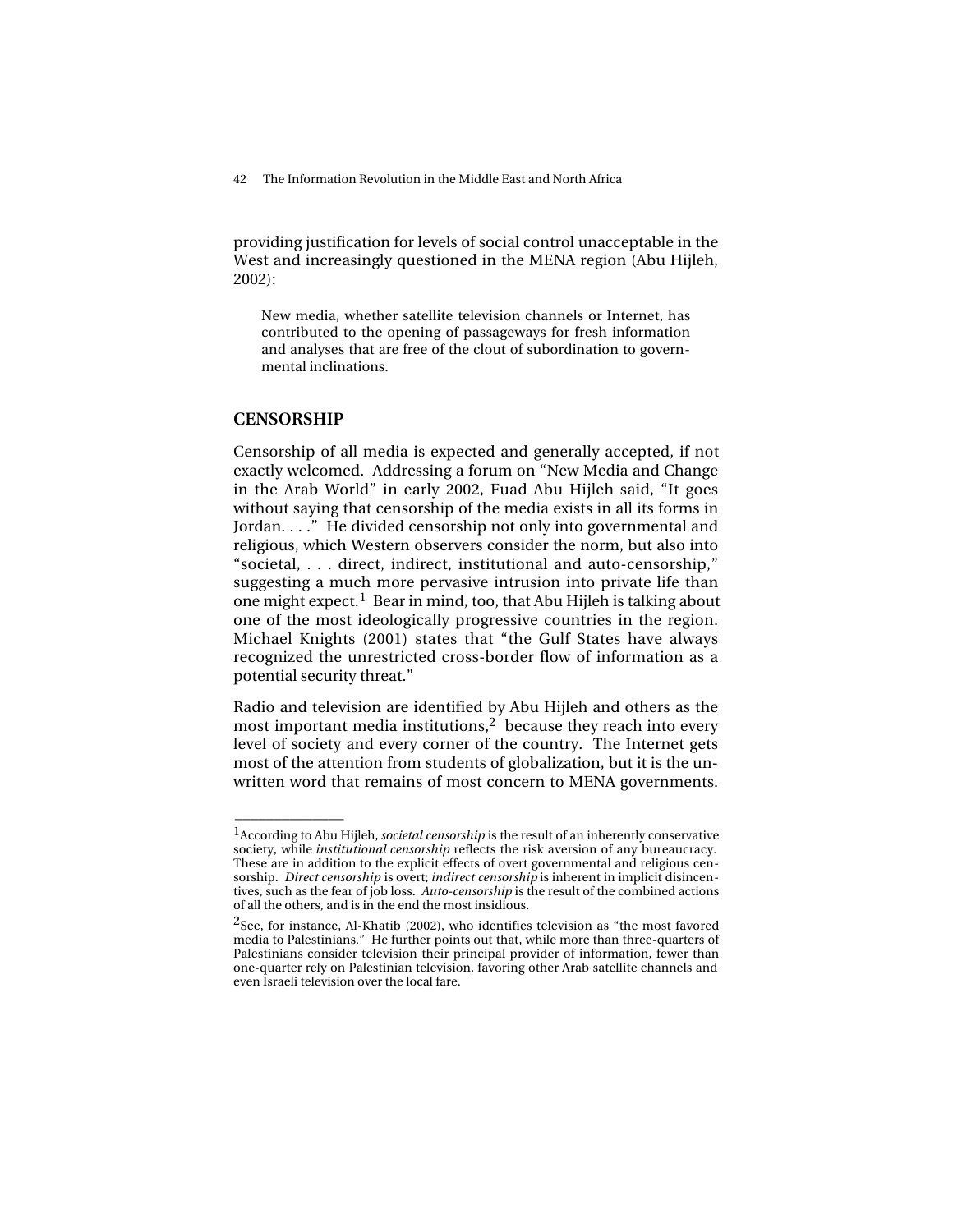Note that the Jordanian government, which tightly reins in the press, radio, and television, has made no attempt whatsoever to control access to the Internet or any online content.<sup>3</sup> However, most governments are not so sanguine about the implications of the Internet. As Knights (2001) points out, the Gulf states "have been quick to react to the even greater threat to political stability, religious stricture and economic control that the Internet is believed to present."

#### **See No Evil**

 $\overline{\phantom{a}}$ 

Saudi Arabia provides the most extreme example of censorship, both in the pervasiveness of attempted control and in emphasis on the Internet as the main threat. The Saudi government has implemented a technically complex and expensive system designed to prevent Saudi Internet users from being able to access or view online content deemed inappropriate by the government.

**e-Censorship.** The government of Saudi Arabia established an interministerial commission that took no less than two years to study the Internet, document its pros and cons, and recommend means for reaping the benefit of the former while eliminating the latter (Goodman et al., 1998). Thus was born the Internet Service Unit (ISU) at the King Abdulaziz City for Science and Technology (KACST). The ISU is the sole point of inference between the Saudi telecommunications network and the Internet. It has established a highly complex network of redundant routers and firewalls intended to be unbreachable—not by hackers or other criminals, but by Saudi users wanting to see something banned by the government. Smart-Filter software from California's Secure Computing completes the system, although its contract expired earlier this year (Lee, 2001).

One section of the ISU comprises the censors, whose sole purpose is to find and block "inappropriate" material. Besides searching out such material on their own, they, like the censors in the UAE, accept anonymous recommendations from watchful citizens, who are said to contribute 500 new sites per day (Lee, 2001). Reports vary on just

<sup>3</sup>Very early in its Internet history, in the early 1990s, the Jordanian telecommunications ministry attempted to employ an e-mail filtering system to screen for legally or socially prohibited communications, but the system proved at once cumbersome and ineffective, leading the ministry to discontinue its use.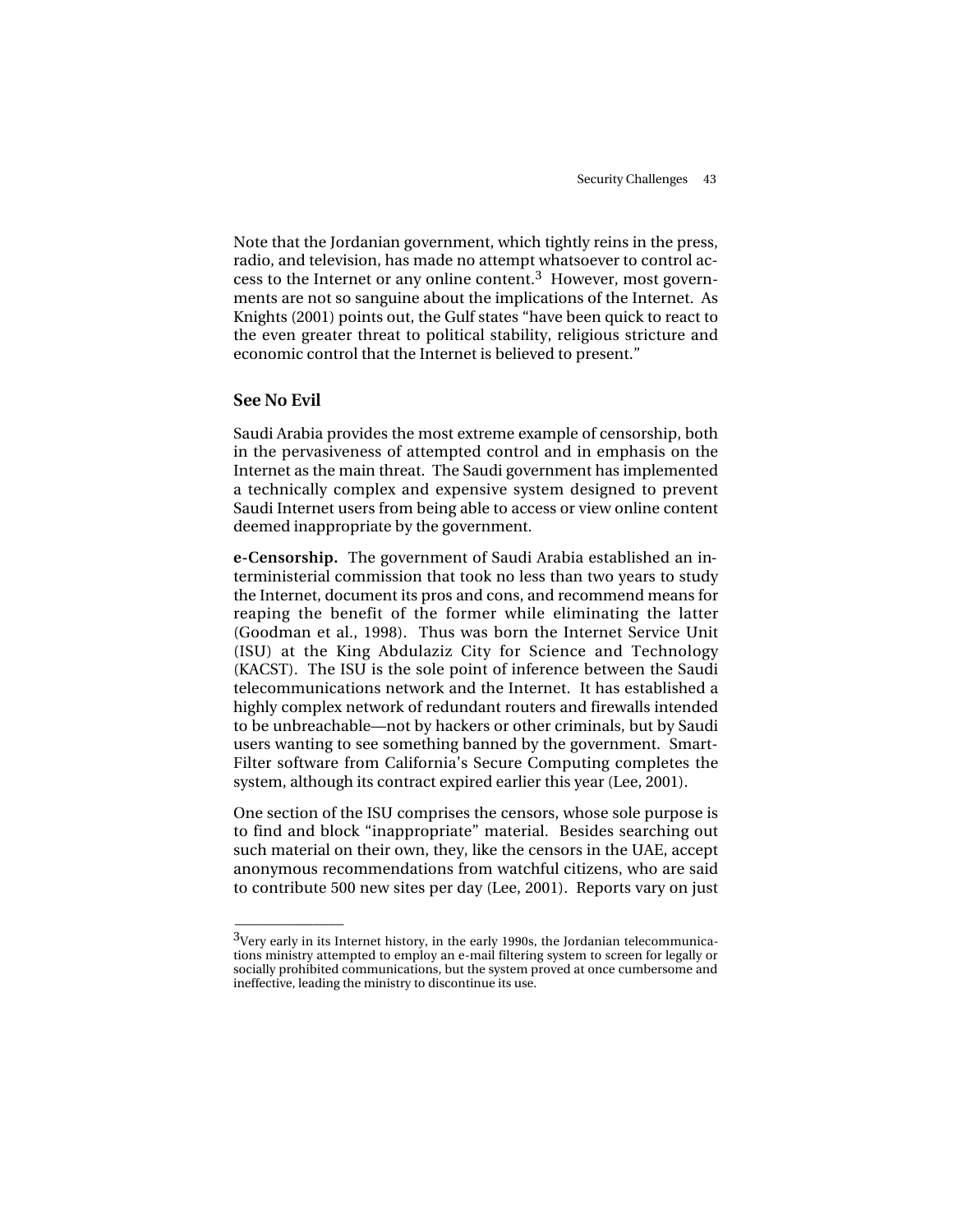how much material is blocked. A recent Harvard Law School study, conducted with the knowledge and assistance of the ISU, found that more than 2,000 Web sites have been blocked (Hermida, 2002). Most of the blocked sites contain sexually explicit material or non-Islamic religious material. A partial listing can be found in Harvard (2002). The survey also found that the Saudis appeared to be attempting to keep Western pop culture out of the Kingdom, as well as information about health and medicine and women's issues, and bathing-suit catalogs.

An equally unrealistic figure was reported by Agence France-Presse (AFP) earlier in 2002, in a story that claimed that 200,000 new URLs were being added to the 400,000 already being blocked. While the Kingdom is almost certainly blocking more than 2,000 sites, attempting to keep track of more than half a million sites would seem unreasonably daunting. Even if no attempt was made to eliminate invalid URLs, the technical challenge of providing efficient access via a system that has such a large table to check would seem insurmountable. According to the AFP report, the ISU was adding 20,000 sites per month to its proxy servers.

**e-Hajj.** This year, the Saudi Ministry of Hajj ("the Pilgrimage") used the Internet, for the first time, to "improve the enjoyment and spiritual of the experience [sic] for tens of thousands of pilgrims." What spirituality does YaHajj.com provide? A government database of visa information, for one thing (ITP, 2002b). Although the principal and legitimate purpose of the system is to assist the Saudi hosts with logistics—lodgings and travel bookings, for example—security is another strong objective of the system. There have been no reports of how well the system worked or exactly what it was used for during the first Hajj for which it was employed.

## **When Is the "Free Zone" Un-Free?**

Dubai is the most economically dynamic and arguably the most liberal of the seven emirates of the UAE. The Dubai Media City was set up in early 2000 for the "promotion of Dubai as a center for technology, e-commerce and media . . . to make Dubai a hub for the new economy" (Kamili, 2002). One of the basic strategies behind this free zone was to create an "environment and attitude" that would attract the world's leading companies. But an attitude toward freedom of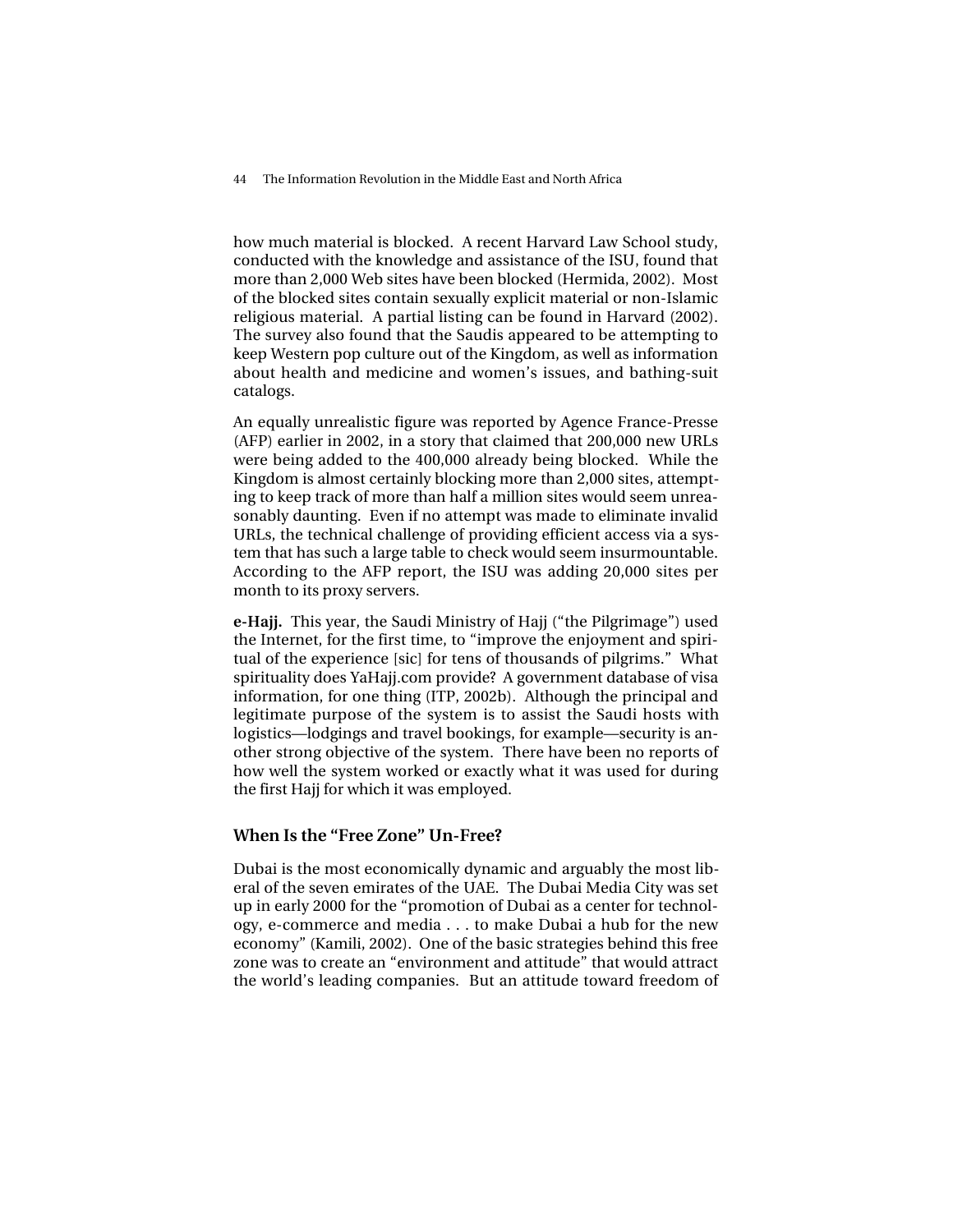expression that prohibits pornography (as defined by the local government), preaching about any religion other than Islam, and publication by political parties or related companies, and that bans "defamatory content," the definition of which is not very specific, may not be conducive to attracting the world's best.

# **OUTLOOK**

There will be no relaxing of "security" as long as the governments remain imposed—whether by tribal custom and heredity, religious elites, or powerful minority coalitions—rather than popularly selected. The outlook for an information revolution, therefore, remains firmly tied to the outlook for political reform, which is bleak everywhere.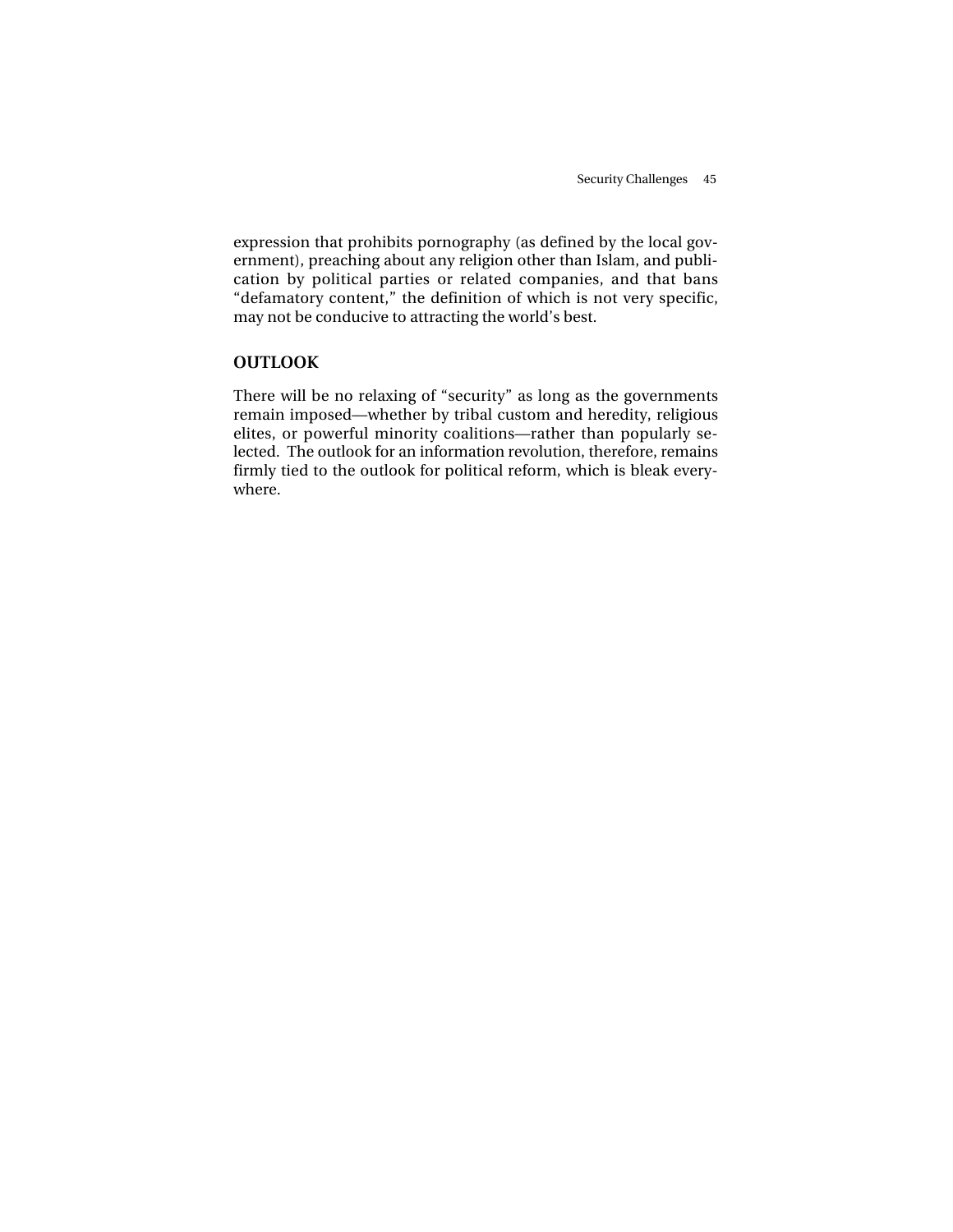#### Chapter Seven

# **VARIATIONS IN THE INFORMATION REVOLUTION ACROSS THE MIDDLE EAST AND NORTH AFRICA**

There is no single model for an information revolution. And, just as MENA countries are starting from different baseline conditions, the IR will play out differently in each country and the near- and midterm end states will vary widely. Differentiation among countries of the region is expected to grow, however, as some countries respond more effectively to the challenges of the information revolution and of globalization more generally. The effectiveness of their responses will be limited by the availability of investment funds and the conservatism of ruling elites.

The direction of global trends appears to bode for a poor IR in most MENA countries, whose conservative, change-resistant regimes and strong central governments have been thus far able to ignore and/or repress any forces for liberalization (NIC, 2000). The degree to which information revolutions occur in the region will depend in large part on the continued stability and attendant policies of today's ruling regimes. In analyzing a recent UNDP report on development in the Arab states, Symon (2002) characterized the governments' attitudes toward civil society as ranging from "opposition to manipulation to 'freedom under surveillance.'" She further noted that "while personal computers are more widespread in the Arab region than in any other part of the developing world outside Latin America, the region has by far the lowest Internet access and usage."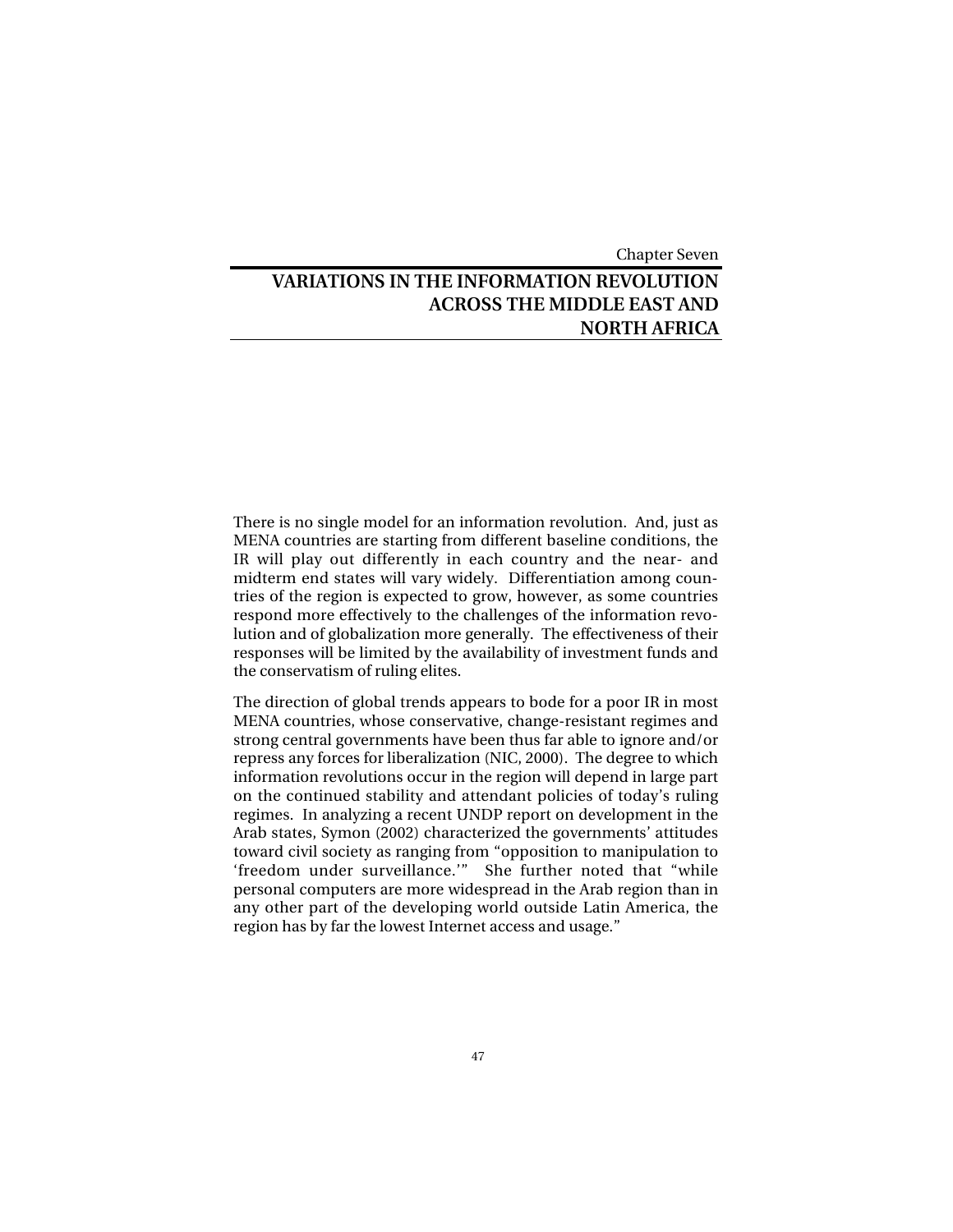## **CENTRALITY OF THE INTERNET—AND MONEY**

Simon (2001) characterized Internet development in the MENA region as falling into three categories: countries that allowed the Internet to develop essentially freely for the economic benefits it would bring, countries so fearful of potential adverse consequences that they banned the Internet, and countries that tried to have it both ways by fostering "acceptable" activity while tightly controlling the rest (similar to China's attempt at economic liberalization while maintaining tight political control). We agree generally with Simon's characterizations; however, we differ in our judgment as to which country belongs in which category. Our interpretation of the governments' policies and actions over the past 10 years are captured in Table 7.1 to be used as the starting point to extrapolate likely development courses over the ensuing 10 years.

| Disposition    |               |              | Internet         |
|----------------|---------------|--------------|------------------|
| Type           | Country       | Wealth       | Development      |
| Driven         | Bahrain       | High         | Rapid, extensive |
|                | Egypt         | Moderate     | Moderate         |
|                | <b>Israel</b> | High         | Rapid, extensive |
|                | Jordan        | Moderate     | Slow             |
|                | Kuwait        | Very high    | Rapid            |
|                | Lebanon       | Growing      | Rapid            |
|                | Morocco       | Moderate     | Moderate         |
|                | Oman          | Moderate     | Slow             |
|                | Oatar         | High         | Rapid            |
|                | Yemen         | Low          | Very Slow        |
| Fearful        | Algeria       | Low          | Halted           |
|                | Iraq          | Low          | None             |
|                | Libya         | Low-moderate | Recent, slow     |
|                | Syria         | Moderate     | Recent, slow     |
| "Best of Both" | Iran          | Moderate     | Very slow        |
|                | Saudi Arabia  | Very high    | Recent, moderate |
|                | Tunisia       | Moderate     | Moderate         |
|                | UAE           | Very high    | Rapid            |

**Table 7.1 Wealth and Disposition Versus Development**

#### **Driven**

Countries as different as Bahrain, Lebanon, and Yemen were all driven by economic imperatives. Most of these "Driven" countries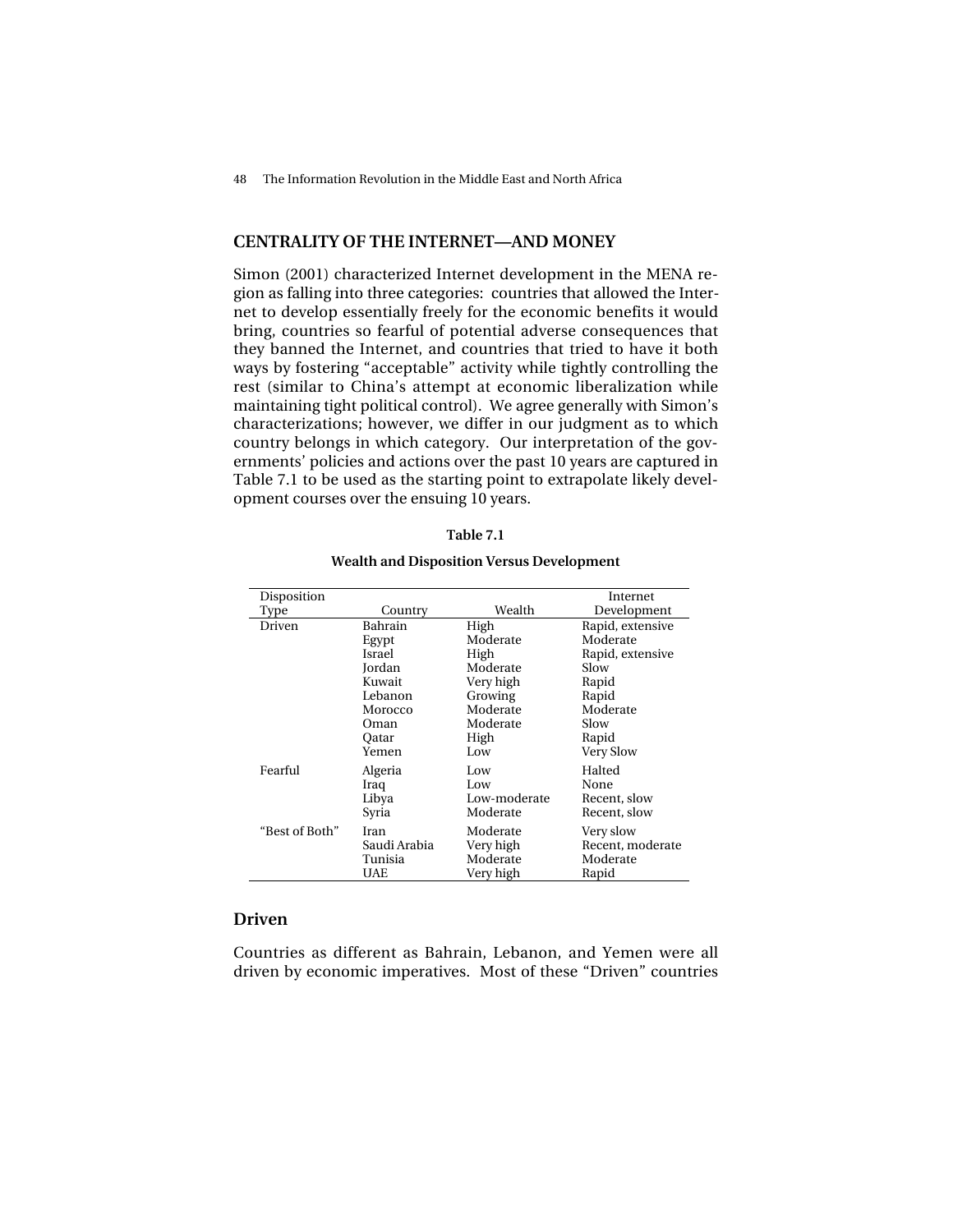are also the most liberal (or least illiberal), although even staid Kuwait put aside fears of Western culture, religion, and pornography in favor of reaping economic benefits. Interestingly, in both Kuwait and Qatar, early government efforts to spur Internet development concentrated on the educational sector, although the public sector was not far behind.

Among these Driven countries, the greatest differentiator with respect to Internet development is the nation's wealth. Wealthy countries did more, and faster, although they did not always have early starts. Poor Yemen brings up the rear again, although senior government officials and leading businessmen and academics have shown intense interest. But there simply was not enough money to do very much at all, and what was done was done primarily by foreign operators under contracts that resulted in Internet service charges that could be borne only by very few Yemenis. However, the open market for online services (although not international connectivity) did spawn interesting and, we believe, unique hybrids that attempted to provide a modicum of service at a modest charge.

The future for the Driven countries promises more of the same, with each country investing as much as it can and growing as rapidly as possible in order to achieve the full benefits of globalization. The main limiting factor will be money, but in many countries the Internet has proliferated widely enough to begin providing economic benefits significantly greater than the required investment. Privatesector investment will be the main source of capital, although publicsector financing will remain important in Jordan, which has a weaker economy than the others, and in Kuwait, for supporting the educational sector. Lebanon is likely to achieve significant growth haltingly, as the government's attempts to control information flows and the media wax and wane. Also, the Lebanese economy's significant and lasting downturn may also adversely affect private investment. The infrastructures in Bahrain and Qatar will fully meet demand within the next five years, although the degree of Internet use will depend on the pricing policies of the public sector–dominated Internet-service providers.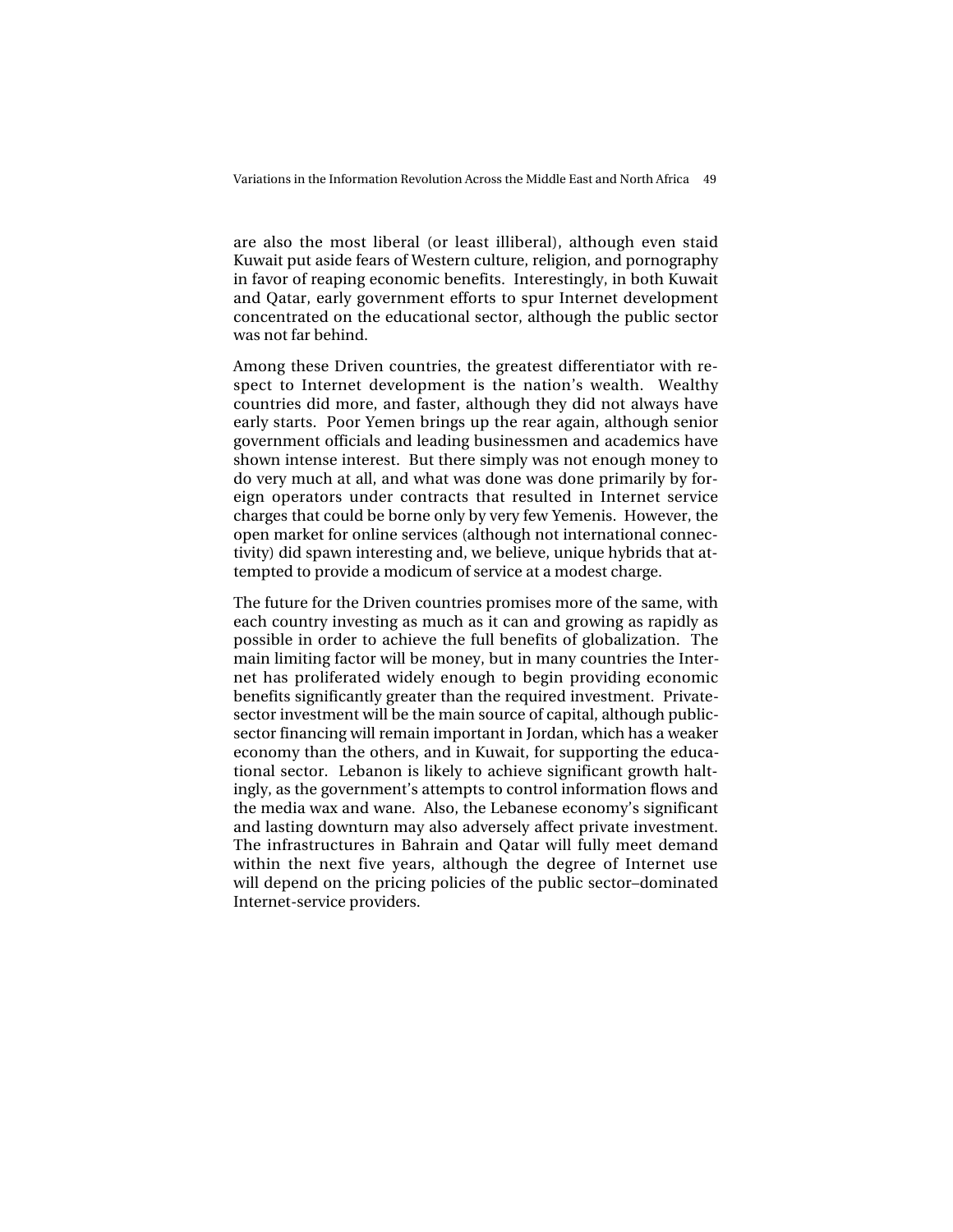# **"Best of Both"**

Continued success and growth in the "Best of Both" countries will depend upon the continued strength of the regimes with respect to popular pressures. These pressures are growing, and will certainly continue to grow over the next decade, in Iran and Saudi Arabia. The Iranian government's "schizophrenic" attempts to grow but control the Internet reflect the government's larger divisions between the "moderates" or "reformers" and the "hardliners." Iran's security and religious watchdogs clearly seek tighter controls and more-limited access, the educational and private sectors are attempting to achieve the opposite, and the public at large, that segment of the populace that has the education and means potentially to use the Internet, is generally in favor of unrestricted access.

Although the Saudi government has declared ICT development to "be a centerpiece of national policy" (Kashkoul, 2002), access to the Internet remains strictly controlled by the state, which maintains the only international gateway. This gateway is heavily guarded by multiple, redundant firewalls in what must be the most complex and expensive attempt at content filtering in the world. At the same time, the requirement to connect to a single, government-owned gateway using the government-owned telecommunications network allows the Saudi government to keep Internet access costs quite high relative to the income of the average citizen.

Internal pressures in Tunisia are unlikely to grow significantly, and the prospects for business as usual are good. The regime's policy toward the Internet will generally reflect the degree of tension between the government and citizenry at any given time. The government of the UAE has thus far been able to blunt public criticism by continued investment aimed at keeping network growth in line with demand. As long as they can do what they want for the most part and the service is relatively rapid, the general public does not seem to mind censorship too much. And then, those that do mind seem adept at finding ways around the censorship.

# **Fearful**

The possible futures of the "Fearful" countries are quite varied. It is not possible to predict reliably how they might play out. It is possi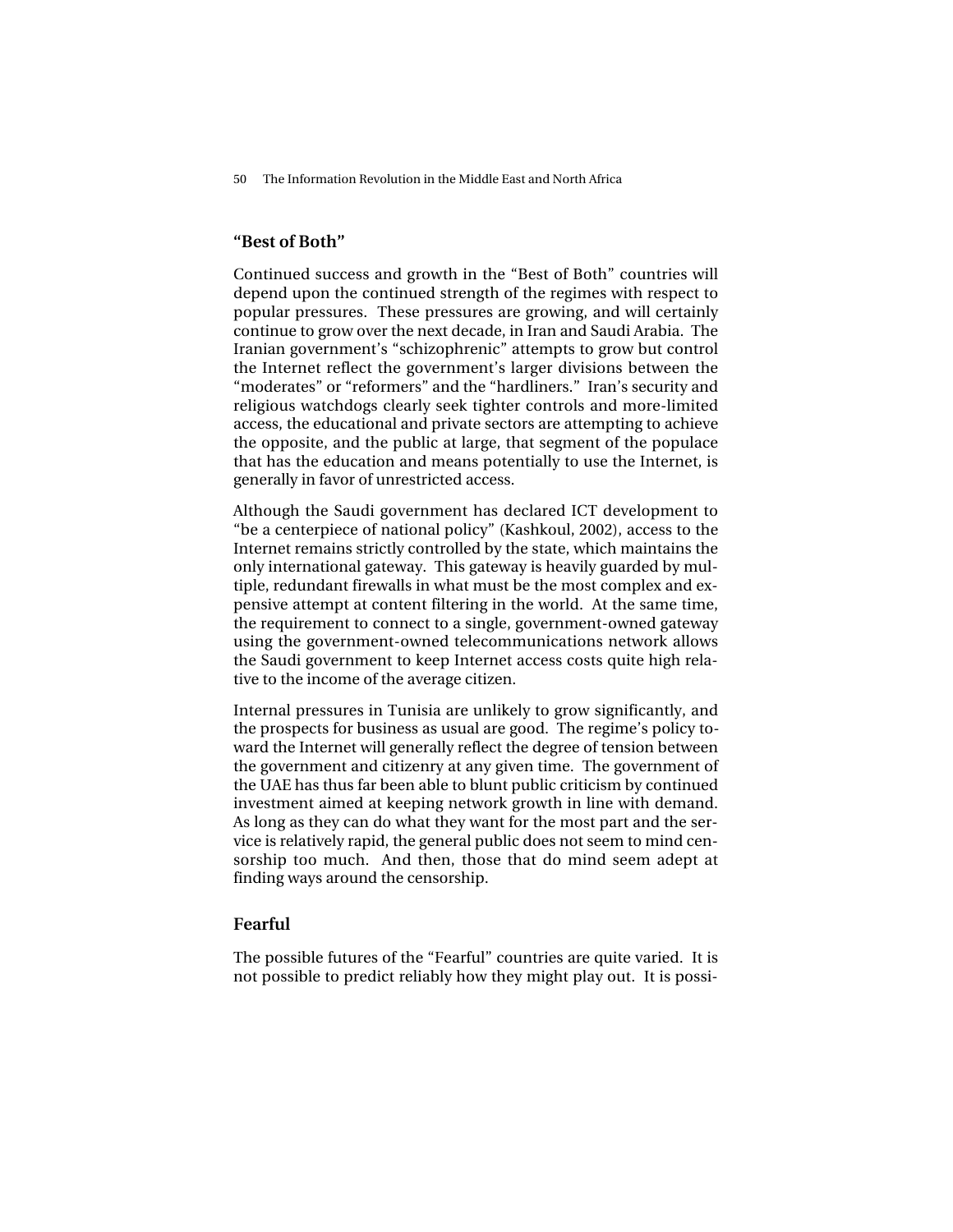ble, however, to describe the limiting factors and the probable outcomes of any changes in those factors.

In Algeria, it is possible that the level of domestic violence and the regime's repressive responses will diminish over time. If they do, the economy will start to grow again, albeit slowly. Algeria caught the first wave of the information revolution, but further development was quickly curtailed by the government in the face of domestic terrorism and open insurrection. Economic stagnation and the lack of pluralism fed extremist responses, which were answered in kind by the regime, generating an economic downturn and tighter government controls.

In Iraq, the prospects for any development, let alone an information revolution, are bleak. If the regime of Saddam Hussein remains in power or is succeeded by his supporters, no information revolution will occur. Saddam's control of the media and other information sources has been nearly as absolute as Kim Chong-Il's grip on North Korea, allowing the government to propagate its own version of recent history and current events. Only parts of the northern Kurdish regions have less restricted access to the outside world than the rest of Iraq, but these areas have other problems that will also preclude any progress toward an information revolution. Should Saddam be ousted and replaced by someone outside his clan, the future remains very uncertain. Since the Gulf War, the central government's control of the Kurdish regions and of the Shi'ite "Marsh Arabs" in the south has varied significantly and it is not clear how closely or how quickly any new Baghdad government could reintegrate these regions into a unified central government. Add to this situation the veritable elimination of the information infrastructure in Iraq and between Iraq and the outside world and it is clear that the possibility of widespread changes there over the next decade is less than remote.

Libya, on the other hand, appears to be emerging, however slowly, from its exile from the world community. Initially self-imposed, its exile was reinforced by international sanctions in response to Libya's support for terrorism. Despite the sanctions, Libya purchased and commissioned its first digital cellular telephone network in the mid-1990s. However, its attempt to commercialize that company failed, as did a faltering attempt to privatize the state telecommunications monopoly. Although Libya has oil income, that income is not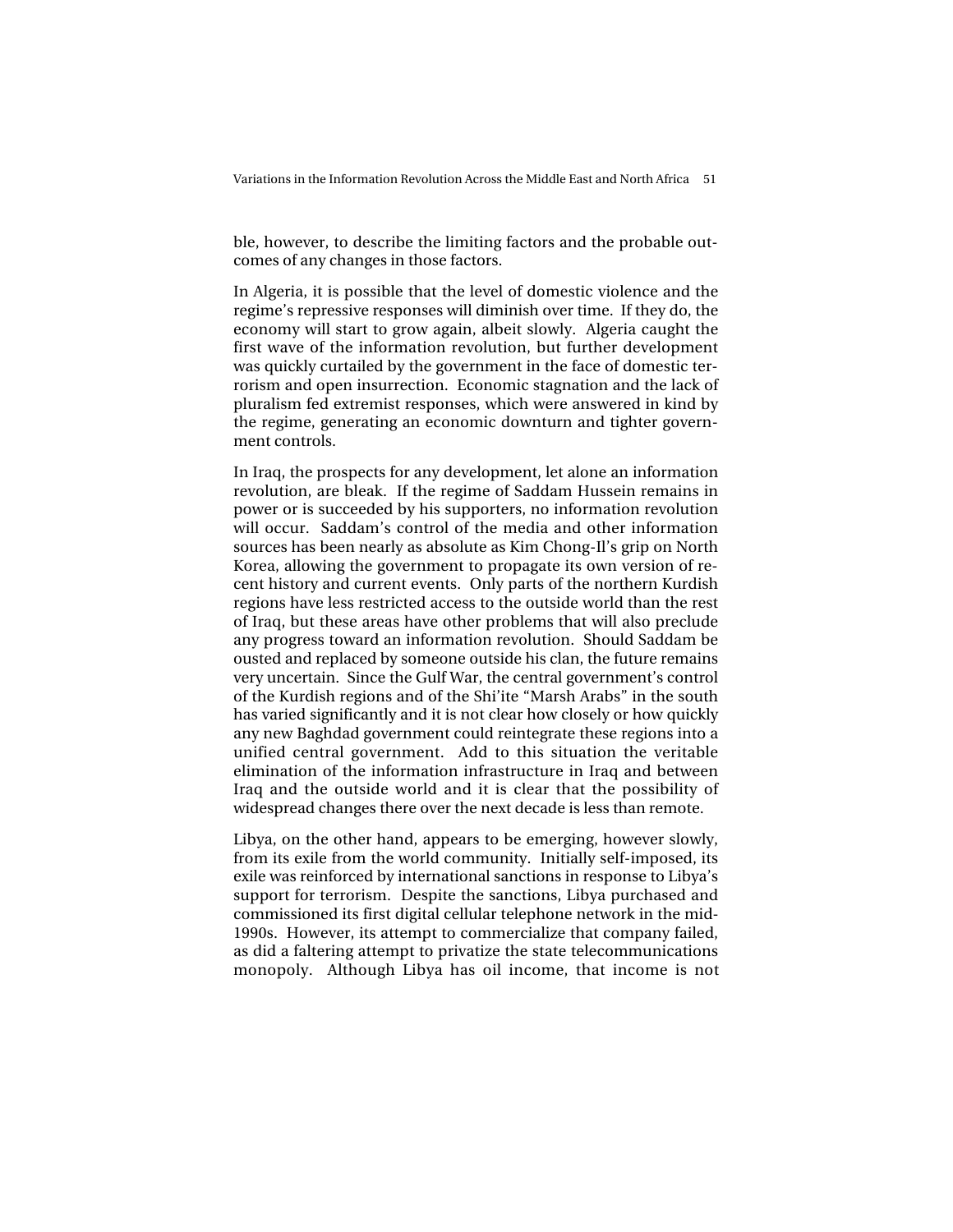well distributed and the bulk has been spent on a massive waterdistribution project spanning more than a decade. It is possible that the Al-Qadhafi regime will continue to carefully loosen restrictions on commerce and connectivity in an effort to boost foreign-trade and hard-currency earnings. Although there have been several minor insurrections in recent years, the government faces no organized resistance and appears to understand that the best path to continued domestic peace lies in economic development, which, in turn, relies on trade and foreign investment.

Syria is also emerging from self-imposed isolation, although its continued occupation of Lebanon and the lack of a regional peace settlement will continue to hinder foreign investment and cause the government security headaches. The "informationization" of Syrian society has been championed by the new president and spearheaded by the Syrian Computer Society, two senior members of which were recently appointed to ministerial positions. The government is not as concerned about restricting access to particular sources of information or entertainment as it is about limiting and monitoring the communications resources potentially available to the regime's many enemies. Modern surveillance technology has done as much to spur the proliferation of communications media, especially the Internet, as has any other factor.

All in all, it is unlikely that a complete information revolution will occur in any MENA country, although many of these countries will benefit from the continued proliferation of information services.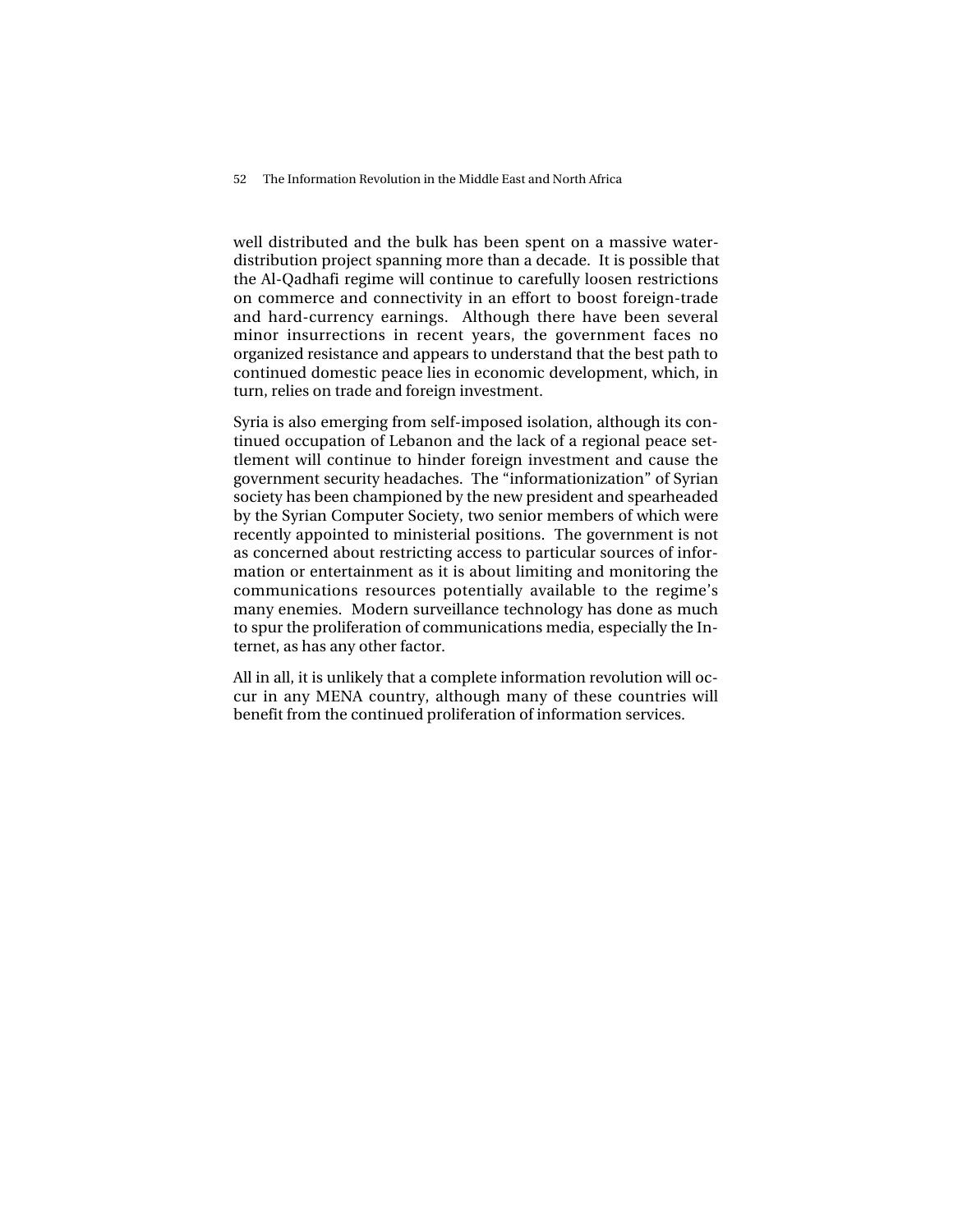#### Chapter Eight

# **WILL SOME COUNTRIES MISS THE INFORMATION REVOLUTION?**

It is unlikely that any country in the Middle East or North Africa, with the possible exception of Israel, will fully enjoy an information revolution: There are simply too many impediments and the impediments are rooted in the conservative cultures, even when the resources—investment funds, technical know-how, etc.—are reasonably available. The only other country that might experience an information revolution is Lebanon. Its culture is more open and cosmopolitan than elsewhere in the MENA region, and commercial competition is keen. But the liberalization of Lebanon awaits the liberation of Lebanon from Syrian occupation and war with Israel.

Today, LaMotte (2002) estimates that a mere 1 percent of the region's population (excluding Israel) uses the Internet. These countries got late starts in joining the rapid global expansion of ICT deployment, and all but five continue to lag behind, well below average worlddevelopment indicators. Extrapolating current population growth and ICT proliferation rates suggests that no more than a few percent of the region's population will be using the Internet during the coming decade.

Less than 30 percent of the region's population (again excluding Israel) has a telephone line, compared with a world average of about one-third and teledensities in excess of 100 percent in Israel and such newly industrialized countries as Korea, Singapore, and Taiwan. It is likely that the region as a whole will deploy telephone service for at least half of the population by 2012, but there will be wide varia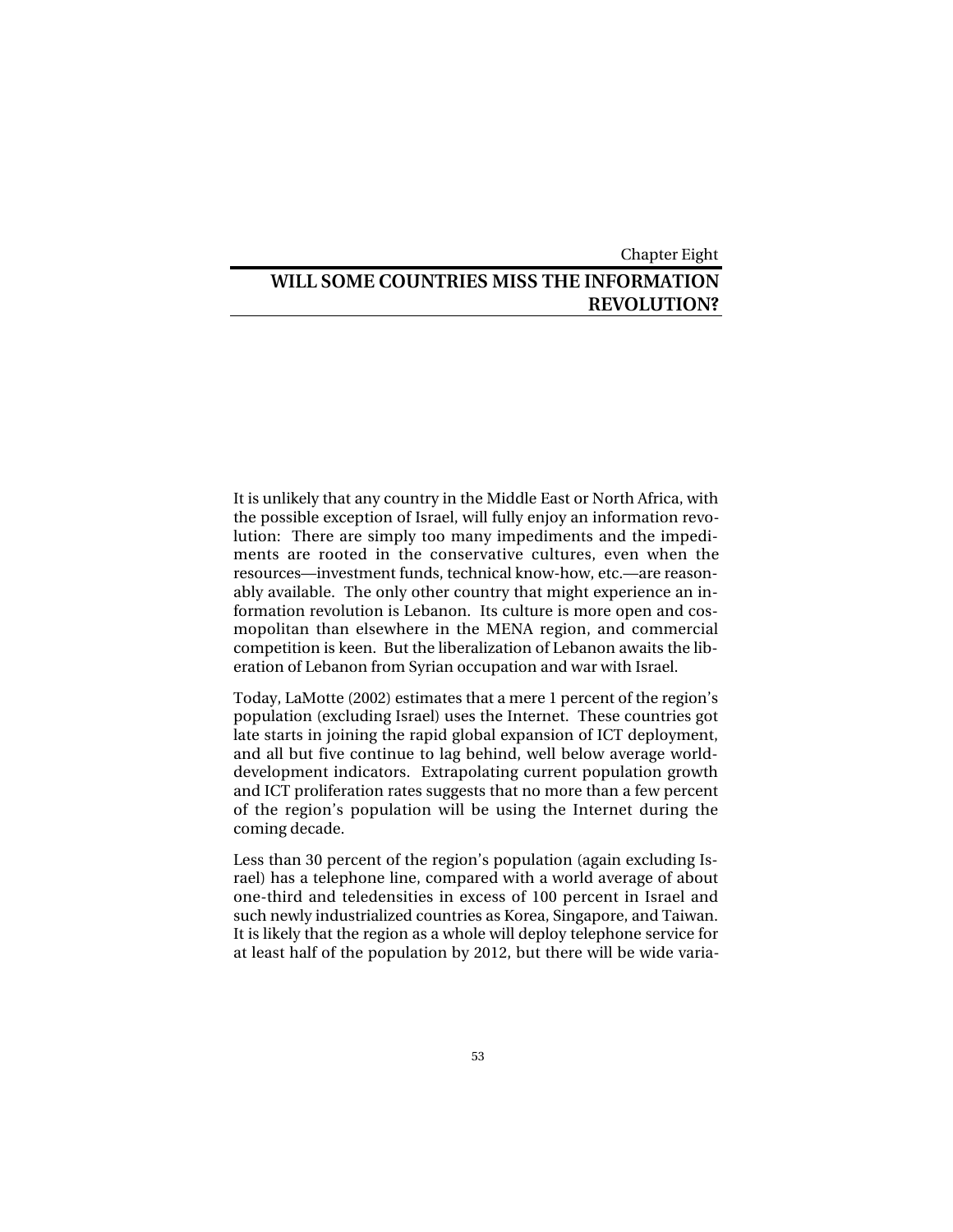tions between the richest and most liberal countries on the one hand and the poorest and most repressive on the other hand.

The countries that will have made the most progress toward an information-centric future are Bahrain, Israel, Kuwait, Qatar, and the UAE. Note that these countries are "post-industrial," having skipped directly from an agricultural or nomadic base. With a foundation of oil, the Arab countries rely heavily on the financial sector and international trade as their sources of wealth. All are seeking to reduce their dependency upon oil, thus hastening the expansion of nonextractive, non-industrial activities. Israel could be well on its way to an information revolution, but will be hampered by the large and growing number of Arab citizens who represent a significant underclass that is unlikely to make much progress in the near term.

Will any country be left hopelessly behind? Most likely, Algeria and Iraq, both of which will likely suffer significant internal strife and leadership uncertainty for years to come, will be. Even when (if) the situation normalizes, it will take Iraq years just to restore preinvasion conditions. ICT is not on the critical path to stability in either of these countries. Libya is likely to remain isolated and increasingly beset with internal strife. Knowledge is not power in Libya; raw physical power *is*. Yemen, absent reform, stability, and economic development, could continue to be a breeding ground for terrorists and a thorn in the region's side. Of potential interest, Yemen's strategic location at the confluence of the Arabian Peninsula, the Indian Ocean, and sub-Saharan Africa makes it a melting pot for peoples of different races, albeit mostly Muslims, and gives it the potential to control a strategic choke point. What does it matter that the Suez Canal is kept open if/when the southern end of the Red Sea is endangered? The Soviets understood this, but lost their grip. Will Yemen continue to try to work with the West to achieve at least a survival level of infrastructure development, or will it decide to exercise its strategic position to hold the West hostage? Note that, after France, the most prominent source of foreign aid to Yemen is China, which we noted elsewhere is giving the region the hard sell on its goods and services.

Then there is the gray area: countries that continue to increase the use of information technology without really achieving anything revolutionary. Chief among these is Egypt, for which continued de-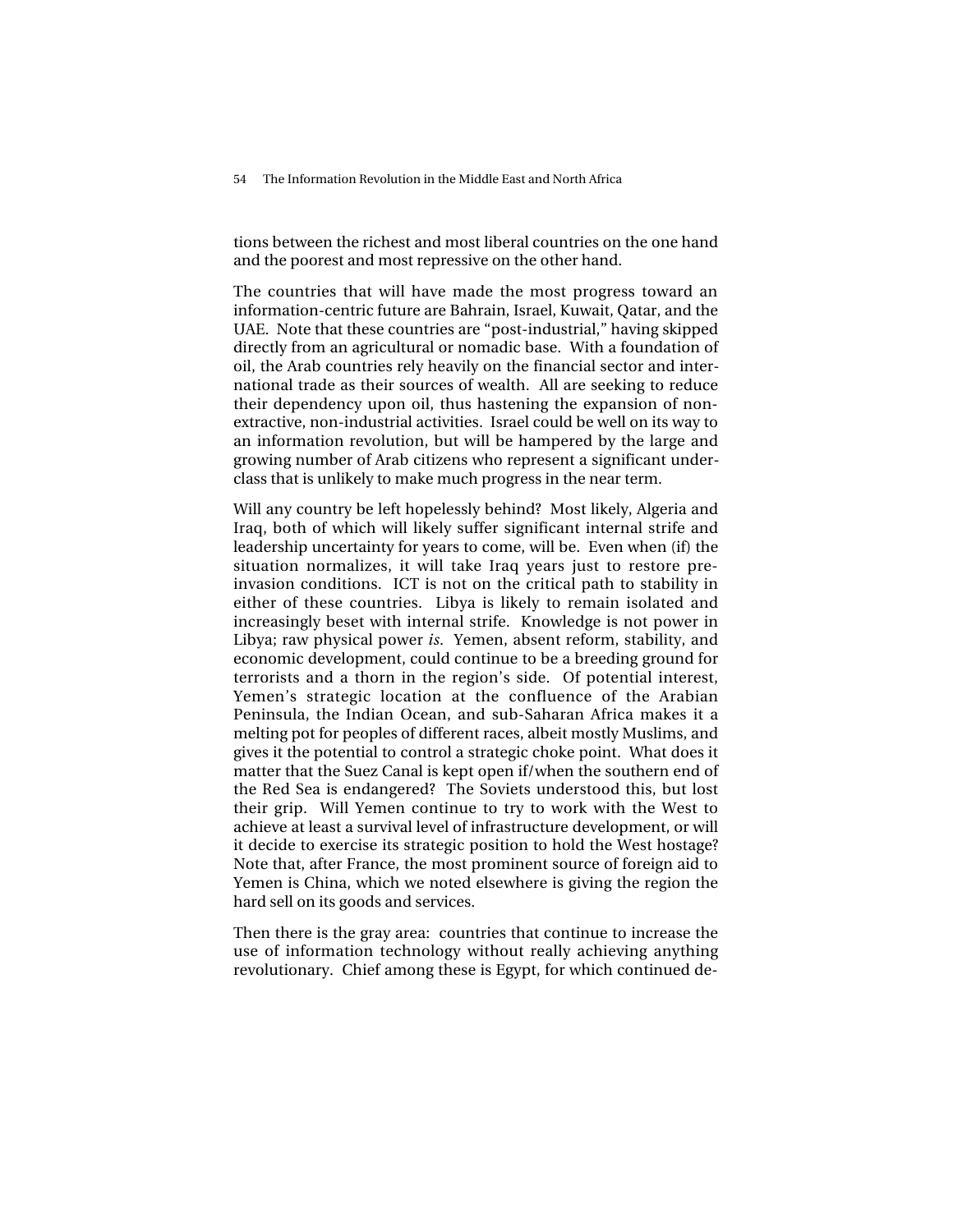velopment is critical for economic expansion, which is in turn critical for regional peace. All of Egypt's disaffected cannot be arrested and will not stay at home forever.

Syria has the potential to continue to be a spoiler in regional politics, fueling and hiding from international crises. Its large and aggressively commercial trading class urgently seeks any and all tools to further their interests, but it is in the end a country of traders and small manufacturers (carpets, sugar, pasta) rather than "information workers." ("Information workers" in the Middle Eastern sense conjures up visions of the secret police.)

Jordan, Morocco, and Tunisia will probably continue modernizing their infrastructures and perhaps enjoy some economic resurgence, but are unlikely to achieve anything revolutionary. None of these countries contributes significantly to regional politics or economy.

Oman, too, is likely to remain a backwater. It could be a major player in regional geopolitics if it could figure out what to do with its position opposite Iran in the Strait of Hormuz. Informationization is not on their critical path, however.

Lebanon will continue to be characterized by fractious local politics and aggressive international trading. Once the "Riviera of the Eastern Mediterranean" and a global banking hub, it is struggling to regain its stature of three decades past, but success is unlikely. Tourism is indeed picking up, but remains down overall throughout the region. The Gulf states have effectively taken over for good Lebanon's former role in international finance.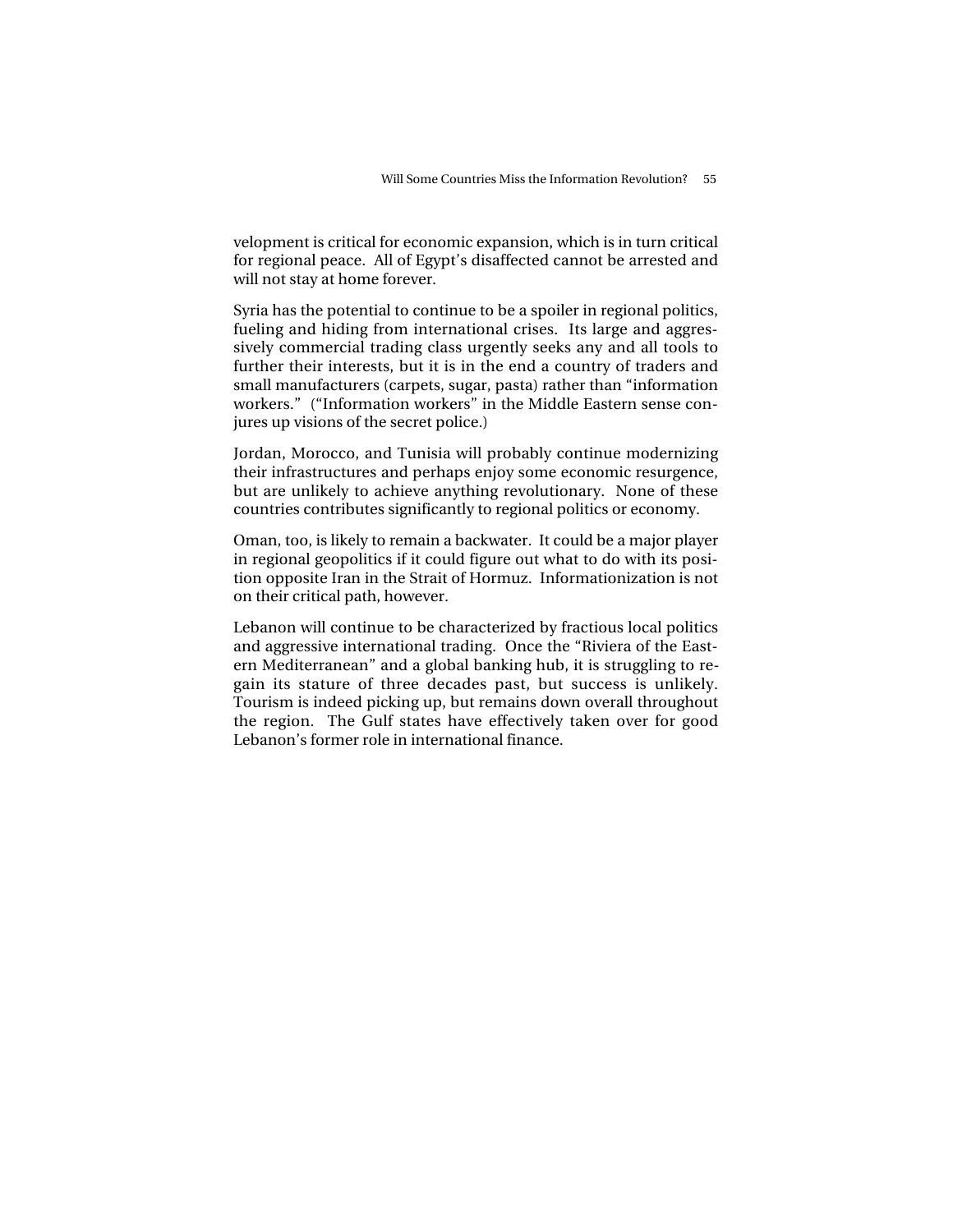Chapter Nine

# **POLICY IMPLICATIONS FOR THE UNITED STATES**

The Information Age is not dawning in the Middle East or North Africa, but significant changes will occur. Some of the changes will be affected by the proliferation of information technology, and some of the changes will affect the future of ICT development in the region. The information revolution is not a zero-sum game: All countries, cultures, religions, and peoples can ultimately benefit. But the very core values of the information revolution—freedom of expression, reciprocity between individuals, and universality of access (Franco, 1995)—are at odds with the implicit and seldom-stated national goals of every MENA country except Israel.

Whether information revolutions will take hold or fail relies to a great extent on the nature of the future regimes, which adds to the case for continued U.S. support of the development of democratic bodies and policies in this region. The United States has lost significant credibility over the past 10 years, however, because it has consistently supported such undemocratic regimes as those of Saudi Arabia, in the name of continued oil supplies; and Algeria, lest Islamists, however elected, take over the government. And the Israeli-Palestinian conflict continues to polarize many in the region, fueling anti-American sentiment.

As the U.S. government learned early in Operation Enduring Freedom in Afghanistan, this country needs to develop better capabilities for fighting the "battle of the airwaves"—the struggle for the minds and hearts of the public worldwide. This "battle" in turn requires better knowledge of the histories, cultures, and politics of these countries and significantly improved foreign-language skills. The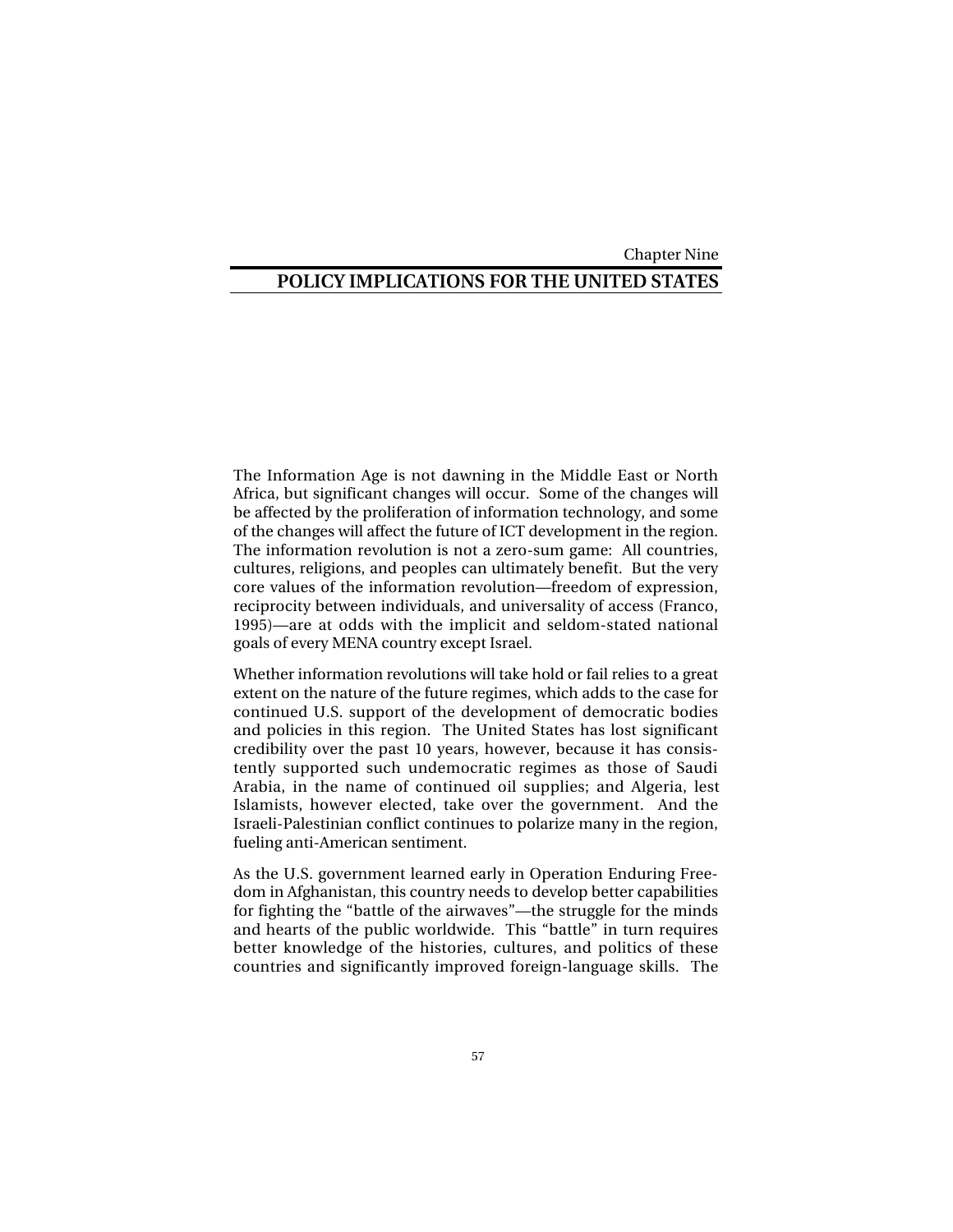generally low availability of Americans with foreign-language skills, especially in the high-interest but "low density" languages of the developing world, makes intelligence and other information collection and interpretation slower and more difficult, and significantly hampers the U.S. government's ability to make its own message heard.

And the airwaves on which the United States needs to do battle carry television programming, not radio. U.S. International Broadcasting's establishment of the *Sawa* Arabic service is sadly inadequate, and this inadequacy is compounded by the discontinuation of Arabic language broadcasting by the Voice of America (VOA). The medium of choice worldwide is television, which communicates ideas far more graphically than does radio, and the United States needs to be on television. The expensive and extensive reactions to foreign satellite television broadcasting by MENA countries are proportional to the effects the regimes expect this programming to have on their internal politics. To the extent that the United States wants needs—to have a peaceful influence on regional politics, it needs to be on television. And television broadcasting also provides a costeffective means of reaching more people with a more powerful message than is possible with radio. Satellite-distributed radio is in its infancy and unlikely to have a sizable audience in the near future, if ever (note that Radio *Sawa* is also relayed by Nilesat, Arabsat, and Eutelsat satellites). Terrestrial radio broadcasts have limited range, and attempting to reach widespread audiences, even on the longrange shortwave bands that used to be popular outside of North America, requires expensive infrastructure.

Today, Radio *Sawa* can be heard on the FM band only on the western littoral of the Persian Gulf; on medium wave in Egypt, the Levant, and the Persian Gulf region; and on shortwave three times daily. But television programming can reach every MENA country from one or two satellites and a single earth station. Although *Sawa* features Western and Arab music, it has been characterized by some regional journalists as a mouthpiece for the Central Intelligence Agency, since *Sawa's* director has said in the course of several interviews that its news programming is prepared and approved in Washington (Joha, 2002). An earlier Reuters report (2002) did not help when it said that Radio *Sawa* was associated with the White House's new Office of Global Communications. Note also that, although Iran continues to be of high interest to the U.S. government, Radio *Sawa* is not broad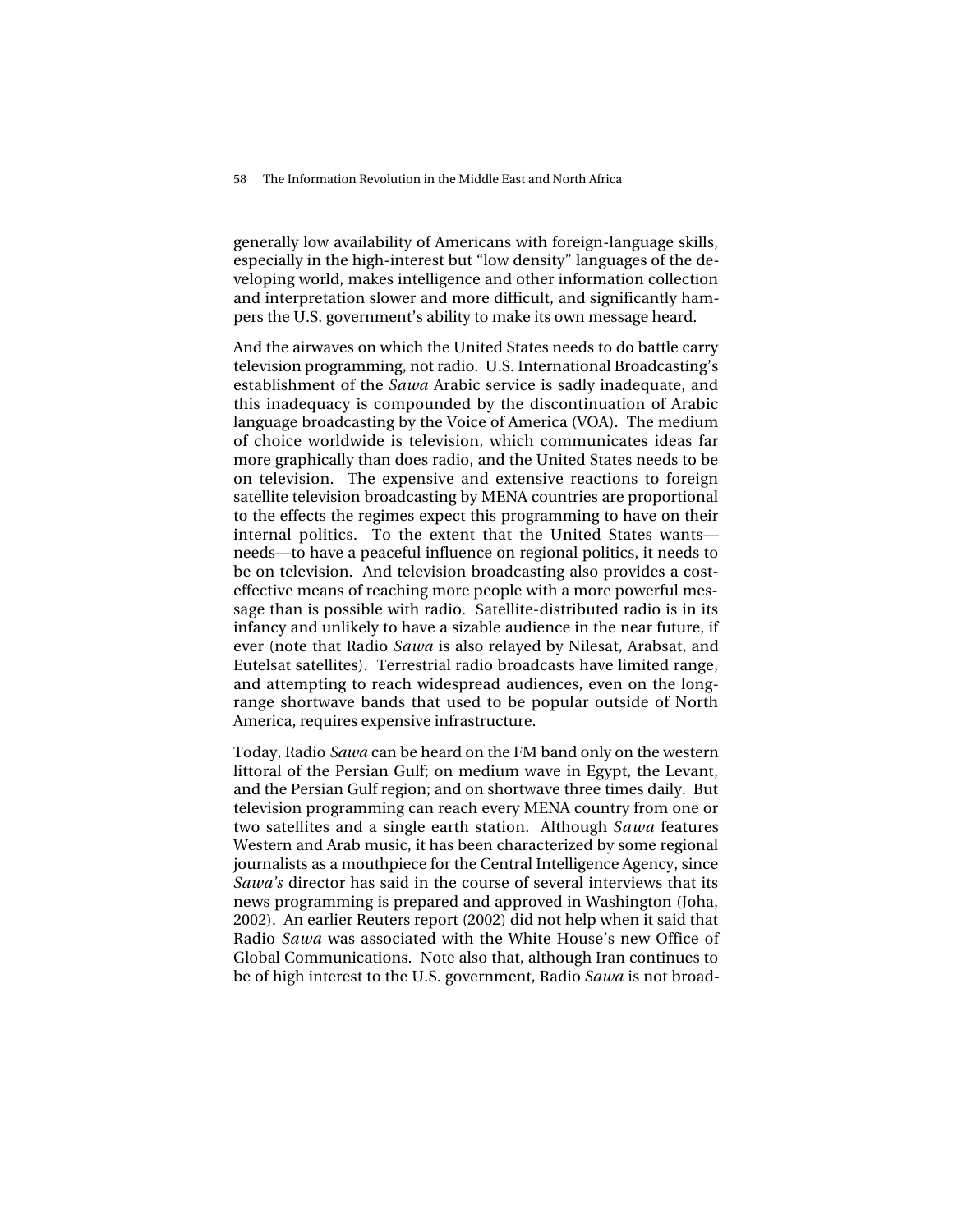cast in Persian, and VOA's Persian Service is being gutted to divert funds for Radio *Sawa*.

Perhaps the single most important point about Radio *Sawa* is that it is also broadcast via the Internet and is hosted on a very appealing site in Arabic. However, the site carries neither transcripts of the radio broadcasts nor any other news. Therefore, an Arabic-language site with news and features from an American perspective could be highly valuable, especially if it were not run by the U.S. government.

To this end, it may be worthwhile to support, financially if necessary, the establishment of Arabic-language versions of major American newspapers' Web sites. *The Wall Street Journal* or *San Jose Mercury News* in Arabic could be quite compelling. Once the IT gap is bridged, the next hurdle in cyberspace is language. More generally, the U.S. government would be well-served by increased nativelanguage content on the Web, not just Arabic.

# **POLICY CONUNDRUM OR OPPORTUNITY? AL-QAEDA ONLINE**

Although not directly related to MENA governments, the use of new media by Al-Qaeda and other MENA-originated multinational terrorist groups is of increasing concern. The concern is not only about the proselytizing the organizations attempt via the Internet, but also about reports of the use of ostensible information sites as covert communications means. At bottom, however, we have almost no understanding of what media Al-Qaeda is using to communicate internationally. It is this lack of knowledge that appears to raise the most concern.

According to the Islamic Republic [of Iran] News Agency (IRNA) (2002), an Al-Qaeda Web site was hosted in Malaysia from January through May 2002. In May 2002, the Malay government shut it down and turned over the Web content to the U.S. Federal Bureau of Investigation. The Web site's contents were subsequently moved to a server in Texas and then to Michigan. Recent manifestations of the Al-Qaeda site have included al-neda.com, drasat.com (closed in late June 2002), and mnafe.com. Each of the sites was identical in form and content to the others. The Al-Qaeda site was reported to have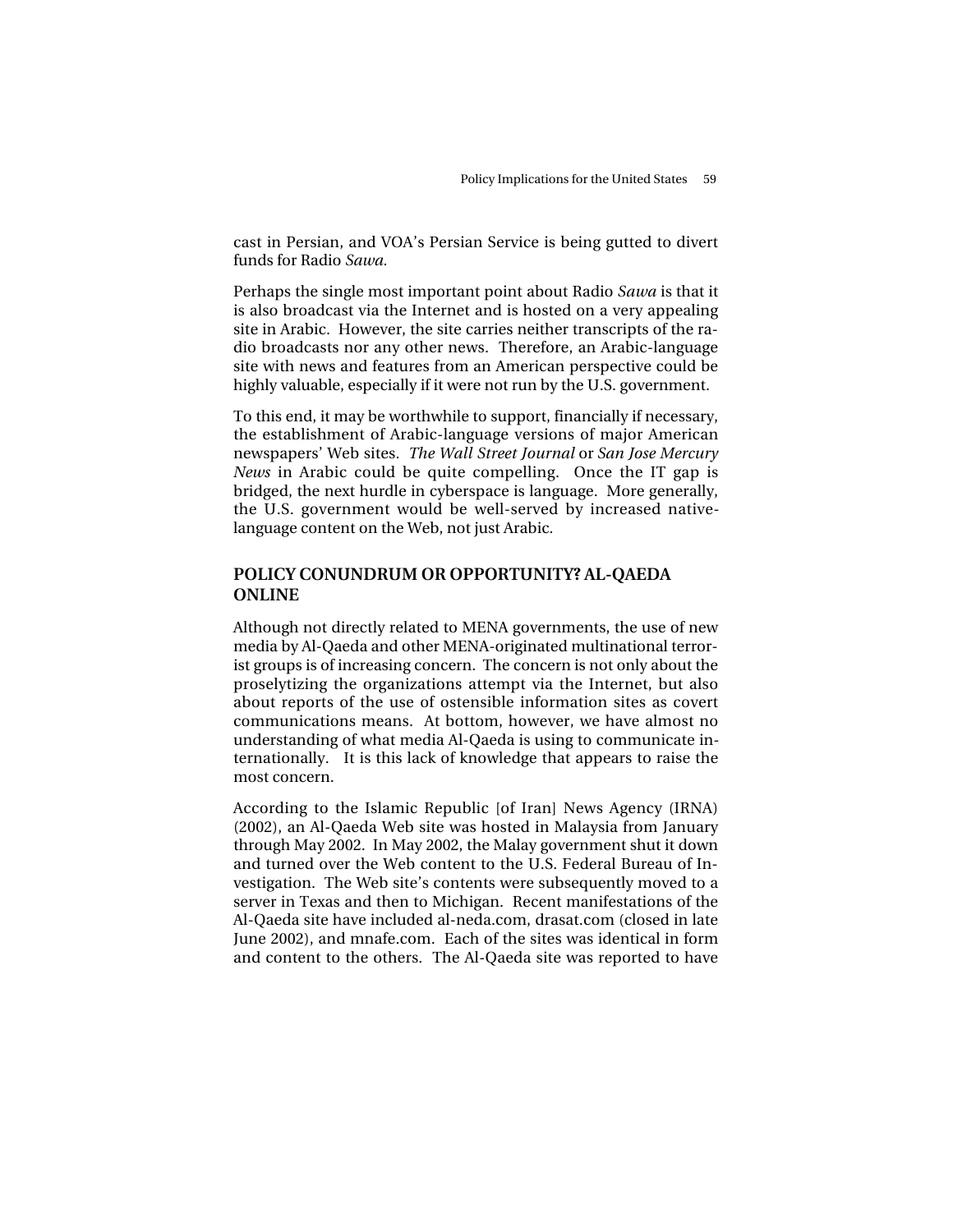disappeared from the Internet entirely in late July 2002. It is unlikely that the Al-Qaeda presence is no longer on the Internet.

What has Al-Qaeda and/or its supporters trying to accomplish, apparently going to great lengths to maintain a visible presence on the Internet? It has been suggested that the content contained coded messages, but none has thus far been discovered. The site was certainly intended to spread information of use to the entire "Al-Qaeda community," and possibly to direct cells and operatives to more secure communications means. But the ultimate intent may be the most obvious: to spread the gospel according to Osama bin Laden. He has made rather clever use of the other new medium prevalent in the MENA countries—satellite television—and the Internet provides an inexpensive adjunct, especially to the extent that it can be used to generate dialog with potential new supporters and recruits.

The other troubling aspect of the Al-Qaeda Web presence, beyond the question of its intended use and effectiveness, is that law enforcement officials in the several nations involved have been completely unable to identify the sources of the content or the funding for the Web sites. Payment for the Malaysian site was effected via Venezuela, under a false name and address. For the Texan site, the bill remained unpaid, which was the reason for Al-Qaeda being taken off that server, necessitating its move to Michigan.

Thus far, community protests and financial irresponsibility have made it difficult for Al-Qaeda to maintain a Web presence. But it has done so nevertheless. The move to the United States was especially interesting: Malaysia offers no First Amendment protection to the media. Al-Qaeda has been designated a terrorist organization by the U.S. government, but it remains to be seen whether and how it will be able to keep Osama bin Laden off the air. Does it even want to? Depriving Al-Qaeda of an Internet outlet will force it into other communications channels. Will those channels be easier to monitor? Is the site an effective means of proselytizing and recruitment? Which aspect is the most important? From a public diplomacy point of view, the U.S. government would seem to be obligated to exercise whatever means were at its disposal to deny Osama bin Laden a public forum. From an intelligence point of view, it might make the most sense to exercise enough pressure on the Web content's owners to keep them moving around, thereby creating a money trail or other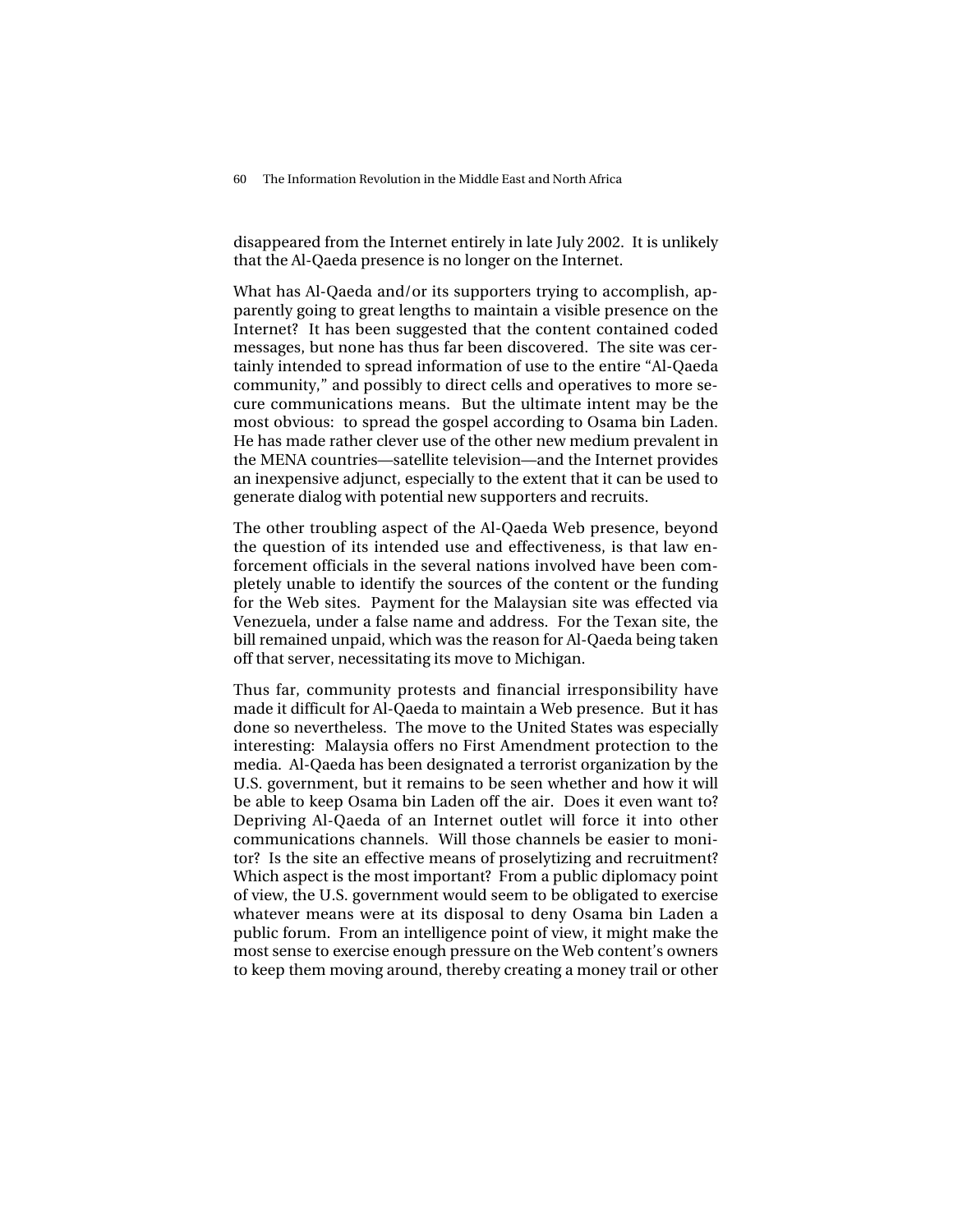Policy Implications for the United States 61

link to the origin and ensuring that, to the extent that Al-Qaeda uses the Web site to communicate at all, the U.S. government can continue to observe and, it is hoped, come to understand those communications.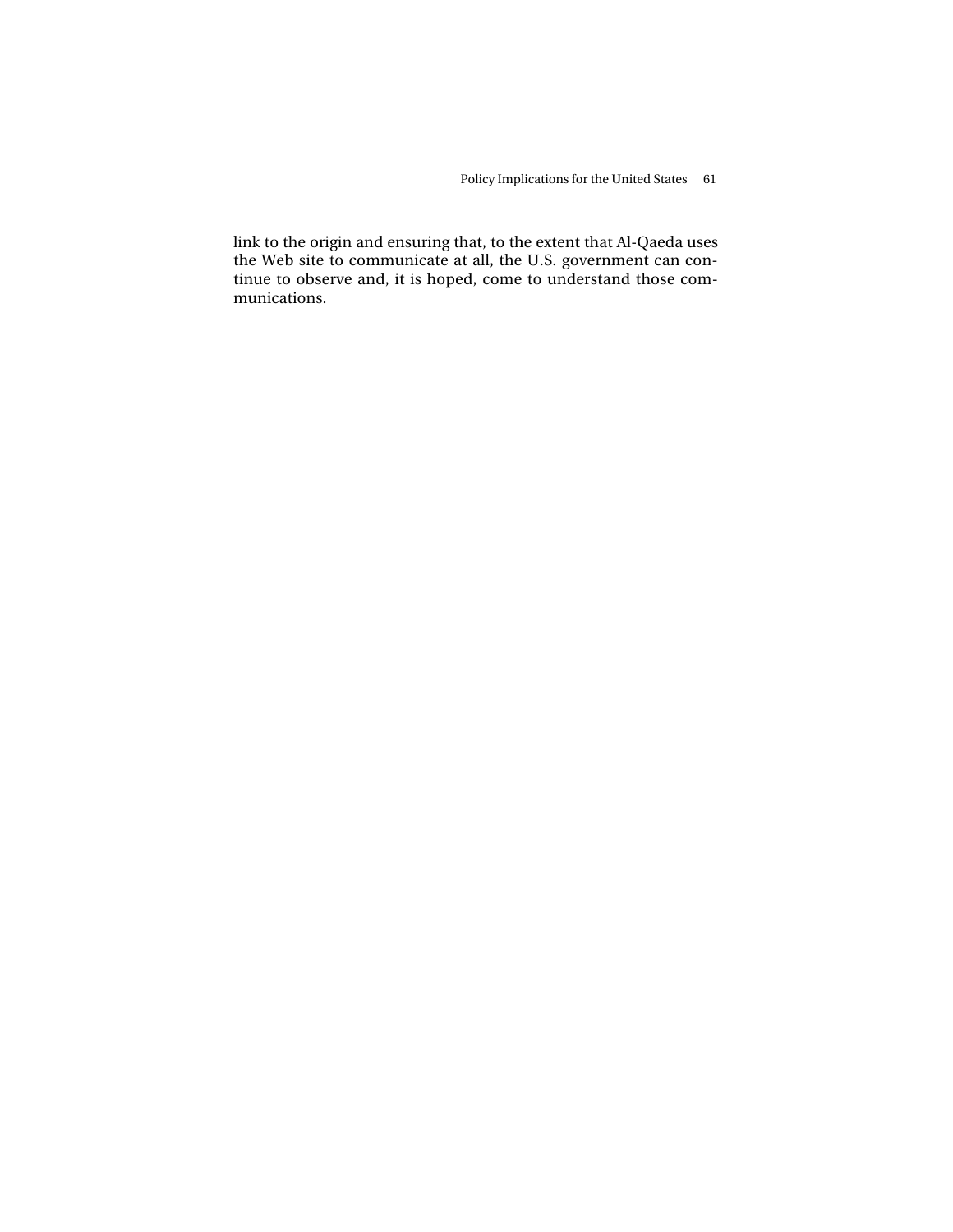## **BIBLIOGRAPHY**

- (Abu Hijleh, 2002) Abu Hijleh, Fuad, *New Media and Change in Jordan*, paper presented at the New Media and Change in the Arab World conference, Amman, Jordan, 28 February 2002, http://www.media-arabia.org/userfiles/Jordan%20Country%20% 20English.doc (20 August 2002).
- (AFP, 2001) Agence France-Presse, "Saudi to block 200,000 new Internet sites," *Al Bawaba*, 29 April 2001, http://www.albawaba. com/headlines/TheNews.php3?action=story&sid=158263&lang=e &dir=business (27 June 2001).
- (Alcántara, 2001) de Alcántara, Cynthia Hewitt, *The Development Divide in a Digital Age*, United Nations Research Institute for Social Development, 1 August 2001, http://www.unrisd.org/ unrisd/website/document.nsf/ (httpPapersForProgrammeArea)/ 19B0B342A4F1CF5B80256B5E0036D99F?Open Document (26 August 2002).
- (Al-Hassan, 2001) Al-Hassan, Mohamed J., "Born dead: The Internet in Saudi Arabia," *Al Bawaba*, 21 May 2001, http://www.albawaba. com/headlines/TheNews.php3?action=story&sid=161821&lang= e&dir=business (27 June 2001).
- (Al-Khatib, 2002) Al-Khatib, Nabil, *Palestinian Media and the Effects of New Arab Media on the Information Process in Palestine*, paper presented at the New Media and Change in the Arab World conference, Amman, Jordan, 27 February 2002, http://www.mediaarabia.org/userfiles/ACF8A8C.doc (20 August 2002).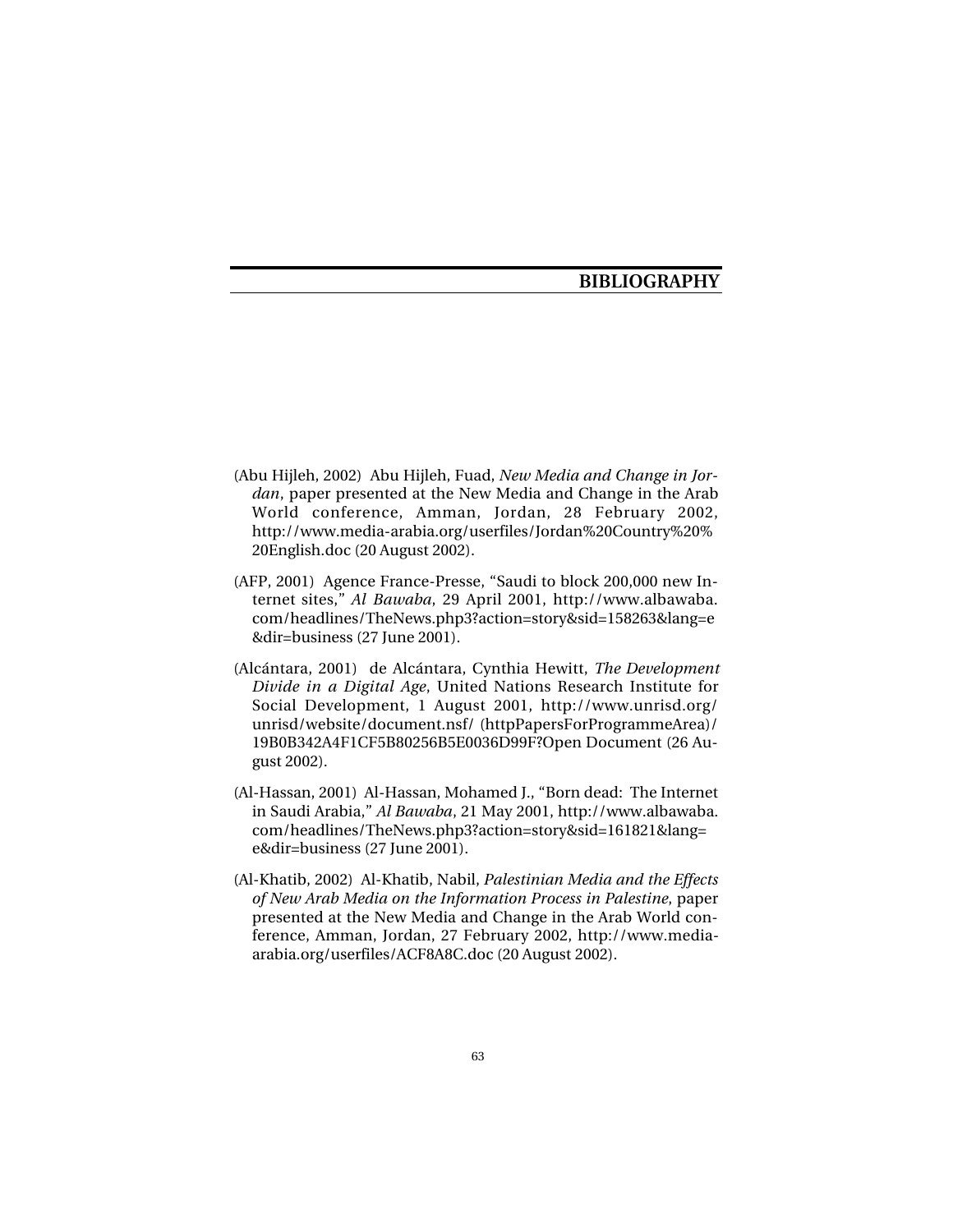- (Anderson, 2001) Anderson, Jon W., *Muslim Networks, Muslim Selves in Cyberspace: Islam in the Post-Modern Public Square*, prepared for a panel on Public and Private Spheres in Muslim Societies Today: Gender and New Media, Conference of the Japan Islamic Area Studies Project on "The Dynamism of Muslim Societies," Tokyo, Japan, October 5–8, 2001, http://nmit.georgetown. edu/papers/jwanderson2.htm (15 October 2001).
- (Anderson et al., 2000) Anderson, Robert H., Philip S. Antón, Steven C. Bankes, Tora K. Bikson, Jonathan Caulkins, Peter J. Denning, James A. Dewar, Richard O. Hundley, and C. Richard Neu, *The Global Course of the Information Revolution—Technology Trends*: *Proceedings of an Inernational Conference,* Santa Monica, Calif.: RAND, CF-157-NIC, 2000.
- (Antón et al., 2000) Antón, Philip S., Richard Silberglitt, and James Schneider, *The Global Technology Revolution: Bio/Nano/Materials Trends and Their Synergies with Information Technology by 2015*, Santa Monica, Calif.: RAND, MR-1307-NIC, 2000, http://www. cia.gov/nic/graphics/rand.pdf (14 July 2002).
- (AP, 2002a) "Looking for cheap software? Head to Gulf," Associated Press (AP), 3 August 2002, http://timesofindia.indiatimes.com/ articleshow.asp? art\_id=17961285 (4 August 2002a).
- (AP, 2002b) "Italy sponsors technology transfer to developing countries," Associated Press, 8 August 2002, http://www.bayarea.com/ mld/mercurynews/3822533.htm (8 August 2002b).
- (Azzam, 2002) Azzam, Henry T., "Good prospects for mobile telephony in the Arab region," *Jordan Times*, 21 July 2002, http:// www.menafn.com/qn\_local\_detail.asp?news\_id=954 (24 July 2002).
- (BBC, 2000a) "Qatar aims for online government," BBC Online, 13 March 2000, http://news.bbc.co.uk/1/hi/world/middle\_east/ 675962.stm (4 August 2002a).
- (BBC, 2000b) "Internet clampdown in Mecca," BBC Online, 17 April 2000, http://news.bbc.co.uk/1/hi/world/middle\_east/716424.stm (4 August 2002b).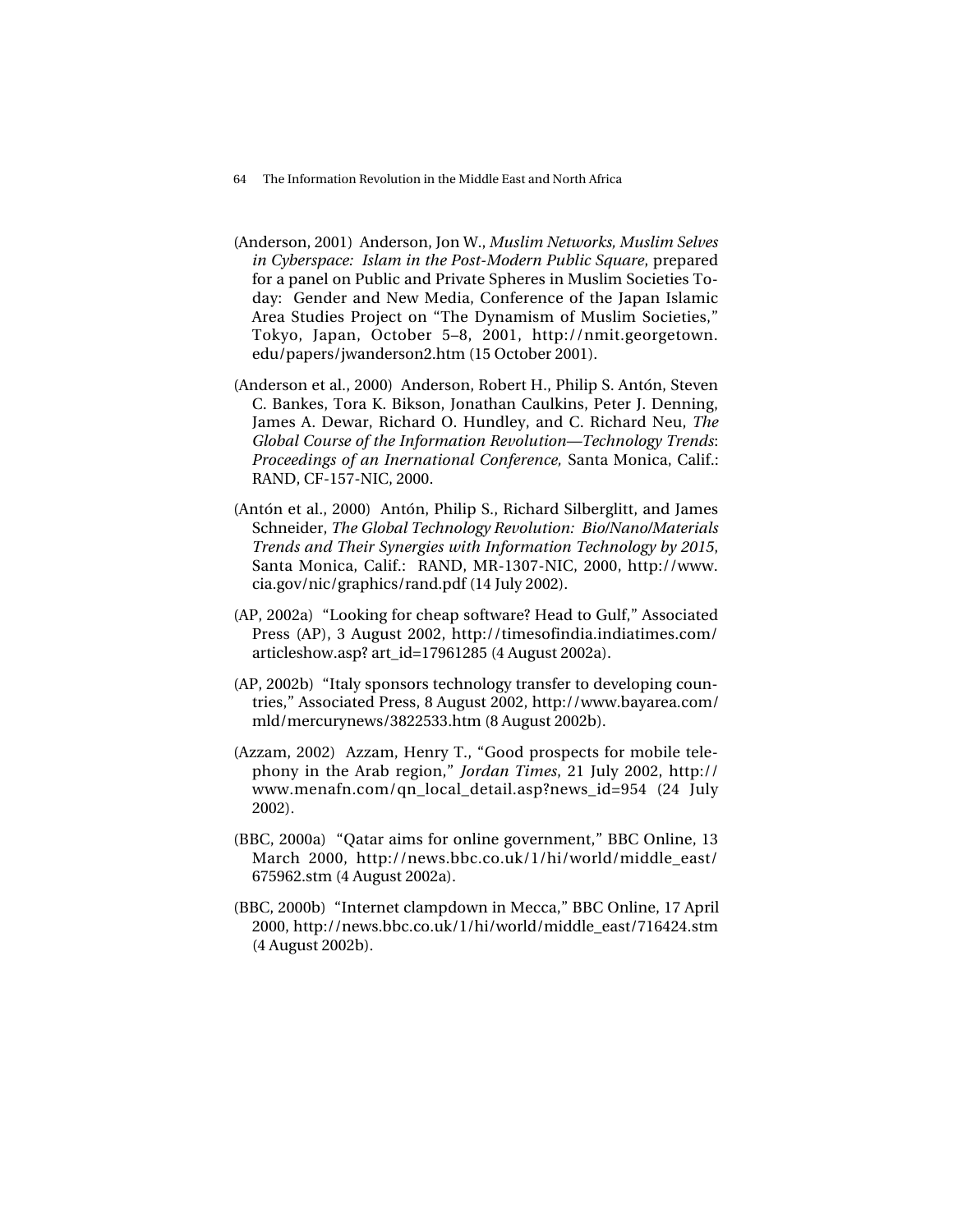- (Bernard, 2002) Bernard, Dan, "Partners in Tech?" *Business Today Egypt*, July 2002, http://www.businesstodayegypt.com/show\_ article.asp? a=0207CP\_France&ch=Industry&p=BT (3 August 2002).
- (Booz Allen, 2000a) Booz Allen Hamilton, *E-Commerce at the Grass Roots: Implications of a "Wired" Citizenry in Developing Nations*, Falls Church, Va., 30 June 2000, http://www.cia.gov/nic/graphics/ grass\_roots.pdf (14 July 2002a).
- (Booz Allen, 2000b) Booz Allen Hamilton, *Foreign Legal and Regulatory Landscape: Its Effect Upon the Development and Growth of E-Commerce*, Falls Church, Va., 14 July 2000, http://www.cia.gov/ nic/graphics/legal\_landscape.pdf (14 July 2002b).
- (Burkhart, 1994) Burkhart, Grey, *Information Technology in Syria*, September 1994.
- (CAIDA, 2001) Cooperative Association for Internet Data Analysis, *BGP Geopolitical Analysis*, 27 November 2001, http://www. caida.org/analysis/geopolitical/bgp2country (14 July 2002).
- (Economist, 2002) "Self-doomed to failure: Arab development," *The Economist*, 6 July 2002, http://www.economist.com/displayStory. cfm? Story\_ID=S%27%29H%24%2DP%217%2A%21%20%214%0A (24 August 2002).
- (EIU, 2002) *The Economist Intelligence Unit E-Readiness Rankings, July 2002*, *The Economist,* 12 July 2002, http://www. ebusinessforum.com/ index.asp?layout=rich\_story&doc\_id=5768 (31 July 2002).
- (El-Ganady, 2002) El-Ganady, Mansour, "Accounting for culture," *Business Today Egypt,* June 2002, http://www.businesstodayegypt. com/show\_article. asp?a=0206SO\_maxgains&ch=Finance&p=BT (3 August 2002).
- (Emirates, 2002) "UAE marches towards networked society," *Emirates Bulletin*, No. 161, July 20, 2002.
- (ESCWA, 2002a) United Nations Commission for Economic and Social Development in Western Asia, *Country Profile: Qatar*, Social Development Issues and Policies, Women and Development,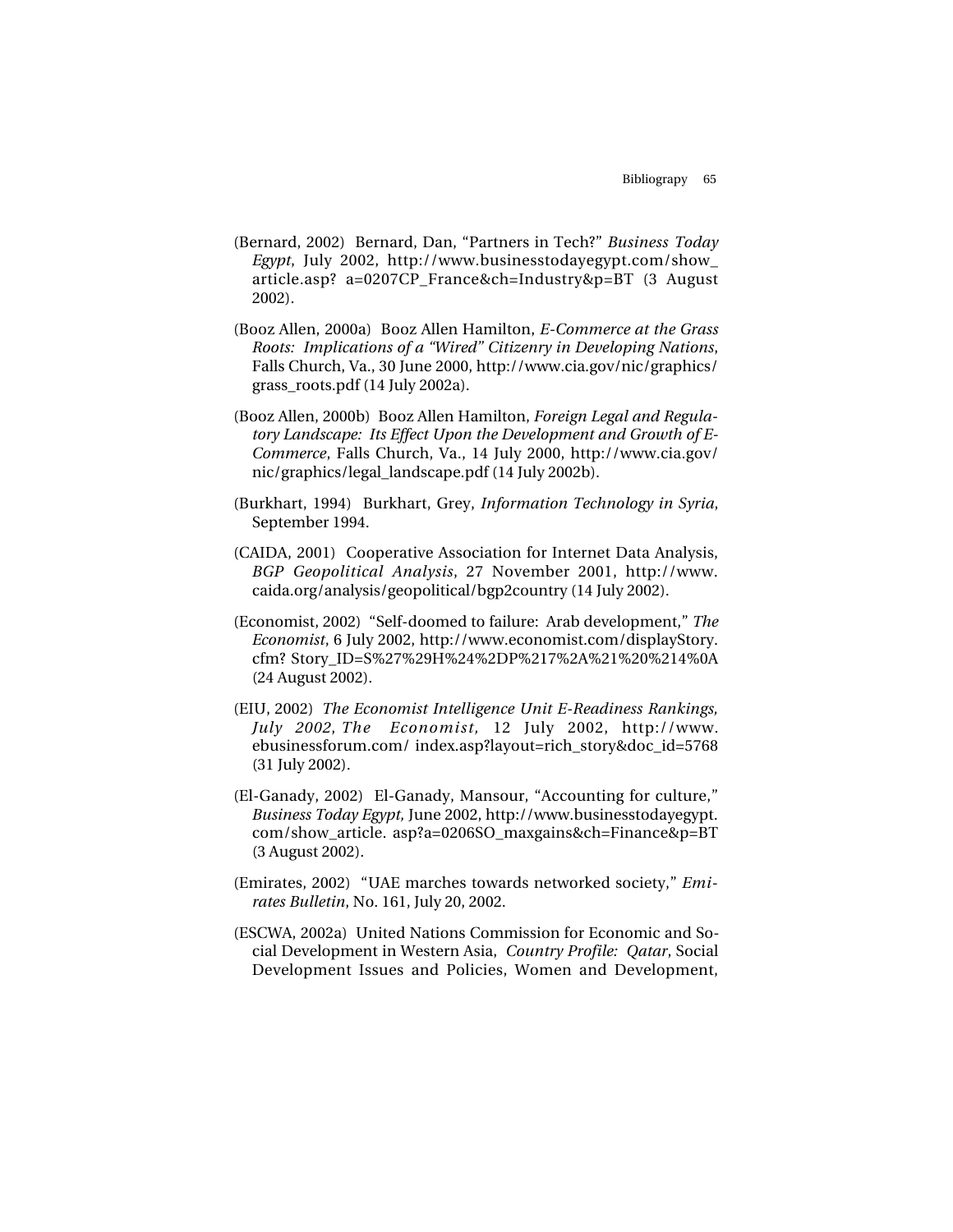2002, http://www.escwa.org.lb/divisions/social/profile/jordan/ main.html (20 August 2002a).

- (ESCWA, 2002b) United Nations Commission for Economic and Social Development in Western Asia, *Country Profile: Qatar*, Social Development Issues and Policies, Women and Development, 2002, http://www.escwa.org.lb/divisions/social/profile/qatar/ main.html (20 August 2002b).
- (ESIS, 2001) *European Survey on the Information Society (ESIS) Master Report: Regulatory Developments in Egypt*, January 2001, http://www.eu-esis.org/script/notice.cgi?fic=EGreg7.htm& repertoire=esis2reg&search\_for=egypt&domaine\_p=on&domaine \_a=on&domaine\_o=on&domaine\_r=on&zone=EG&=&=&appel=si mple (25 July 2002).
- (Fattah, 2002) Fattah, Hala, *The Iraqi Diaspora on the Net: Rooted or Rootless?* paper presented at the New Media and Change in the Arab World conference, Amman, Jordan, 27 February 2002, http://www.media-arabia.org/userfiles/Hala%20Fattah%201st% 20paper.doc (20 August 2002).
- (Franco, 1995) Franco, Gaston Lionel, ed., "A wholly new world: Visions of the unfolding era (III)," *World Communications*, "Le Monde Economique" series, October 1995.
- (Freedom House, 2002) "Freedom in the world 1999–2000," *Freedom House*, 17 July 2002, http://www.freedomhouse.org/ratings/ index.htm (13 August 2002).
- (Gardner, 2000) Gardner, Frank, "Qatar aims for online government," BBC Online, 13 March 2000, http://news.bbc.co.uk/1/hi/ world/middle\_east/ 675962.stm (4 August 2002).
- (Gentzoglanis et al., 2001) Gentzoglanis, Anastassios, Nancy Sundberg, and Susan Schorr, *Effective Regulation Study: Morocco 2001,* International Telecommunications Union, 2001, http://www. itu.int/itudoc/itu-d/publicat/ma\_ca\_st.html (28 July 2002).
- (GIIC, 2002) Global Information Infrastructure Commission 2002 Annual Forum, *Forum Report*, April 21–23, 2002, Beijing, PRC, http://www.giic.org/annualfor/China\_Annual\_Forum.PDF (27 July 2002).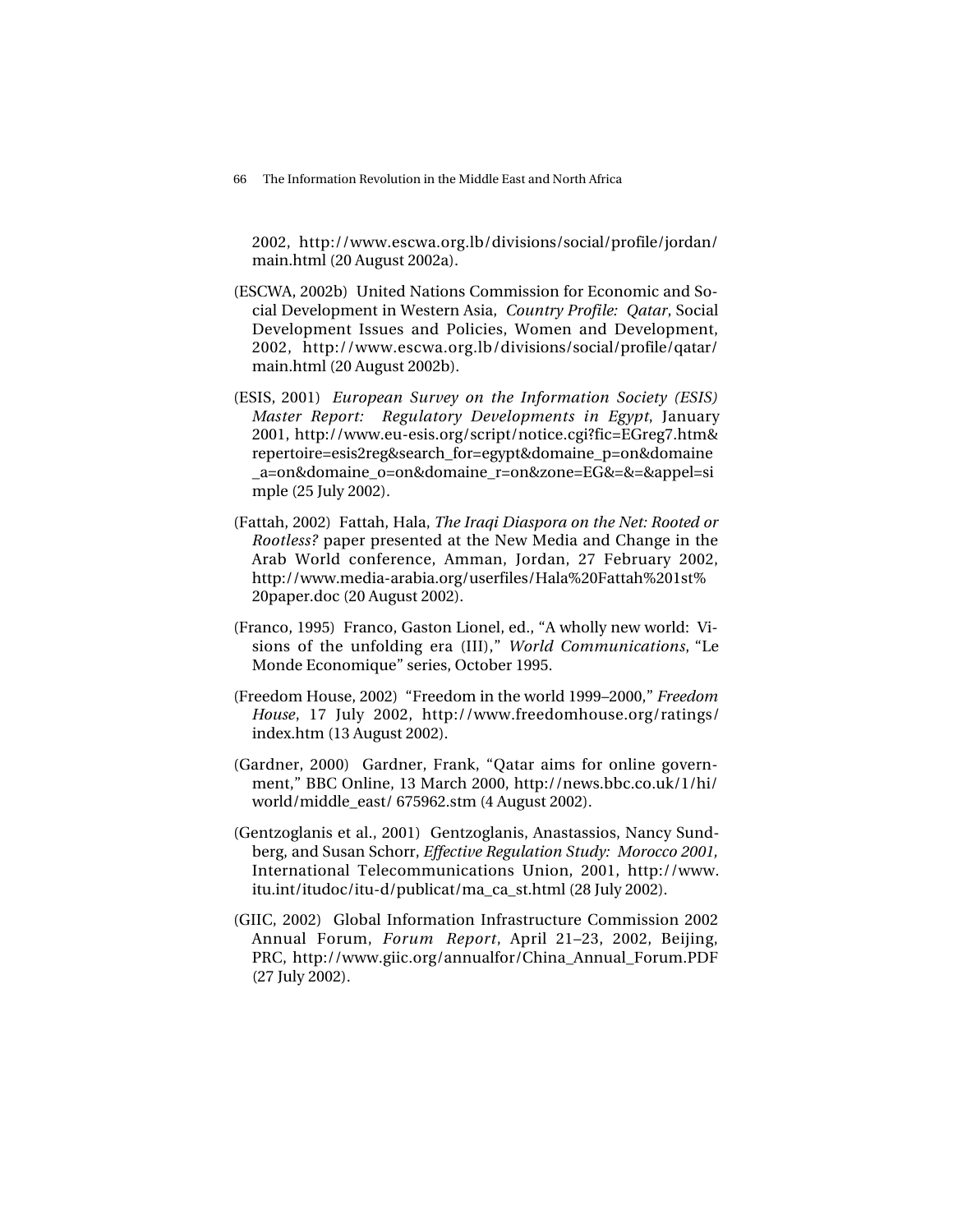- (Goodman et al., 1998) Goodman, Seymour E., Grey E. Burkhart, William A. Foster, Laurence I. Press, Zixiang (Alex) Tan, and Jonathan Woodard, *The Global Diffusion of the Internet Project: An Initial Inductive Study*, March 1998.
- (Hannoun, 2001) Hannoun, Nisreen, "Arab women connect: By, for and about Arab women," *infoDev*, 15 April 2001, http://www. iicd.org/base/story\_ read\_all?id=95 (18 August 2002).
- (Harvard, 2002) *URLs Blocked in Saudi Arabia*, *Harvard Law School,* June 2002, http://cyber.law.harvard.edu/filtering/saudiarabia/ saA.html (1 August 2002).
- (Hassan, 2000) Hassan, Farkhonda, "Islamic women in science," *Science*, Vol. 290, No. 5489, 6 October 2000, http://www.sciencemag. org/cgi/content/full/290/5489/55 (26 August 2002).
- (Hermida, 2002) Hermida, Alfred, "Saudis block 2,000 websites," BBC News, 31 July 2002, http://news.bbc.co.uk/1/hi/technology/ 2153312.stm (1 August 2002).
- (Hudson, 2001) Hudson, Michael C., *Creative Destruction: Information Technology and the Political Culture Revolution in the Arab World*, revised version of a paper presented to the Conference on Trans-Nationalism, sponsored by the Royal Institute for Inter-Faith Studies, Amman, Jordan, June 19–21, 2001, http:// nmit.georgetown.edu/papers/mchudson.htm (15 October 2001).
- (Hunaidi, 2002) Hunaidi, Rima Khalaf, UNDP, United Nations, *Economic Development and Integration as a Catalyst for Peace*, in testimony before House International Relations Committee, 24 July 2002, Federal News Service, Inc., accessed through LexisNexis (20 August 2002).
- (Hundley, n.d.) Hundley, Richard O., *Country Models of the Information Revolution: An Initial Set*, Santa Monica, Calif.: unpublished RAND research.
- (Hundley et al., 2000) Hundley, Richard O., Robert H. Anderson, Tora K. Bikson, James A. Dewar, Jerrold D. Green, Martin C. Libicki, and C. Richard Neu, *The Global Course of the Information Revolution: Political, Economic, and Social Consequences:*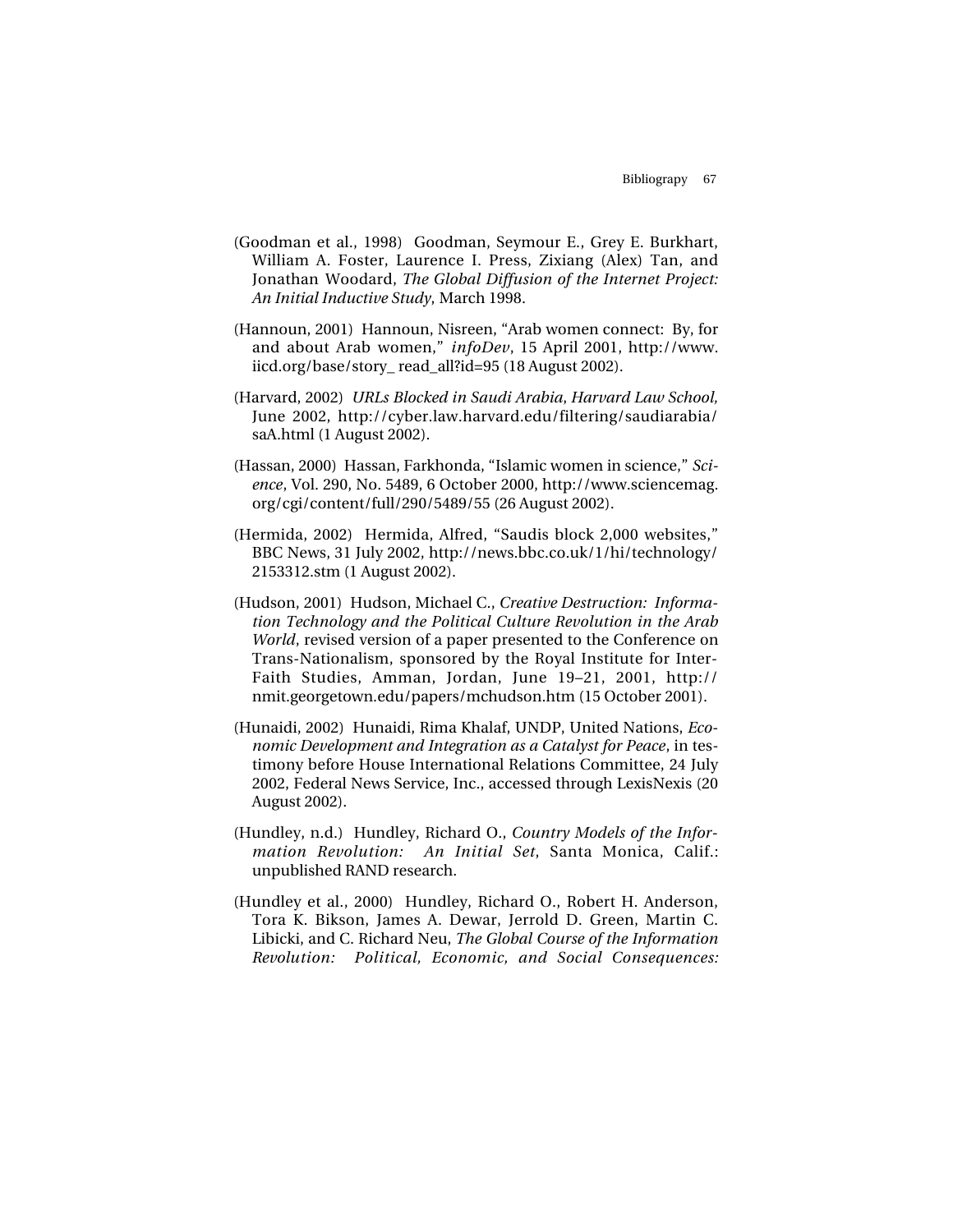68 The Information Revolution in the Middle East and North Africa

*Proceedings of an International Conference,* Santa Monica, Calif.: RAND, CF-154-NIC, 2000.

- (Hundley et al., 2001) Hundley, Richard O., Robert H. Anderson, Tora K. Bikson, Maarten Boterman, Jonathan A. Cave, C. Richard Neu, Michelle Norgate, and Renée Cordes, *The Future of the Information Revolution in Europe: Proceedings of an International Conference*, Santa Monica, Calif.: RAND, CF-172-NIC, 2001.
- (InfoDev, 2002) Information for Development Program (infoDev), *Quarterly Report*, First Quarter 2002, http://www.infodev.org/ library/QR/qr102.pdf (18 August 2002).
- ([Int@j], 2002) Information Technology Association Jordan, "Jordan Telecom to Hold Convergence 2002 in July," Int@j, July 2002, http://www.intaj.net/news/readnews.cfm?id=477 (31 July 2002).
- (IRNA, 2002) "Malaysian company host of website used by Al-Qaeda movement," Islamic Republic of Iran News Agency, 9 July 2002, http://www.irna.com/en/world/020709093712.ewo.shtml (10 July 2002).
- (ITP, 2002a) International Technology Publishing, "KSA tops Middle East nations in readiness for e-government," ITPnet, 4 June 2002a, http://www.itp.net/news/102319312245573.htm (4 June 2002a).
- (ITP, 2002b) International Technology Publishing, "Hajj pilgrimage to benefit from internet technology," ITPnet, 4 June 2002b, http://www. itp.net/news/102319673443134.htm (4 June 2002b).
- (ITU, 2000) International Telecommunication Union, *Arab States Telecommunication Indicators 2000*, April 2000, http://www.itu. int/ITU-D/ict/ statistics/at\_glance/ARTI00\_E.pdf (28 July 2002).
- (ITU, 2001) ITU Bureau of Telecommunication Development, *ITU Telecommunication Indicators Update: January–February–March 2001*, March 2002, http://www.itu.int/ITU-D/ict/update/pdf/ Update\_1\_01.pdf (28 July 2002).
- (ITU, 2002a) ITU Strategy and Policy Unit, *Policy and Strategy Trends: January–February–March 2002*, June 2002a, http://www. itu.int/osg/spu/spunews/jan-march/jan-marchtrends.pdf (28 July 2002a).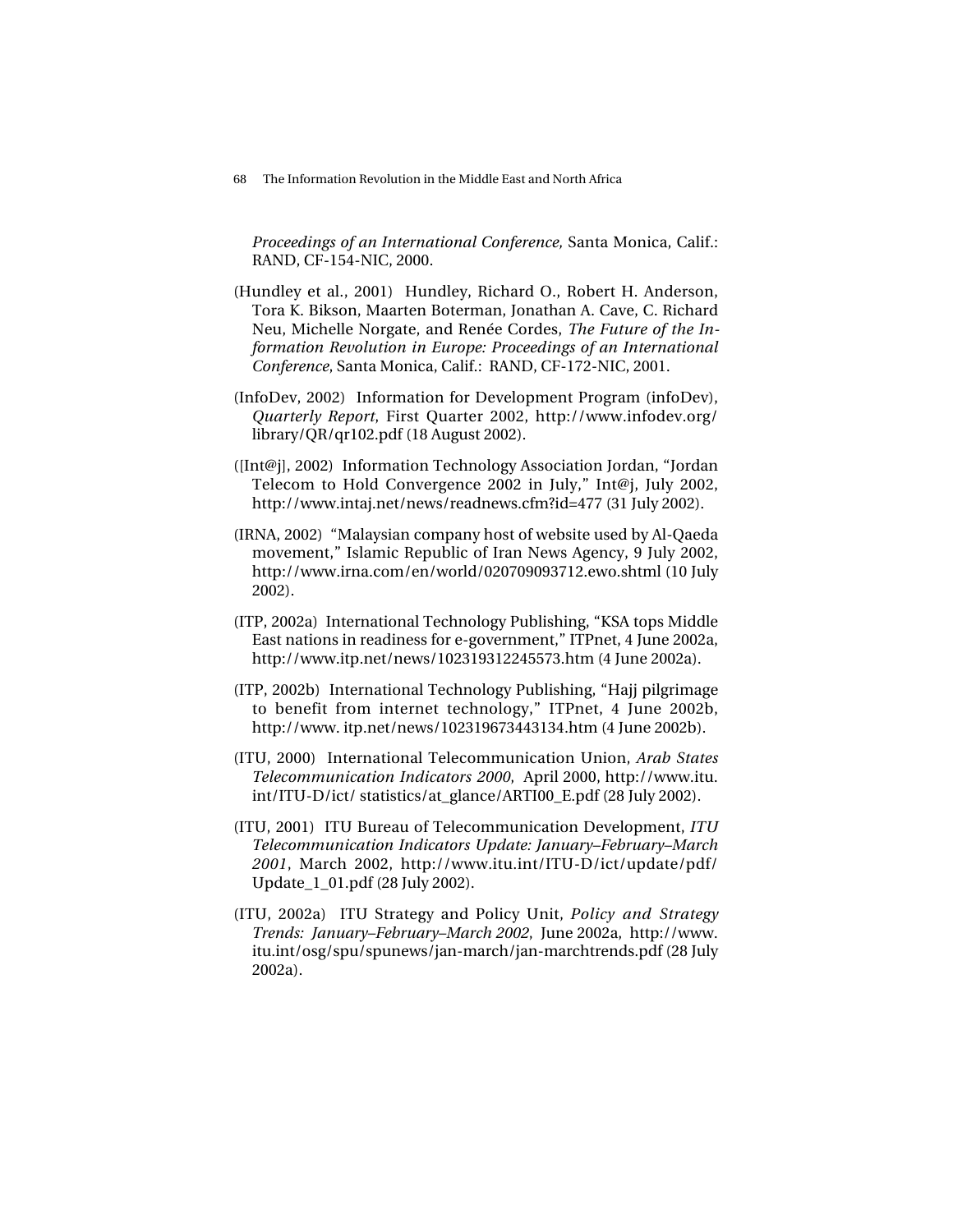- (ITU, 2002b) ITU Strategy and Policy Unit, *Policy and Strategy Trends: April–May–June 2002*, June 2002b, http://www. itu.int/osg/spu/spunews/apr-jun/Trends\_062E.pdf (28 July 2002b).
- (Joha, 2002) Joha, Ghassan, "Radio Sawa: Propaganda by any other name?" *The Star* (Amman), 17 August 2002, http://star. arabia.com/article/0,5596, 187\_5436,00.html (15 September 2002).
- (Kabege, 2002) Kabege, Juliet, "Nile perch—Information at the source of the river Nile; Lake Victoria," infoDev, 15 April 2002, http://www.iicd.org/base/story/story\_read\_all?id=4947 (18 August 2002).
- (Kamili, 2002) Kamili, Abdel Qader, *New Media and Change in the Arab World*, paper presented at the New Media and Change in the Arab World conference, Amman, Jordan, 28 February 2002, http://www.media-arabia.org/userfiles/Kamili.doc (20 August 2002).
- (Kashkoul, 2002) Kashkoul, Nabil M., and Molouk Y. Ba-Isa, "Toward the ICT revolution," *Arab News*, 26 May 2002, http://www. arabnews.com/Top100/ toward\_the\_ict\_revolution.htm (4 August 2002).
- (Kedzie, 1997) Kedzie, Christopher R., *Communication and Democracy: Coincident Revolutions and the Emergent Dictator's Dilemma*, Ph.D. dissertation, Santa Monica, Calif.: RAND RSGD-127, 1997, http://www.rand.org/publications/RGSD/RGSD127/ sec2.html (18 August 2002).
- (Kelley, 2002) Kelley, Jack, "Militants wire Web with links to jihad," *USA Today*, 9 July 2002, http://www.usatoday.com/life/cyber/ tech/2002/07/10/terrorweb.htm (10 July 2002).
- (Kelly, et al., 2001) Kelly, Tim, Guy Girardet, and Magda Ismail, *Internet on the Nile: Egypt Case Study*, International Telecommunications Union, March 2001.
- (Khiyami, 1994) Khiyami, Sami, Professor, University of Damascus, Electrical Engineering Faculty, *Information Technology Policies and Computerization Guidelines in a Third World Environment,*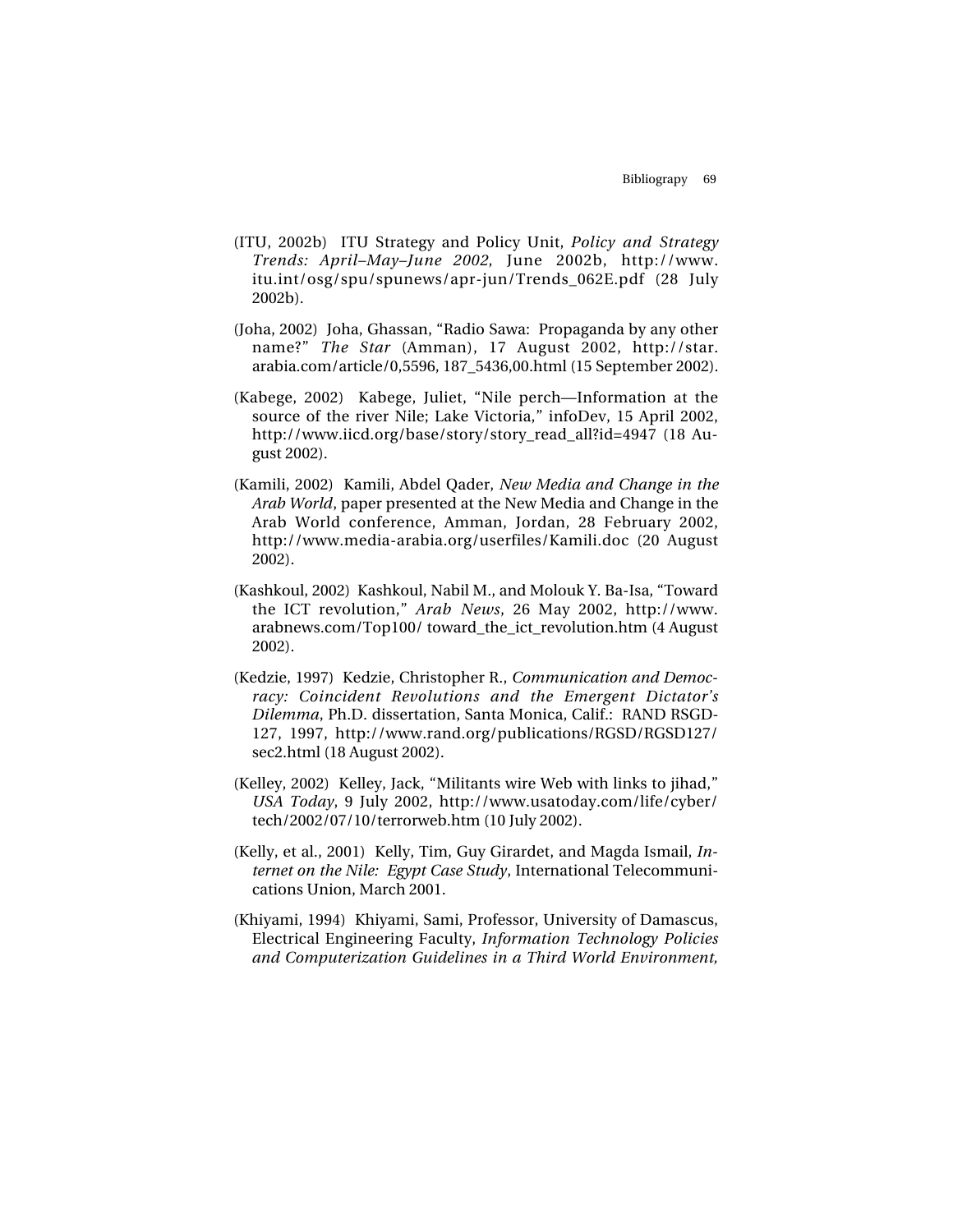paper presented at the First Al-Shaam International Conference on Information Technology, Damascus, Syria, 9 May 1994.

- (Knights, 2001) Knights, Michael, "Gulf censors try to keep up," *Jane's Intelligence Review*, 19 October 2001, http://jir.janes. com/subscribe/ international/jir1603.html (25 October 2001).
- (LaMotte, 2002) LaMotte, Greg, "UN: Digital divide in Arab world 'staggering,'" *VOA News* (Cairo), 27 June 2002.
- (Lee, 2001) Lee, Jennifer, "Companies compete to provide Saudi Internet veil," *The New York Times*, 19 November 2001, http:// www.nytimes.com/2001/11/19/technology/19SAUD.html (19 November 2001).
- (Lendenmann and Renfro, 2002) Lendenmann, Neal, and Rob Renfro, "Re-defining societal roles and professionalism: International Arab women in media conference," *GulfWire Perspectives*, 1 April 2002, http://www.arabialink.com/GulfWire/PerspArchives2002/ GWP\_2002\_04\_01.htm (12 July 2002).
- (Mahmud, 2002) Mahmud, Abdel Aziz, *The Arab World and the Internet*, paper presented at the New Media and Change in the Arab World conference, Amman, Jordan, 28 February 2002, http:// www.media-arabia.org/userfiles/abdul%20aziz%20-%20E%20-% 20Final.doc (20 August 2002).
- (Maurice, 2002) Maurice, Magda, *The Arab Viewer and Media Revolution*, paper presented at the New Media and Change in the Arab World conference, Amman, Jordan, 27 February 2002, http:// www.media-arabia.org/userfiles/Madga%20Maurice-E.doc (20 August 2002).
- (Meyer, 2000) Meyer, Chris, "'What's the matter?' New rule 1 in '10 driving principles of the new economy,'" *Business 2.0*, March 2000.
- (Mulhem, 2002) Mulhem, Nabil, *Analysis on Satellite Viewers in Syria*, paper presented at the New Media and Change in the Arab World conference, Amman, Jordan, 27 February 2002, http:// www.media-arabia.org/userfiles/ACF8CF1.doc (20 August 2002).
- (Mustafa, 2002a) Mustafa, Ahmed, *Role of New Media in Economic Change in the Arab World*, paper presented at the New Media and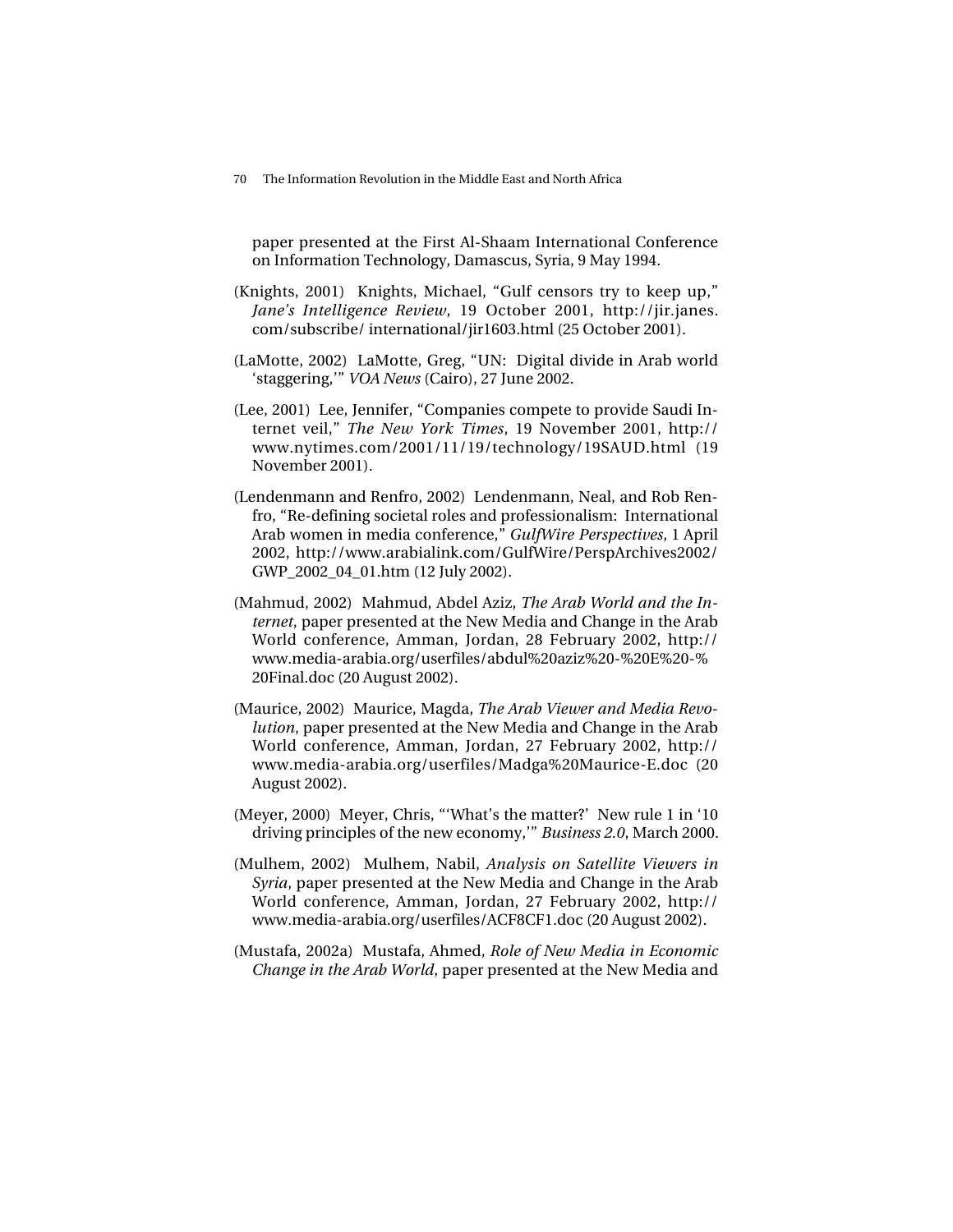Change in the Arab World conference, Amman, Jordan, 1 March 2002a, http://www.media-arabia.org/userfiles/ACF2D99.doc (20 August 2002a).

- (Mustafa, 2002b) Mustafa, Ahmed, "Media business in Arab states growing," *Gulf News* (Dubai, UAE), 31 March 2002b.
- (Nair, 2002) Nair, Manoj, "Growth in Web users declines," *Gulf News* (Dubai) online edition, 7 August 2002, http://www.gulfnews.com/ Articles/News.asp?ArticleID=59967 (12 August 2002).
- (Nayyer, 2002) Nayyer, Kim, "Globalization of information: Intellectual property law implications," *First Monday*, Vol. 7, No. 1 (January 2002), http://firstmonday.org/issues/issue7\_1/nayyer/ index.html (4 August 2002).
- (NIC, 2000) National Intelligence Council, *Global Trends 2015: A Dialogue About the Future with Nongovernment Experts*, NIC 2000–02, December 2000.
- (Nielsen, 2002) "Worldwide Internet population grows slightly," *Nielsen NetRatings*, 16 August 2002, http://www.nua.ie/surveys/ index.cgi?f=VS &art\_id=905358274&rel=true (20 August 2002).
- (Niewiaroski, 2002) Niewiaroski, Donald H., Jr., "Arab IT sector forecast continued growth," *U.S.-Arab Tradeline*, 5 April 2002, http:// www.arabdatanet.com/news/DocResults.asp?DocId=3291 (25 July 2002).
- (Norton, 2001) Norton, Lucy, *The Expanding Universe: Internet Adoption in the Arab Region*, World Markets Research Center, December 2001, http://www.worldmarketsanalysis.com/InFocus 2002/articles/middleeast\_internet.html (25 July 2002).
- (Nua, 2002a) "Global Internet audience increases," Nua.com, 13 August 2002a, http://www.nua.ie/surveys/index.cgi?f=VS&art\_id= 905358259&rel=true (20 August 2002a).
- (Nua, 2002b) "Number of Internet cafes in UAE doubles," Nua.com, 14 August 2002b, http://www.nua.ie/surveys/index.cgi?f=VS&art\_ id= 905358264&rel=true (20 August 2002b).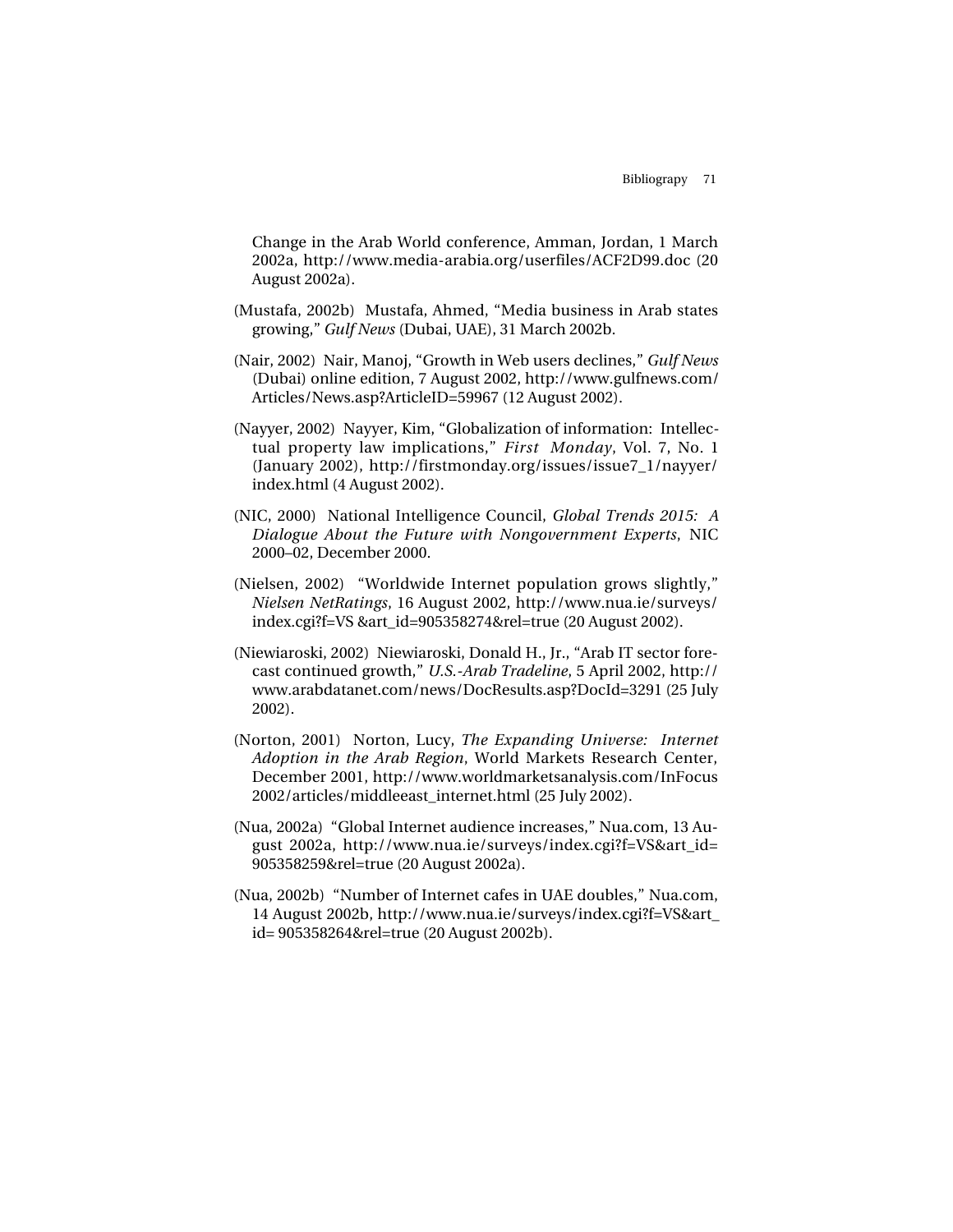- (Obeidat, 2002) Obeidat, Reem Jamal, *Electronic Government: Aims and Pivots (The Case of the Dubai Experiment)*, paper presented at the New Media and Change in the Arab World conference, Amman, Jordan, 28 February 2002, http://www.media-arabia.org/ userfiles/Obeidat-E-Government-E.doc (20 August 2002).
- (Pacific Council, 2002) Pacific Council on International Policy, *Roadmap for E-Government in the Developing World*, Los Angeles: The Working Group on E-Government in the Developing World, April 2002, http://www.accenture.com/xd/xd.asp?it=enweb& xd=newsroom/epresskit/egov/epres\_realizing.xml (27 July 2002).
- (Paltridge, 2001) Paltridge, Sam, "Local access pricing and the international digital divide," *On the Internet*, September 2001, http://www.isoc.org/oti/articles/1000/paltridge.html (8 August 2002).
- (Perlez, 2002) Perlez, Jane, "U.S. trying to market itself to young, suspicious Arabs," *The New York Times*, 14 September 2002, http://www.nytimes.com/2002/09/16/international/middleeast/1 6ARAB.html (15 September 2002).
- (Public Voice, 2001) "The public voice and the digital divide: A report to the DOT force," *The Public Voice,* March 2001, http://www.thepublic voice.org/dotforce/DOT\_Force\_Report.pdf (27 July 2002).
- (Qadhi, 2002) Qadhi, Mohammad, *Main Constraints of Media Drive in Yemen*, paper presented at the New Media and Change in the Arab World conference, Amman, Jordan, 27 February 2002, http://www.media-arabia.org/userfiles/ACFD4AA.doc (20 August 2002).
- (Reuters, 2002) "U.S. to spread message through global comms office," *Reuters*, 30 July 2002, http://www.signonsandiego.com/ news/nation/terror/20020730-0716-bush-image.html (15 September 2002).
- (RSF, 2002) Reporters Sans Frontiéres (RSF), *Enemies of the Internet*, undated, http://www.rsf.org/ennemis.php3 (27 July 2002).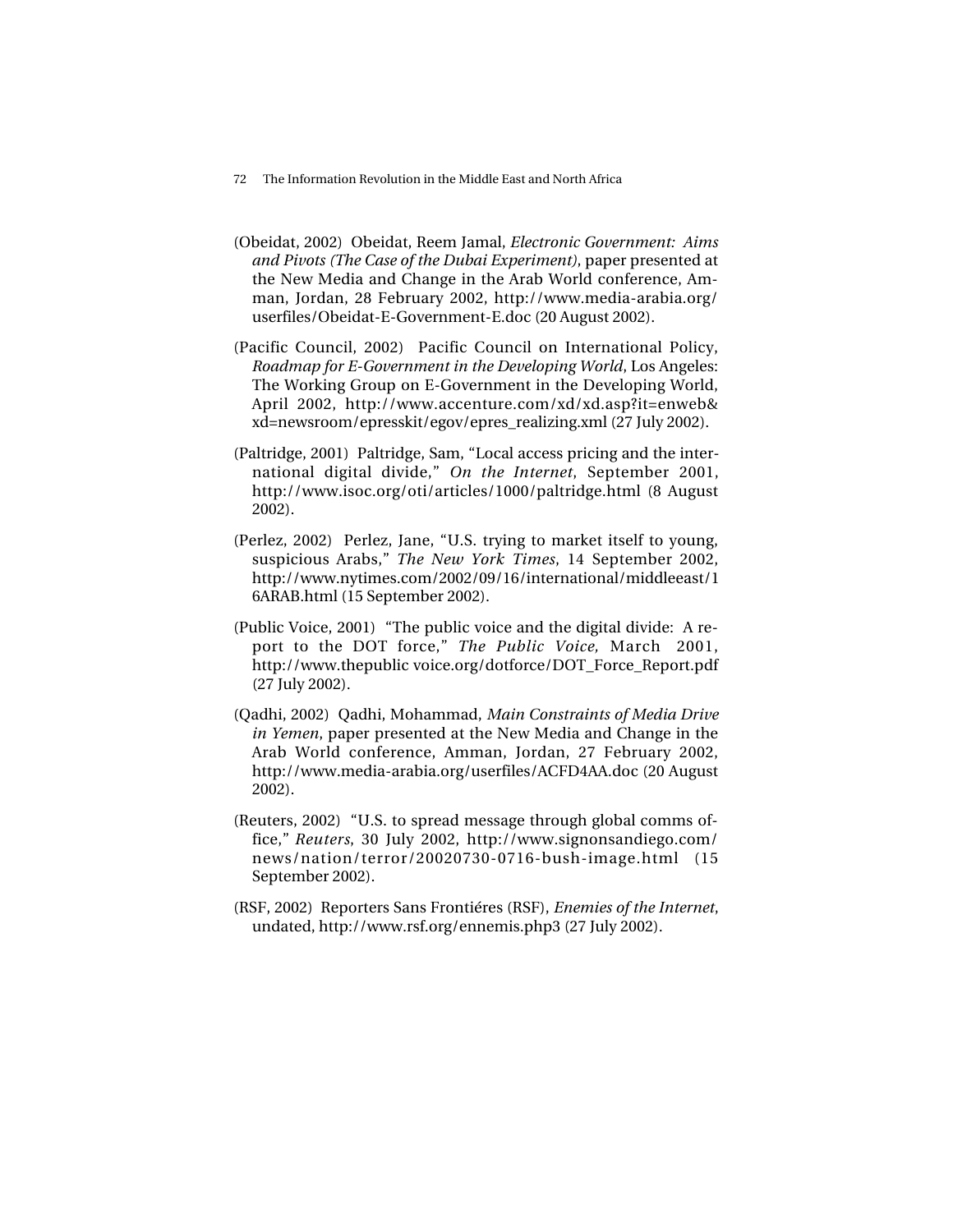- (Said, 2000) Said, Nabil, "The story of a new IT generation in Egypt," infoDev, 31 August 2000, http://www.iicd.org/base/story\_read\_ all?id= 4377 (18 August 2002).
- (Sawalha, 2001) Sawalha, Francesca, "Progress with IT not as fast as leadership, private sector wish, but outlook remains positive," *Jordan Times* (Amman), 8 December 2001.
- (Sawalha, 2002) Sawalha, Francesca, "REACH 3.0 to be launched on Saturday," *Jordan Times* (Amman), 27 June 2002, http://www. jordanembassyus.org/06272002007.htm (31 July 2002).
- (Seybold, 2000) Seybold, Patricia B., "'Ubiquity breeds wealth,' new rule 6 in '10 driving principles of the new economy,'" *Business 2.0*, March 2000.
- (Simon, 2001) Simon, Leslie David, "New media and the Middle East: The impact of the Internet and satellite TV," presentation in *The Middle East Project and Sovereignty in the Digital Age* series, Woodrow Wilson International Center for Scholars, 24 September 2001.
- (Symon, 2002) Symon, Fiona, "UN report criticises Arab states," BBC, 2 July 2002, http://news.bbc.co.uk/1/hi/world/middle\_east/ 2082872.stm (4 August 2002).
- (Taweela, 2002) Taweela, Waheed, *New Media in the Arab World: The Social and Cultural Aspect*, paper presented at the New Media and Change in the Arab World conference, Amman, Jordan, 1 March 2002, http://www.media-arabia.org/userfiles/ACF8DF0. doc (20 August 2002).
- (Teitelbaum, 2002) Teitelbaum, Joshua, "Dueling for *Da'wa*: State vs. society on the Saudi Internet," *Middle East Journal*, Vol. 56, No. 2, Spring 2002, http://www.al-bab.com/media/docs/saudi.htm (2 June 2002).
- (Treverton and Mizell, 2001) Treverton, Gregory F., and Lee Mizell, *The Future of the Information Revolution in Latin America: Proceedings of an International Conference*, Santa Monica, Calif.: RAND, CF-166-1-NIC, 2001.